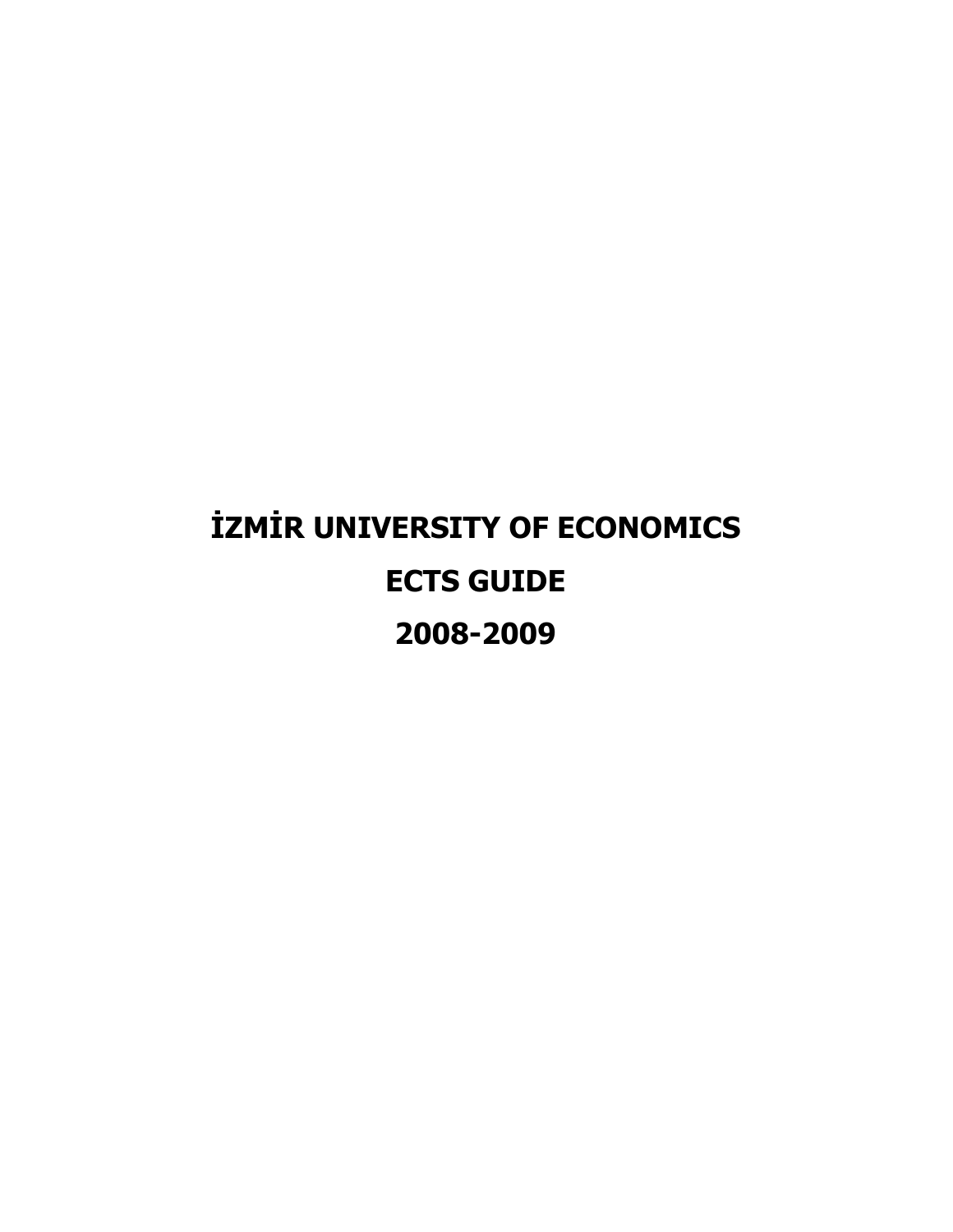#### FOREWORD

Dear Student,

Welcome to İzmir University of Economics. This quide contains basic information about Turkey, the city of İzmir and our university.

Izmir University of Economics was established with the initiative of the Izmir Chamber of Commerce in 2001. IUE is a young and progressive university, aiming to educate creative individuals. IUE is the first foundation university in the Aegean Region and İzmir, which is Turkey's second most important port and one of the country's busiest commercial and industrial centers.

The mission of Izmir University of Economics (IUE) is to create an environment in which critical thinking, creativity and leadership qualities are encouraged, and to contribute to science by genuine research.

Within the framework of our mission, students of our university are expected to gain knowledge as well as analytical skills and creativity. Classes are held in small size at Izmir University of Economics, and courses are taught by academically qualified Turkish and foreign faculty members, using the latest developments in technology.

Our University aims at creating synergy from partnerships with international institutions. With the understanding that students should get part of their education abroad for preparing to be the leaders of future who will impact the global economy and science, İzmir University of Economics cooperates with universities abroad. We have established close relations and bilateral agreements with several foreign universities to provide our students the opportunity of studying abroad. IUE also welcomes incoming exchange students via Erasmus program and other bilateral agreements.

We will enjoy hosting you in our country, and we are confident that your stay at IUE will be both delightful and educationally satisfactory.

See you in İzmir...

## OFFICE OF INTERNATIONAL AFFAIRS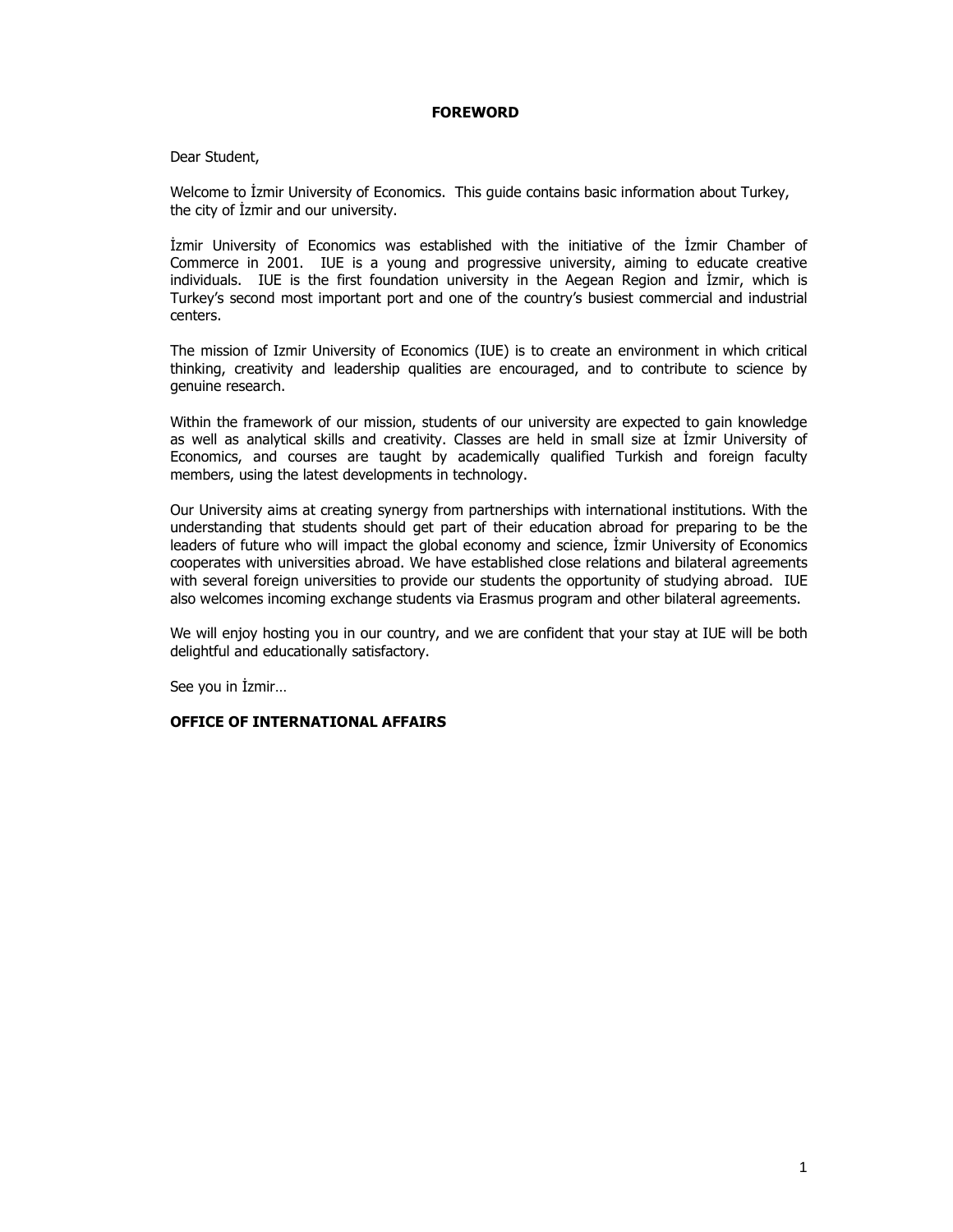## TABLE OF CONTENTS

## 1. Turkey and İzmir

**Turkey** The City of İzmir and Surroundings Practical Information: Currency, Climate, Language

## 2. *Izmir University of Economics (IUE)*

IUE in Brief Academic Structure Academic Calendar Arriving at IUE & Transportation

## 3. Studying at IUE

Office of International Affairs (OIA) Application Procedures Accommodation Visas and Residence Permit **Insurance** European Credit Transfer System (ECTS) Local Grading System at IUE Academic & Social Orientation Turkish Language Courses

## 4. Facilities and Services at IUE

The Building & Classrooms Library Computer Facilities Cafeteria & Snack Bars Health Facilities Banking Services **Sports** Student Union & Clubs

## 5. Further Useful Facts

Living Costs Shopping, Recreation Facilities & Social Life in İzmir Communication Services

## 6. Things to Remember

## 7. Useful Addresses, Contacts & Links

## 8. Courses Offered in 2008-2009

8.1 Undergraduate Programs Faculty of Computer Sciences Department of Computer Engineering SUNY-IUE Computer Engineering Dual Diploma Program\* Department of Industrial Systems Engineering Department of Software Engineering SUNY-IUE Software Engineering Dual Diploma Program\*

> Faculty of Economics and Administrative Sciences Department of Business Administration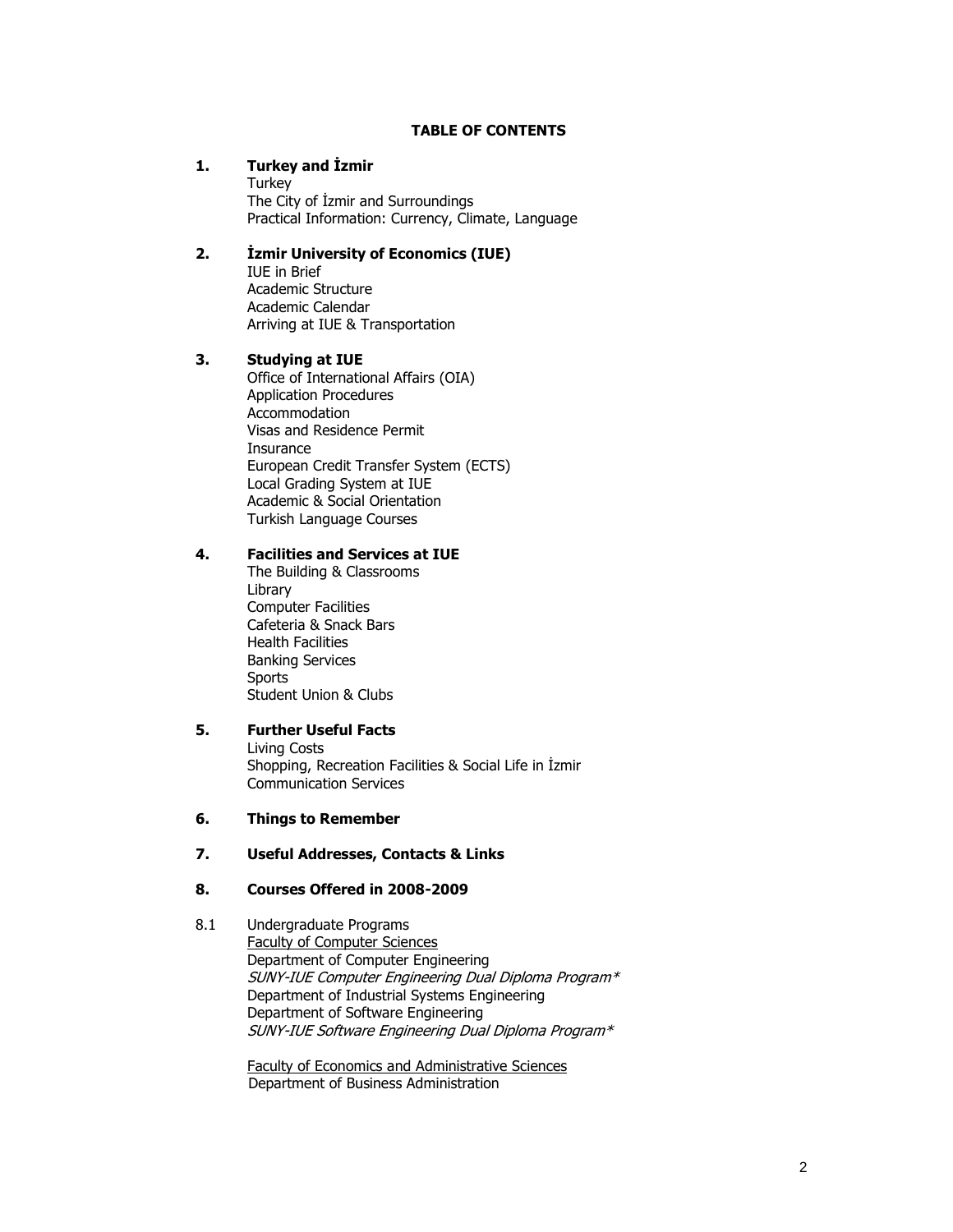SUNY-IUE Business Administration Dual Diploma Program\* Department of Economics SUNY-IUE Economics Dual Diploma Program\* Department of International Relations and EU Department of International Trade and Finance Department of Logistics Management

Faculty of Arts and Sciences Department of Mathematics Department of Psychology Department of Translation and Interpretation (English-Turkish)

Faculty of Fine Arts and Design Department of Fashion Design Department of Communications Design Department of Industrial Design Department of Interior Architecture and Environmental Design Department of Architecture

Faculty of Communication Department of Media and Communication Department of Public Relations and Advertising SUNY-IUE Public Relations Dual Diploma Program\*

School of Applied Management Sciences Culinary Arts and Management

8.2 Graduate School of Social Sciences

 Business Administration (master) Financial Economics (master) European Studies (master) Logistics Management (master) Design Studies (master) Business Administration (doctorate)

8.3 Graduate School of Natural and Applied Sciences

Financial Mathematics (master) Applied Statistics (master) Information Technologies (master)

-

<sup>\*</sup>Courses given under this program are not included in this catalogue due to the fact that this is a specific program which does not accept exchange students.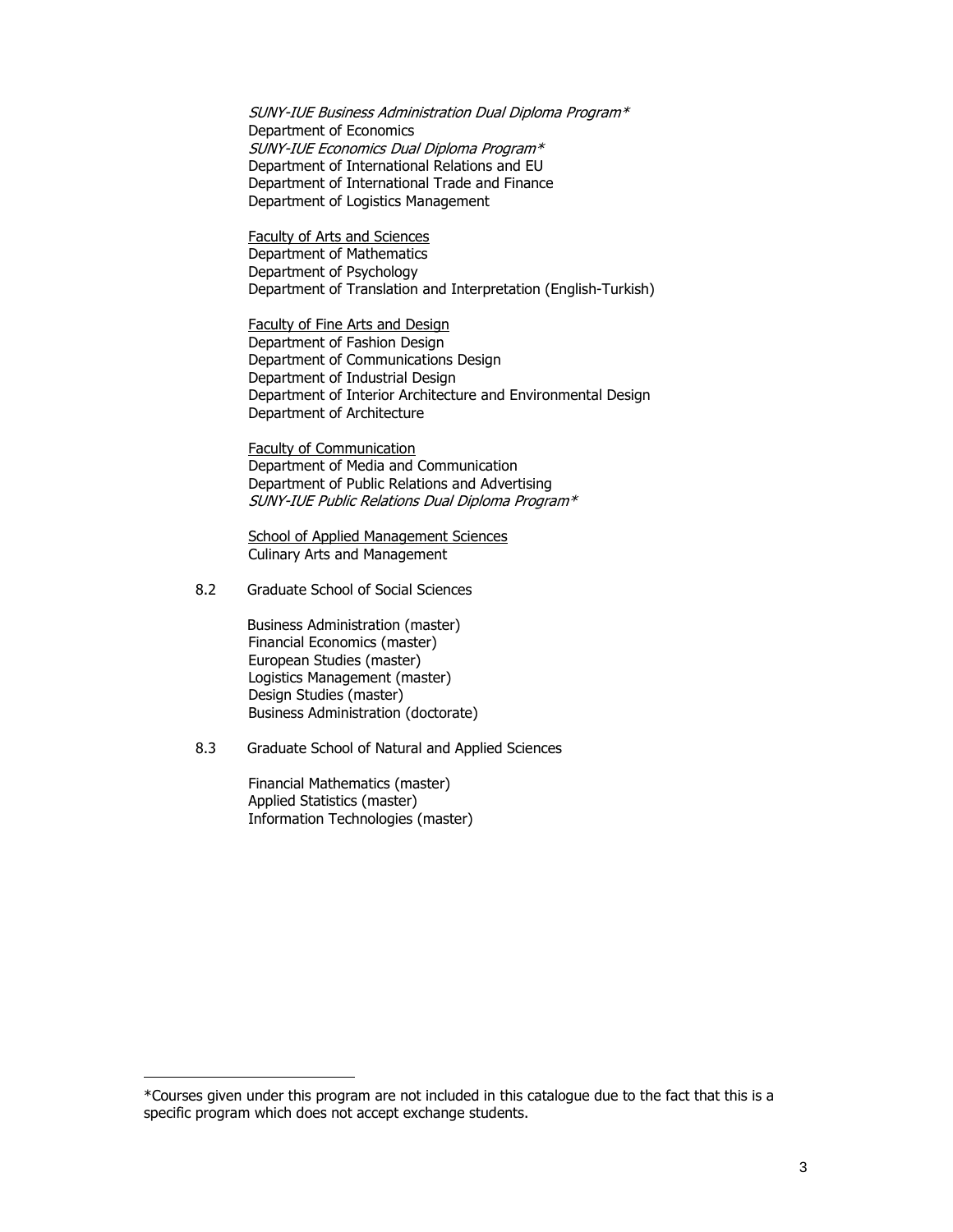## 1. Turkey and İzmir

## **Turkey**

## Location

The lands of Turkey are located at a point where the three continents make up the old world. Asia, Africa and Europe are closest to each other, and straddle the point where Europe and Asia meet. Because of its geographical location, the mainland of Anatolia has always found favor throughout history, and is the birthplace of many great civilizations. It has also been prominent as a center of commerce because of its land connections to three continents and the sea surrounding it on three sides. The actual area of Turkey inclusive of its lakes is 814,578 square kilometers, of which 790,200 are in Asia and 24,378 are located in Europe.

Turkey is divided into seven regions: the Black Sea region, the Marmara region, the Aegean, the Mediterranean, Central Anatolia, the East and Southeast Anatolia regions. The uneven North Anatolian terrain running along the Black Sea resembles a narrow but long belt. The land of this region is approximately 1/6 of Turkey's total land area.

The Marmara region covers the area encircling the Sea of Marmara, includes the entire European part of Turkey, as well as the northwest of the Anatolian plain. Whilst the region is the smallest of the regions of Turkey after the Southeast Anatolia region, it has the highest population density of all the regions.

Turkey is surrounded by sea on three sides, by the Black Sea in the north, the Mediterranean in the south and the Aegean Sea in the west. In the northwest there is also an important internal sea, the Sea of Marmara, between the straits of the Dardanelles and the Bosporus, important waterways that connect the Black Sea with the rest of the world.

## History

Modern Turkey, founded in 1920, since 1923 a Republic, has its roots in two historical sources deep in the depths of the past. One of these resources inherited by modern Turkey is the history of the Turks in central Asia over a time frame of more than 4,000 years. The other is the fact that the Oghuz tribes of the Turks have been settled in Anatolia since the  $11<sup>th</sup>$  century. Since then, Anatolia has been the cradle of various Turkish tribes and states such as the Seljuks and Ottomans. The Karahans, succeeded by the Ghaznavids in 1044, and followed by the Great Seljuks as well as their successors the Anatolian Seljuks, established the first Muslim-Turkish state in Anatolia. The collapse of the Seljuk state led to the emergence of various beylics / principalities in Anatolia at the end of the 13th, among which the Ottoman principality grew stronger. The Ottoman principality grew into a great empire that continued to acquire territory until the mid 17th century. The Ottoman state was defeated in World War I and its territories had been divided and occupied. The Turkish War of Independence led by the great leader Kemal Atatürk laid the foundations of the modern, independent and secular Turkish Republic.

## The City of *Izmir* and Surroundings

Đzmir is the third biggest city in Turkey with a population of around 3.5 million inhabitants, the second biggest port after Istanbul, and a good transport hub. Once the ancient city of Smyrna, it is now a modern, developed, and busy commercial center, set around a huge bay and surrounded by mountains. The broad boulevards, glass-fronted buildings and modern shopping centers are dotted with traditional red-tiled roofs, the 18th century bazaar, and old mosques and churches, although the city has an atmosphere more of Mediterranean Europe than traditional Turkey.

If one were to claim that the most scenic vistas in Anatolia can be found on the coasts of the Aegean, he could not be accused of exaggerating. In the words of Herodotus, the Aegean coasts "have the most beautiful sky and the best climate in the world." The bays and peninsulas, coves and golden beaches stretch the length of these beautiful shores. In this region where the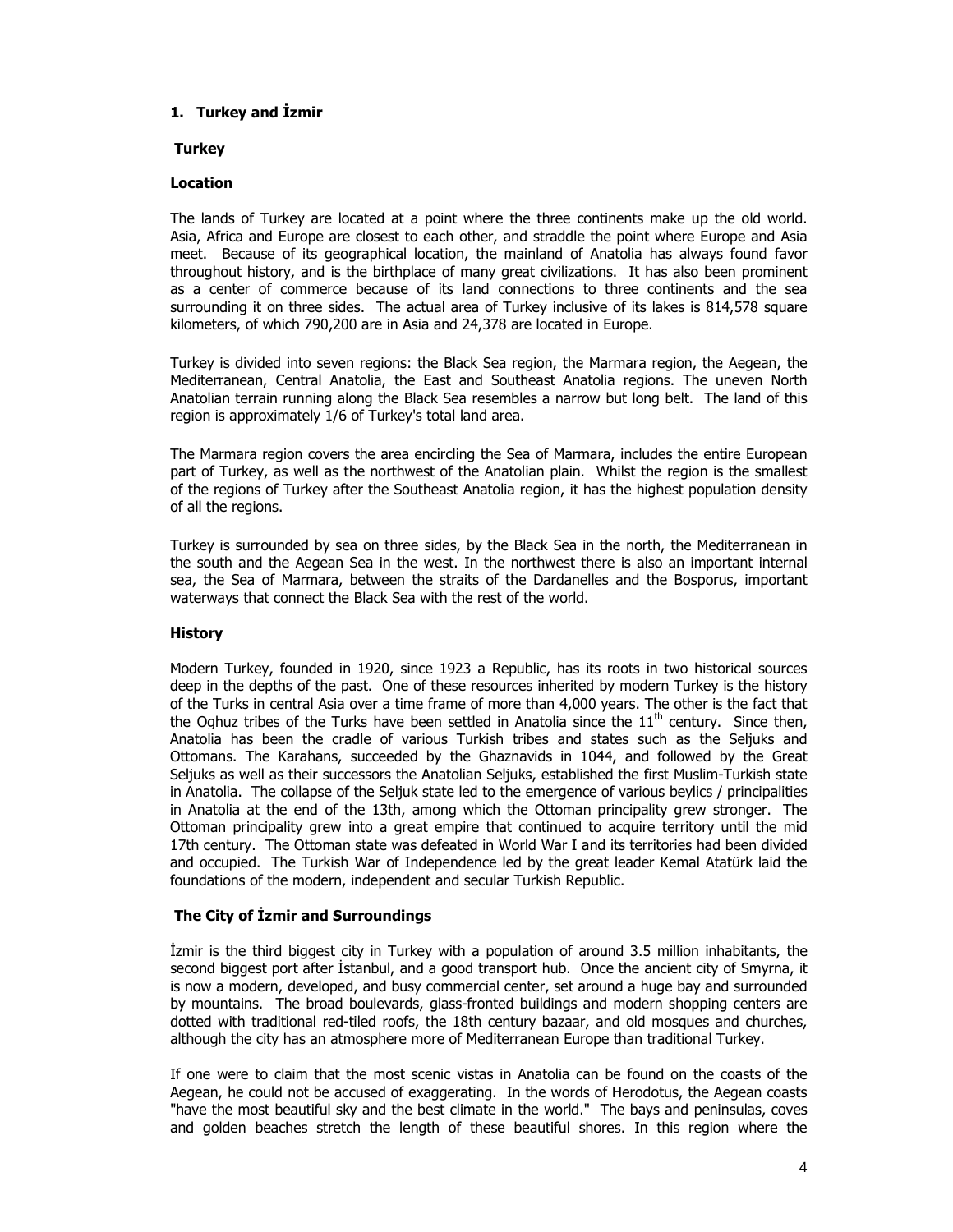countless events of mythology took place, at almost every turn, you will encounter the theaters, temples and agoras of ancient cities such as Bodrum, Fethiye, Marmaris, Selçuk, Bergama, Foça, Çeşme and Pamukkale.

The climate in Izmir is comfortable, with a relatively mild summer due to the refreshing breeze from the Aegean. The long attractive palm-fringed promenade, Birinci Kordon, which stretches the entire length of the city up to the Alsancak Ferry Terminal, is a popular spot for evening walks, and there are many cafes along the waterfront. Izmir has a good selection of culture and entertainment, from the Archaeological and Ethnographic Museums, to the Izmir State Opera and Ballet and Izmir State Symphony Orchestra, to the many bars and clubs. The cosmopolitan and lively city gets even busier during the International Izmir Festival (mid-June to mid-July) with music and dance, with performances also in nearby Çeşme and Ephesus.

## Districts of *Izmir:*

Balçova (where IUE is located), Çiğli, Gaziemir, Karşıyaka, Konak, Aliağa, Bayındır, Bergama, Beydağ, Bornova, Buca, Çeşme, Dikili, Foça, Karaburun, Kemalpaşa, Kınık, Kiraz, Menderes, Menemen, Narlıdere, Ödemiş, Seferihisar, Selçuk, Tire, Torbalı and Urla.

For instructions on how to get to these districts, please visit: http://goturkey.com

## Practical Information

## **Currency**

Turkish national currency is Yeni Türk Lirası (YTL). One Euro corresponds to approximately 1.8 YTL, and one USD corresponds to approximately 1.2 YTL. The currency is in the form of the following banknotes and coins:

| <b>Banknotes</b> | Coins     |
|------------------|-----------|
| 100 YTL.         | 1.00 YTL. |
| 50 YTL.          | 0,50 YTL. |
| 20 YTL.          | 0,25 YTL. |
| 10 YTL.          | 0,10 YTL. |
| 5 YTL.           | 0,05 YTL. |
| 1 YTL.           | 0,01 YTL. |

Starting from January 1<sup>st</sup> 2009, YTL will be named Türk Lirasi (TL).

## Climate

Although Turkey is situated in large Mediterranean geographical location where climatic conditions are quite temperate, diverse nature of the landscape, and the existence in particular of the mountains that run parallel to the coasts, result in significant differences in climatic conditions from one region to the other. While the coastal areas enjoy milder climates, the inland Anatolian plateau experiences hot summers and cold winters with limited rainfall. The Aegean and Mediterranean coasts have cool, rainy winters and hot, moderately dry summers.

During the summer period in Izmir, the temperature is about 30-35 degrees celsius. Winter temperature is between 5-10 degrees Celsius. It rarely snows, and the temperature is rarely under zero degree.

#### Language

In Turkey, the official language is Turkish. The Turkish language belongs to the Ural-Altaic group and has an affinity with the Finno-Hungarian languages. Turkish is written in the Latin alphabet and is spoken by about 150 million people around the world.

Below, you will find some useful "survival Turkish" phrases commonly used in daily life: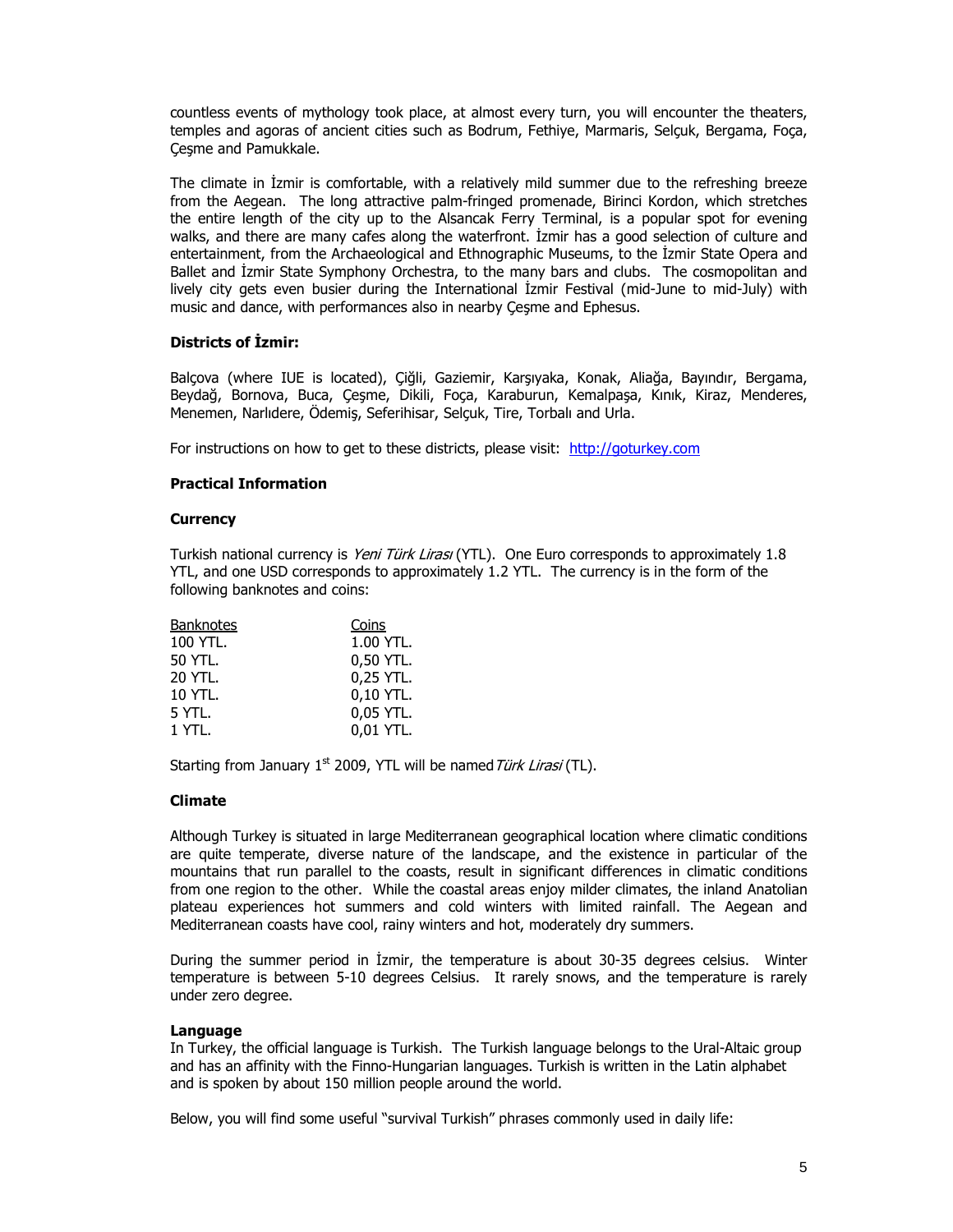Yes - Evet No - Hayır Hello - Merhaba Good morning - Günaydın Good evening - İyi akşamlar Good night - İyi geceler Goodbye - Hoşçakal Please - Lütfen Thank you - Teşekkürler How are you? - Nasılsınız? I'm fine - İyiyim I understand - Anladım I don't understand - Anlamadım How much? - Ne kadar? Money - Para Again - Tekrar Expensive - Pahalı Cheap - Ucuz Bill - Hesap Slowly - Yavaş Quickly – Çabuk

The language is very phonetic and is read exactly the way it is written. Once the phonetic value of all letters is known, then it is rather easy to pronounce any word one sees or to spell any word one hears. The following letters require explanation:

Aa = "a" as in "card" or "dark", never as "a" in" cat" or "back" (kan = blood)

 $Cc = "J"$  as in "judge" (can = life, soul, pronounced like "John")

 $C_f$  = "ch" as in "church" (çay = tea, pronounced "chay", rhymes with "buy")

 $Ee = "e"$  as in "bed" (ekmek = bread)

 $Gg = "g"$  as in "get" (gelin = bride)

 $\ddot{q}$  = (yumuşak ge [soft g] Never appears as the first letter in a word; essentially silent; sometimes lengthens preceding vowel; sometimes pronounced like "y" in "yet" (dağ =mountain, pronounced daa, rhymes with the "baa" of "baa baa black sheep"; diğer =other, pronounced diyer)

 $I =$  (undotted "i") "u" as in "radium" or "i" as in "cousin" (işik = light, irmak = river)

 $\dot{\text{I}}$  = (dotted "i") ="i" as in "sit" (bir = one, pronounced like "beer")

 $Jj = "j"$  as in "azure" (garaj = garage, pronounced as in French & English)

 $Oo = "o"$  as in "fold"(okul =school)

Öö = German "ö" as in "König" or French "eu" as in "peur"(göl = lake, rhymes with furl)

 $Ss="s"$  as in "sing", never pronounced like a "z" as the "s" in "his" (ses = voice)

Şş="sh"as in "ship" (şey = thing, pronounced "shey", rhymes with "hay")

Uu = " $oo$ " as in "boot" (buz = ice, pronounced like "booze")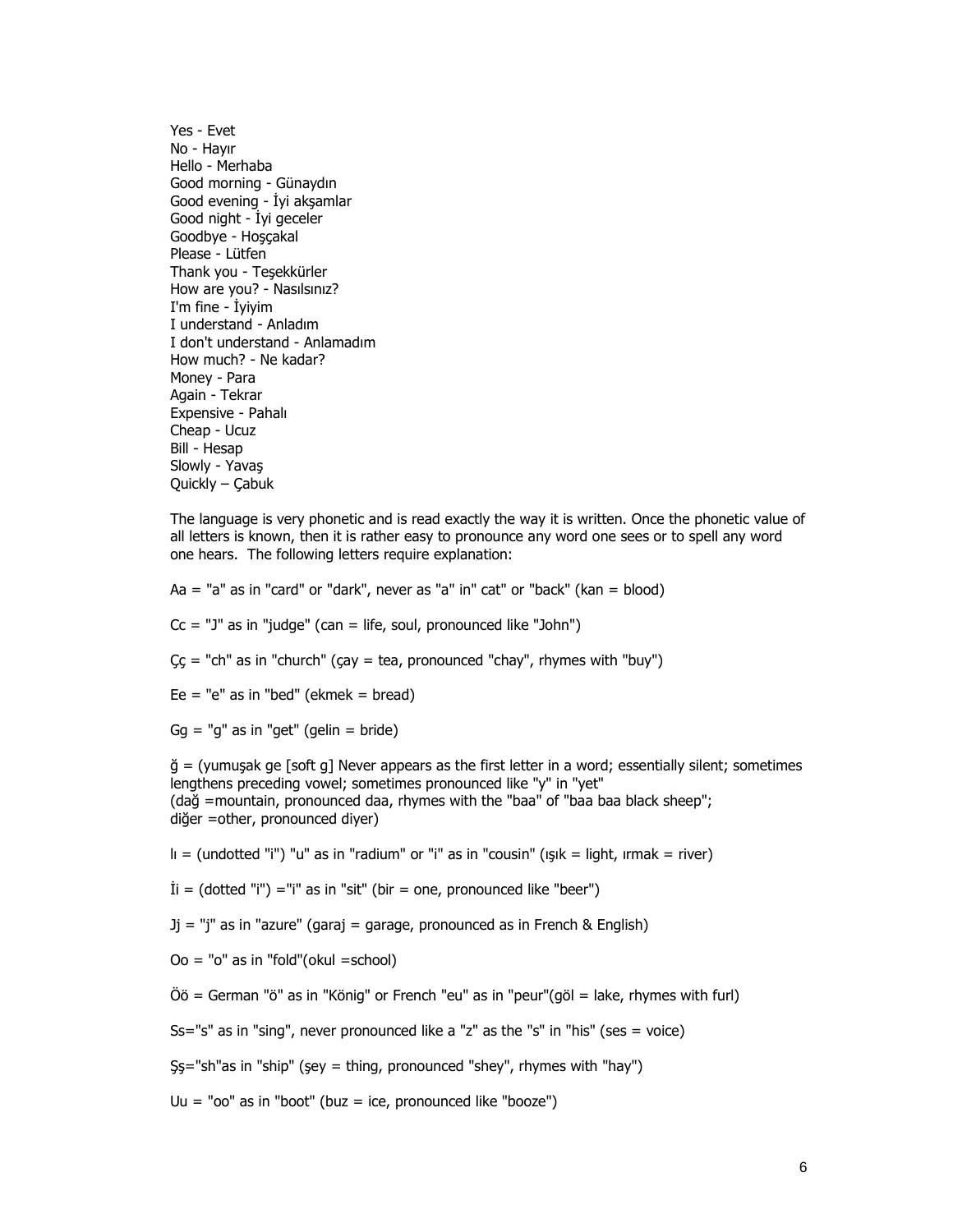Üü = German "ü" as in "für" or French "u" as in "tu" (gül = rose)

 $Zz = "z"$  as in "zoo" (beyaz = white)

Except for specific courses such as "Principles of Atatürk & History of Revolution", all classes at IUE are taught in English, which is a big advantage for incoming students.

## 2.1 IUE in Brief

The vision of the Izmir University of Economics is to be a higher education institution providing world-class education, offering training and research facilities for the students to be able to deliver high quality services to national and international communities and to display life-long leadership qualities.

IUE offers an extensive variety of academic units and departments, following the latest trends in business, politics, social sciences, fine arts, technology and quantitative studies. The first academic year of the university has started in 2001. IUE keeps growing with new departments being added each year, in order to meet the high demands of prospective students.

The medium of instruction at IUE is English. Freshmen students of all departments receive notebook computers at registration and social clubs are being formed as part of the extracurricular activities. Many other support services are provided for the students and the faculty such as career planning, research centers and project opportunities.

#### 2.2 Academic Structure

IUE offers programs at the undergraduate and graduate level.

#### Undergraduate Programs:

Faculties offer a four year Bachelor's Degree study. The bachelor's degree is awarded to students who successfully complete an eight-term course of study, gaining approximately 240 ECTS.

Undergraduate students must have a Cumulative Grade Points Average (CGPA) of not less than 2.00 and completed all the courses with a letter grade of at least DD or S in the program in order to graduate. The following subjects are offered as undergraduate programs:

#### Faculty of Computer Sciences

Department of Computer Engineering SUNY-IUE Computer Engineering Dual Diploma Program Department of Industrial Systems Engineering Department of Software Engineering SUNY-IUE Software Engineering Dual Diploma Program

#### Faculty of Economics and Administrative Sciences

Department of Business Administration SUNY-IUE Business Administration Dual Diploma Program Department of Economics SUNY-IUE Economics Dual Diploma Program Department of International Relations and EU Department of International Trade and Finance Department of Logistics Management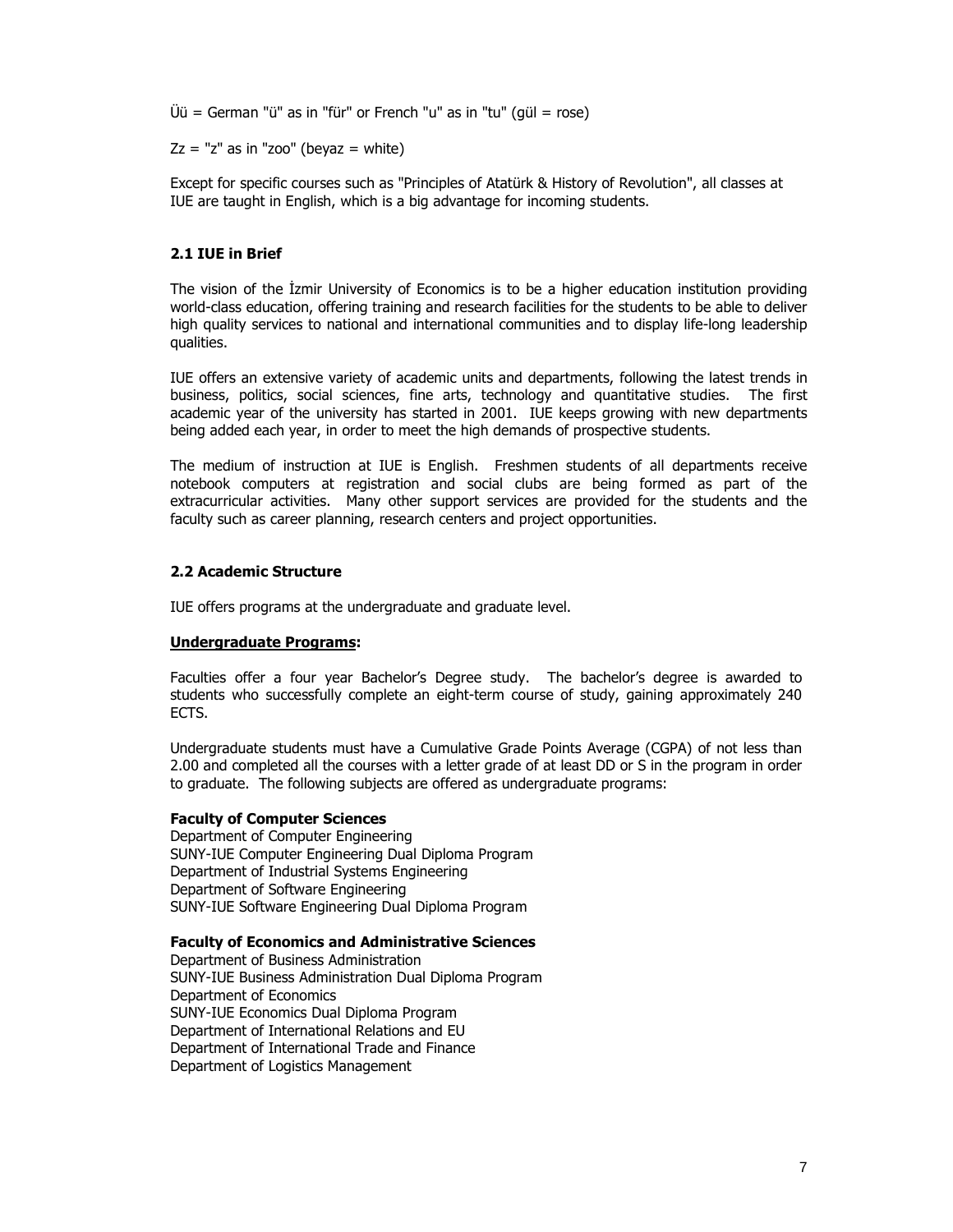## Faculty of Arts and Sciences

Department of Mathematics Department of Psychology Department of Translation and Interpretation (English-Turkish)

#### Faculty of Fine Arts and Design

Department of Fashion Design Department of Communications Design Department of Industrial Design Department of Interior Architecture and Environmental Design Department of Architecture

#### Faculty of Communication

Department of Public Relations and Advertising Department of Mass Media and Communication SUNY-IUE Public Relations Dual Diploma Program

#### Schools:

#### School of Foreign Languages

The School of Foreign Languages runs various programs in foreign languages:

- English Preparatory Program
- English Programs for undergraduate and vocational school students
- Programs in other languages (French, German, Italian, Russian, Japanese, Spanish, Greek, and Portuguese)

#### School of Applied Management Sciences

Culinary Arts and Management

## Graduate Programs:

The graduate school offers master and doctorate programs. A master's degree can normally be obtained upon completion of 2 academic years. A PhD program can normally be obtained upon completion of 4 academic years.

Students in the graduate programs must have a Cumulative Grade Points Average (CGPA) of not less than 3.00. Master students must have completed all the courses with a letter grade of at least CC or S, and PhD students must have completed all the courses with a letter grade of at least CB or S in order to graduate.

The following graduate programs offered are as follows: Graduate School of Social Sciences

Business Administration (master) Financial Economics (master) European Studies (master) Logistics Management (master) Design Studies (master) Business Administration (doctorate)

#### Graduate School of Natural and Applied Sciences

Financial Mathematics (master) Applied Statistics (master) Information Technologies (master)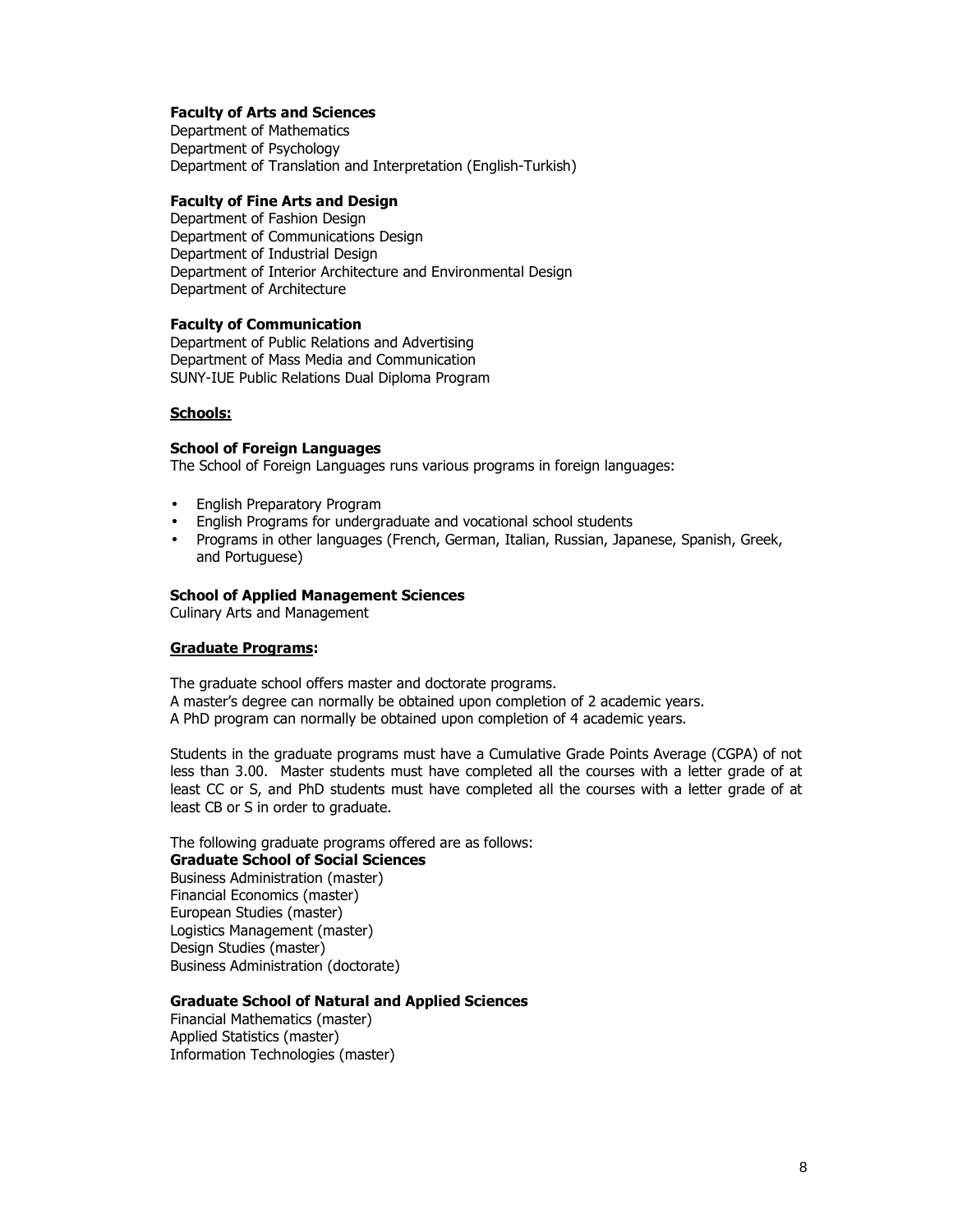#### 2.3 Academic Calendar

 Each academic year consists of two terms, Fall and Spring, which include the final examination period. The fall term starts at the last week of September or beginning of October, and ends in the last week of January. The spring term starts in the second week of February and ends in June. Please refer to our website for the updated version of the Academic Calendar: http://www.iue.edu.tr/atakvim.php

#### 2.4 Arriving at IUE & Transportation

Izmir University of Economics is located in the Balçova-Teleferik district. Because the campus is near the city center, easy access to university is provided by municipal buses from any district of the city.

#### How to get to IUE

#### By Air:

The closest airport to Izmir is Adnan Menderes Airport. You may take the HAVAS Bus to Alsancak to get to the city center directly. Also, bus no. 200 operates between the airport and the city center.

To get to the campus from the city center, you may either take a taxi or local bus (no. 169 & 269). Please remember to bring YTL. with you, or use the exchange office at the airport.

#### By Taxi:

You may take the private taxis from the airport. The journey takes approximately 40 minutes and the fare is around  $\epsilon$  30. Please be aware that the driver should turn on the taximeter before take off.

#### By Bus:

The following buses operate between the campus and the different districts of the city. Tickets for buses can be purchased on board or from local kiosks.

| <b>Bus No:</b> | District:                           |
|----------------|-------------------------------------|
| 169 / 269:     | Halkapınar Metro-Alsancak – Balçova |
| 270:           | Balçova - Tinaztepe                 |
| 86:            | Metro-Üçyol-Balçova                 |
| 586:           | Üçyol - Balçova                     |
| 519:           | Balçova - Gaziemir                  |
| 605:           | Balçova - Ayakkabıcılar             |

## By Dolmuş:

Dolmuş is a transportation vehicle that resembles a mini-bus. The name comes from the term meaning "full" in Turkish since it starts its journey as soon as the vehicle is fully occupied. They operate between Üçkuyular and Balçova, Hatay and Balçova, and in most other districts.

#### By Boat:

Those students coming from Karsıyaka can take the ferry going from Bostanlı to İnciraltı, which takes about 30 minutes. Then, by taking the bus numbered 480 or by *Dolmuş*, you can reach the campus.

Also, there are boats operating between Karşıyaka-Konak, Karşıyaka-Alsancak, and Karşıyaka-Güzelyalı.

#### By Metro:

There is a metro line in İzmir, which operates on the line Üçyol-Konak-Cankaya-Bornova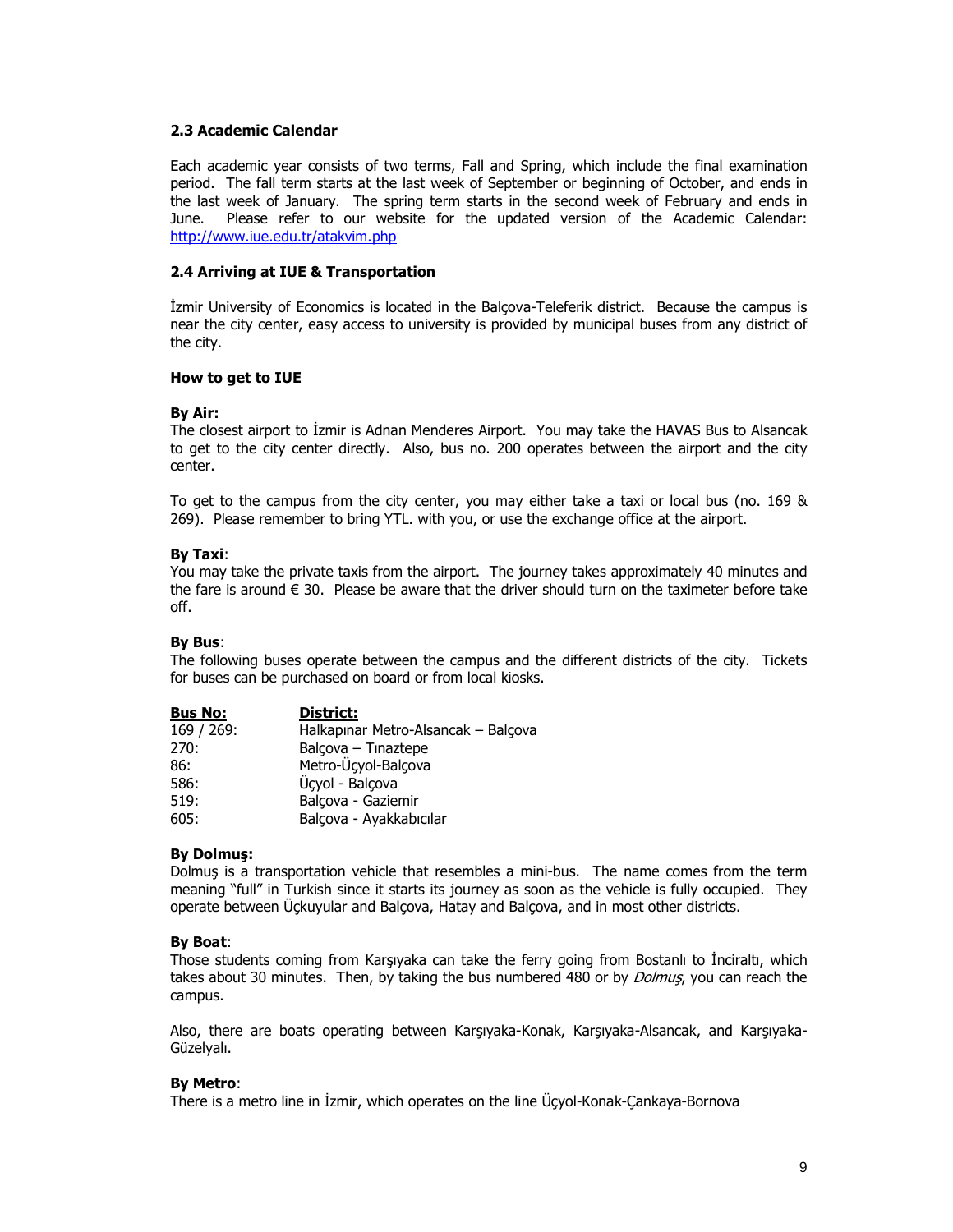

## 3. Studying at IUE

## 3.1 Office of International Affairs

Office of International Affairs was established in response to the rapid internationalization of İzmir University of Economics. It is designed to coordinate university efforts to meet the long-term goals of the University's Strategic Plan: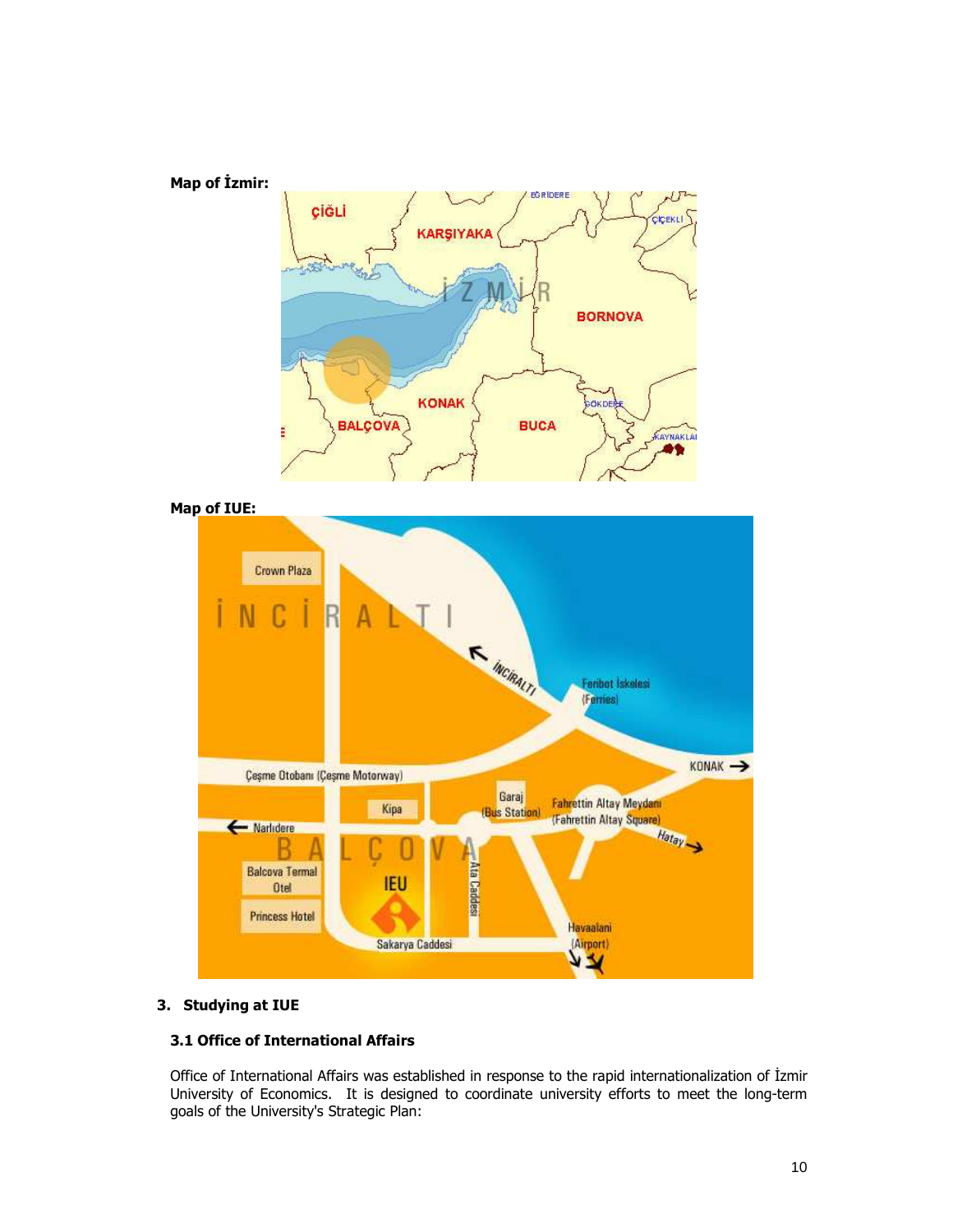- to expand the international delivery of IUE courses and programs,
- to increase the number of IUE students abroad and of international students at IUE,
- to coordinate services regarding the international application processes of incoming and outgoing students,
- to facilitate international scholarly and professional activities,
- to promote cross-cultural awareness,

In line with these objectives, Izmir University of Economics places great emphasis on international cooperation and has established relations with distinguished universities abroad in terms of student and faculty exchange, joint research and scientific studies. IUE aims to provide its students with the opportunity or study at partner universities for at least one academic term.

Office of International Affairs is the primary source of information for international students. Please do not hesitate to contact the office whenever you have any questions or problems. The contact information for the office is as follows:

Asst. Prof. Dr. iur. Tanju Oktay YAŞAR **Director** 

Güneş BECERİK, MA Vice Director

| e-mail:  | oja@jeu.edu.tr        |
|----------|-----------------------|
| Tel:     | +90232 488 83 50      |
| Fax:     | +90232 488 82 71      |
| Website: | http://oia.ieu.edu.tr |

Address: İzmir University of Economics Office of International Affairs Sakarya Caddesi No: 156 35330 Balcova - İzmir TURKEY

## 3.2 Application Procedures

İzmir University of Economics (IUE) welcomes applications from students worldwide. All foreign nationals with certified high school education may apply to IUE for admission to undergraduate (four-year) programs.

Furthermore, all foreign undergraduate students studying at universities abroad can be admitted to undergraduate programs at IUE as visiting students for one or two terms. Erasmus students are welcome to spend a term or a year at IUE as part of the bilateral agreements with partner universities.

In order to apply to exchange programs at IUE, please contact Office of International Affairs and fill in the relevant application forms on the web. The supplementary documents you must possess are your official transcript, any exam results you have achieved, and your English proficiency. OIA will refer your application to the relevant department and guide you through the application process.

Application forms for exchange students can be obtained from the website of the Office of International Affairs.

## 3.3 Accommodation

The Dormitory of IUE accommodates 480 students, the first 4 floors of the building are allocated for female students and the other 4 floors are allocated for male students.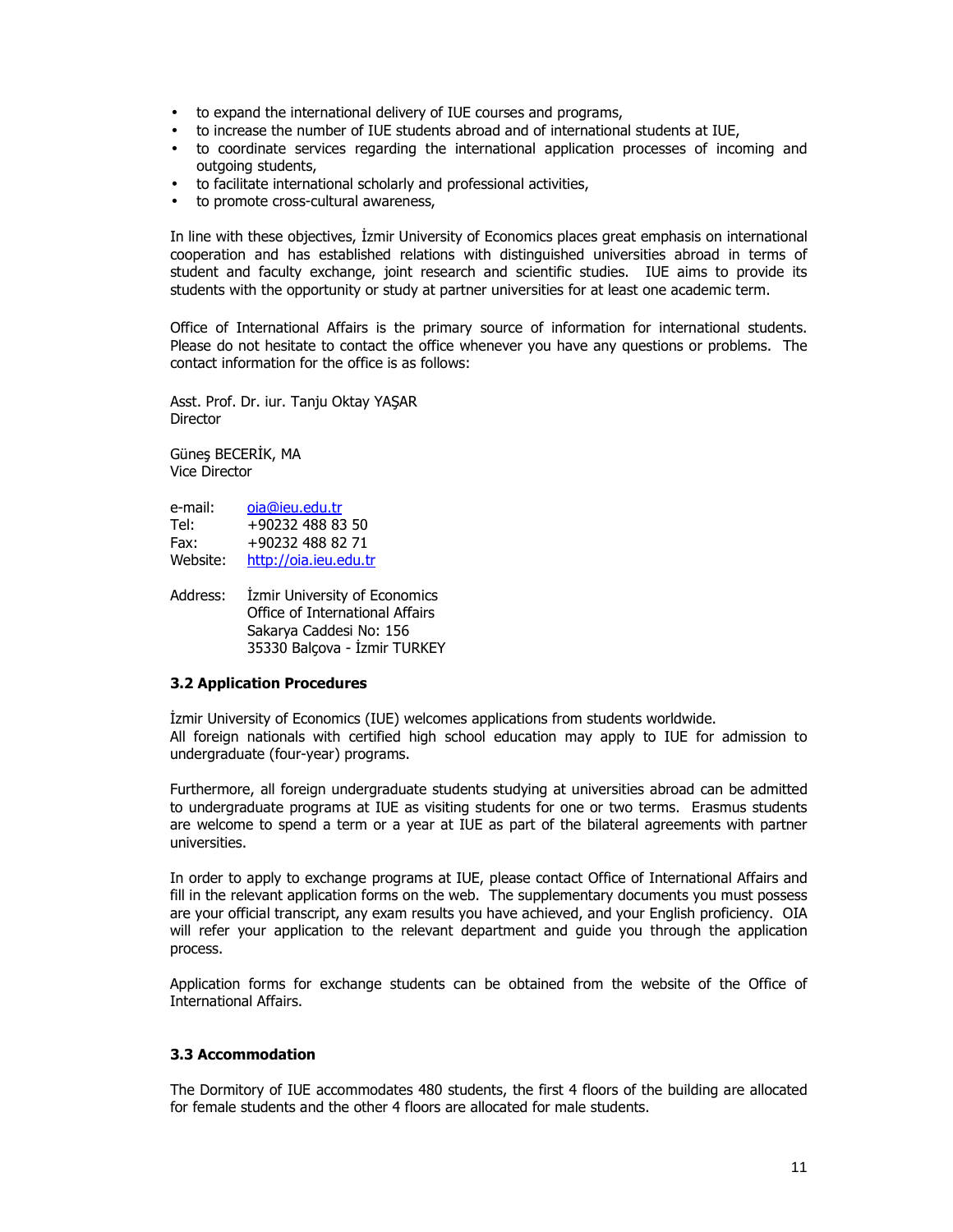• All the doors are operated by a personal card system. Common areas are under constant surveillance.

• One handicapped room and 240 rooms, all of which are for two, there is a bathroom, bed, a wardrobe, a dresser, a desk, a bookcase, a refrigerator, a telephone and Internet connection.

• Our university provides pillow, sheet, blanket and duvet cover, and the rooms are cleaned everyday.

• The dormitory building has a geothermal heating system and 24 hours hot water. In addition, the dormitories are air-conditioned.

• The students may have their clothes washed and ironed with a reasonable price.

• There are administrators, receptionists, and security staff in the dormitory for 24 hours.

• In the Dormitory Building there are common study rooms, TV saloon, cafeteria, restaurant and beauty parlor.

• Breakfasts and meals are provided as table d'hote or a la carte from the restaurant in the main building and dormitory building.

• The students staying in the dormitory can benefit from the Medical Office of the University in the daytime, and the general hospital or other policlinics nearby at night. In addition, there is 9 Eylül University Hospital in 3 minutes distance.

• Around the campus, there is 3M Migros, Özdilek, Kipa hypermarkets, and Agora, Palmiye shopping and cinema centers.

• For sports, there is a basketball field and a synthetic pitch at the campus and there are swimming pools, fitness centers and tennis courts of the hotels that are very close to the university.

• The "Dormitory By-law" in our web site must be read: http://www.iue.edu.tr/yonerge\_yurt.php

• 2008 – 2009 dormitory fees: Per capita in double room: 400 US Dollars per month (VAT included) One person in a double room: 750 US Dollars per month (VAT included-Annual)

Please inform the OIA of your intention to stay in the dormitory along with your application package as early as possible. Dorms are allocated on a first come first serve basis.

Alternatively, exchange students may contact real-estate agencies to find rental apartments near the campus. Exchange students are responsible for paying their own deposit, rent and personal living expenses such as electricity, water, internet and cable connection bills. Please note that these expenses in Turkey are not included in the monthly rent.

#### 3.4 Visas and Residence Permit

#### Visa Requirements

You must obtain a Student Visa from the nearest Turkish Consulate in your area before you enter Turkey. You cannot obtain a Student Visa after you arrive and tourist visa is not acceptable as a substitute. Incoming students are recommended to apply for visa at least two months before the term begins.

Exceptions are those who are legal dependents of someone in Turkey on a diplomatic visa or with a work visa. Students who come to Turkey without student visa will not be able to register as a student nor will get residence permits.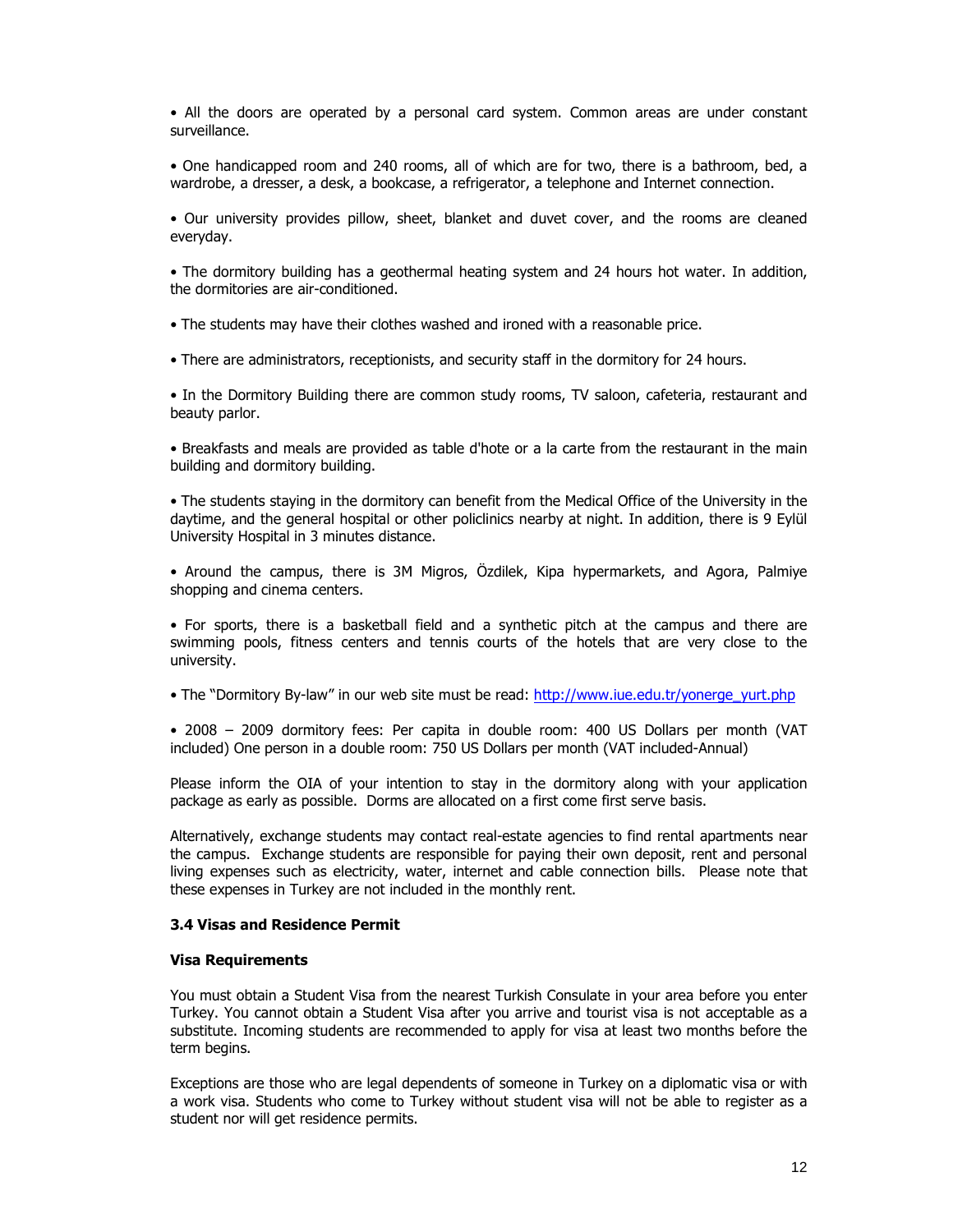Below are the documents you need to apply for the student visa:

- Passport (should be valid at least for a year)
- Completed visa application form taken from the Turkish Embassy or Consulate
- Recent passport size photographs
- Proof of their student status in their home university
- Acceptance letter from IUE
- Non-refundable processing fee

When you receive your visa, please check to see that it is a "student visa".

As visa regulations may change quite frequently, please contact the nearest Turkish Embassy or Consulate in your country to obtain the most up-to-date and detailed information.

#### Residence Permit

The maximum period you can reside in Turkey with your visa is three months. After 3 months, it is necessary for you to get a residence permit.

All international students in Turkey must register with the Foreign Nationals departments of the Police Headquarters in Izmir within a month of entering Turkey.

You will be provided with a residence permit (Ikamet Belgesi) valid for the period of time you will be studying at IUE as indicated on your Student Visa. You should keep this document with you at all times.

Documentary requirements include student certificate, five photographs, a copy of the passport with valid student visa, and residence permit fee. Application forms can be obtained from the Police Headquarters, Foreign Nationals department in Konak: http://www.izmirpolis.gov.tr/ Tel: +90 232 485 05 00

Please note that foreign students do not have a legal right to work in Turkey.

#### 3.5 Insurance

Health insurance is not an official requirement for your arrival, but it is strongly recommended. You can either buy health insurance with international coverage at your home country, or you can buy insurance after you arrive.

## 3.6 European Credit Transfer System (ECTS)

ECTS is a common framework developed to facilitate academic exchange between partner universities participating in the Erasmus program mutually recognize the ECTS credits their students take at the partner institution.

ECTS is a student-centered system based on the student workload required to achieve the objectives of a program, objectives preferably specified in terms of learning outcomes and competences to be acquired. The ECTS credit assigned to a course includes the amount of time and effort a student spends to study for a course, besides the lecture hours spent in the classroom.

Please refer to Section 8 of this catalogue for the list of courses and their ECTS credits.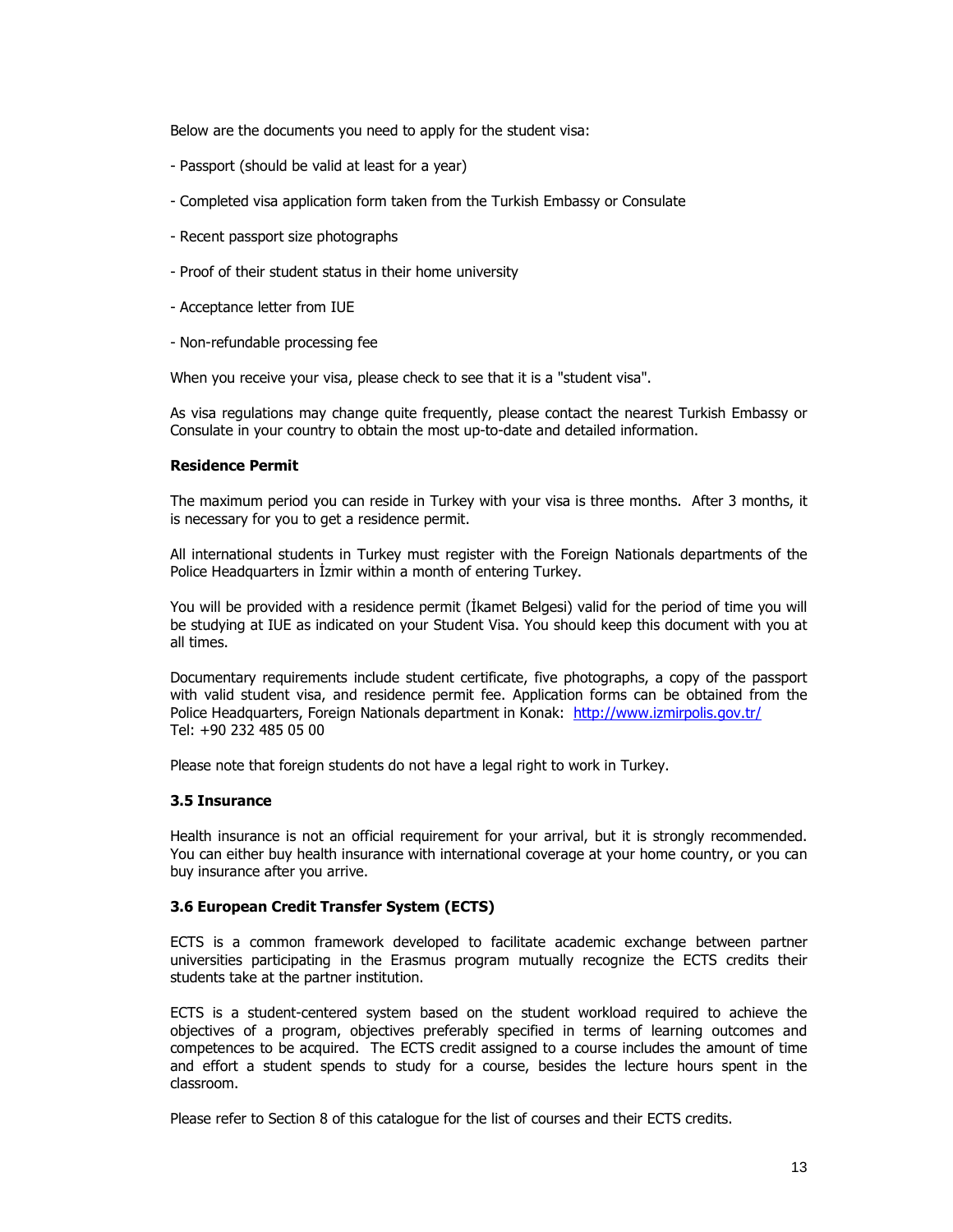## 3.7 Local Grading System at IUE

For each course taken at IUE, the student is given one of the following grades by the course teacher. The letter grades, grade points and percentage equivalents are given below:

| <b>PERCENTAGE</b> | <b>COURSE GRADE</b> | <b>GRADE POINTS</b> |
|-------------------|---------------------|---------------------|
| 90-100            | AA                  | 4.00                |
| 85-89             | BΑ                  | 3.50                |
| 80-84             | BB                  | 3.00                |
| 75-79             | CB                  | 2.50                |
| 70-74             | CC.                 | 2.00                |
| 65-69             | DC.                 | 1.50                |
| 60-64             | DD                  | 1.00                |
| 50-59             | FD                  | 0.50                |
| 49 and below      | FF                  | 0.00                |

Other Grades: I: Incomplete, S: Satisfactory Completion, P: Satisfactory Progress, U: Unsatisfactory, EX: Exempt, NI: Not Included, W: Withdrawn, NA: Not Attended

A grade of (I) is given to a student who provides supporting evidence through genuine and valid documentation of illness or other reason which has prevented her/him from completing the necessary course work. In such a case, within 15 days from the day of submitting the grades to the Registrar's Office, the student required complete the missing work and obtain a grade. Otherwise, the (I) grade will automatically become an (FF).

The grade (S) is given for courses which are not included in the Grade Point Averages, and (U) is given to those who are unsuccessful in such courses.

The grade (P) is given to students who are successful in taking non-credit courses.

The grade (EX) is given to students who have been exempted on a non-credit basis from courses determined by the Institute Senate as a result of the Proficiency Examination administered by the department concerned. The grade (EX) is not included in the GPA, but is indicated on students' transcripts.

The grade (NI) is given if courses within the program or programs in which a student is registered are taken on the "condition that they are not included in the Cumulative Grade Point Average (CGPA)".

The grade (NA) is given if a student does not fulfill the attendance and/or application requirements of the course. The grade (NA) is included in the CGPA as (FF).

The grade (W) is given if a student withdraws from a course after the add/drop period within the first 10 weeks after the term starts, with the recommendation of her/his advisor and the permission of the instructor concerned.

#### Grade Point Averages

The student's standing is calculated in the form of a GPA and CGPA, and announced at the end of each term by the Registrar's Office. The total credit points for a course are obtained by multiplying the grade point of the final grade by the credit hours. In order to obtain the GPA for any given term, the total credit points earned in that term are divided by the total credit hours. The CGPA is calculated by taking into account all the courses taken by a student from the beginning of entrance to the University, which are recognized as valid by the Department in which she/he is registered.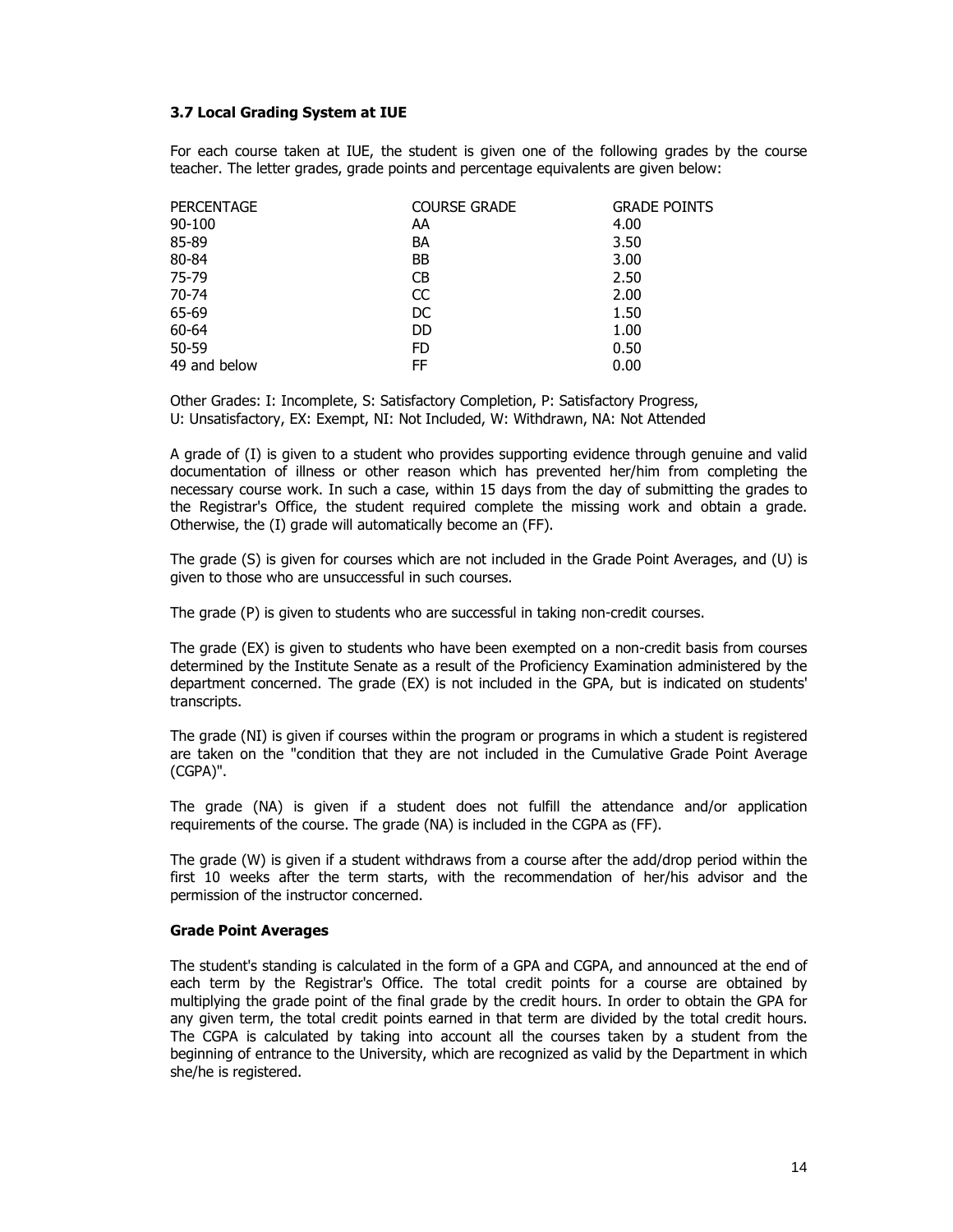## 3.8 Academic & Social Orientation

Office of International Affairs will organize an orientation for you during your first week of arrival. The orientation includes a brief campus tour, information about academic rules, regulations and exams. Please feel free to ask any questions that may come to your mind.

## 3.9 Turkish Language Courses

The School of Foreign Languages at IUE organizes Turkish language courses for foreign faculty staff and students upon request. You are welcome to participate in these courses to learn basic Turkish, which will facilitate your daily encounters.

## 4. Facilities and Services at IUE

## 4.1 The Building & Classrooms

The campus of IUE is located in the Balçova-Teleferik district, near the city center.

All classrooms are equipped with the latest visual and technological equipments. There is a wireless internet connection in the campus. There are computer and graphic design Laboratories, drawing and sewing workshop areas in the main building. In the campus site, football, basketball and volleyball fields and tennis courts are available for the students and personnel.

Other areas in the existing buildings can be listed as the Conference Hall with 550 seats, library, offices of academic staff, offices of administrative staff, cafeteria, canteens and dormitories. All buildings are constructed considering the handicapped students and personnel.

## 4.2 Library

IUE owns a computer based library and a documentation center. The library consists of printed books and periodicals and electronic information resources such as search tools, electronic magazines, online databases and online library catalogue. The library has been designed to serve the students and academic staff as well as researchers outside IUE. The documentation center is designed to provide access to the IUE virtual library from anywhere in the world through Internet connection.

## 4.3 Computer Facilities

The information systems of the university have the capacity to follow the latest developments. The university building was designed to allow wireless Internet access from all parts of the building including the library, classrooms, cafeteria, restaurant and dormitories. All the computers used in IUE have Internet access. The computer & graphic laboratories and free computer areas are open to general use. If you have a laptop computer, remember to bring it with you to enjoy the wireless network in our campus.

If they wish, incoming students can borrow laptops from the IUE Computer helpdesk by giving a deposit of 500\$. They can get their deposits back at the end of their exchange period, on the condition that the borrowed laptop is undamaged.

## 4.4 Cafeteria & Snack Bars

IUE has a main cafeteria serving a large variety of choices, ranging from traditional Turkish dishes to fast food meals. There are also two food courts serving fast foods, snacks and drinks. You can purchase meals, snacks or drinks with the special tickets sold at the university.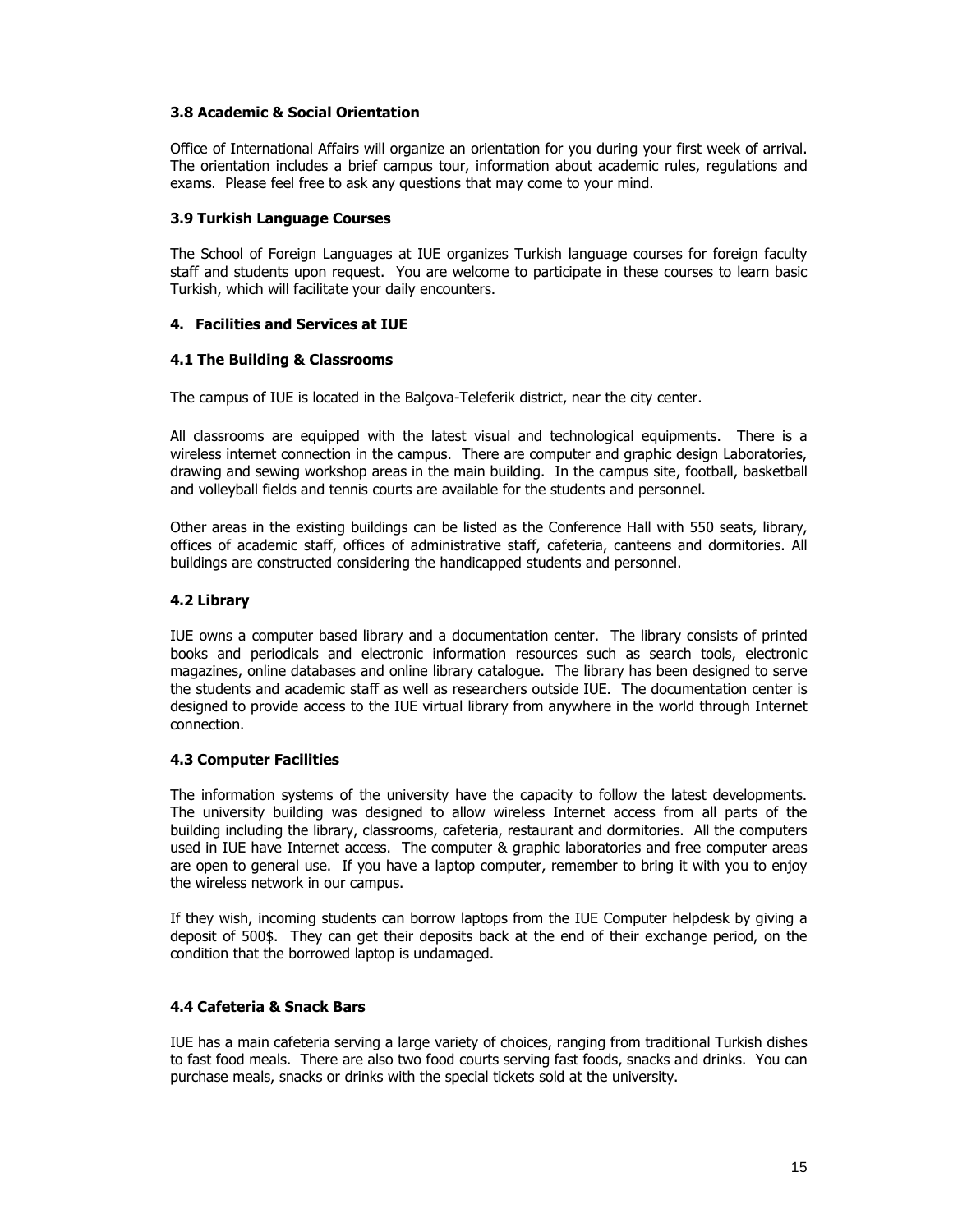## 4.5 Health Services

IUE has a doctor and a nurse at the service of students. Furthermore, counseling and psychological help is offered to provide mental, psychological and social development of our students. The second largest hospital of İzmir, Dokuz Eylül University Hospital is five minutes driving distance from the university.

Main health service centers in Izmir and their telephone numbers are as follows:

| Alsancak State Hospital:         | +90232 463 64 65 |
|----------------------------------|------------------|
| Atakalp Hospital:                | +90232 483 14 14 |
| Diabetic Center:                 | +90232 449 13 19 |
| Dokuz Eylül University Hospital: | +90232 259 59 59 |
| Ege University Hospital:         | +90232 444 13 43 |
| Hand & Microsurgery Hospital:    | +90232 441 01 21 |
| Karşıyaka State Hospital:        | +90232 366 88 88 |

#### 4.6 Banking Services

There are ATM machines located at the lobby of the main building. Also, branch offices of many major banks such as Türkiye İş Bankası, Dışbank, Akbank are within easy reach.

#### 4.7 Sports

Football, basketball and volleyball fields and tennis courts are available on campus for IUE students. Student clubs organize activities in various sports such as sailing, table tennis, step and motor sports.

#### 4.8 Student Union & Clubs

IUE offers an exciting campus life with a variety of opportunities to its students throughout their education via 50 students' clubs, a sample list is given below:

Basketball Club Computer Society Club Conversation Club Ebru Club Economics Club Enterprise Club European Union Club Finance Club Fitness Club Folk Dances Club Football Club Graphic Design Club Modern Turkish Music Club Mountain Climbing and Trekking Club Photography Club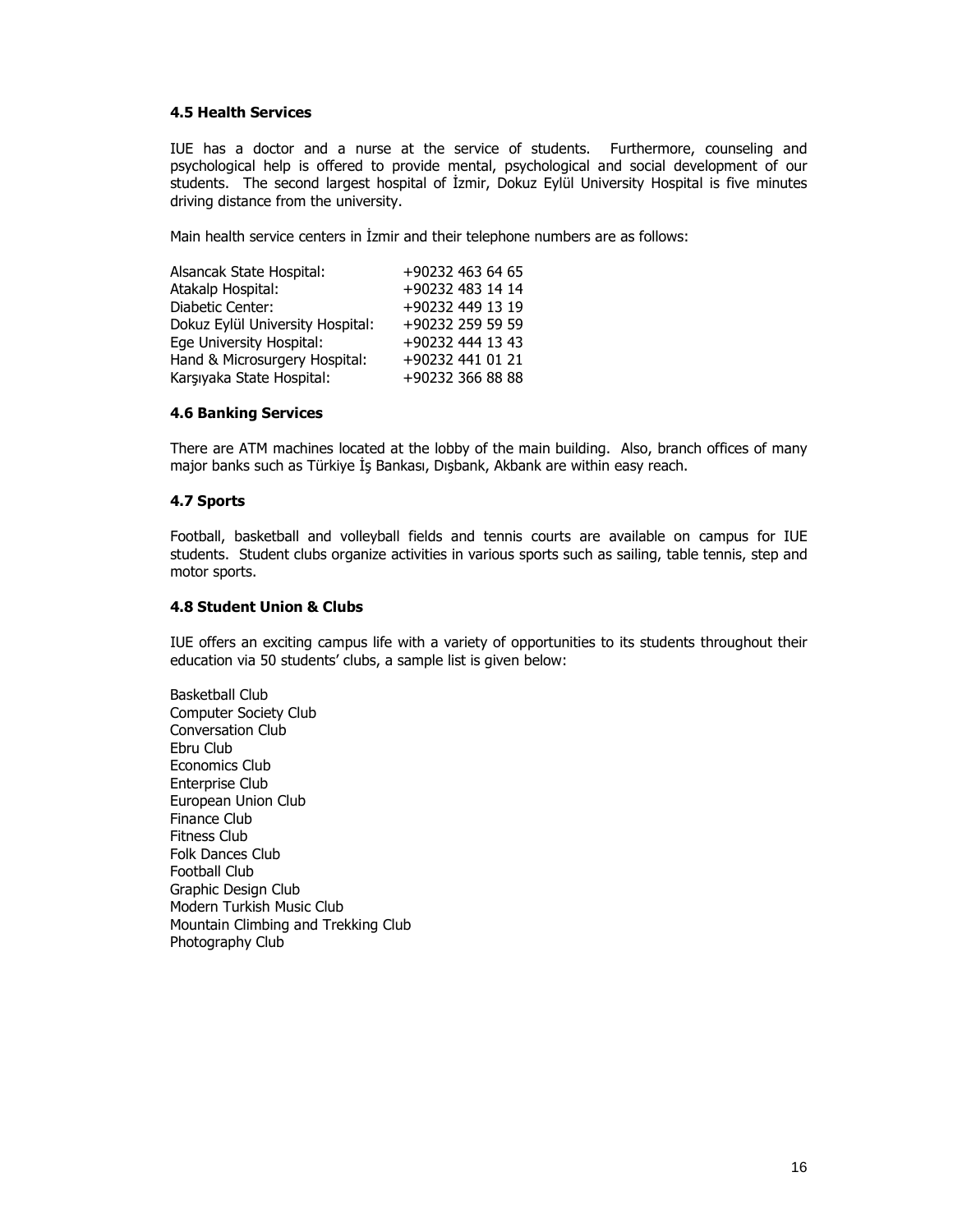## 5. Further Useful Facts

#### 5.1 Living Costs

The estimated monthly expenses for students are approximately as follows:

Accommodation (dormitory): Per capita in double room: \$ 400 per month One person in a double room: \$ 750 per month **Furnished house rent:**  $\in$  450 per month Household expenses:  $\in$  100 per month **Books:**  $\in$  20-40 per book

## Shopping, Recreation Facilities & Social Life in İzmir

The IUE campus is located near shopping centers and malls such as Agora, Palmiye, Kipa, Özdilek and Migros. The Inciralti Youth Center with its movie theaters, sports facilities, restaurants and cafes is within easy reach.

Izmir is a wonderful city to live in, with a very mild climate, friendly people and many places to visit. Alsancak and Karşıyaka are especially very lively spots, with movie theaters, various shopping malls, dining facilities including pubs and night clubs. Çeşme, which is a lovely summer district at an hour's distance from the city center, has marvelous beach clubs and summer houses.

#### Communication Services

Pay phones are located at various points on the campus and internet access is available at all times.

#### 6. Things to Remember

Please fill in the application form available on the web page of our office and send the requested application documents.

Make sure you take the approval of your advisor or instructor at your home university when selecting the courses that you will take at IUE.

#### 7. Useful Addresses, Contacts & Links

#### Embassies in Turkey

#### Austria

http://www.bmaa.gv.at Atatürk Bulvarı 189 Kavaklıdere - Ankara Tel: +90312 419 52 23/24

#### Belgium

http://www.diplomatie.be/ankara/ Mahatma Gandhi Caddesi, No: 55 Gaziosmanpaşa - Ankara Tel: +90312 405 61 66

## **Bulgaria**

http://www.mfa.bg/ankara/ Atatürk Bulvarı No: 124, Kavaklıdere - Ankara Tel: +90312 467 20 71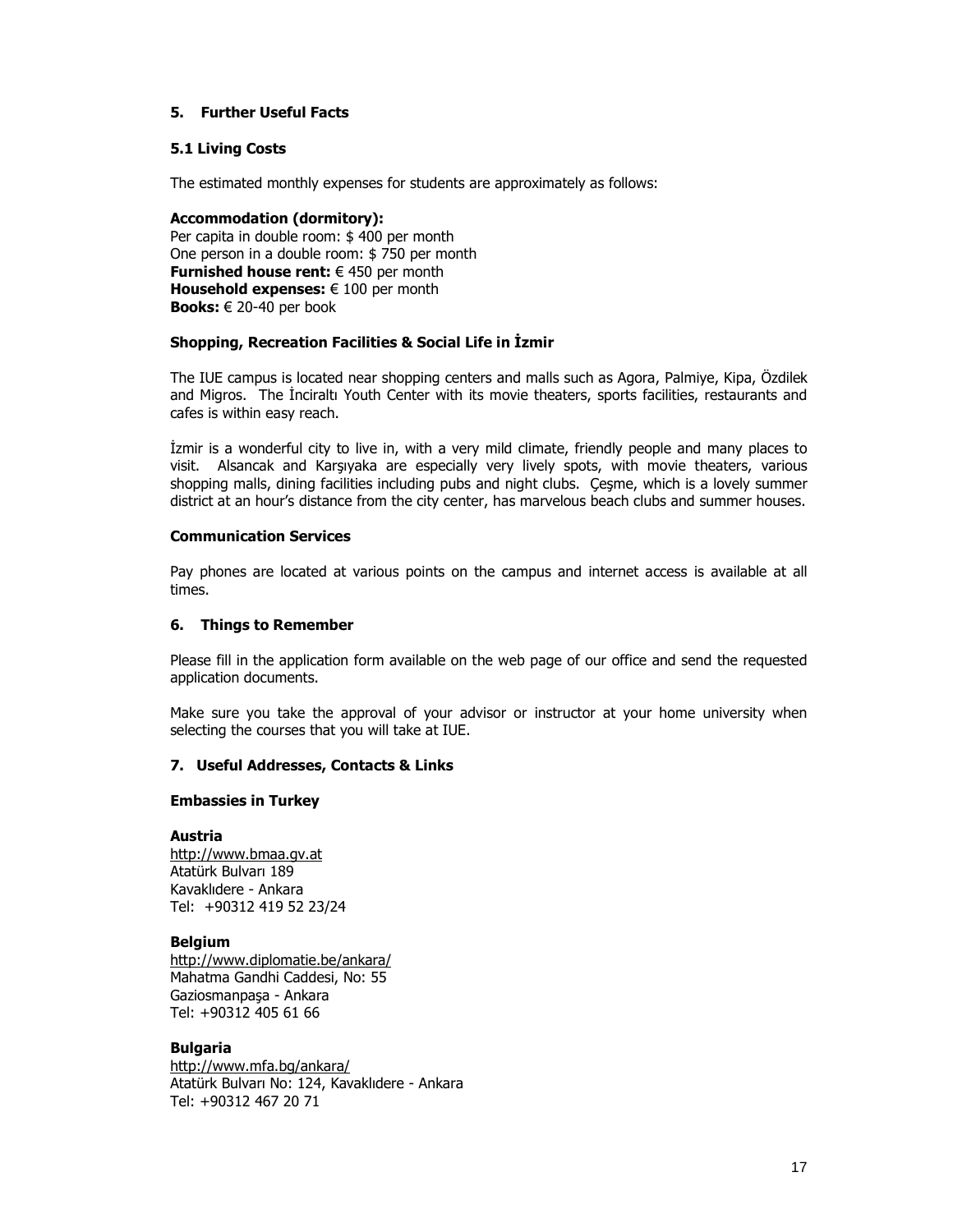#### Czech Republic

http://www.mzv.cz/wwwo/?zu=ankara Kaptanpaşa Sok. No: 15, G.O.P. - Ankara Tel: +90312 405 61 39

#### Denmark

http://www.ambankara.um.dk/en/ Mahatma Gandhi Caddesi 74 06700 Gaziosmanpaşa - Ankara Tel: +90312 446 6141

## Estonia

Gölgeli Sok. No:16 06700 Gaziosmanpaşa - Ankara Tel: +90 312 405 69 70

#### Finland

http://www.finland.org.tr/en/

Kader Sokak No. 44 06700 Gaziosmanpaşa – Ankara Tel: +90312 426 19 30

## France

http://www.ambafrance-tr.org/ Paris Caddesi No: 70 Kavaklıdere - Ankara Tel: +90312 455 45 45

#### Germany

http://www.ankara.diplo.de/ Atatürk Bulvarı 114

Kavaklıdere 06690 Ankara Tel: +90312 455 51 00

#### **Greece**

Zia Ür-Rahman Caddesi, No: 9-11 Gaziosmanpaşa - Ankara Tel: +90312 448 06 47, +90312 448 03 87

#### Hungary

#### www.mfa.gov.hu/emb/ankara

Sancak Mahallesi, Layos Koşut Caddesi No.2. 6 / Kahire Caddesi, No. 30, 06 650 Yıldız, Çankaya - Ankara Tel: +90312 442 22 73

#### Ireland

Ugur Mumcu Caddesi, No: 88 MNG Binasi B Blok Kat 3 06700 - Ankara Tel: +90-312 446 61 72

#### Italy

http://www.ambankara.esteri.it Atatürk Bulvarı, 118 06680 Kavaklıdere - Ankara Tel +90 312 457 42 00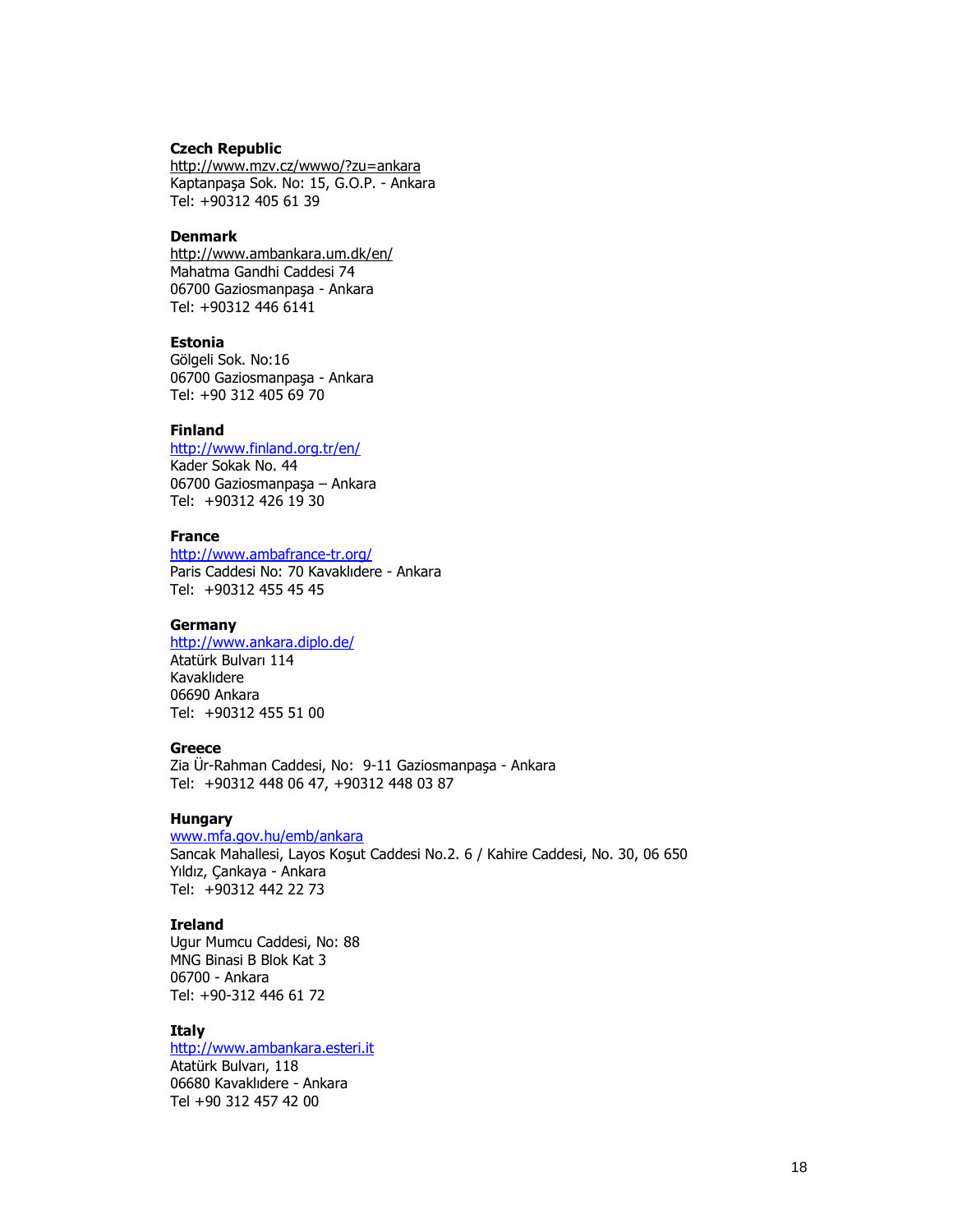## Latvia

Reşit Galip Cad. No.95 G.O.P. – Ankara Tel: +90312 405 6136

## Lithuania

Mahatma Gandi Cad. No:17/8-9 06700 Ankara Tel: +90312 447 07 66

#### Luxembourg (Consulate General)

1377 sk. Kut Ap. No: 8/9 Alsancak - İzmir Tel: +90232 421 48 82

#### Kyrgyzstan

11 Boyabat Sokak, Gaziosmanpaşa - Ankara Tel: +90312 446 84 08

#### Malta (Consulate)

İstiklal Caddesi Korsan Çıkmazı Sokak Akdeniz Apt. Kat 2 Taksim - Beyoğlu / İstanbul Tel: +90212 244 28 95

#### **Netherlands**

http://www.nl.org.tr/tr/indextr.htm Hollanda Caddesi 3, Yıldız, 06550 - Ankara Tel: +90312 409 18 00

#### Norway

http://www.norway.org.tr/ Norveç Kraliyeti Büyükelçiliği Kırkpınar Sokak No: 18 06540 Çankaya – Ankara Tel: +90312 405 80 10

#### Portugal

http://www.portugalembassy.org.tr/ Kuleli Sokak No: 26 06700 Gaziosmanpaşa - Ankara Tel: +90312 405 60 28

#### Romania

http://ankara.mae.ro/index.php?lang=en Adres: Bükreş Sokak 4, Çankaya, 06680 - Ankara Tel: +90312 466 37 06, +90312 427 12 43

#### Serbia-Montenegro

Paris Caddesi No: 47, 06540 Kavaklıdere - Ankara Tel: + 90312 426 02 36, +90312 426 24 32

#### Slovakia

Atatürk Bulvari 245 Kavaklıdere - Ankara Tel: +90312 426 58 87

#### Slovenia

Küpe Sokak 1/3, 06700, G.O.P. - Ankara Tel: +90312 405 60 07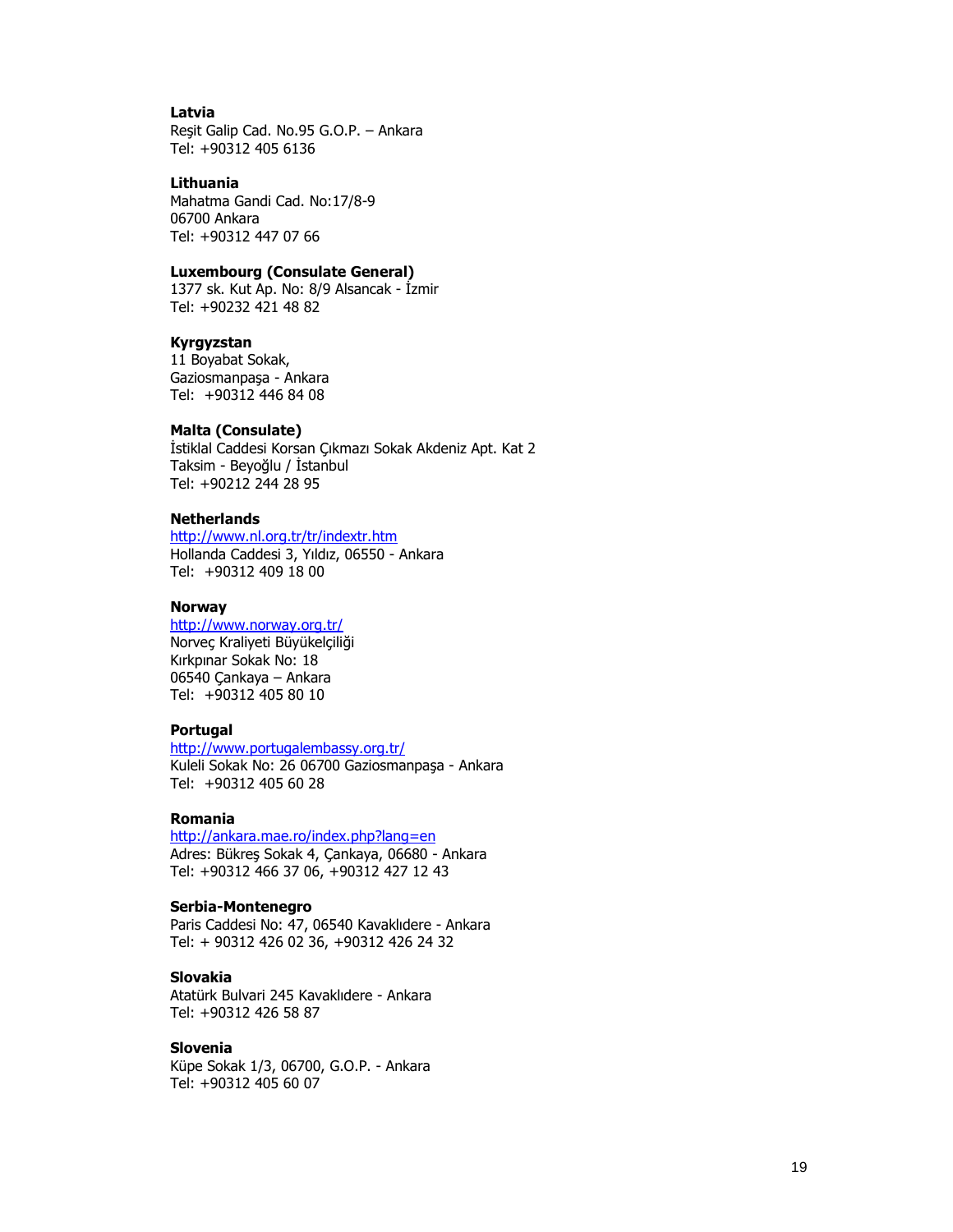## Sweden

http://www.swedenabroad.com/Start\_\_\_\_6137.aspx

Katip Çelebi Sokak No: 7 Kavaklıdere - Ankara Tel: +90312 455 41 00

#### United Kingdom

http://www.britishembassy.org.tr Şehit Ersan Caddesi 46/A 06680 Çankaya - Ankara Tel: +90312 455 33 44

#### USA

http://turkey.usembassy.gov/ 110 Atatürk Bulvarı, Kavaklıdere, 06100 - Ankara Tel: +90312 455 55 55

#### Transportation In and Out of Turkey

#### Airlines:

| Turkish Airlines:       | +90232 444 08 49   |
|-------------------------|--------------------|
| Atlasjet:               | +90216 444 33 87   |
| Onur Air:               | +90212 663 23 19   |
| Pegasus:                | +90232 444 07 37   |
| İzair:                  | +90232 444 44 99   |
| Air France:             | +90232 425 90 04   |
| Alitalia:               | +90232 421 72 03   |
| <b>British Airways:</b> | +90232 441 38 29   |
| Delta Airlines:         | +90232 421 42 62   |
| Lufthansa:              | $+90232$ 422 36 22 |
|                         |                    |
|                         |                    |

## Major Bus Companies

| Boss:   | +90232 464 61 30 |
|---------|------------------|
| Ulusoy: | +90232 465 12 56 |
| Varan:  | +90232 444 89 99 |

## Emergency Telephone Numbers

| 110   | Fire Brigade         |
|-------|----------------------|
| 112   | Ambulance            |
| 11811 | Directory Assistance |
| 135   | Alarm Call           |
| 154   | Traffic              |
| 155   | Police               |
| 156   | Gendarme             |
| 158   | Coast Guard          |
|       |                      |

#### Useful Websites

Republic of Turkey, Ministry of Tourism and Culture: http://www.goturkey.com/

A website about social life in Turkey: http://www.mymerhaba.com

About İzmir: http://izmirturizm.gov.tr

Higher Education Council of Turkey: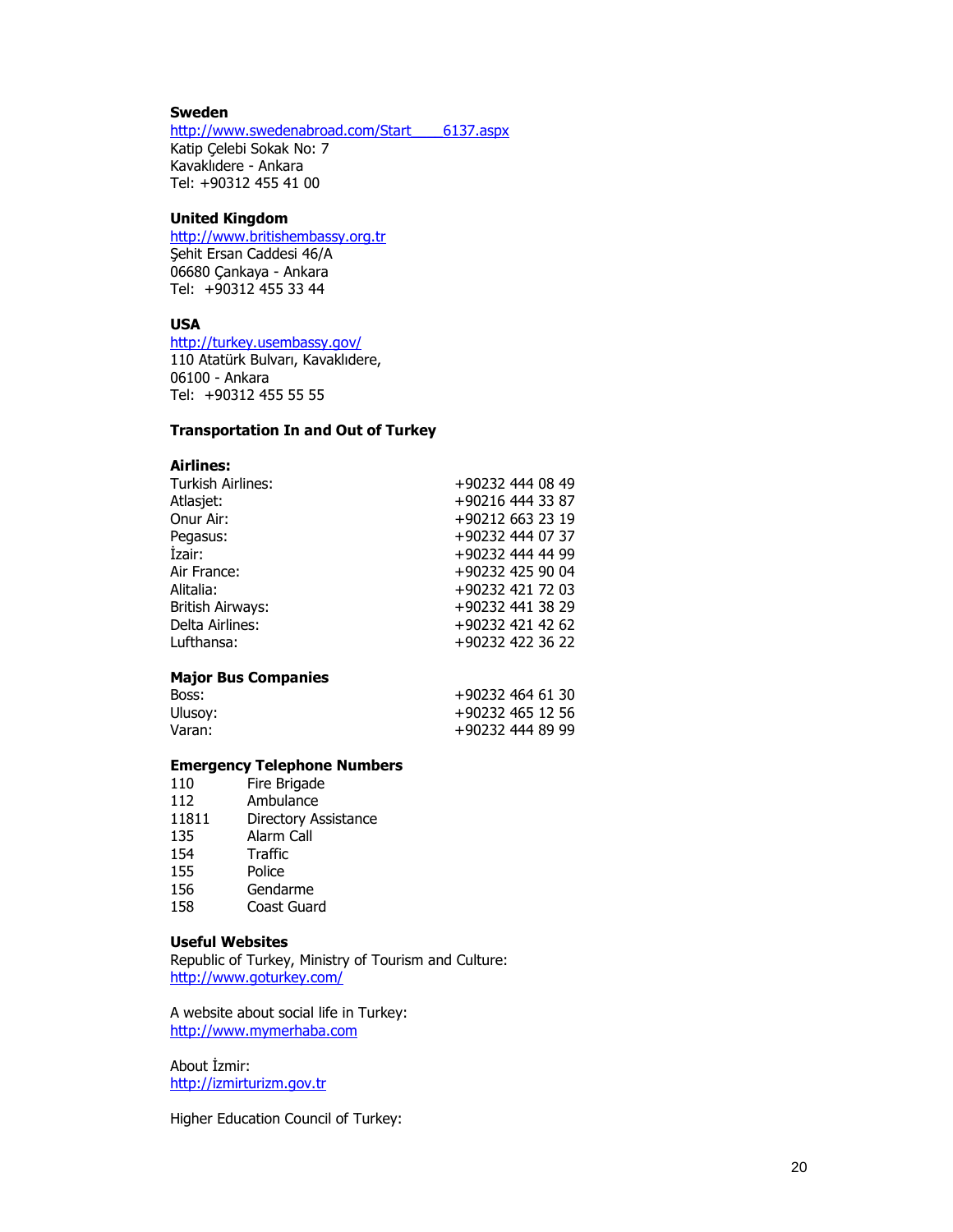## http://www.yok.gov.tr

Republic of Turkey, Ministry of Foreign Affairs: http://www.mfa.gov.tr

Turkish Representations Abroad: http://www.mfa.gov.tr/MFA/Ministry/TurkishRepresentations/searchRepresentatives.htm

## 8. Courses Offered in 2008-2009

The following section contains the list of courses that will be available in the Academic Year 2008-2009. Please have your course plan approved before your arrival, and keep in mind that the course plans are subject to change by IUE.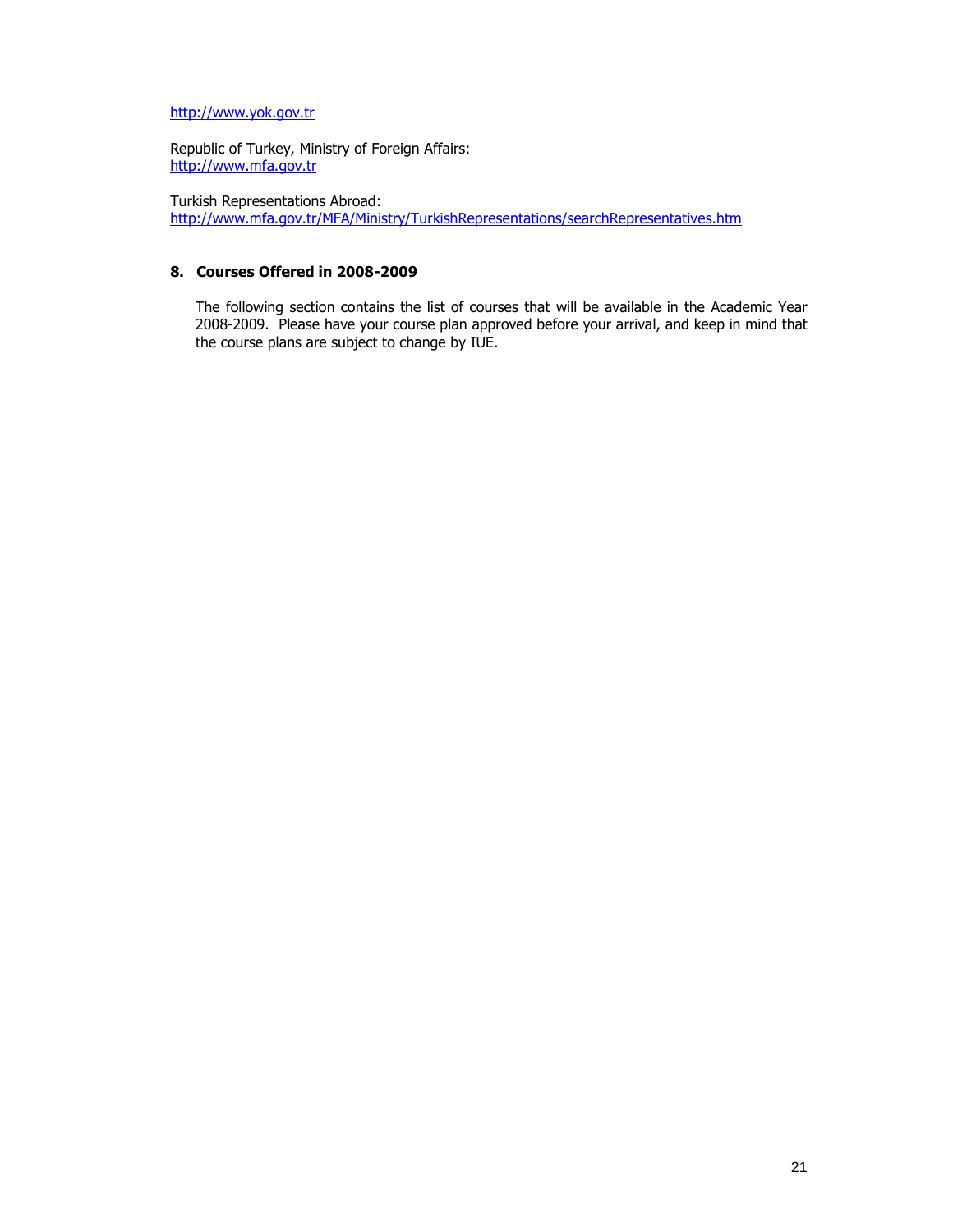# 8.1 Undergraduate Programs

# FACULTY OF COMPUTER SCIENCES

# DEPARTMENT OF COMPUTER ENGINEERING

| <b>FRESHMEN</b><br><b>FALL</b> |                                            |             |               |               |               |
|--------------------------------|--------------------------------------------|-------------|---------------|---------------|---------------|
| Code                           | <b>Course Name</b>                         | <b>ECTS</b> | Lec.          | Lab.          | <b>Credit</b> |
| <b>IUE100</b>                  | Academic and Social Orientation            |             |               | 2             |               |
| CS 103                         | Discrete Structures of Computer<br>Science | 5           | 3             |               |               |
| CS 115                         | Introduction to Programming I              | 6           | 2             | $\mathcal{P}$ | ٦             |
| <b>PHYS 101</b>                | Physics I- Mechanics and Dynamics          | 5           | $\mathcal{P}$ | $\mathcal{P}$ | ٦             |
| <b>MATH 153</b>                | Calculus I                                 | 5           | 3             | $\mathcal{P}$ | 4             |
| <b>HUM 103</b>                 | Principles of Social Sciences I            | 3           | 3             |               |               |
| <b>ENG 101</b>                 | Academic Reading & Writing Skills I        | 4           | $\mathcal{P}$ | $\mathcal{P}$ | ٦             |
| SFL 101/103                    | Second Foreign Languages I                 | 4           | $\mathfrak z$ | $\mathcal{P}$ |               |
|                                |                                            | 33          |               |               |               |

## SPRING

| <b>Prerequisite</b>            | Code            | <b>Course Name</b>                                                               | <b>ECTS</b> | Lec.          | Lab.           | <b>Credit</b> |
|--------------------------------|-----------------|----------------------------------------------------------------------------------|-------------|---------------|----------------|---------------|
|                                |                 |                                                                                  |             |               |                |               |
|                                | <b>HUM 104</b>  | Principles of Social Sciences II                                                 | 3           | 3.            |                | 3             |
| CS 115                         | CS 116          | Introduction to Programming II<br>(Prerequisite: CS 115)                         | 6           | 2             | 2              | 3             |
| MATH 113 or<br><b>MATH 153</b> | <b>PHYS 102</b> | Physics II- Electromagnetism<br>and Optics (Prerequisite:<br>MATH113 or MATH153) | 5           | 2             | 2              | 3             |
| MATH 113 or<br><b>MATH 153</b> | <b>MATH 154</b> | Calculus II (Prerequisite:<br><b>MATH 113 or MATH153)</b>                        | 5           | 3             | 2              | 4             |
|                                | <b>CHEM 100</b> | <b>General Chemistry</b>                                                         | 4           | $\mathcal{P}$ |                | 3             |
|                                | <b>ENG 102</b>  | Academic Reading & Writing<br>Skills II                                          | 4           | 2             | $\mathfrak{p}$ | 3             |
|                                | SFL 102/104     | Second Foreign Languages II                                                      | 4           | 2             |                | 3             |
|                                |                 |                                                                                  | 31          |               |                |               |

#### **SOPHOMORE** FALL

| Prerequisite   Code            |                 | <b>Course Name</b>                                                                           | <b>ECTS</b>   | Lec.          | Lab.          | <b>Credit</b> |
|--------------------------------|-----------------|----------------------------------------------------------------------------------------------|---------------|---------------|---------------|---------------|
|                                | <b>MATH 230</b> | Linear Algebra for Engineers                                                                 | 5             | 3             |               | 3             |
| PHYS 102 or<br><b>PHYS 103</b> | <b>CE 205</b>   | <b>Fundamentals of Electrical Circuits</b><br>(Prerequisite: PHYS 102 or<br><b>PHYS 103)</b> | 6             | 2             | $\mathcal{P}$ | 3             |
| CS 116                         | CS 201          | Data Structures & Algorithms                                                                 |               |               |               |               |
|                                |                 | (Prerequisite: CS 116)                                                                       | 6             | 3             | $\mathcal{P}$ | 4             |
|                                | <b>ECON 100</b> | Principles of Economics                                                                      | 4             | 3             |               | 3             |
|                                | <b>TURK 201</b> | Turkish I                                                                                    | $\mathcal{P}$ | 2             |               | 2             |
|                                | <b>HIST 201</b> | Principles of Atatürk & History of<br>Revolution I                                           | 2             | 2             |               | 2             |
|                                | <b>SFL 201</b>  | Second Foreign Languages III                                                                 | 4             | $\mathcal{P}$ | 2             | 3             |
|                                |                 |                                                                                              | 29            |               |               |               |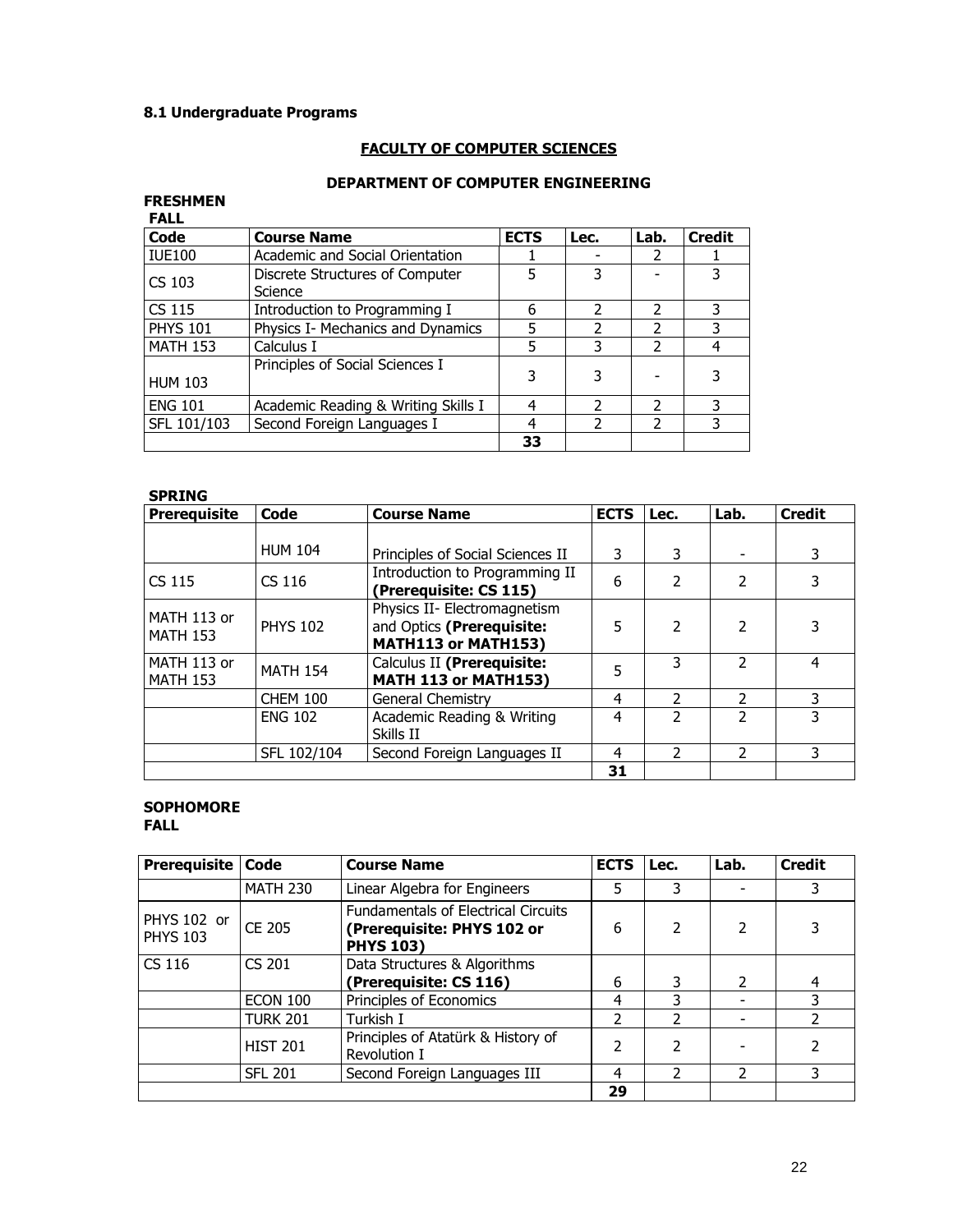| <b>SPRING</b>                  |                 |                                                                                  |             |               |      |               |
|--------------------------------|-----------------|----------------------------------------------------------------------------------|-------------|---------------|------|---------------|
| <b>Prerequisite</b>            | Code            | <b>Course Name</b>                                                               | <b>ECTS</b> | Lec.          | Lab. | <b>Credit</b> |
|                                | CE 206          | <b>Introduction to Electronics</b>                                               | 6           | 2             |      | 3             |
| MATH 100 or<br>CS 105          | <b>CS 208</b>   | Computing Theory<br>(Prerequisite: MATH 100 or<br>CS 103)                        | 5           |               |      | 3             |
|                                | IS 202          | Database Systems                                                                 | 6           | 2             |      | 3             |
| MATH 113 or<br><b>MATH 153</b> | <b>MATH 218</b> | Probability & Random Processes<br>(Prerequisite: MATH 113 or<br><b>MATH 153)</b> | 5           | 3             |      | 3             |
|                                | <b>TURK 202</b> | Turkish II                                                                       | 2           | $\mathcal{P}$ |      | $\mathcal{P}$ |
|                                | <b>HIST 202</b> | Principles of Atatürk & History of<br>Revolution II                              |             | 2             |      |               |
|                                | <b>SFL 202</b>  | Second Foreign Languages IV                                                      | 4           | $\mathcal{P}$ | 2    | 3             |
|                                |                 |                                                                                  | 30          |               |      |               |

## JUNIOR

## FALL

| <b>Prerequisite</b> | Code            | <b>Course Name</b>            | <b>ECTS</b> | Lec. | Lab. | <b>Credit</b> |
|---------------------|-----------------|-------------------------------|-------------|------|------|---------------|
|                     | CE 301          | Logic Design                  | 6           |      |      |               |
|                     |                 | Concepts of Programming       |             |      |      |               |
| CS 201              | CS 305          | Languages                     | 6           | 3    |      | 3             |
|                     |                 | (Prerequisite: CS 201)        |             |      |      |               |
| CS 201              | CS 307          | Concepts of Object-Oriented   | 6           |      |      | 3             |
|                     |                 | Programming (Prerequisite: CS |             |      |      |               |
|                     |                 | 201)                          |             |      |      |               |
|                     | <b>ECON 320</b> | <b>Engineering Economics</b>  | 4           | 3    |      | 3             |
| CS 116              |                 | <b>Operating Systems</b>      | 6           | 3    | っ    | 4             |
|                     | CS 303          | (Prerequisite: CS 116)        |             |      |      |               |
|                     | <b>SFL 301</b>  | Second Foreign Languages V    | 4           |      | フ    | 3             |
|                     |                 |                               | 32          |      |      |               |

## SPRING

| <b>Prerequisite</b> | Code           | <b>Course Name</b>                                             | <b>ECTS</b> | Lec.          | Lab.          | <b>Credit</b> |
|---------------------|----------------|----------------------------------------------------------------|-------------|---------------|---------------|---------------|
| CE 301              | CE 302         | <b>Microprocessors</b><br>(Prerequisite: CE 301)               | 6           |               |               | 3             |
|                     | SE 302         | Principles of Software<br>Engineering                          | 4           |               |               |               |
| CS 116              | IS 302         | Computer Networks &<br>Communication<br>(Prerequisite: CS 115) | 6           |               |               | 3             |
|                     |                | Elective I                                                     | 5           | 3             |               | 3             |
|                     |                |                                                                | 5           | 3             |               |               |
|                     | <b>SFL 302</b> | Second Foreign Languages VI                                    | 4           | $\mathcal{P}$ | $\mathcal{P}$ | 3             |
|                     |                |                                                                | 30          |               |               |               |

## SENIOR

| <b>FALL</b> |                    |             |      |      |               |  |  |  |  |
|-------------|--------------------|-------------|------|------|---------------|--|--|--|--|
| Code        | <b>Course Name</b> | <b>ECTS</b> | Lec. | Lab. | <b>Credit</b> |  |  |  |  |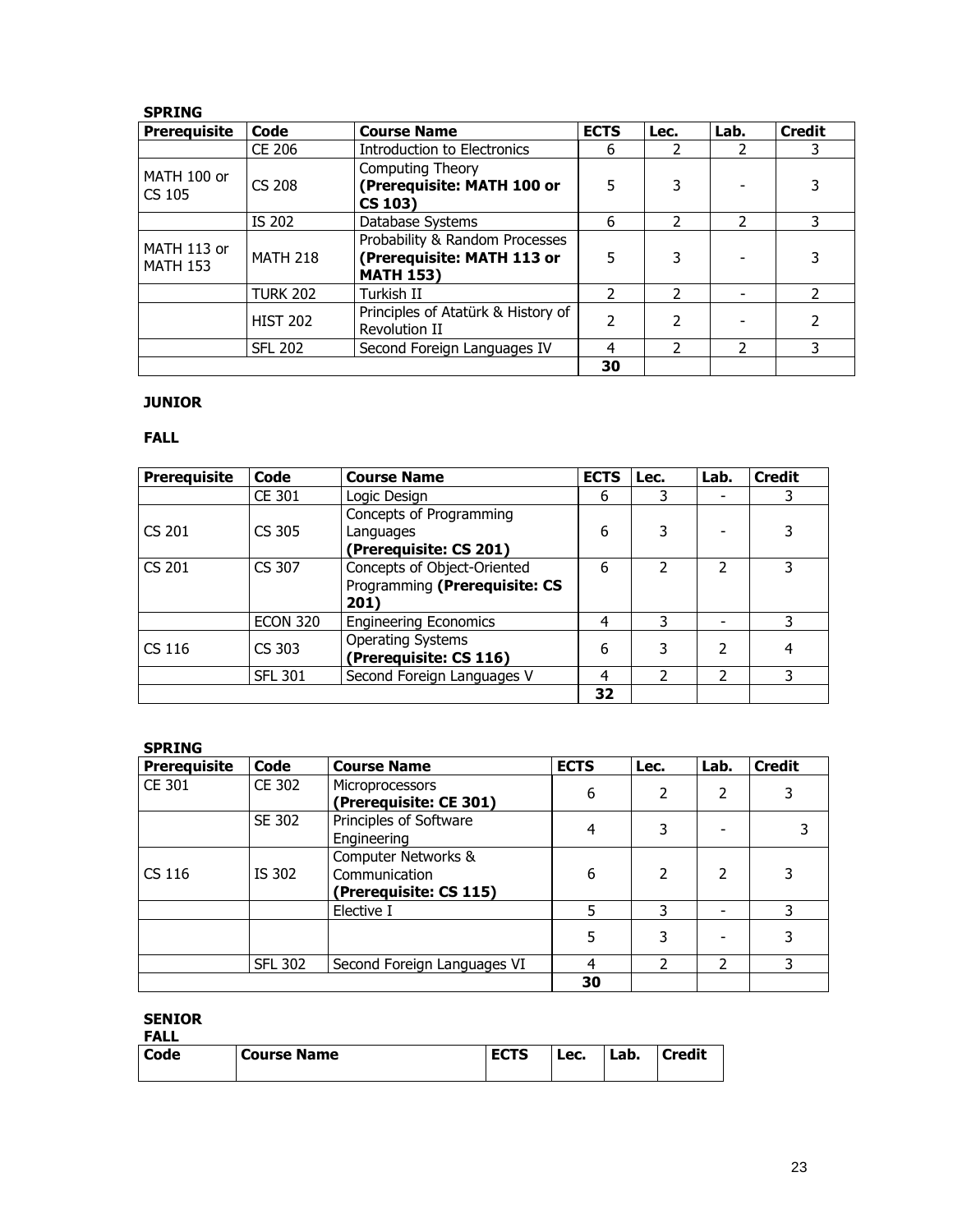| <b>CE 497</b>  | Senior Project I (Computer<br>Engineering)<br>(Prerequisite: CS201 and Senior<br>Standing)  | 9             | $\mathcal{P}$  | 8              | 6              |
|----------------|---------------------------------------------------------------------------------------------|---------------|----------------|----------------|----------------|
|                |                                                                                             |               |                |                |                |
|                | Elective III                                                                                | 5             | 3              |                | 3              |
|                | Elective IV                                                                                 | 5             | 3              |                | 3              |
|                | Elective V (Restricted Social<br>Sciences)                                                  | 3             | 3              |                | 3              |
| CS 451         | Applied Workshop in Computer<br>Sciences I<br>(Prerequisite: CE 497 and Senior<br>Standing) | $\mathcal{P}$ |                | $\mathcal{P}$  | $\mathfrak{p}$ |
| <b>SFL 401</b> | Second Foreign Languages VII                                                                | 4             | $\mathfrak{p}$ | $\mathfrak{p}$ | 3              |
|                |                                                                                             | 28            |                |                |                |

## SPRING

 $\mathbf{r}$ 

| Code           | <b>Course Name</b>                 | <b>ECTS</b>   | Lec.           | Lab. | <b>Credit</b> |
|----------------|------------------------------------|---------------|----------------|------|---------------|
| <b>CE 498</b>  | Senior Project II (Computer        |               |                |      |               |
|                | Engineering)                       | 9             | $\mathcal{P}$  | 8    | 6             |
|                | (Prerequisite: CE497 and Senior    |               |                |      |               |
|                | Standing)                          |               |                |      |               |
|                | Elective VI                        | 5             | ٦              |      | 3             |
|                | Elective VII                       | 5             | 3              |      | 3             |
| <b>FCS 403</b> | Ethics in Engineering and Computer | $\mathfrak z$ | $\mathfrak{p}$ |      |               |
|                | <b>Sciences</b>                    |               |                |      |               |
|                | Applied Workshop in Computer       |               |                |      |               |
| CS 452         | Sciences II (Prerequisite: CE 498  | $\mathcal{P}$ |                | 2    |               |
|                | and Senior Standing)               |               |                |      |               |
| <b>SFL 402</b> | Second Foreign Languages VIII      | 4             | 2              | C.   | 3             |
|                |                                    | 27            |                |      |               |

# SOCIAL ELECTIVES

| <b>Prerequisite   Code</b> |                | <b>Course Name</b>                        | <b>ECTS</b> | Lec. Lab. | <b>Credit</b> |
|----------------------------|----------------|-------------------------------------------|-------------|-----------|---------------|
|                            | <b>HUM 101</b> | <b>History of Civilizations I</b>         |             |           |               |
|                            | <b>HUM 102</b> | <b>History of Civilizations II</b>        |             |           |               |
|                            | <b>HUM 404</b> | <b>History and Philosophy of Sciences</b> |             |           |               |

# TECHNICAL ELECTIVES

| <b>Prerequisite</b> | <b>Code</b>    | <b>Course Name</b>                                  | <b>ECTS</b> | Lec. | Lab. | <b>Credit</b> |
|---------------------|----------------|-----------------------------------------------------|-------------|------|------|---------------|
|                     | <b>ISE 320</b> | <b>Modeling and Analysis of Supply Chains</b>       |             |      |      |               |
|                     | <b>ISE 360</b> | <b>Production and Service Systems</b><br>Management |             |      |      |               |
|                     | <b>ISE 380</b> | <b>Project Management</b>                           |             |      |      |               |
|                     | <b>ISE 411</b> | <b>Process Engineering</b>                          |             |      |      |               |
|                     | <b>ISE 420</b> | <b>Algorithmic Operations Research</b>              |             |      |      |               |
|                     | <b>ISE 430</b> | <b>Decision Theory</b>                              |             |      |      |               |
|                     | <b>ISE 440</b> | <b>Human Factors Engineering</b>                    |             |      |      |               |
|                     | <b>ISE 460</b> | <b>Investment Decisions</b>                         |             |      |      |               |
|                     | <b>ISE 470</b> | <b>Facility Layout and Materials Handling</b>       |             |      |      |               |
|                     | <b>ISE 490</b> | <b>Financial Engineering</b>                        |             |      |      |               |
|                     | <b>BA 360</b>  | <b>Human Resources Management</b>                   |             |      |      |               |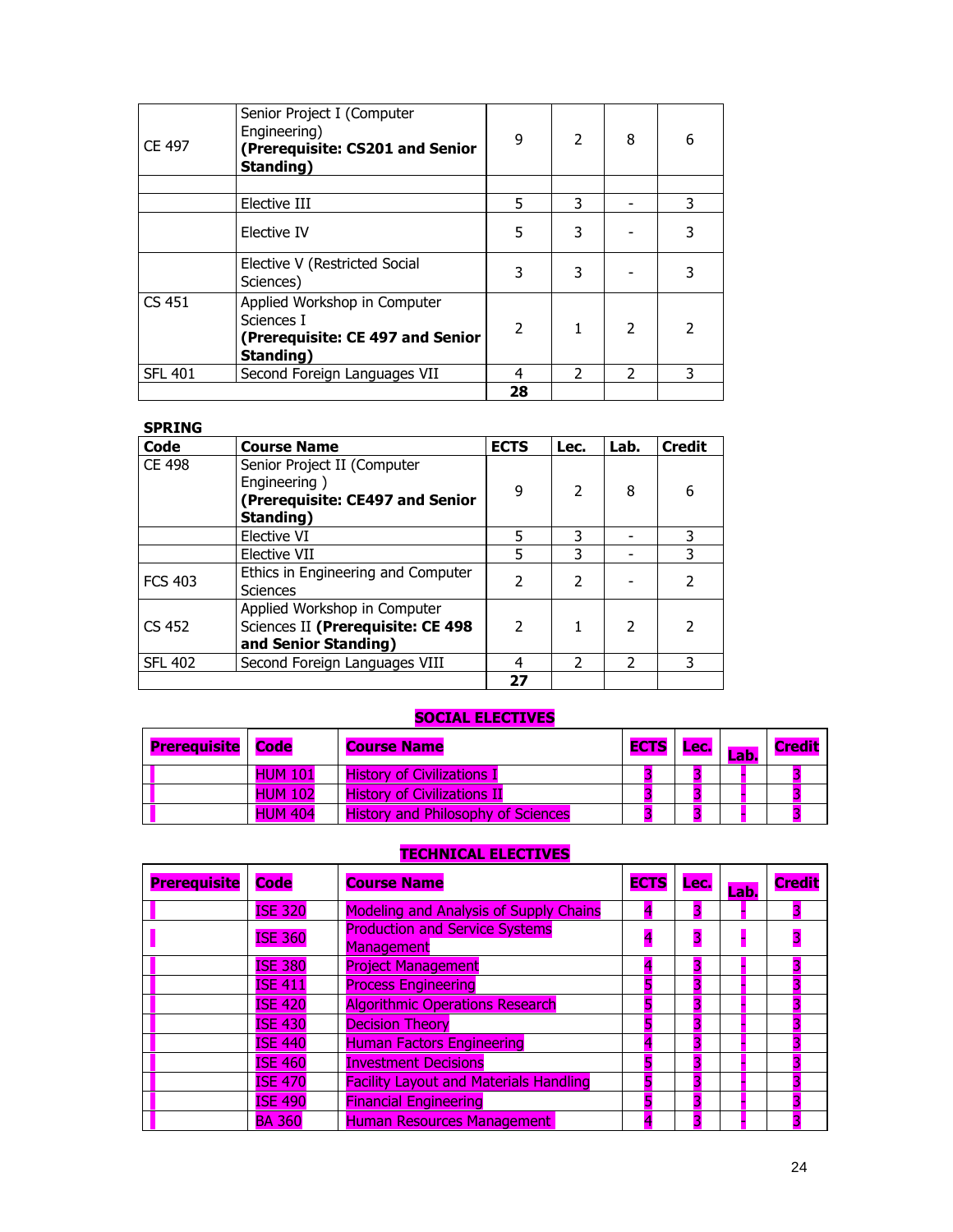| <b>CS 116</b>             | <b>CA 302</b> | <b>Computer Graphics and Visual</b><br>Programming                         | $\overline{6}$          | $\overline{2}$          | 2              | 3                       |
|---------------------------|---------------|----------------------------------------------------------------------------|-------------------------|-------------------------|----------------|-------------------------|
|                           | <b>CA 320</b> | <b>Introduction to Computer Games</b>                                      | 4                       | 3                       |                | 3                       |
|                           | <b>CA 330</b> | <b>Mathematics for Games</b>                                               | 4                       | 3                       |                | 3                       |
|                           | <b>CA 340</b> | <b>Programming Games</b>                                                   | 4                       | 3                       |                | 3                       |
|                           | <b>CA 431</b> | <b>Computer Game Design</b>                                                | 5                       | 3                       |                | 3                       |
|                           | <b>CA 432</b> | <b>Advances in Computer Games</b>                                          | $\overline{6}$          | 3                       |                | 3                       |
|                           | <b>CE 340</b> | <b>Cryptography and Network Security</b>                                   | 5                       | 3                       |                | 3                       |
|                           | <b>CE 400</b> | <b>Signals and Systems</b>                                                 | 5                       | 3                       |                | 3                       |
|                           | <b>CE 410</b> | <b>Nonlinear Systems and Control</b>                                       | $\overline{6}$          | 3                       |                | 3                       |
|                           | <b>CE 420</b> | <b>Digital Control</b>                                                     | $\overline{6}$          | 3                       |                | $\overline{\mathbf{3}}$ |
|                           | <b>CE 430</b> | <b>Advanced Digital Signal Processing</b>                                  | $\overline{6}$          | $\overline{\mathsf{3}}$ |                | 3                       |
|                           | <b>CE 440</b> | <b>Dynamic Systems and Control</b>                                         | 5                       | 3                       |                | $\overline{\mathbf{3}}$ |
|                           | <b>CE 450</b> | <b>Distributed Computing</b>                                               | $\overline{\mathsf{5}}$ | 3                       |                | $\overline{\mathsf{3}}$ |
|                           | <b>CE 460</b> | <b>Introduction to Communication, Control</b>                              | $\overline{6}$          | 3                       |                | 3                       |
|                           |               | and Signal Processing                                                      | $\overline{6}$          |                         |                |                         |
|                           | <b>CE 470</b> | <b>Introduction to Neural Networks</b>                                     |                         | 3                       |                | $\overline{\mathbf{3}}$ |
| MATH 218 or<br>equivalent | <b>CE 480</b> | <b>Error Control Coding</b>                                                | $\overline{6}$          | 3                       |                | 3                       |
|                           | <b>CE 490</b> | <b>Introduction to Digital Image Processing</b>                            | $\overline{6}$          | 3                       |                | 3                       |
| <b>CS 116</b>             | <b>CS 300</b> | <b>Bioinformatics</b>                                                      | 5                       | 3                       |                | 3                       |
|                           | <b>CS 301</b> | <b>Automata Theory and Formal</b><br>Languagaes                            | 5                       | 3                       |                | $\overline{\mathbf{3}}$ |
|                           | <b>CS 304</b> | <b>Operating Systems Security</b>                                          | $\overline{6}$          | 2                       | $\overline{2}$ | 3                       |
|                           | <b>CS 340</b> | <b>Advances in Software Development</b>                                    | 5                       | 3                       |                | $\overline{\mathsf{3}}$ |
| <b>CS 303</b>             | <b>CS 350</b> | <b>UNIX Scripts and Utilities</b>                                          | 5                       | 3                       |                | $\overline{\mathbf{3}}$ |
| <b>MATH 218</b>           | <b>CS 420</b> | <b>Stochastic Modeling in Computer</b><br><b>Sciences</b>                  | $\overline{6}$          | 3                       |                | 3                       |
|                           | <b>CS 460</b> | <b>Complexity Theory</b>                                                   | 5                       | 3                       |                | 3                       |
|                           | <b>IS 310</b> | <b>MIS and Decision Support Systems</b>                                    | 4                       | 3                       |                | 3                       |
|                           | <b>IS 320</b> | <b>Geographic Information Systems</b>                                      | 4                       | 3                       |                | 3                       |
|                           | <b>IS 460</b> | <b>Information Systems Security</b>                                        | 5                       | $\overline{\mathbf{3}}$ |                | $\overline{\mathbf{3}}$ |
| <b>CS 115</b>             | <b>SE 204</b> | <b>Human Computer Interaction</b>                                          | 5                       | $\overline{2}$          | 2              | 3                       |
|                           | <b>SE 420</b> | <b>Artificial Intelligence and Expert Systems</b>                          | 5                       | 3                       |                | $\overline{3}$          |
|                           | <b>SE 430</b> | <b>Neural Networks</b>                                                     | $\overline{\mathbf{5}}$ | 3                       |                | $\overline{\mathsf{3}}$ |
|                           | <b>SE 440</b> | <b>Introduction to Simulation and Parallel</b><br><b>Computing</b>         | $\overline{6}$          | 3                       |                | 3                       |
|                           | <b>SE 450</b> | Distributed Information Systems and<br><b>Enterprise Resource Planning</b> | $\overline{6}$          | 3                       |                | 3                       |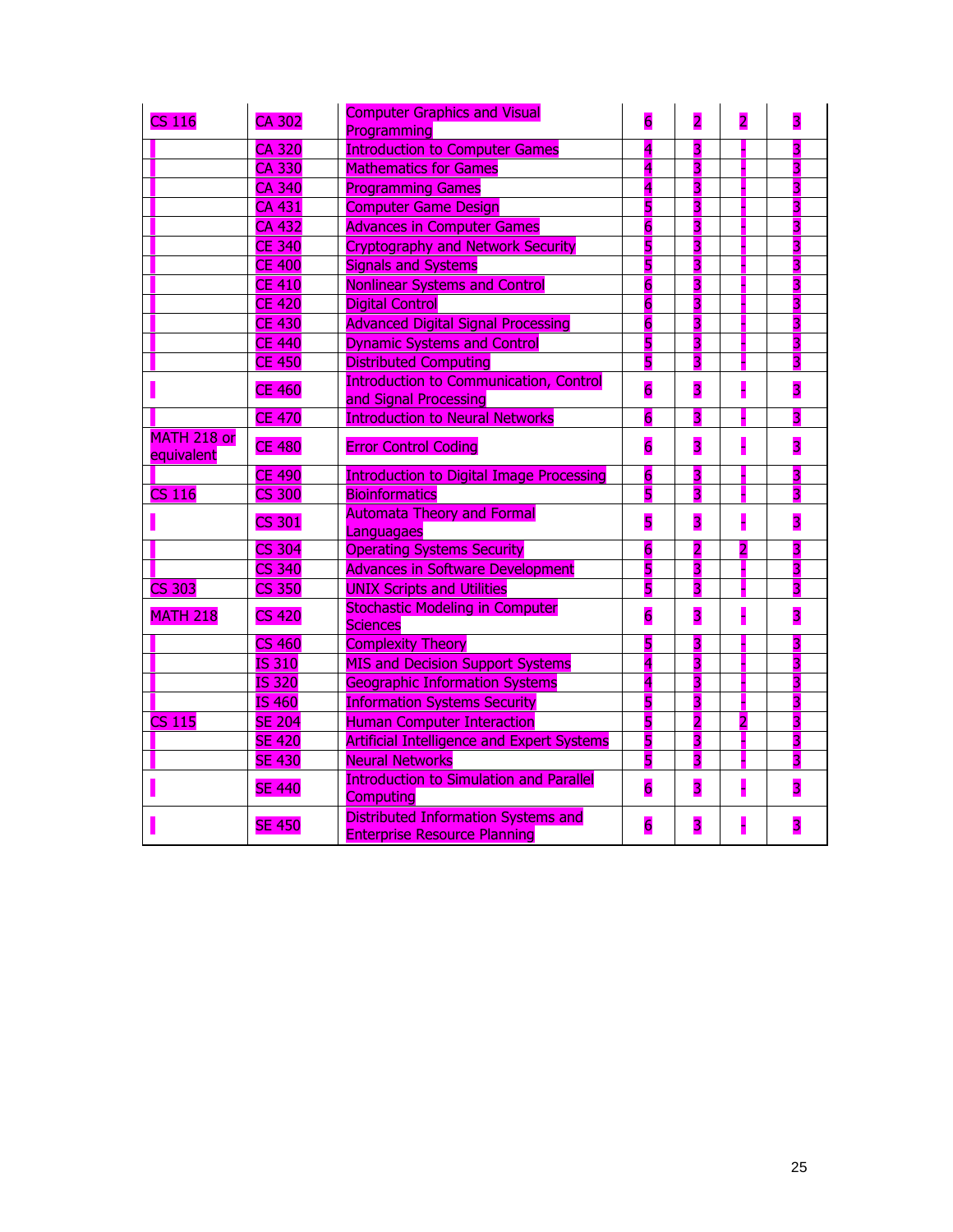# DEPARTMENT OF INDUSTRIAL SYSTEMS ENGINEERING

| <b>FALL</b>         |                       |                                 |             |               |                |               |
|---------------------|-----------------------|---------------------------------|-------------|---------------|----------------|---------------|
| <b>Prerequisite</b> | Code                  | <b>Course Name</b>              | <b>ECTS</b> | Lec.          | Lab.           | <b>Credit</b> |
|                     | <b>IUE100</b>         | Academic and Social Orientation | 1           |               | 2              | 1             |
|                     | CS 115                | Introduction to Programming I   | 6           | 2             | 2              | 3             |
|                     | <b>PHYS</b><br>103    | <b>General Physics</b>          | 5           | 2             | 2              | 3             |
|                     | MATH<br>153           | Calculus I                      | 5           | 3             | 2              | 4             |
|                     | <b>CHEM</b><br>100    | General Chemistry               | 4           | 2             | $\overline{2}$ | 3             |
|                     | <b>HUM</b><br>103     | Principles of Social Sciences I | 3           | 3             |                | 3             |
|                     | <b>ENG 101</b>        | Academic Skills in English I    | 4           | $\mathcal{P}$ | $\mathcal{P}$  | 3             |
|                     | <b>SFL</b><br>101/103 | Second Foreign Languages I      | 4           | 2             | $\overline{2}$ | 3             |
|                     |                       |                                 | 32          |               |                |               |

#### FRESHMAN

| <b>SPRING</b>                  |                       |                                   |             |               |               |               |
|--------------------------------|-----------------------|-----------------------------------|-------------|---------------|---------------|---------------|
| <b>Prerequisite</b>            | Code                  | <b>Course Name</b>                | <b>ECTS</b> | Lec.          | Lab.          | <b>Credit</b> |
| CS 115                         | CS 116                | Introduction to Programming II    | 6           | $\mathcal{P}$ | 2             | 3             |
|                                | <b>ECON</b><br>100    | Principles to Economics           | 4           | 3             |               | 3             |
| MATH 113 or<br><b>MATH 153</b> | <b>MATH</b><br>154    | Calculus II                       | 5           | 3             | 2             | 4             |
| <b>CHEM 100</b>                | <b>ISE 104</b>        | Introduction to Materials Science | 5           | $\mathcal{P}$ | $\mathcal{P}$ | 3             |
|                                | <b>MATH</b><br>230    | Linear Algebra for Engineers      | 5           | 3             |               | 3             |
|                                | <b>ENG 102</b>        | Academic Skills in English II     | 4           | $\mathcal{P}$ | $\mathcal{P}$ | 3             |
|                                | <b>SFL</b><br>102/104 | Second Foreign Languages II       | 4           | $\mathcal{P}$ | $\mathcal{P}$ | 3             |
|                                |                       |                                   | 33          |               |               |               |

## **SOPHOMORE**

| <b>FALL</b>                    |                    |                                                                   |                                                                                                                                                                   |      |      |               |
|--------------------------------|--------------------|-------------------------------------------------------------------|-------------------------------------------------------------------------------------------------------------------------------------------------------------------|------|------|---------------|
| <b>Prerequisite</b>            | Code               | <b>Course Name</b>                                                | <b>ECTS</b>                                                                                                                                                       | Lec. | Lab. | <b>Credit</b> |
|                                | <b>ISE 221</b>     | Engineering Systems Analysis                                      | 5                                                                                                                                                                 | 3    |      | 3             |
| MATH 113 or<br><b>MATH 153</b> | <b>MATH</b><br>223 | Introduction to Probability                                       | 5                                                                                                                                                                 | 3    |      | 3             |
| <b>MATH 210</b>                | <b>ISE 203</b>     | <b>Optimization I-Linear Models</b>                               | 3<br>5<br>3<br>3<br>3<br>4<br>$\mathcal{P}$<br>$\mathcal{P}$<br>3<br>6<br>$\mathcal{P}$<br>$\mathcal{P}$<br>$\mathcal{P}$<br>$\mathfrak{p}$<br>2<br>$\mathcal{P}$ |      |      |               |
|                                | <b>BA 240</b>      | Financial and Cost Accounting                                     |                                                                                                                                                                   |      |      |               |
|                                | <b>ISE 211</b>     | <b>Industrial Information Systems I-Databases</b><br>and Analysis |                                                                                                                                                                   |      |      |               |
|                                | <b>TURK</b><br>201 | Turkish I                                                         |                                                                                                                                                                   |      |      |               |
|                                | <b>HIST</b><br>201 | Principles of Atatürk and History of Revolution                   |                                                                                                                                                                   |      |      |               |
|                                | <b>SFL 201</b>     | Second Foreign Languages III                                      | 4                                                                                                                                                                 | 2    | 2    | 3             |
|                                |                    |                                                                   | 33                                                                                                                                                                |      |      |               |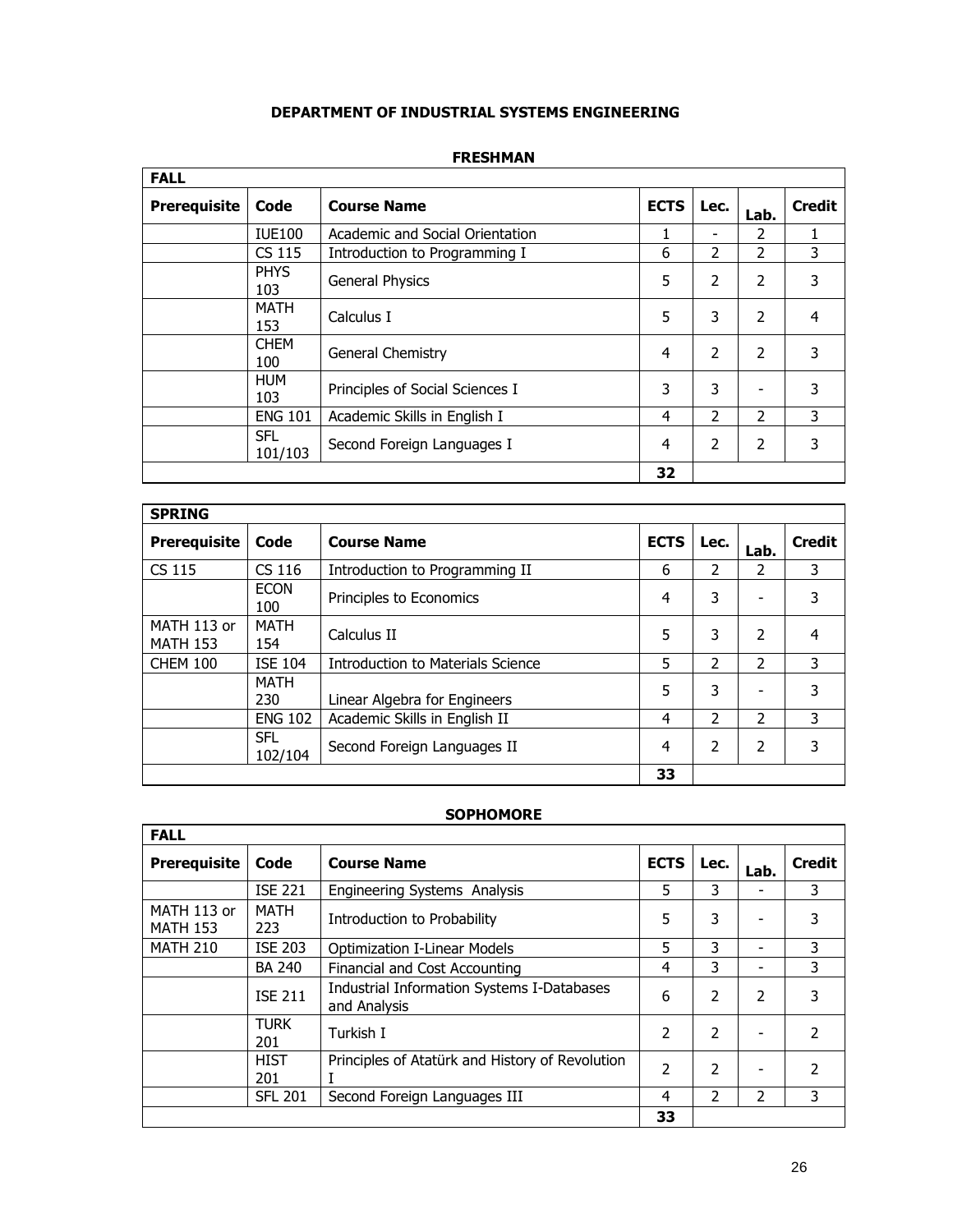| <b>SPRING</b>                  |                    |                                                              |               |               |               |               |
|--------------------------------|--------------------|--------------------------------------------------------------|---------------|---------------|---------------|---------------|
| <b>Prerequisite</b>            | Code               | <b>Course Name</b>                                           | <b>ECTS</b>   | Lec.          | Lab.          | <b>Credit</b> |
| <b>ISE 203</b>                 | <b>ISE 216</b>     | <b>Production Systems Analysis</b>                           | 5             | 3             |               | 3             |
| <b>ISF 211</b>                 | <b>ISE 212</b>     | Industrial Information Systems II-Design and<br>Applications | 6             | $\mathcal{P}$ | $\mathcal{P}$ | 3             |
| <b>ISE 203</b>                 | <b>ISE 204</b>     | <b>Optimization II-Nonlinear Models</b>                      | 5             | 3             |               | 3             |
| MATH 223 or<br><b>MATH 218</b> | <b>MATH</b><br>224 | <b>Engineering Statistics</b>                                | 5             | 3             |               | 3             |
|                                | <b>ECON</b><br>320 | <b>Engineering Economics</b>                                 | 4             | 3             |               | 3             |
|                                | <b>TURK</b><br>202 | Turkish II                                                   | 2             | $\mathcal{P}$ |               | $\mathcal{P}$ |
|                                | HIST<br>202        | Principles of Atatürk and History of Revolution              | $\mathcal{P}$ | $\mathcal{P}$ |               | 2             |
|                                | <b>SFL 202</b>     | Second Foreign Languages IV                                  | 4             | 2             | $\mathcal{P}$ | 3             |
|                                |                    |                                                              | 33            |               |               |               |

# JUNIOR

| <b>FALL</b>                    |                |                                                     |             |      |               |               |
|--------------------------------|----------------|-----------------------------------------------------|-------------|------|---------------|---------------|
| <b>Prerequisite</b>            | Code           | <b>Course Name</b>                                  | <b>ECTS</b> | Lec. | Lab.          | <b>Credit</b> |
| MATH 223 or<br><b>MATH 218</b> | <b>ISE 305</b> | Optimization III-Stochastic Models                  | 5           | 3    |               | 3             |
|                                | <b>ISE 313</b> | Computer Integrated Manufacturing and<br>Automation | 6           | 2    | $\mathcal{P}$ | 3             |
|                                | <b>ISE 315</b> | Production Planning, Design and Control             | 5           | 3    |               | 3             |
|                                |                | Elective I                                          | 5           | 3    |               | 3             |
| MATH 224 or<br><b>MATH 218</b> | <b>ISE 317</b> | Simulation                                          | 6           | 2    | 2             | 3             |
|                                | <b>SFL 301</b> | Second Foreign Languages V                          | 4           |      | 2             | 3             |
|                                |                |                                                     | 31          |      |               |               |

| <b>SPRING</b>                  |                |                                       |             |      |      |               |
|--------------------------------|----------------|---------------------------------------|-------------|------|------|---------------|
| <b>Prerequisite</b>            | Code           | <b>Course Name</b>                    | <b>ECTS</b> | Lec. | Lab. | <b>Credit</b> |
|                                | <b>ISE 322</b> | Work Systems Analysis and Design      | 6           |      | 2    | 4             |
|                                | <b>ISE 314</b> | <b>Advanced Manufacturing Systems</b> | 6           |      | 2    | 3             |
| MATH 224 or<br><b>MATH 218</b> | <b>ISE 318</b> | Quality Assurance and Reliability     | 5           | 3    |      | 3             |
|                                |                | Elective II                           | 5           | 3    |      | 3             |
|                                |                | Elective III                          | 5           | 3    |      | 3             |
|                                | <b>SFL 302</b> | Second Foreign Languages VI           | 4           |      | 2    | 3             |
|                                |                |                                       | 31          |      |      |               |

## SENIOR

| <b>FALL</b>                         |                |                        |             |                                    |      |        |  |
|-------------------------------------|----------------|------------------------|-------------|------------------------------------|------|--------|--|
| <b>Prerequisite</b>                 | Code           | <b>Course Name</b>     | <b>ECTS</b> | $\blacksquare$ Lec. $\blacksquare$ | Lab. | Credit |  |
| ISE 202 or<br>ISE 216 and<br>Senior | <b>ISE 497</b> | Senior Project I (ISE) | 9           |                                    |      | b      |  |

ä,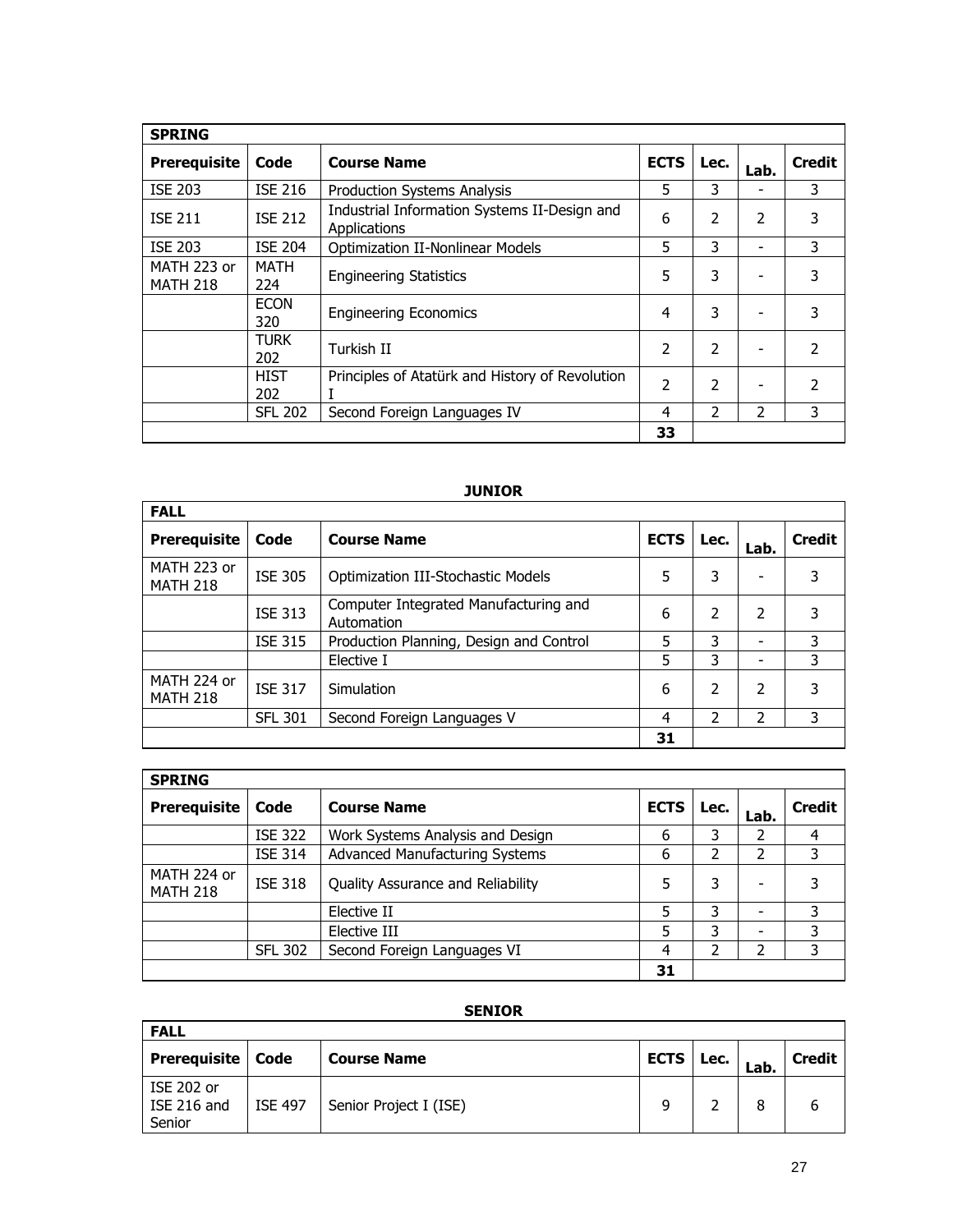| Standing                                                           |                |                                                         |               |   |               |   |
|--------------------------------------------------------------------|----------------|---------------------------------------------------------|---------------|---|---------------|---|
|                                                                    | <b>FCS 400</b> | Ethics in Engineering and Computer Sciences             | $\mathcal{P}$ | 2 |               | 2 |
|                                                                    |                | Elective IV                                             | 5             | ٦ |               | ٦ |
|                                                                    |                | Elective V (Restricted Social Sciences)                 | 3             | 3 |               | 3 |
| To be<br>registered<br>to ISE 497<br>and Senior<br><b>Standing</b> | <b>ISE 451</b> | Applied Workshop in Industrial Systems<br>Engineering I | $\mathcal{P}$ |   | $\mathcal{P}$ |   |
|                                                                    | <b>SFL 401</b> | Second Foreign Languages VII                            | 4             |   | 2             | ٦ |
|                                                                    |                |                                                         | 25            |   |               |   |

| <b>SPRING</b>                                                      |                |                                                          |               |      |               |               |
|--------------------------------------------------------------------|----------------|----------------------------------------------------------|---------------|------|---------------|---------------|
| <b>Prerequisite</b>                                                | Code           | <b>Course Name</b>                                       | <b>ECTS</b>   | Lec. | Lab.          | <b>Credit</b> |
| ISE 497 and<br>Senior<br>Satnding                                  | <b>ISE 498</b> | Senior Project II (ISE)                                  | 9             | 2    | 8             | 6             |
|                                                                    |                | Elective VI (Restricted Social Sciences)                 | 3             | 3    |               | 3             |
|                                                                    |                | Elective VII                                             | 5             | 3    |               | 3             |
| To be<br>registered<br>to ISE 498<br>and Senior<br><b>Standing</b> | <b>ISE 452</b> | Applied Workshop in Industrial Systems<br>Engineering II | $\mathcal{P}$ |      | $\mathcal{P}$ | $\mathcal{P}$ |
|                                                                    | <b>SFL 402</b> | Second Foreign Languages VIII                            | 4             | 2    | $\mathcal{P}$ | 3             |
|                                                                    |                |                                                          | 23            |      |               |               |

# SOCIAL ELECTIVES

| <b>Prerequisite</b> | <b>Code</b>       | <b>Course Name</b>                        | <b>ECTS</b> | $\parallel$ Lec. $\parallel$ | <b>Lab</b> | <b>Credit</b> |
|---------------------|-------------------|-------------------------------------------|-------------|------------------------------|------------|---------------|
|                     | <b>HUM</b><br>101 | <b>History of Civilizations I</b>         |             |                              |            |               |
|                     | <b>HUM</b><br>102 | <b>History of Civilizations II</b>        |             |                              |            |               |
|                     | <b>HUM</b><br>404 | <b>History and Philosophy of Sciences</b> |             |                              |            |               |

# TECHNICAL ELECTIVES

| <b>Prerequisite</b> | <b>Code</b>    | <b>Course Name</b>                               | <b>ECTS</b> | <mark>Lec.</mark>   <sub>Lab.</sub> | <b>Credit</b> |
|---------------------|----------------|--------------------------------------------------|-------------|-------------------------------------|---------------|
|                     | <b>ISE 320</b> | <b>Modeling and Analysis of Supply Chains</b>    |             |                                     |               |
|                     | <b>ISE 360</b> | <b>Production and Service Systems Management</b> |             |                                     |               |
|                     | <b>ISE 380</b> | <b>Project Management</b>                        |             |                                     |               |
|                     | <b>ISE 411</b> | <b>Process Engineering</b>                       |             |                                     |               |
|                     | <b>ISE 420</b> | <b>Algorithmic Operations Research</b>           |             |                                     |               |
|                     | <b>ISE 430</b> | <b>Decision Theory</b>                           |             |                                     |               |
|                     | <b>ISE 440</b> | <b>Human Factors Engineering</b>                 |             |                                     |               |
|                     | <b>ISE 460</b> | <b>Investment Decisions</b>                      |             |                                     |               |
|                     | <b>ISE 470</b> | <b>Facility Layout and Materials Handling</b>    |             |                                     |               |
|                     | <b>ISE 490</b> | <b>Financial Engineering</b>                     |             |                                     |               |
|                     | <b>BA 360</b>  | <b>Human Resources Management</b>                |             |                                     |               |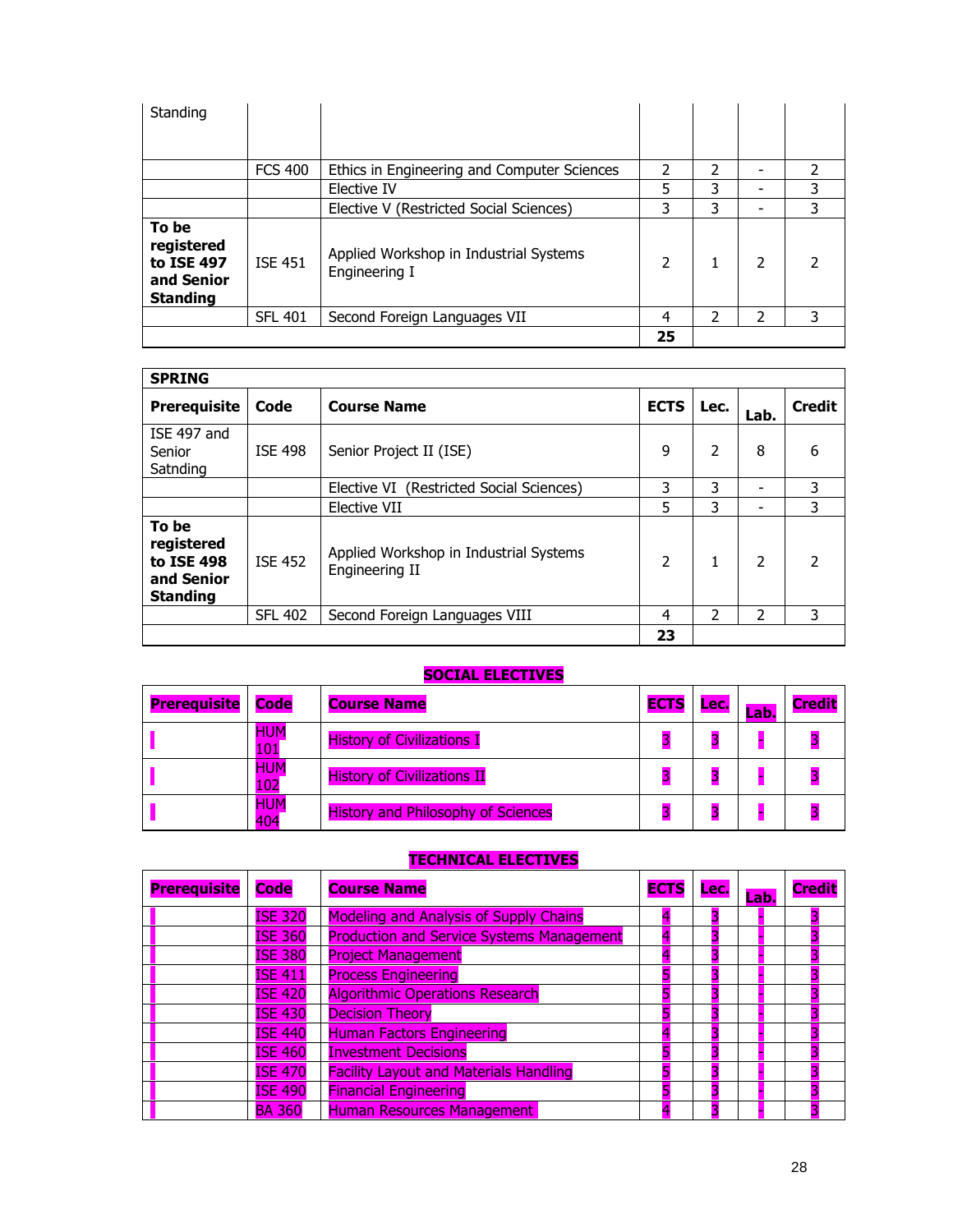| <b>CS 116</b>             | <b>CA 302</b> | <b>Computer Graphics and Visual Programming</b>                    | 6              | 2                       | 2 | 3                       |
|---------------------------|---------------|--------------------------------------------------------------------|----------------|-------------------------|---|-------------------------|
|                           | <b>CA 320</b> | <b>Introduction to Computer Games</b>                              | 4              | 3                       |   | 3                       |
|                           | CA 330        | <b>Mathematics for Games</b>                                       | ⊿              | 3                       |   | 3                       |
|                           | <b>CA 340</b> | <b>Programming Games</b>                                           | 4              | 3                       |   | 3                       |
|                           | <b>CA 431</b> | <b>Computer Game Design</b>                                        | 5              | 3                       |   | 3                       |
|                           | <b>CA 432</b> | <b>Advances in Computer Games</b>                                  | 6              | $\overline{\mathbf{3}}$ |   | 3                       |
|                           | <b>CE 340</b> | <b>Cryptography and Network Security</b>                           | 5              | 3                       |   | 3                       |
|                           | <b>CE 400</b> | <b>Signals and Systems</b>                                         | 5              | 3                       |   | 3                       |
|                           | <b>CE 410</b> | <b>Nonlinear Systems and Control</b>                               | 6              | 3                       |   | 3                       |
|                           | <b>CE 420</b> | <b>Digital Control</b>                                             | $\overline{6}$ | 3                       |   | 3                       |
|                           | <b>CE 430</b> | <b>Advanced Digital Signal Processing</b>                          | $\overline{6}$ | $\overline{\mathbf{3}}$ |   | 3                       |
|                           | <b>CE 440</b> | <b>Dynamic Systems and Control</b>                                 | 5              | $\overline{\mathsf{3}}$ |   | $\overline{\mathsf{3}}$ |
|                           | <b>CE 450</b> | <b>Distributed Computing</b>                                       | 5              | 3                       |   | 3                       |
|                           | <b>CE 460</b> | <b>Introduction to Communication, Control and</b>                  | $\overline{6}$ | $\overline{\mathbf{3}}$ |   | 3                       |
|                           |               | <b>Signal Processing</b>                                           |                |                         |   |                         |
|                           | <b>CE 470</b> | <b>Introduction to Neural Networks</b>                             | $\overline{6}$ | 3                       |   | 3                       |
| MATH 218 or<br>equivalent | <b>CE 480</b> | <b>Error Control Coding</b>                                        | $\overline{6}$ | 3                       |   | 3                       |
|                           |               | <b>Introduction to Digital Image Processing</b>                    | $\overline{6}$ | 3                       |   | 3                       |
|                           | <b>CE 490</b> |                                                                    |                |                         |   |                         |
| $CS$ 116                  | <b>CS 300</b> | <b>Bioinformatics</b>                                              | 5              | 3                       |   | 3                       |
|                           | <b>CS 301</b> | <b>Automata Theory and Formal Languages</b>                        | 5              | $\overline{\mathbf{3}}$ |   | 3                       |
|                           | <b>CS 304</b> | <b>Operating Systems Security</b>                                  | $\overline{6}$ | 2                       | 2 | 3                       |
|                           | <b>CS 340</b> | <b>Advances in Software Development</b>                            | 5              | 3                       |   | 3                       |
| <b>CS 303</b>             | <b>CS 350</b> | <b>UNIX Scripts and Utilities</b>                                  | 5              | 3                       |   | 3                       |
| <b>MATH 218</b>           | <b>CS 420</b> | <b>Stochastic Modeling in Computer Sciences</b>                    | $\overline{6}$ | $\overline{\mathsf{3}}$ |   | 3                       |
|                           | <b>IS 310</b> | <b>MIS and Decision Support Systems</b>                            | 4              | $\overline{\mathbf{3}}$ |   | 3                       |
|                           | <b>IS 320</b> | <b>Geographic Information Systems</b>                              | 4              | 3                       |   | 3                       |
|                           | <b>IS 460</b> | <b>Information Systems Security</b>                                | 5              | 3                       |   | 3                       |
| $CS$ 115                  | <b>SE 204</b> | <b>Human Computer Interaction</b>                                  | 5              | 2                       | 2 | 3                       |
|                           | <b>SE 420</b> | <b>Artificial Intelligence and Expert Systems</b>                  | 5              | 3                       |   | 3                       |
|                           | <b>SE 430</b> | <b>Neural Networks</b>                                             | 5              | $\overline{\mathbf{3}}$ |   | $\overline{\mathbf{3}}$ |
|                           | <b>SE 440</b> | <b>Introduction to Simulation and Parallel</b><br><b>Computing</b> | $\overline{6}$ | 3                       |   | 3                       |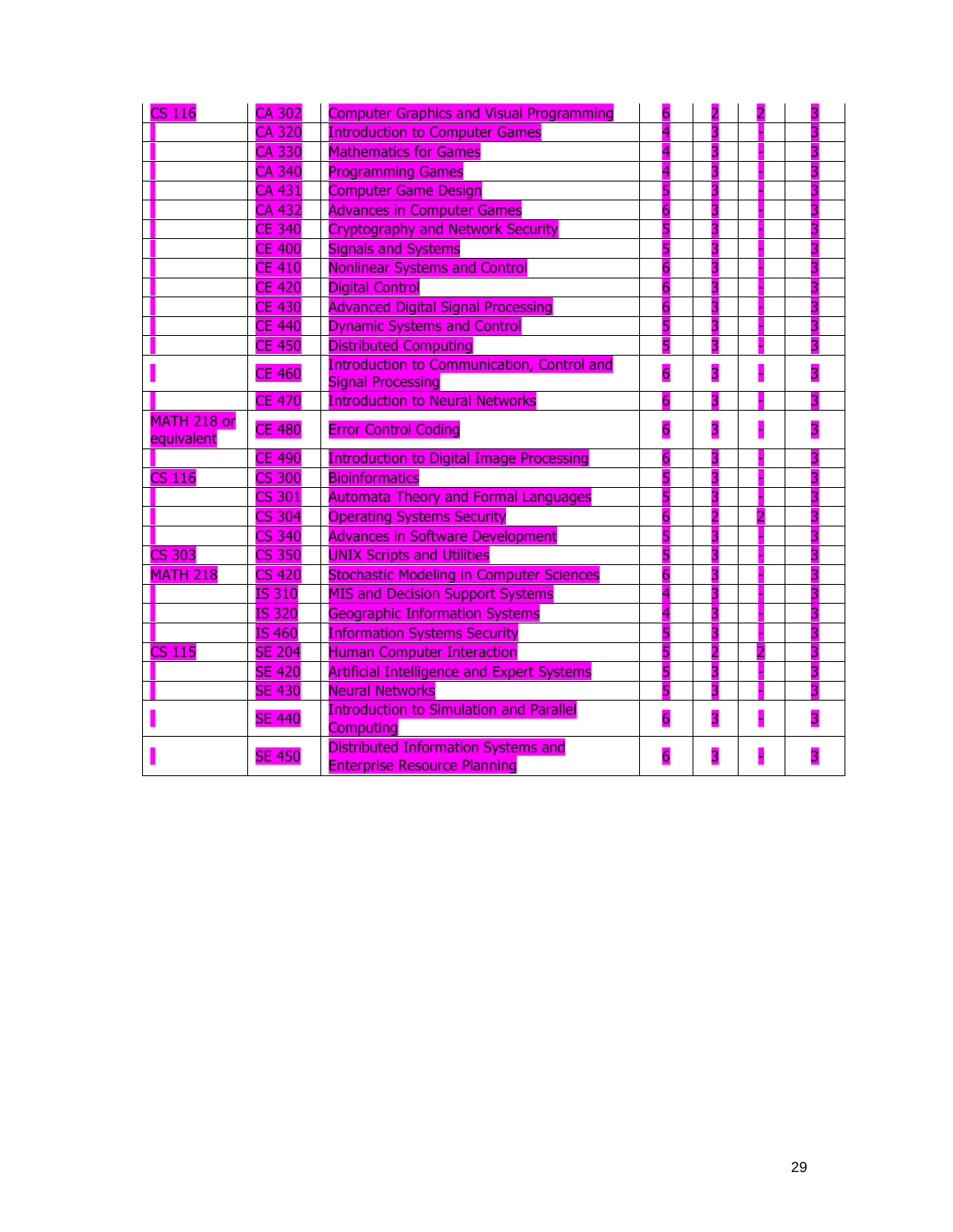# DEPARTMENT OF SOFTWARE ENGINEERING

## FRESHMEN

| <b>FALL</b>     |                                       |             |                |                |               |
|-----------------|---------------------------------------|-------------|----------------|----------------|---------------|
| Code            | <b>Course Name</b>                    | <b>ECTS</b> | Lec.           | Lab.           | <b>Credit</b> |
| <b>IUE100</b>   | Academic and Social Orientation       |             |                | 2              |               |
| CS 103          | Discrete Structures of Computer       | 5           | 3              |                |               |
|                 | Science                               |             |                |                |               |
| CS 115          | Introduction to Programming I         | 6           | 2              | 2              | 3             |
| <b>PHYS 101</b> | Physics I- Mechanics and Dynamics     | 5           | 2              | 2              | 3             |
| <b>MATH 153</b> | Calculus I                            | 5           | 3              | $\mathfrak{p}$ | 4             |
| <b>HUM 103</b>  | Principles of Social Sciences I       | 3           | 3              |                | 3             |
| <b>ENG 101</b>  | Academic Reading and Writing Skills I | 4           | $\mathfrak{p}$ | $\mathfrak{p}$ | 3             |
| SFL 101/103     | Second Foreign Languages I            | 4           | $\mathcal{P}$  | 2              | 3             |
|                 |                                       | 33          |                |                |               |

# SPRING

| Code            | <b>Course Name</b>                                                                        | <b>ECTS</b> | Lec.           | Lab.          | <b>Credit</b> |
|-----------------|-------------------------------------------------------------------------------------------|-------------|----------------|---------------|---------------|
| <b>HUM 104</b>  | Principles Social Sciences II                                                             | 3           | 3              |               |               |
| CS 116          | Introduction to Programming II<br>(Prerequisite: CS 115)                                  | 6           | 2              | $\mathcal{P}$ | 3             |
| <b>PHYS 102</b> | Physics II- Electromagnetism and<br>Optics (Prerequisite: MATH 113 or<br><b>MATH 153)</b> | 5           | $\mathfrak{p}$ | $\mathcal{P}$ | 3             |
| <b>MATH 154</b> | Calculus II (Prerequisite: MATH<br>113 or MATH 153)                                       | 5           | 3              | $\mathcal{P}$ | 4             |
| <b>CHEM 100</b> | <b>General Chemistry</b>                                                                  | 4           | 2              | $\mathcal{P}$ | 3             |
| <b>ENG 102</b>  | Academic Reading and Writing Skills II                                                    | 4           | $\mathcal{P}$  | $\mathcal{P}$ | 3             |
|                 | SFL 102/104 Second Foreign Languages II                                                   | 4           | $\mathfrak{p}$ |               | 3             |
|                 |                                                                                           | 31          |                |               |               |

## SOPHOMORE

| <b>FALL</b>     |                                    |                |                |               |                |
|-----------------|------------------------------------|----------------|----------------|---------------|----------------|
| Code            | <b>Course Name</b>                 | <b>ECTS</b>    | Lec.           | Lab.          | <b>Credit</b>  |
| CS 209          | Object-Oriented Programming        | 6              | 2              |               |                |
|                 | (Prerequisite: CS 116)             |                |                |               |                |
| <b>MATH 230</b> | Linear Algebra for Engineers       | 5              | 3              |               | 3              |
| CS 201          | Data Structures & Algorithms       |                |                |               |                |
|                 | (Prerequisite: CS 116)             | 6              | 3              | $\mathcal{P}$ | 4              |
| <b>ECON 100</b> | Principles of Economics            | 4              | 3              |               | 3              |
| <b>TURK 201</b> | Turkish I                          | $\mathfrak{p}$ | $\mathfrak{p}$ |               | $\mathfrak{p}$ |
| <b>HIST 201</b> | Principles of Atatürk & History of | 2              | 2              |               |                |
|                 | Revolution I                       |                |                |               |                |
| <b>SFL 201</b>  | Second Foreign Languages III       | 4              | $\mathcal{P}$  | 2             | 3              |
|                 |                                    | 29             |                |               |                |

## SPRING

| <b>Code</b>   | <b>Course Name</b>                                            | <b>ECTS</b> | Lec. | Lab. | <b>Credit</b> |
|---------------|---------------------------------------------------------------|-------------|------|------|---------------|
| <b>SE 210</b> | Foundations of Software Engineering<br>(Prerequisite: CS 116) |             |      |      |               |
| l IS 202      | Database Systems                                              |             |      |      |               |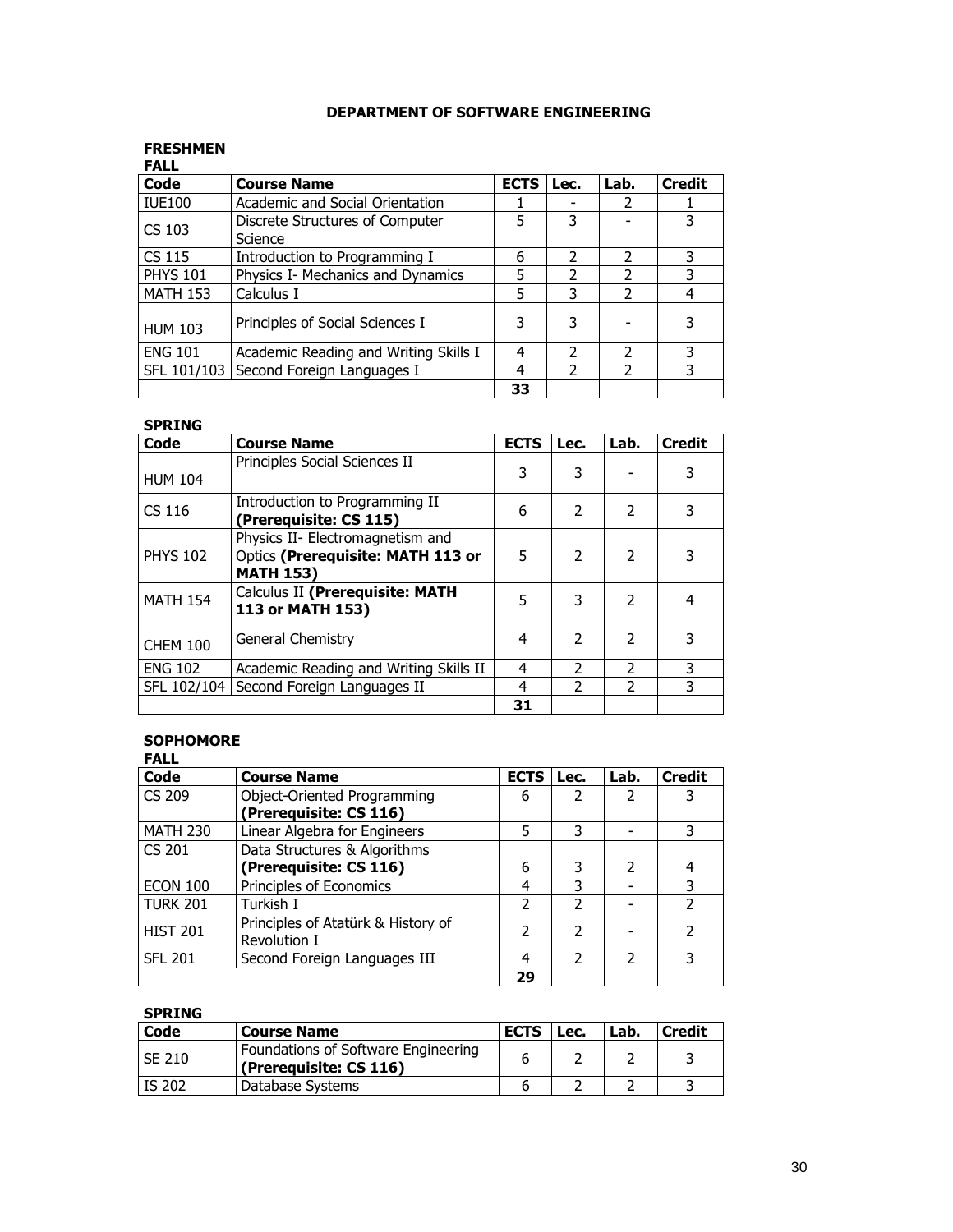| $\textsf{CS}\,208$ | <b>Computing Theory</b><br>(Prerequisite: MATH 100 or CS<br>103)          | 5  | 3             |               |
|--------------------|---------------------------------------------------------------------------|----|---------------|---------------|
| <b>MATH 218</b>    | Probability & Random Processes<br>(Prerequisite: MATH 113 or MATH<br>153) | 5  | 3             |               |
| TURK 202           | Turkish II                                                                | 2  | $\mathcal{P}$ | $\mathcal{P}$ |
| <b>HIST 202</b>    | Principles of Atatürk & History of<br><b>Revolution II</b>                | 2  |               |               |
| <b>SFL 202</b>     | Second Foreign Languages IV                                               | 4  |               | 3             |
|                    |                                                                           | 30 |               |               |

## JUNIOR

| <b>FALL</b>    |                                                    |             |      |      |               |
|----------------|----------------------------------------------------|-------------|------|------|---------------|
| <b>Code</b>    | <b>Course Name</b>                                 | <b>ECTS</b> | Lec. | Lab. | <b>Credit</b> |
| SE 305         | Software Specification and Design                  |             |      |      |               |
| CE 301         | Logic Design                                       | 6           | 3    |      |               |
| CS303          | <b>Operating Systems</b><br>(Prerequisite: CS 116) | 6           | 3    |      |               |
| SE 315         | Software Project Management                        | 6           |      |      |               |
| SE 311         | Software Architecture                              |             |      |      |               |
| <b>SFL 301</b> | Second Foreign Languages V                         |             | ∍    |      |               |
|                |                                                    | 32          |      |      |               |

# SPRING

| Code            | <b>Course Name</b>                                                     | <b>ECTS</b> | Lec.          | Lab. | <b>Credit</b> |
|-----------------|------------------------------------------------------------------------|-------------|---------------|------|---------------|
| SE 318          | Software Verification & Validation                                     |             |               |      |               |
| <b>CS 450</b>   | Web Based Programming                                                  | 6           | 2             |      |               |
|                 | Elective I                                                             | 5           | 3             |      |               |
| IS 302          | <b>Computer Networks &amp; Communication</b><br>(Prerequisite: CS 115) | 6           | $\mathcal{P}$ |      | 3             |
| <b>ECON 320</b> | <b>Engineering Economics</b>                                           | 4           | 3             |      | 3             |
| <b>SFL 302</b>  | Second Foreign Languages VI                                            |             | 2             |      | 3             |
|                 |                                                                        | 30          |               |      |               |

# SENIOR

FALL<br>Code Course Name ECTS Lec. Lab. Credit SE 497 Project I (Software Engineering) (Prerequisite: SE 201 or SE 210 and Senior Standing) 9 2 8 6 Elective II 5 3 - 3 Elective III 5 3 - 3 Elective IV (Restricted Social Sciences)  $\begin{array}{|c|c|c|c|c|c|c|c|c|} \hline 3 & 3 & - & - & 3 \\\hline \end{array}$ CS 451 Applied Workshop in Computer Sciences I (Prerequisite: Senior Standing) 2 1 2 2 SFL 401 Second Foreign Languages VII 4 2 2 3 28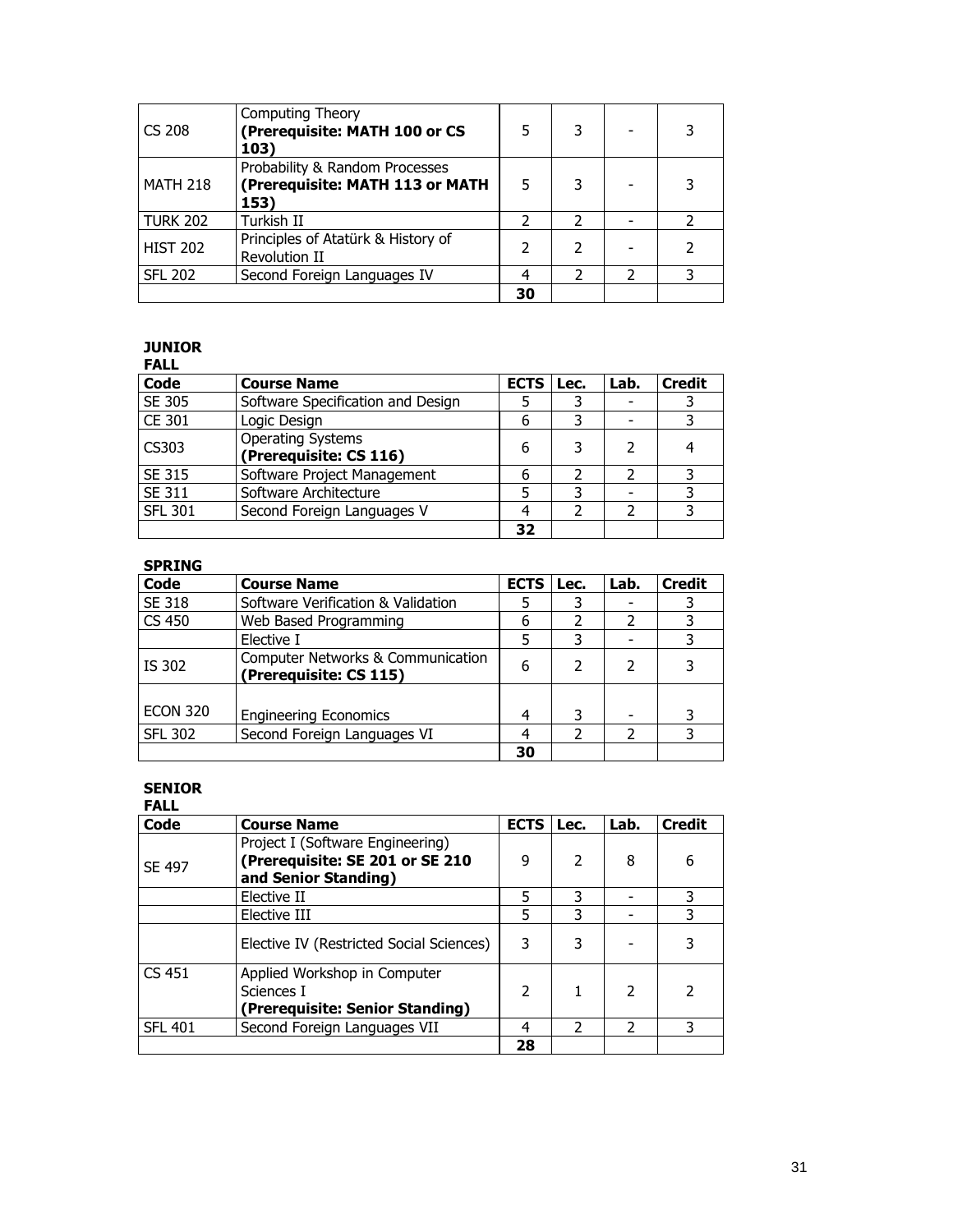| <b>SPRING</b>  |                                    |               |               |               |                |  |  |  |  |  |
|----------------|------------------------------------|---------------|---------------|---------------|----------------|--|--|--|--|--|
| Code           | <b>Course Name</b>                 | <b>ECTS</b>   | Lec.          | Lab.          | <b>Credit</b>  |  |  |  |  |  |
| <b>SE 498</b>  | Senior Project II (Software        |               |               |               |                |  |  |  |  |  |
|                | Engineering)                       | 9             | $\mathcal{P}$ | 8             | 6              |  |  |  |  |  |
|                | (Prerequisite: SE 497 and Senior   |               |               |               |                |  |  |  |  |  |
|                | Standing)                          |               |               |               |                |  |  |  |  |  |
|                | Elective V                         | 5             | 3             |               | 3              |  |  |  |  |  |
|                | Elective VI                        | 5             | 3             |               | 3              |  |  |  |  |  |
|                | Applied Workshop in Computer       |               |               |               |                |  |  |  |  |  |
| CS 452         | Sciences II (Prerequisite: Senior  | $\mathcal{P}$ |               | $\mathcal{P}$ | $\mathcal{P}$  |  |  |  |  |  |
|                | <b>Standing</b> )                  |               |               |               |                |  |  |  |  |  |
| <b>FCS 403</b> | Ethics in Engineering and Computer | $\mathcal{P}$ | $\mathcal{P}$ |               | $\mathfrak{p}$ |  |  |  |  |  |
|                | <b>Sciences</b>                    |               |               |               |                |  |  |  |  |  |
| <b>SFL 402</b> | Second Foreign Languages VIII      | 4             | $\mathcal{P}$ | $\mathcal{P}$ | 3              |  |  |  |  |  |
|                |                                    | 27            |               |               |                |  |  |  |  |  |

## ELECTIVES

| Code           | <b>Course Name</b>                        | <b>ECTS</b>    | Lec.                    | Lab.                     | <b>Credit</b>           |
|----------------|-------------------------------------------|----------------|-------------------------|--------------------------|-------------------------|
|                | Computer Graphics & Visual                |                |                         |                          |                         |
| CA 302         | Programming                               | 6              | 2                       | 2                        | 3                       |
|                | (Prerequisite: CS 116)                    |                |                         |                          |                         |
| SE 204         | Human Computer Interaction                | 5              | 2                       | 2                        | 3                       |
|                | (Prerequisite: CS 115)                    |                |                         |                          |                         |
| <b>ISE 320</b> | Modeling and Analysis of Supply<br>Chains | 4              | 3                       |                          | 3                       |
|                | Production and Service Systems            |                |                         |                          |                         |
| <b>ISE 360</b> | Management                                | 4              | 3                       |                          | 3                       |
| <b>ISE 380</b> | Project Management                        | 4              | 3                       | $\blacksquare$           | 3                       |
| <b>ISE 411</b> | Process Engineering                       | $\overline{5}$ | $\overline{3}$          |                          | $\overline{3}$          |
| <b>ISE 420</b> | Algorithmic Operations Research           | $\overline{5}$ | $\overline{3}$          | $\blacksquare$           | $\overline{3}$          |
| <b>ISE 430</b> | Decision Theory                           | 5              | $\overline{3}$          | ÷.                       | $\overline{3}$          |
| <b>ISE 440</b> | Human Factors Engineering                 | 4              | $\overline{\mathbf{3}}$ |                          | $\overline{3}$          |
| <b>ISE 450</b> | Simulation                                | $\overline{5}$ | $\overline{3}$          |                          | $\overline{3}$          |
| <b>ISE 460</b> | <b>Investment Decisions</b>               | $\overline{5}$ | $\overline{3}$          | ÷                        | $\overline{3}$          |
| <b>ISE 470</b> | Facility Layout and Materials Handling    | $\overline{5}$ | $\overline{3}$          | $\overline{\phantom{0}}$ | $\overline{3}$          |
| <b>ISE 490</b> | <b>Financial Engineering</b>              | $\overline{5}$ | $\overline{3}$          |                          | $\overline{3}$          |
| <b>BA 360</b>  | Human Resources Management                | 4              | $\overline{3}$          |                          | $\overline{3}$          |
| CA 320         | <b>Introduction to Computer Games</b>     | 4              | $\overline{\mathbf{3}}$ |                          | $\overline{3}$          |
| CA 330         | <b>Mathematics for Games</b>              | 4              | $\overline{3}$          | ÷                        | $\overline{3}$          |
| CA 340         | <b>Programming Games</b>                  | 4              | $\overline{3}$          | $\overline{\phantom{a}}$ | $\overline{3}$          |
| CA 431         | Computer Game Design                      | 5              | $\overline{3}$          |                          | $\overline{3}$          |
| CA 432         | Advances in Computer Games                | 6              | $\overline{3}$          |                          | $\overline{3}$          |
| CE 330         | Microprocessors and Embedded<br>Systems   | 4              | $\overline{2}$          | $\overline{2}$           | 3                       |
| CE 340         | Cryptography & Network Security           | 5              | 3                       | ÷,                       | 3                       |
| <b>CE 400</b>  | Signals and Systems                       | 5              | $\overline{3}$          | -                        | $\overline{3}$          |
| <b>CE 410</b>  | Nonlinear Systems and Control             | $\overline{6}$ | $\overline{3}$          |                          | $\overline{\mathbf{3}}$ |
| <b>CE 420</b>  | Digital Control                           | 6              | $\overline{3}$          | $\blacksquare$           | $\overline{3}$          |
| CE 430         | Advanced Digital Signal Processing        | 6              | $\overline{3}$          |                          | $\overline{3}$          |
| <b>CE 440</b>  | Dynamic Systems and Control               | 5              | $\overline{3}$          | $\blacksquare$           | $\overline{3}$          |
| <b>CE 450</b>  | <b>Distributed Computing</b>              | $\overline{5}$ | $\overline{3}$          | $\blacksquare$           | $\overline{3}$          |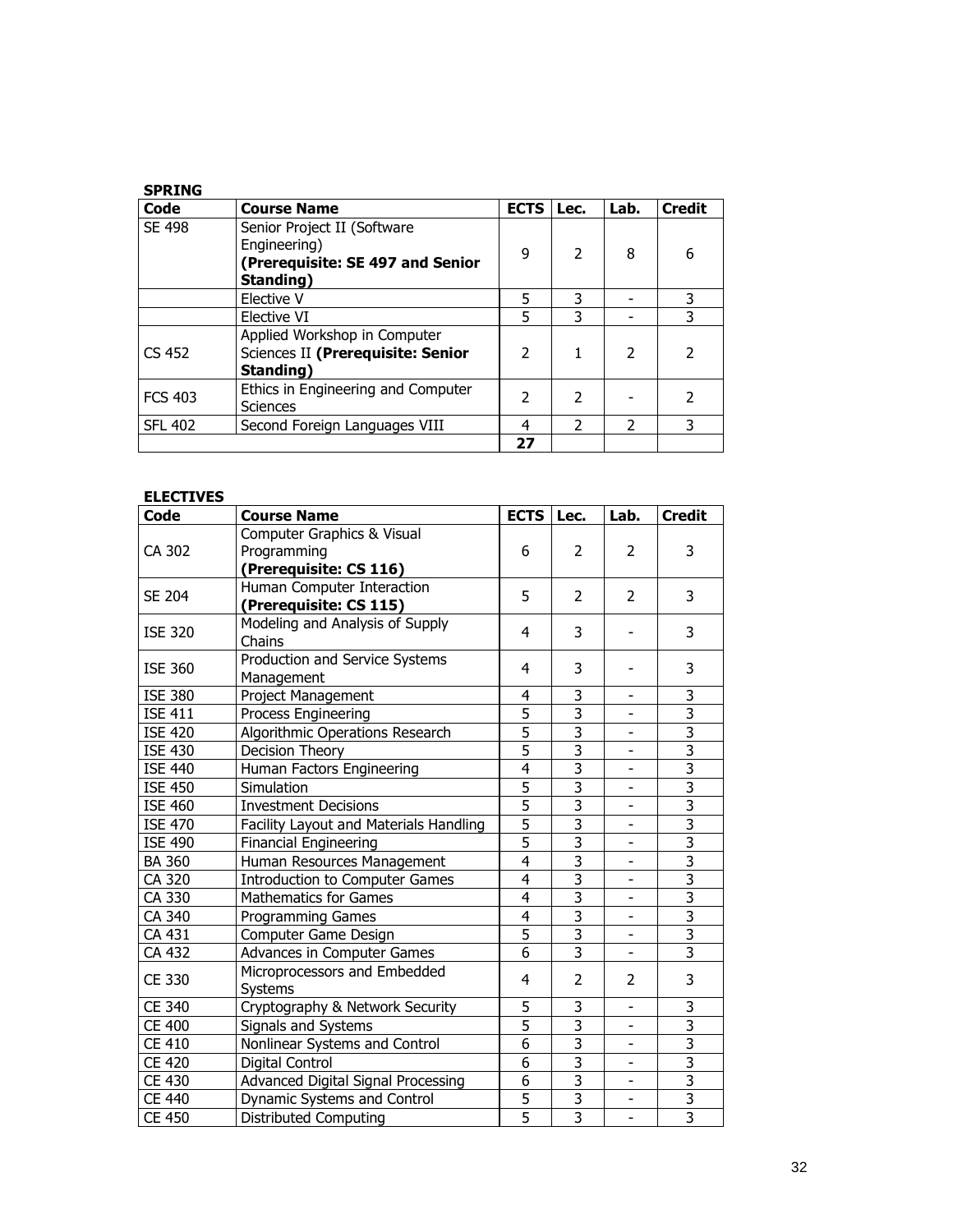| CE 460        | Introduction to Communication,<br>Control and Signal Processing          | 6              | 3                       |                | 3                       |
|---------------|--------------------------------------------------------------------------|----------------|-------------------------|----------------|-------------------------|
| CE 470        | <b>Introduction to Neural Networks</b>                                   | 6              | 3                       |                | 3                       |
| <b>CE 480</b> | <b>Error Control Coding</b><br>(Prerequisite: MATH 218)                  |                | 3                       |                | 3                       |
| CE 490        | Introduction to Digital Image<br>Processing                              | 6              | 3                       |                | 3                       |
| CS 301        | Automata Theory & Formal Languages                                       | 5              | 3                       | $\overline{a}$ | 3                       |
| CS 340        | Advances in Software Development                                         | $\overline{5}$ | $\overline{3}$          |                | $\overline{3}$          |
| CS 350        | <b>UNIX Scripts and Utilities</b><br>(Prerequisite: CS 303)              | 5              | 3                       |                | 3                       |
| <b>CS 420</b> | Stochastic Modeling in Computer<br>Sciences<br>(Prerequisite: MATH 218)  | 6              | 3                       |                | 3                       |
| CS 450        | Markup Languages & Web Based<br>Programming                              | 6              | 3                       |                | 3                       |
| CS 460        | Complexity Theory                                                        | $\overline{5}$ | 3                       | ÷              | 3                       |
| IS 310        | MIS & Decision Support Systems                                           | 4              | 3                       |                | 3                       |
| IS 320        | Geographic Information Systems                                           | 4              | $\overline{\mathbf{3}}$ |                | 3                       |
| IS 460        | <b>Information Systems Security</b>                                      | 5              | $\overline{3}$          |                | $\overline{\mathbf{3}}$ |
| <b>SE 440</b> | Introduction to Simulation & Parallel<br>Computing                       | 6              | 3                       |                | 3                       |
| <b>SE 420</b> | Artificial Intelligence & Expert Systems                                 | 5              | 3                       |                | 3                       |
| SE 430        | <b>Neural Networks</b>                                                   | $\overline{5}$ | 3                       |                | 3                       |
| <b>SE 450</b> | Distributed Information Systems &<br><b>Enterprise Resource Planning</b> | 6              | 3                       |                | 3                       |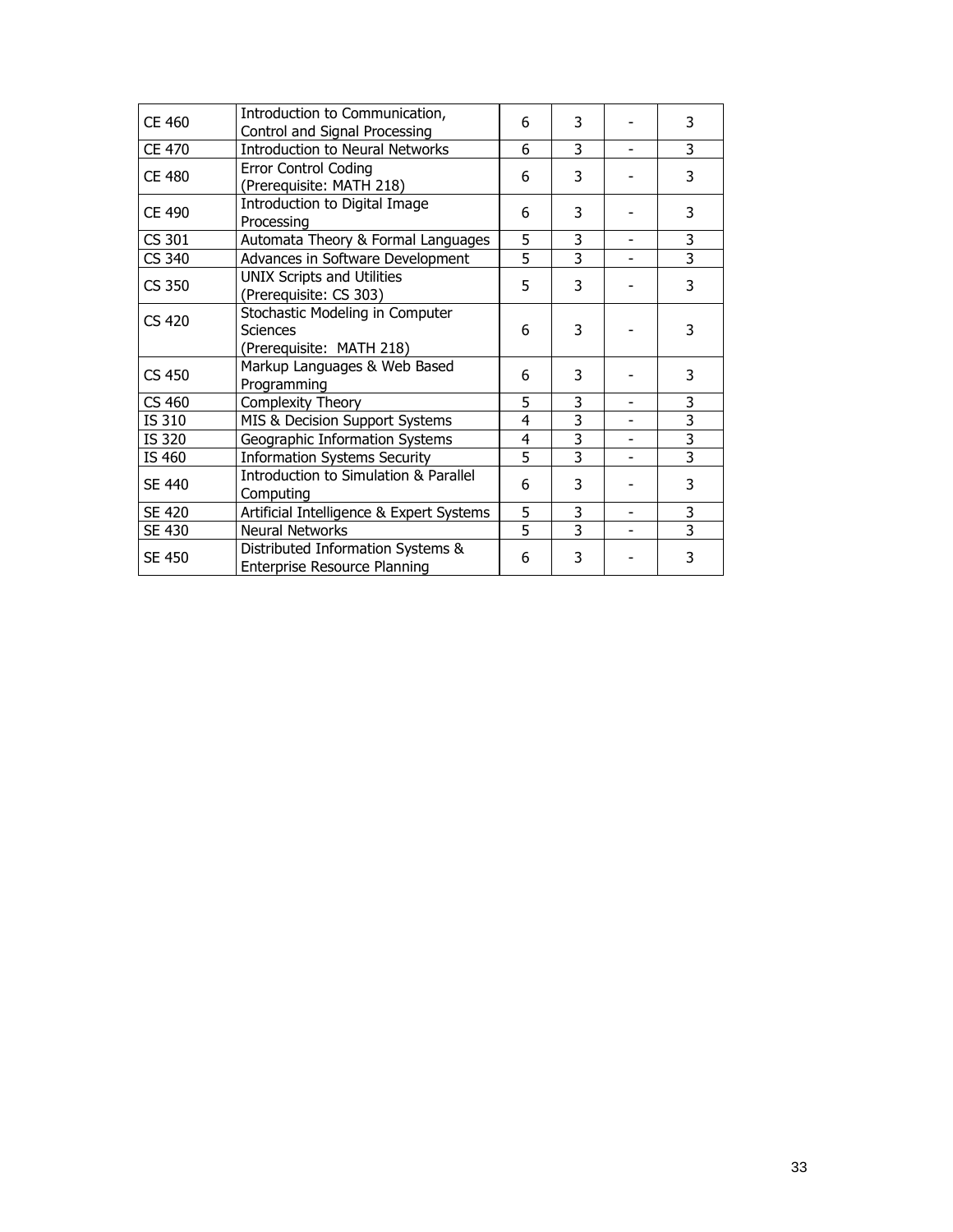#### FACULTY OF ECONOMICS AND ADMINISTRATIVE SCIENCES DEPARTMENT OF BUSINESS ADMINISTRATION

# FRESHMAN

| <b>FALL</b>     |                                          |             |      |      |               |
|-----------------|------------------------------------------|-------------|------|------|---------------|
| Code            | <b>Course Name</b>                       | <b>ECTS</b> | Lec. | Lab. | <b>Credit</b> |
| <b>IUE100</b>   | Academic and Social Orientation          |             |      |      |               |
| <b>BA 101</b>   | Introduction to Business                 | 4           | 3    |      |               |
|                 | Principles of Social Sciences I          | 3           | 3    |      |               |
| <b>HUM 103</b>  |                                          |             |      |      |               |
| <b>MATH 101</b> | Calculus I                               | 5           | ٦    |      |               |
| <b>ECON 101</b> | Principles of Microeconomics             | 5           | 4    |      |               |
|                 | Introduction to Computer and Information | 4           | 2    | 2    |               |
| CS 100          | <b>Systems</b>                           |             |      |      |               |
| <b>ENG 101</b>  | Academic Reading and Writing Skills I    | 4           | 2    | 2    |               |
| SFL 101/103     | Second Foreign Languages I               | 4           | 2    |      |               |
|                 |                                          | 30          |      |      |               |

## SPRING

| <b>Prerequisite</b> | Code            | <b>Course Name</b>                      | <b>ECTS</b> | Lec. | Lab. | <b>Credit</b> |
|---------------------|-----------------|-----------------------------------------|-------------|------|------|---------------|
|                     | <b>BA 102</b>   | <b>Introduction to Management</b>       |             |      |      |               |
|                     | <b>HUM 104</b>  | Principles of Social Sciences II        |             |      |      | 3             |
| <b>MATH 101</b>     | <b>MATH 102</b> | Calculus II                             |             |      |      |               |
|                     | <b>ECON 102</b> | Principles of Macroeconomics            |             | 4    |      |               |
|                     | <b>BA100</b>    | Fundamentals of Law                     |             |      |      | 3             |
|                     | <b>ENG 102</b>  | Academic Reading and Writing Skills II  | 4           |      | 2    | 3             |
|                     |                 | SFL 102/104 Second Foreign Languages II |             |      |      |               |
|                     |                 |                                         | 30          |      |      |               |

## **SOPHOMORE**

FALL

| Code            | <b>Course Name</b>                                           | <b>ECTS</b> | Lec. | Lab. | <b>Credit</b> |
|-----------------|--------------------------------------------------------------|-------------|------|------|---------------|
| <b>BA 205</b>   | Principles of Accounting I                                   | 5           |      |      |               |
| <b>BA 207</b>   | Organizational Theory                                        |             |      |      |               |
| <b>BA 201</b>   | Principles of Marketing                                      |             |      |      |               |
| <b>MATH 211</b> | Introduction to Probability and Statistics I                 | 5           |      |      |               |
| <b>TURK 201</b> | Turkish I                                                    |             |      |      |               |
| <b>HIST 201</b> | Principles of Atatürk and History of Turkish<br>Revolution I |             |      |      |               |
| <b>SFL 201</b>  | Second Foreign Languages III                                 | 4           |      |      |               |
|                 |                                                              | 30          |      |      |               |

## SPRING

| <b>Prerequisite Code</b> |                 | <b>Course Name</b>                            | <b>ECTS</b> | Lec. | Lab. | <b>Credit</b> |
|--------------------------|-----------------|-----------------------------------------------|-------------|------|------|---------------|
|                          | <b>BA 228</b>   | <b>Management Science</b>                     |             | 3    |      |               |
|                          | <b>BA 242</b>   | Principles of Accounting II                   |             | 3    |      | ٦             |
|                          | <b>BA 216</b>   | Marketing Management                          |             |      |      | ર             |
| <b>MATH 211</b>          | <b>MATH 212</b> | Introduction to Probability and Statistics II |             | 3    |      | 3             |
|                          | <b>TURK 202</b> | Turkish II                                    |             | 2    |      |               |
|                          | <b>HIST 202</b> | Principles of Atatürk and History of          | ∍           | 2    |      | າ             |
|                          |                 | <b>Turkish Revolution II</b>                  |             |      |      |               |
|                          | <b>SFL 202</b>  | Second Foreign Languages IV                   |             |      |      |               |
|                          |                 |                                               | 29          |      |      |               |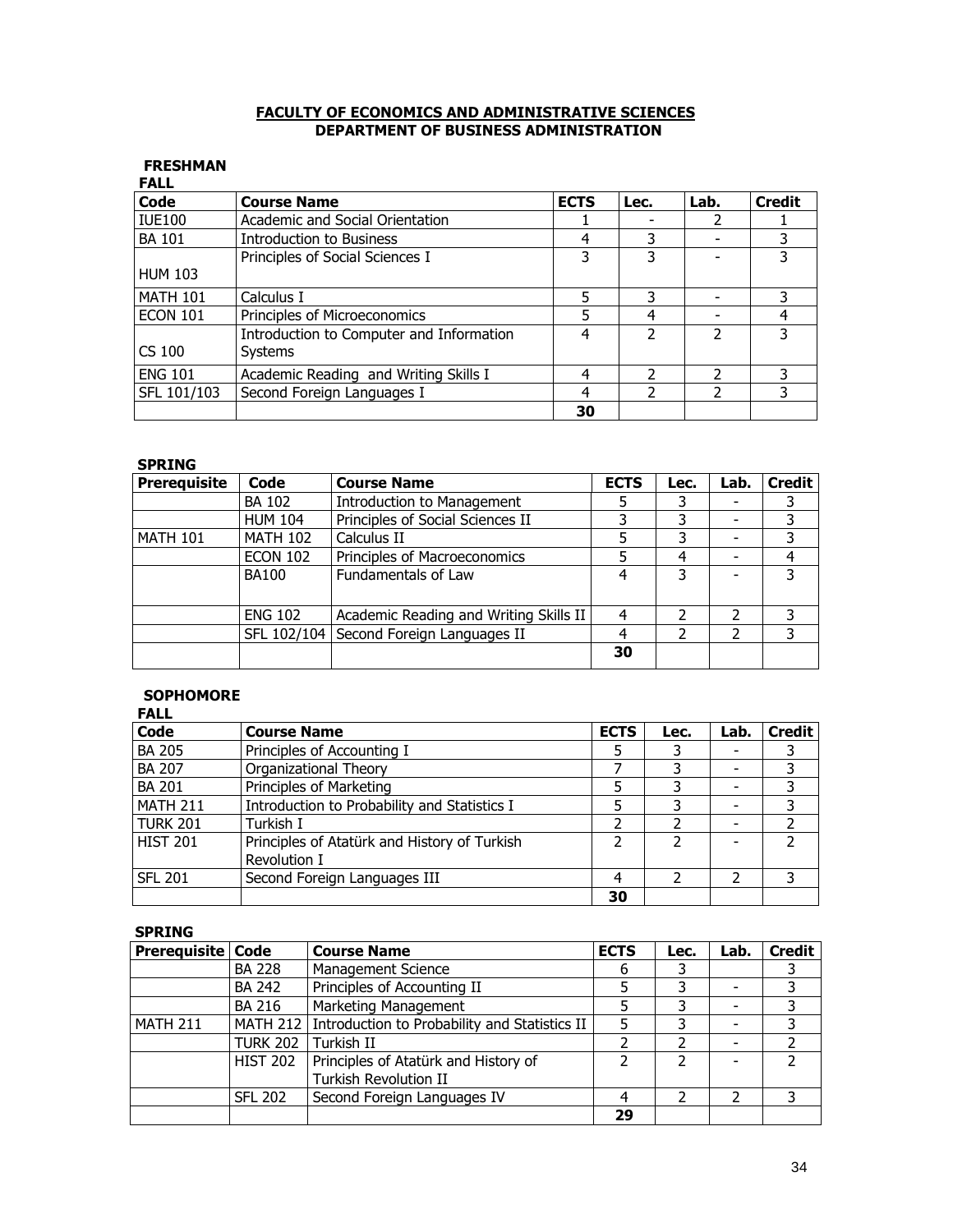#### JUNIOR  $\overline{a}$

| FALL           |                                     |             |      |      |               |
|----------------|-------------------------------------|-------------|------|------|---------------|
| Code           | <b>Course Name</b>                  | <b>ECTS</b> | Lec. | Lab. | <b>Credit</b> |
| <b>BA 350</b>  | Managerial and Cost Accounting      |             |      |      |               |
| <b>BA 330</b>  | Organizational Behavior             | 6           |      |      |               |
|                | Research Methods in Social Sciences |             | 2    |      |               |
| <b>BA130</b>   |                                     |             |      |      |               |
| <b>BA311</b>   | Management Information Systems      | 4           |      |      |               |
| <b>ITF 311</b> | <b>Business Finance I</b>           | 6           | ٦    |      |               |
| <b>SFL 301</b> | Second Foreign Languages V          |             |      |      |               |
|                |                                     | 30          |      |      |               |

## SPRING

| <b>Code</b>    | <b>Course Name</b>            | <b>ECTS</b> | Lec. | Lab. | <b>Credit</b> |
|----------------|-------------------------------|-------------|------|------|---------------|
| <b>BA300</b>   | <b>Business Law</b>           |             |      |      |               |
| <b>BA 360</b>  | Human Resources Management    |             |      |      |               |
| <b>BA 302</b>  | <b>Operations Management</b>  |             |      |      |               |
| <b>BA 340</b>  | <b>Entrepreneurial Skills</b> |             |      |      |               |
| <b>ITF 312</b> | <b>Business Finance II</b>    | 6           |      |      |               |
| <b>SFL 302</b> | Second Foreign Languages VI   |             |      |      | 3             |
|                |                               | 29          |      |      |               |

#### SENIOR FALL

| .               |                                |             |      |                              |               |
|-----------------|--------------------------------|-------------|------|------------------------------|---------------|
| Code            | <b>Course Name</b>             | <b>ECTS</b> | Lec. | Lab.                         | <b>Credit</b> |
|                 | Elective I                     |             | 3    |                              |               |
|                 | Elective II                    | 5           |      | $\overline{\phantom{0}}$     |               |
|                 | Elective III                   | 5           | 3    | $\qquad \qquad \blacksquare$ | ٦             |
|                 | Elective IV                    | 5           | 3    |                              | ٦             |
| <b>ECON 403</b> | <b>Managerial Economics</b>    | 5           | 3    |                              | ٦             |
| <b>BA 451</b>   | Applied Workshop in Business I | 2           |      | 2                            | 2             |
| <b>SFL 401</b>  | Second Foreign Languages VII   | 4           | 2    | 2                            | ٦             |
|                 |                                | 30          |      |                              |               |

## SPRING

| <b>Code</b>    | <b>Course Name</b>                                  | <b>ECTS</b> | Lec. | Lab. | <b>Credit</b> |
|----------------|-----------------------------------------------------|-------------|------|------|---------------|
| <b>BA 402</b>  | <b>Business Policy</b>                              |             |      |      |               |
|                | Elective V                                          |             |      |      |               |
|                | Elective VI                                         |             |      |      |               |
|                | Elective VII                                        |             |      |      |               |
| <b>ITF 404</b> | <b>Investment Analysis and Portfolio Management</b> |             |      |      |               |
| <b>BA 452</b>  | Applied Workshop in Business II                     |             |      |      |               |
| <b>SFL 402</b> | Second Foreign Languages VIII                       |             |      |      |               |
|                |                                                     | 30          |      |      |               |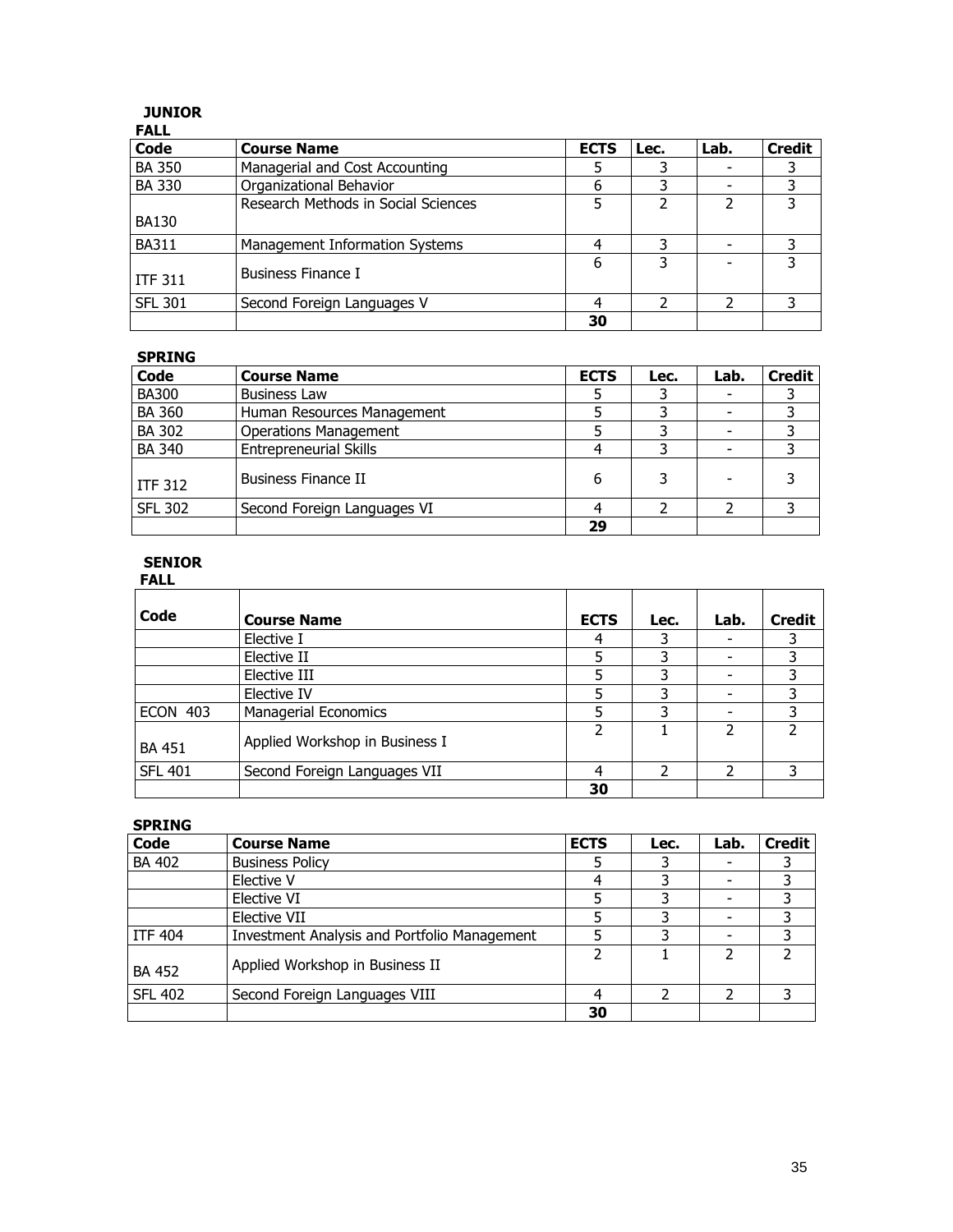# ELECTIVES

# FALL

| -----         |                                           |             |      |      |               |
|---------------|-------------------------------------------|-------------|------|------|---------------|
| Code          | <b>Course Name</b>                        | <b>ECTS</b> | Lec. | Lab. | <b>Credit</b> |
| <b>BA 320</b> | Consumer Behavior                         |             |      |      |               |
| <b>BA 405</b> | Computer-aided Accounting                 |             |      |      |               |
| <b>BA 409</b> | Managerial and Organizational Development |             |      |      |               |
| <b>BA 410</b> | <b>Total Quality Management</b>           |             |      |      |               |
| <b>BA 411</b> | Production Planning and Inventory Control |             |      |      |               |

| Code          | <b>Course Name</b>              | <b>ECTS</b> | Lec. | Lab. | <b>Credit</b> |
|---------------|---------------------------------|-------------|------|------|---------------|
| <b>BA 406</b> | International Marketing         |             |      |      |               |
| <b>BA 404</b> | Auditing                        |             |      |      |               |
| <b>BA 408</b> | Current Issues in Management    |             |      |      |               |
| <b>BA 410</b> | <b>Total Quality Management</b> |             |      |      |               |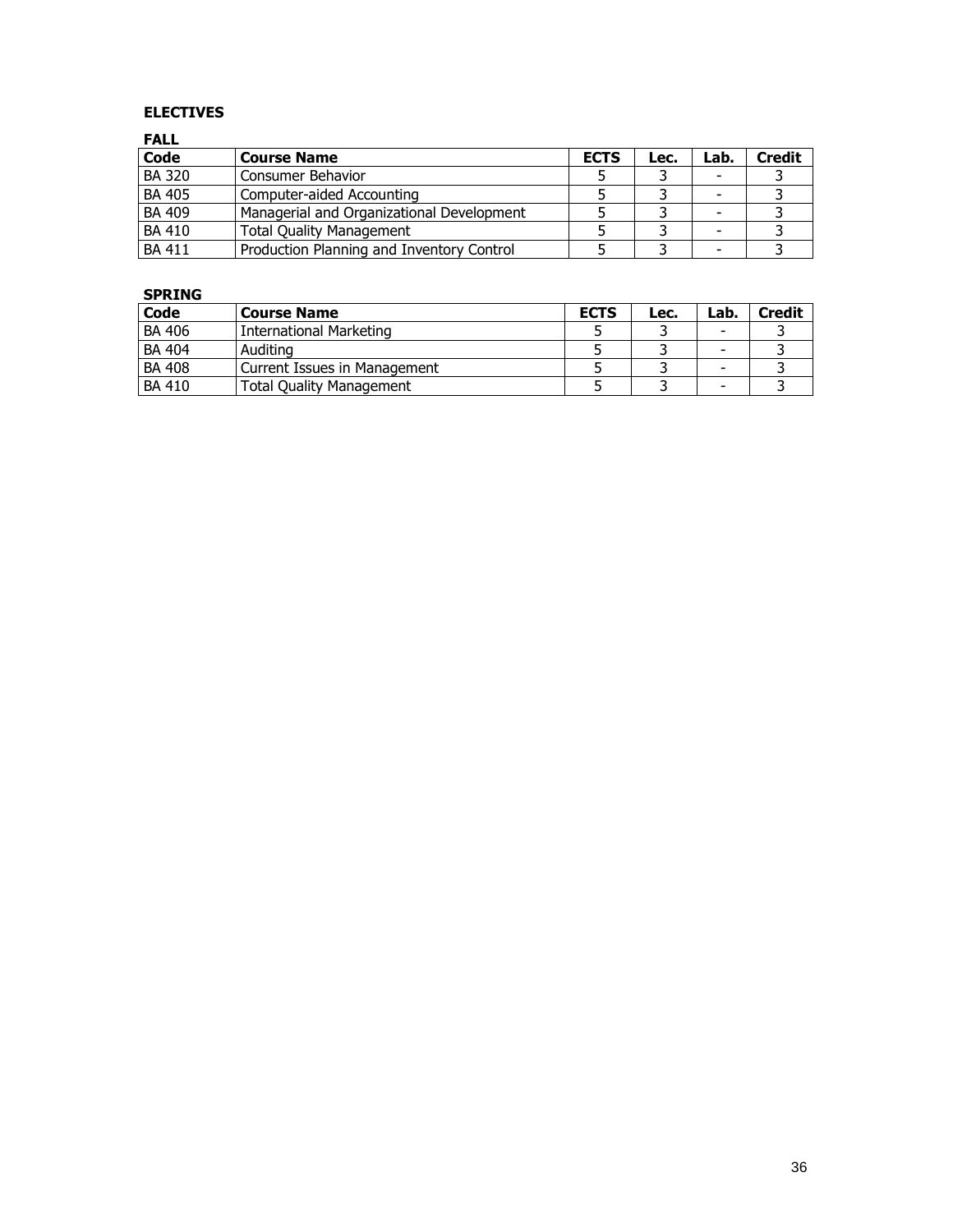### DEPARTMENT OF ECONOMICS

# FRESHMAN

| <b>FALL</b>     |                                         |             |               |               |               |
|-----------------|-----------------------------------------|-------------|---------------|---------------|---------------|
| Code            | <b>Course Name</b>                      | <b>ECTS</b> | Lec.          | Lab.          | <b>Credit</b> |
| <b>IUE100</b>   | Academic and Social Orientation         |             |               | 2             |               |
| <b>ECON 101</b> | Principles of Microeconomics            | 5           | 4             |               | 4             |
|                 |                                         | 3           | 3             |               | 3             |
| <b>HUM101</b>   | History of Civilization I               |             |               |               |               |
| <b>MATH 101</b> | Calculus I                              | 5           | 3             |               | 3             |
|                 |                                         | 3           | 3             |               | 3             |
| <b>HUM 103</b>  | Principles of Social Sciences I         |             |               |               |               |
|                 | Introduction to Computer and            | 4           | $\mathcal{P}$ | $\mathcal{P}$ | ٦             |
| CS 100          | <b>Information Systems</b>              |             |               |               |               |
| <b>ENG 101</b>  | Academic Reading and Writing Skills I   | 4           | 2             | 2             | 3             |
| <b>SFL</b>      |                                         | 4           | $\mathcal{P}$ | 2             | 3             |
|                 | 101/SFL103   Second Foreign Languages I |             |               |               |               |
|                 |                                         | 29          |               |               |               |

#### SPRING

| <b>Prerequisite</b> | Code            | <b>Course Name</b>                  | <b>ECTS</b> | Lec.          | Lab.          | Credit |
|---------------------|-----------------|-------------------------------------|-------------|---------------|---------------|--------|
|                     | <b>ECON 102</b> | Principles of Macroeconomics        | 5.          | 4             |               | 4      |
|                     |                 |                                     | 4           | 3             |               | 3      |
|                     | <b>HUM102</b>   | History of Civilization II          |             |               |               |        |
| <b>MATH 101</b>     | <b>MATH 102</b> | Calculus II                         | 5           | 3             |               | 3      |
|                     |                 |                                     | 3           | 3             |               | 3      |
|                     | <b>HUM 104</b>  | Principles of Social Sciences II    |             |               |               |        |
|                     |                 |                                     | 4           | 3             |               | ٦      |
|                     | <b>BA100</b>    | Fundamentals of Law                 |             |               |               |        |
|                     |                 | Academic Reading and Writing Skills | 4           | $\mathcal{P}$ | $\mathcal{P}$ | 3      |
|                     | <b>ENG 102</b>  | Н                                   |             |               |               |        |
|                     | <b>SFL</b>      |                                     | 4           | $\mathcal{P}$ | $\mathcal{P}$ | ٦      |
|                     | 102/SFL104      | Second Foreign Languages II         |             |               |               |        |
|                     |                 |                                     | 29          |               |               |        |

# **SOPHOMORE**

#### FALL **Prerequisite Code Course Name ECTS Lec. Lab. Credit**<br>ECON 101 ECON 201 Microeconomic Theory 6 3 - 3 ECON 101 ECON 201 Microeconomic Theory 6 3 - 3<br>ECON 203 Economic History 6 3 - 3 ECON 203 Economic History<br>MATH 211 Introduction to Probability and  $\begin{array}{|c|c|c|c|c|c|}\n\hline\n5 & 3 & - & 3 \\
\hline\n\end{array}$ Introduction to Probability and Statistics I 5 3 - 3 BA 205 Principles of Accounting I 5 3 - 3<br>
TURK 201 Turkish I 2 2 - 2 TURK 201 Turkish I<br>
HIST 201 Principles of Atatürk & History of 2 2 2 - 2 Principles of Atatürk & History of Revolution I 2 2 - 2 SFL 201 Second Foreign Languages III 4 2 2 3 30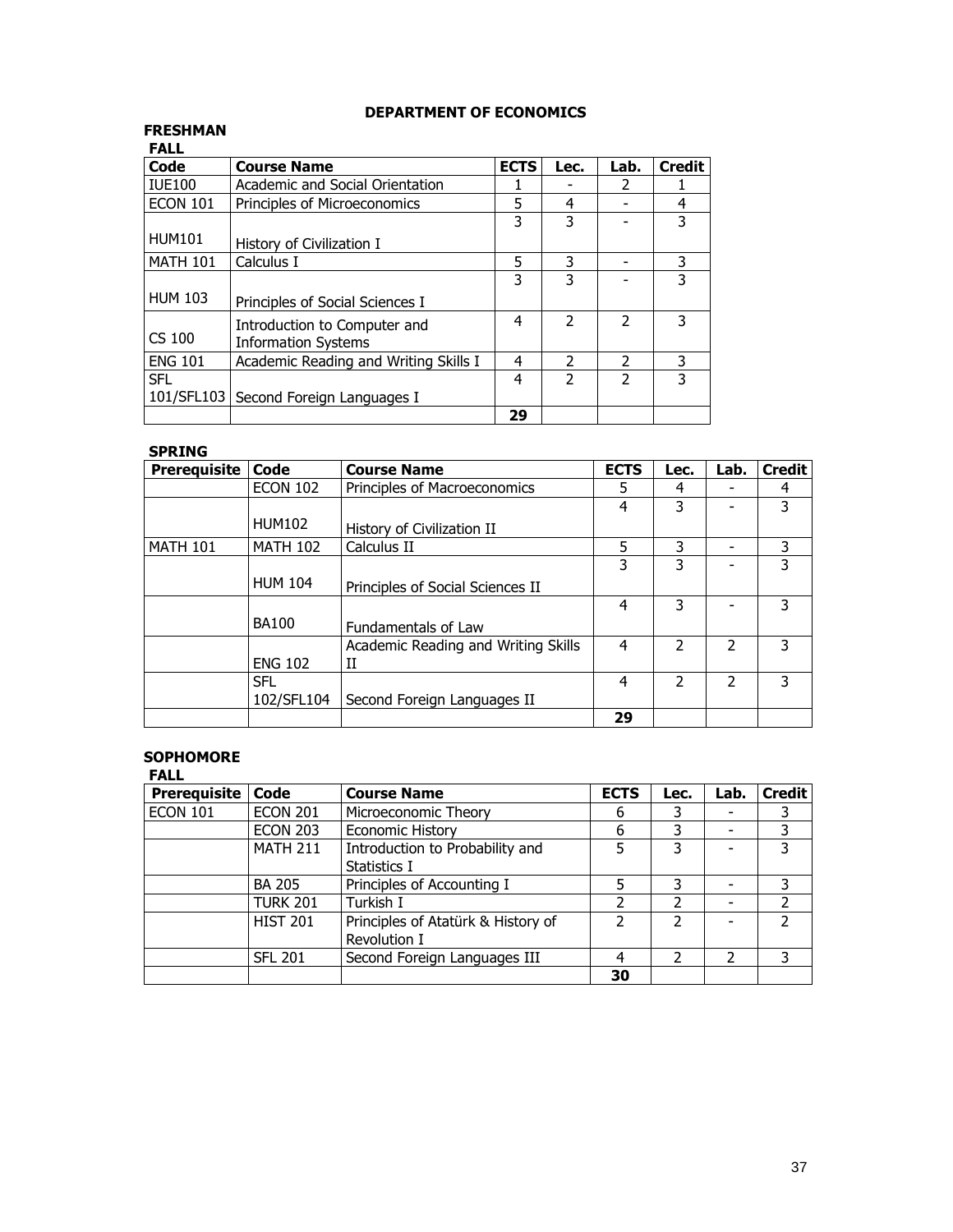| <b>SPRING</b>                       |                 |                                                     |             |               |               |               |
|-------------------------------------|-----------------|-----------------------------------------------------|-------------|---------------|---------------|---------------|
| <b>Prerequisite</b>                 | Code            | <b>Course Name</b>                                  | <b>ECTS</b> | Lec.          | Lab.          | Credit        |
| <b>ECON 102</b>                     | <b>ECON 202</b> | Macroeconomic Theory                                | 6           | 3             |               | 3             |
| <b>ECON 101</b>                     | <b>ECON 204</b> | Applied Microeconomic Analysis                      | 6           | 3             |               | 3             |
| <b>MATH 211</b>                     | <b>MATH 212</b> | Introduction to Probability and<br>Statistics II    | 5           | 3             |               | 3             |
| <b>ECON 101,</b><br><b>ECON 102</b> | <b>ECON 208</b> | <b>Public Finance</b>                               | 5           | 3             |               | 3             |
|                                     | <b>TURK 202</b> | Turkish II                                          | 7           | 2             |               | $\mathcal{P}$ |
|                                     | <b>HIST 202</b> | Principles of Atatürk & History of<br>Revolution II | 2           | 2             |               | $\mathcal{P}$ |
|                                     | <b>SFL 202</b>  | Second Foreign Languages IV                         | 4           | $\mathcal{P}$ | $\mathcal{P}$ | 3             |
|                                     |                 |                                                     | 30          |               |               |               |

# JUNIOR

# FALL

| <b>Prerequisite</b> | Code            | <b>Course Name</b>         | <b>ECTS</b> | Lec.          | Lab.          | <b>Credit</b> |
|---------------------|-----------------|----------------------------|-------------|---------------|---------------|---------------|
| <b>ECON 101,</b>    | <b>ECON 301</b> | Econometrics               | 6           | 3             |               |               |
| <b>ECON 102,</b>    |                 |                            |             |               |               |               |
| <b>MATH 101,</b>    |                 |                            |             |               |               |               |
| MATH 102            |                 |                            |             |               |               |               |
| <b>ECON 101,</b>    | <b>ECON 303</b> | Money and Banking          | 5           | 3             |               | 3             |
| <b>ECON 102</b>     |                 |                            |             |               |               |               |
| <b>ECON 101,</b>    | <b>ECON 305</b> | International Economics I  | 5           | 3             |               | 3             |
| <b>ECON 102</b>     |                 |                            |             |               |               |               |
|                     | <b>SFL 301</b>  | Second Foreign Languages V | 4           | $\mathcal{P}$ | $\mathcal{P}$ | 3             |
|                     |                 |                            |             |               |               |               |
|                     |                 | Elective I                 | 5           | 3             |               | 3             |
|                     |                 | Elective II                | 5           | 3             | -             | 3             |
|                     |                 |                            | 30          |               |               |               |

# SPRING

| <b>Prerequisite</b> | Code            | <b>Course Name</b>           | <b>ECTS</b> | Lec.          | Lab. | <b>Credit</b> |
|---------------------|-----------------|------------------------------|-------------|---------------|------|---------------|
|                     |                 | <b>Business Law</b>          | 5           | 3             |      |               |
|                     | <b>BA 300</b>   |                              |             |               |      |               |
| <b>ECON 101,</b>    | <b>ECON 314</b> | History of Economic Analysis | 5           | 3             |      | ٦             |
| <b>ECON 102</b>     |                 |                              |             |               |      |               |
| <b>ECON 101,</b>    | <b>ECON 306</b> | International Economics II   | 5           | 3             |      | ٦             |
| <b>ECON 102</b>     |                 |                              |             |               |      |               |
|                     | <b>SFL 302</b>  | Second Foreign Languages VI  | 4           | $\mathcal{P}$ | 2    | ٦             |
|                     |                 |                              |             |               |      |               |
|                     |                 | Elective III                 | 5           | 3             |      | 3             |
|                     |                 | Elective IV                  | 6           | 3             |      |               |
|                     |                 |                              | 30          |               |      |               |

#### SENIOR FALL

| <b>Prerequisite</b> | Code            | <b>Course Name</b>              | <b>ECTS</b> | Lec. | Lab.                     | <b>Credit</b> |
|---------------------|-----------------|---------------------------------|-------------|------|--------------------------|---------------|
| <b>ECON 101,</b>    | <b>ECON 401</b> | Structure of Turkish Economy    |             |      | $\overline{\phantom{a}}$ |               |
| <b>ECON 102</b>     |                 |                                 |             |      |                          |               |
|                     |                 | Applied Workshop in Economics I |             |      |                          |               |
|                     | <b>ECON 451</b> |                                 |             |      |                          |               |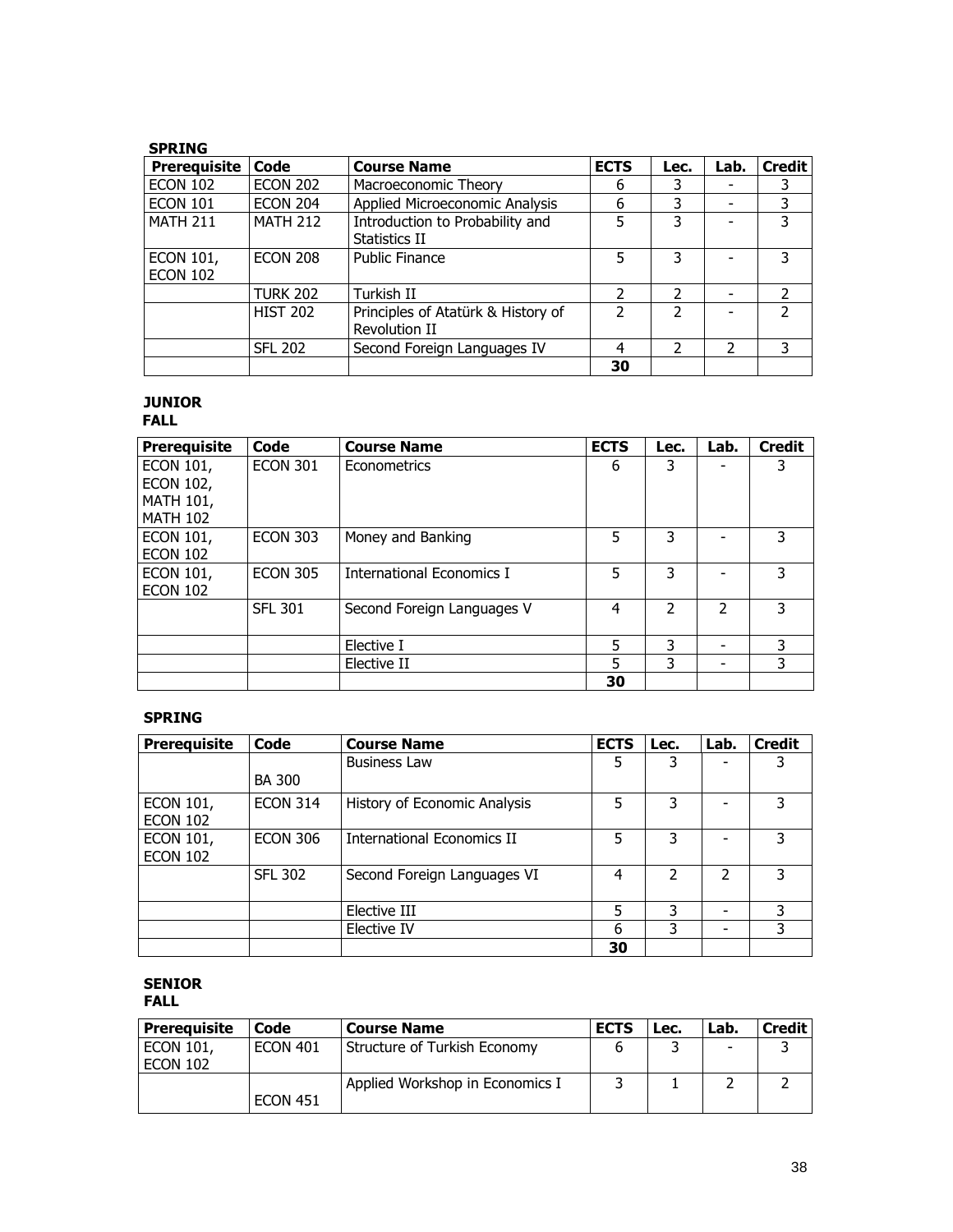| <b>SFL 401</b> | Second Foreign Languages VII |    |  |  |
|----------------|------------------------------|----|--|--|
|                | Elective V                   |    |  |  |
|                | Elective VI                  |    |  |  |
|                | Elective VII                 |    |  |  |
|                |                              | 30 |  |  |

# SPRING

| <b>Prerequisite</b>                 | Code            | <b>Course Name</b>               | <b>ECTS</b> | Lec. | Lab.          | <b>Credit</b> |
|-------------------------------------|-----------------|----------------------------------|-------------|------|---------------|---------------|
| <b>ECON 101,</b><br><b>ECON 102</b> | <b>ECON 496</b> | Seminar in Economics             | 6           | 3    |               |               |
|                                     | <b>ECON 452</b> | Applied Workshop in Economics II | 3           |      | $\mathcal{P}$ |               |
|                                     | <b>SFL 402</b>  | Second Foreign Languages VIII    | 4           |      | $\mathcal{P}$ | 3             |
|                                     |                 | Elective VIII                    |             | 3    |               |               |
|                                     |                 | Elective IX                      | 6           | 3    |               |               |
|                                     |                 | Elective X                       | 6           | 3    |               | 3             |
|                                     |                 |                                  | 30          |      |               |               |

# ELECTIVES

| <b>Prerequisite</b>                                                         | Code            | <b>Course Name</b>                                   | <b>ECTS</b> | Lec.           | Lab.                         | <b>Credit</b> |
|-----------------------------------------------------------------------------|-----------------|------------------------------------------------------|-------------|----------------|------------------------------|---------------|
| <b>ECON 101,</b><br><b>ECON 102</b>                                         | <b>ECON 311</b> | <b>International Economic</b><br><b>Institutions</b> | 5           | 3              |                              | 3             |
| <b>ECON 101,</b><br><b>ECON 102,</b><br><b>MATH 101,</b><br><b>MATH 102</b> | <b>ECON 313</b> | <b>Mathematics for Economists</b>                    | 6           | $\overline{3}$ |                              | 3             |
| <b>ECON 101,</b><br><b>ECON 102</b>                                         | <b>ECON 315</b> | Regional Economics                                   | 5           | 3              |                              | 3             |
|                                                                             | <b>ECON 317</b> | Economics of EU                                      | 5           | 3              | $\overline{\phantom{a}}$     | 3             |
|                                                                             | <b>ECON 319</b> | <b>New Economics</b>                                 | 5           | 3              | $\blacksquare$               | 3             |
|                                                                             | <b>ECON 324</b> | <b>Applied Econometrics</b>                          | 6           | 3              | L.                           | 3             |
|                                                                             | <b>ECON 304</b> | Monetary Theory and Policy                           | 5           | 3              | $\qquad \qquad \blacksquare$ | 3             |
|                                                                             | <b>ECON 330</b> | <b>Environmental Economics</b>                       | 5           | 3              | $\overline{a}$               | 3             |
|                                                                             | <b>ECON 318</b> | Topics in Macroeconomics                             | 5           | 3              | $\blacksquare$               | 3             |
|                                                                             | <b>ECON 322</b> | <b>Economics of Technology</b>                       | 5           | 3              | $\blacksquare$               | 3             |
| <b>ECON 101,</b><br><b>ECON 102</b>                                         | <b>ECON 405</b> | <b>Economic Growth</b>                               | 6           | 3              |                              | 3             |
| <b>ECON 301</b>                                                             | <b>ECON 407</b> | <b>Applied Economic Topics</b>                       | 6           | 3              |                              | 3             |
|                                                                             | <b>ECON 408</b> | Advanced Economic Growth<br>Theory                   | 6           | 3              |                              | 3             |
| <b>ECON 101,</b><br><b>ECON 102</b>                                         | <b>ECON 409</b> | Political Economy                                    | 6           | 3              |                              | 3             |
|                                                                             | <b>ECON 411</b> | <b>Public Economics</b>                              | 6           | $\overline{3}$ | $\overline{a}$               | 3             |
|                                                                             | <b>ECON 406</b> | <b>Financial Markets</b>                             | 6           | 3              | $\overline{\phantom{0}}$     | 3             |
|                                                                             | <b>ECON 412</b> | <b>Industrial Organization</b>                       | 6           | 3              |                              | 3             |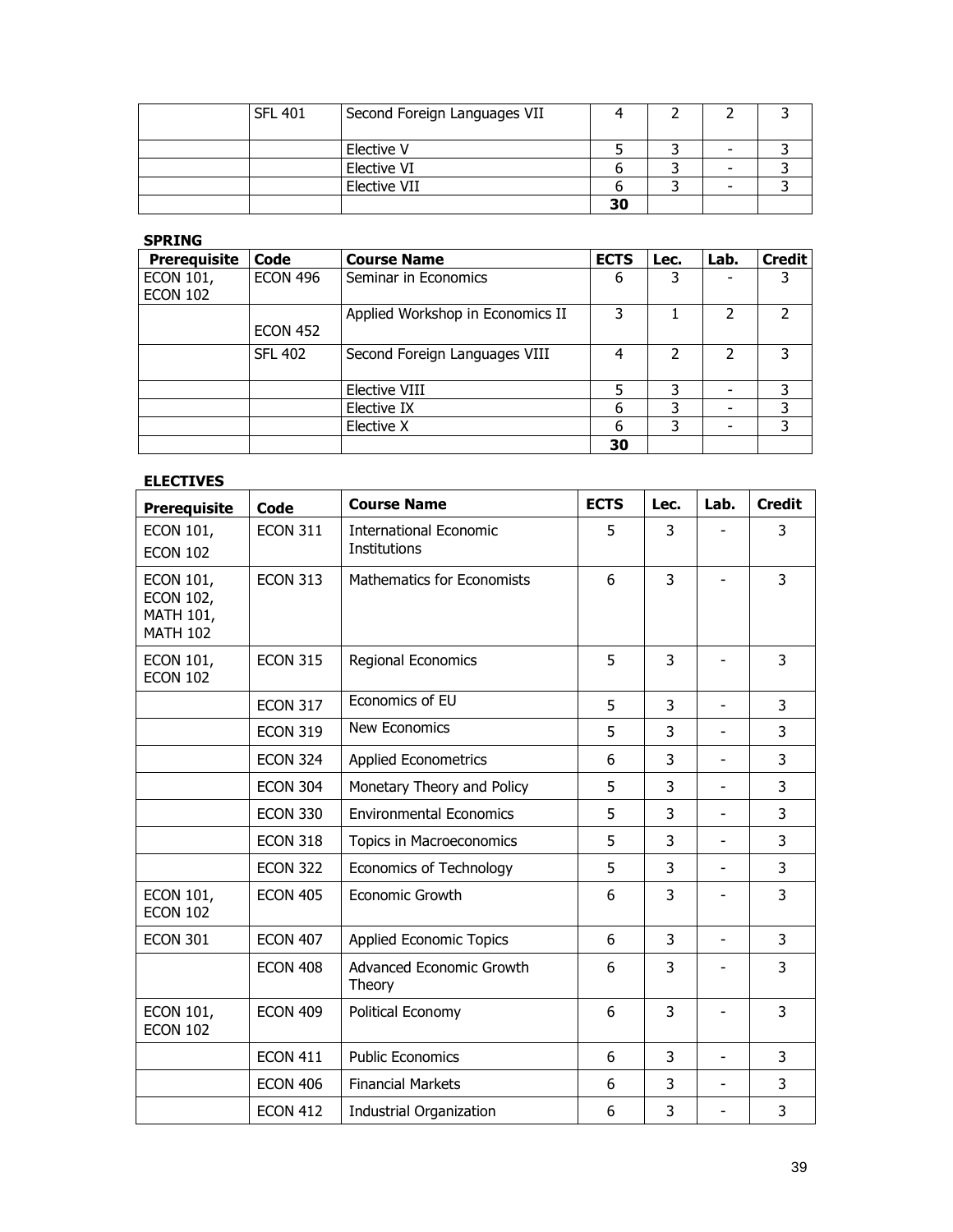| <b>ECON 416</b> | Time Series Analysis                  |  | - |  |
|-----------------|---------------------------------------|--|---|--|
| <b>ECON 418</b> | Game Theory                           |  | - |  |
| <b>ECON 424</b> | Selected Topics in Turkish<br>Economy |  |   |  |
| ECON426         | Development Economics                 |  | - |  |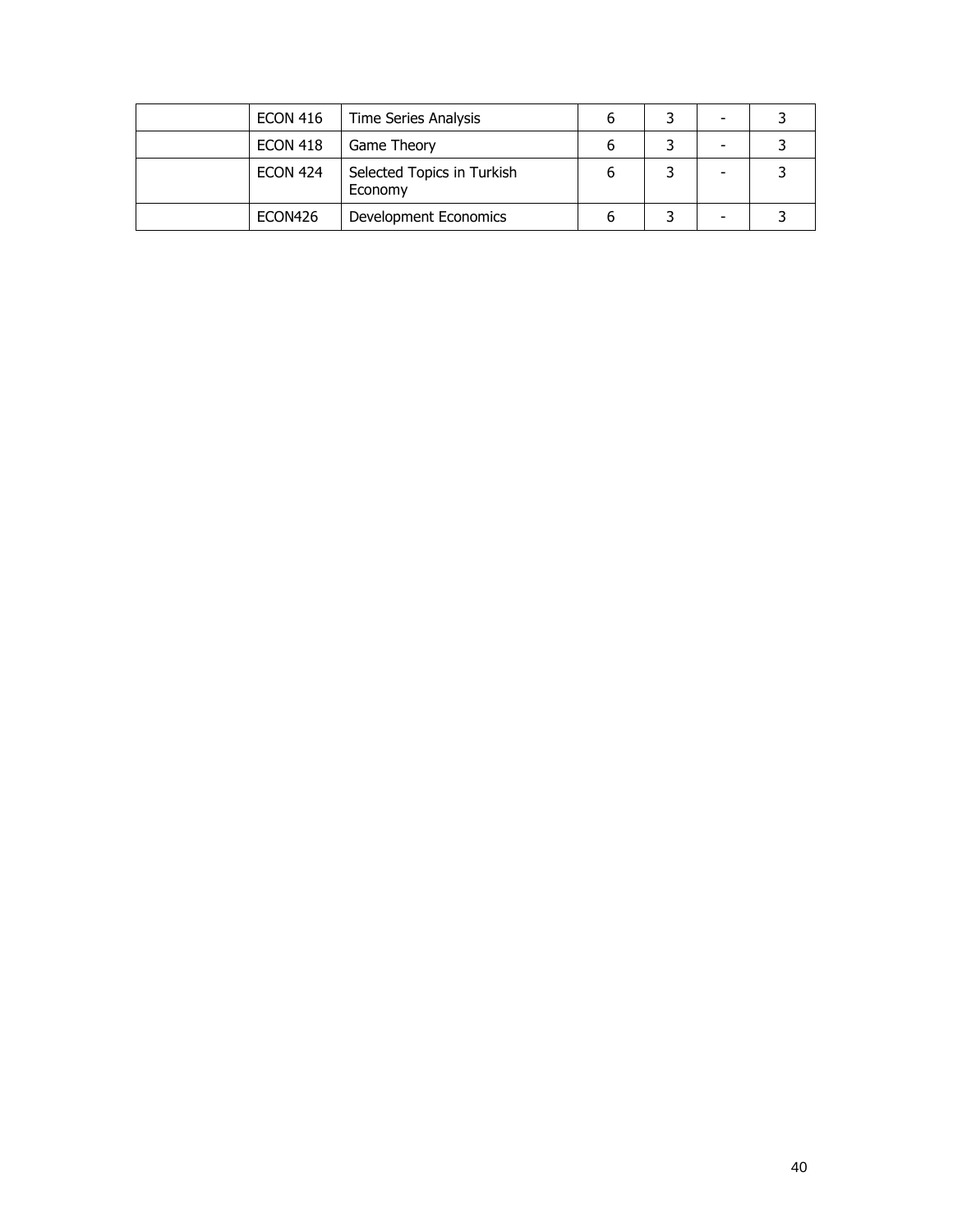# DEPARTMENT OF INTERNATIONAL RELATIONS AND EUROPEAN UNION

# FRESHMEN

| <b>FALL</b>     |                                                 |             |      |      |               |
|-----------------|-------------------------------------------------|-------------|------|------|---------------|
| Code            | <b>Course Name</b>                              | <b>ECTS</b> | Lec. | Lab. | <b>Credit</b> |
| CS 100          | Introduction to Computers & Information Systems |             |      |      |               |
| <b>ECON 101</b> | Principles of Microeconomics                    | 5           | 4    | 0    |               |
| <b>ENG 101</b>  | Academic Reading and Writing Skills I           | 4           | 2    |      |               |
| EU 101          | History of European Integration                 | 5           | 3    | 0    |               |
| FR 103          | French Language I                               | 4           | 2    | ว    |               |
| <b>HUM 103</b>  | Principles of Social Sciences I                 | 3           | 3    | 0    |               |
| <b>INT 101</b>  | <b>International Relations I</b>                | 5           | 3    | 0    |               |
| <b>IUE 100</b>  | Academic and Social Orientation                 |             | 0    | า    |               |
|                 |                                                 | 30          |      |      |               |

# SPRING

| <b>Code</b>     | <b>Course Name</b>                     | <b>ECTS</b> | Lec. | Lab.     | <b>Credit</b> |
|-----------------|----------------------------------------|-------------|------|----------|---------------|
| <b>BA 100</b>   | Fundamentals of Law                    | 4           | 3    | 0        |               |
| <b>ECON 102</b> | Principles of Macroeconomics           | .5          | 4    | 0        |               |
| <b>ENG 102</b>  | Academic Reading and Writing Skills II | 4           |      |          |               |
| EU 104          | The Institutions of the European Union | 5           | 3    | 0        |               |
| FR 104          | French Language II                     | 4           |      |          |               |
| <b>HUM 104</b>  | Principles of Social Sciences II       | 3           | 3    | 0        |               |
| <b>INT 102</b>  | <b>International Relations II</b>      |             | 3    | $\Omega$ |               |
|                 |                                        | 30          |      |          |               |

# **SOPHOMORE**

|--|

| Code            | <b>Course Name</b>                                | <b>ECTS</b> | Lec.          | Lab. | <b>Credit</b> |
|-----------------|---------------------------------------------------|-------------|---------------|------|---------------|
| <b>FR 201</b>   | French Language III                               | 4           |               |      |               |
| <b>HIST 201</b> | Principles of Atatürk and History of Revolution I |             |               | 0    |               |
| <b>INT 201</b>  | Diplomatic History I                              | 5           | 3             | 0    |               |
| <b>INT 203</b>  | Public International Law I                        | 5           | 3             | 0    |               |
| <b>INT 215</b>  | History of Political Thought I                    | 4           | 3             | 0    |               |
| <b>INT 220</b>  | Introduction to Political Science                 | 4           | 3             | 0    |               |
| <b>INT 230</b>  | <b>International Political Economy</b>            | 4           | 3             | 0    |               |
| <b>TURK 201</b> | Turkish I                                         | 2           | $\mathcal{P}$ | 0    |               |
|                 |                                                   | 30          |               |      |               |

| Code            | <b>Course Name</b>                                 | <b>ECTS</b> | Lec. | Lab. | <b>Credit</b> |
|-----------------|----------------------------------------------------|-------------|------|------|---------------|
| <b>BA 236</b>   | Research Methods                                   |             |      |      |               |
| FR 202          | French Language IV                                 | 4           |      |      |               |
| <b>HIST 202</b> | Principles of Atatürk and History of Revolution II |             |      | 0    |               |
| <b>INT 202</b>  | Diplomatic History II                              |             | っ    | 0    |               |
| <b>INT 204</b>  | Public International Law II                        | 5           | ∍    |      |               |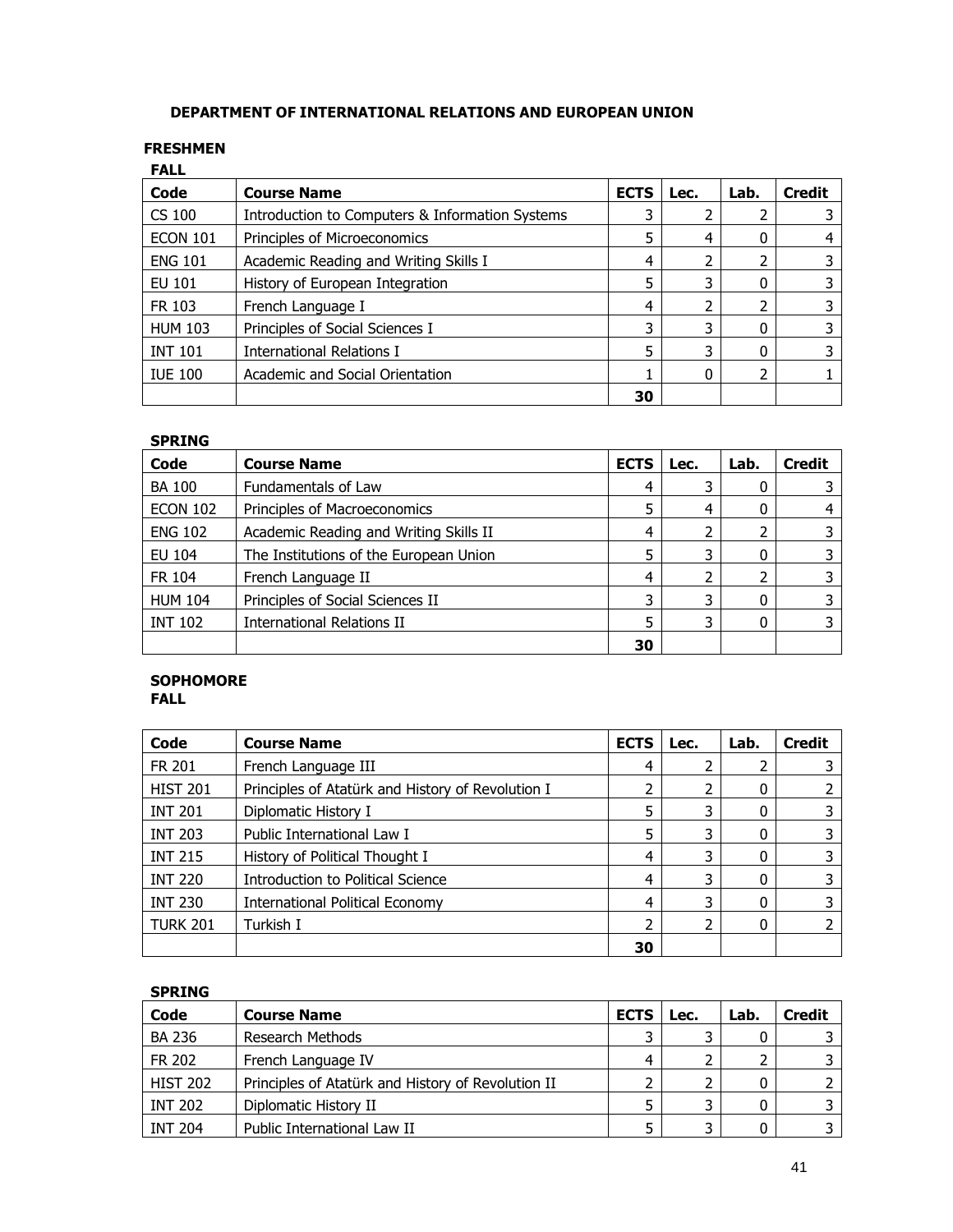| <b>INT 214</b>  | <b>Turkish Politics</b>         |    | ∽<br>ັ |  |
|-----------------|---------------------------------|----|--------|--|
| <b>INT 216</b>  | History of Political Thought II |    |        |  |
| <b>TURK 202</b> | Turkish II                      |    | ∼      |  |
|                 |                                 | 30 |        |  |

#### JUNIOR FALL

| Code            | <b>Course Name</b>                 | <b>ECTS</b> | Lec. | Lab. | <b>Credit</b> |
|-----------------|------------------------------------|-------------|------|------|---------------|
| <b>ECON 305</b> | <b>International Economics I</b>   | 5           | 3    | 0    |               |
| <b>ELEC 001</b> | Elective Course I                  | 6           |      |      |               |
| FR 301          | French Language V                  | 4           | 2    | 2    |               |
| <b>INT 301</b>  | Turkish Foreign Policy I           |             | 3    | 0    |               |
| <b>INT 303</b>  | <b>International Organizations</b> |             | 3    | 0    |               |
| <b>INT 307</b>  | <b>Comparative Politics</b>        |             | 3    | 0    |               |
|                 |                                    | 30          |      |      |               |

# SPRING

| Code            | <b>Course Name</b>                         | <b>ECTS</b> | Lec. | Lab. | <b>Credit</b> |
|-----------------|--------------------------------------------|-------------|------|------|---------------|
| <b>ECON 306</b> | <b>International Economics II</b>          |             | 3    | 0    |               |
| <b>ELEC 002</b> | Elective Course II                         | 6           |      |      |               |
| EU 306          | European Economic and Monetary Integration | 4           | 3    | 0    |               |
| <b>EU 308</b>   | Turkey-EU Relations                        | 6           | 3    | 0    |               |
| FR 302          | French Language VI                         | 4           |      |      |               |
| <b>INT 302</b>  | Turkish Foreign Policy II                  |             | 3    | 0    |               |
|                 |                                            | 30          |      |      |               |

### SENIOR FALL

| Code            | <b>Course Name</b>                          | <b>ECTS</b> | Lec. | Lab. | <b>Credit</b> |
|-----------------|---------------------------------------------|-------------|------|------|---------------|
| <b>ELEC 003</b> | Elective Course III                         | 6           |      |      |               |
| <b>ELEC 004</b> | <b>Elective Course IV</b>                   | 6           |      |      |               |
| <b>ELEC 005</b> | Elective Course V                           | 6           |      |      |               |
| EU 411          | <b>European Politics</b>                    | 6           | 3    | 0    |               |
| FR 401          | French Language VII                         | 4           |      |      |               |
| <b>INT 451</b>  | Applied Workshop on International Relations | 2           |      | ำ    |               |
|                 |                                             | 30          |      |      |               |

| Code            | <b>Course Name</b>                   | <b>ECTS</b>    | Lec. | Lab. | <b>Credit</b> |
|-----------------|--------------------------------------|----------------|------|------|---------------|
| <b>ELEC 006</b> | Elective Course VI                   | 6              |      |      |               |
| <b>ELEC 007</b> | Elective Course VII                  | 6              |      |      |               |
| <b>ELEC 008</b> | Elective Course VIII                 | 6              |      |      |               |
| EU 452          | Applied Workshop on European Studies |                |      | っ    |               |
| FR 402          | French Language VIII                 | $\overline{a}$ |      |      |               |
| <b>INT 402</b>  | Theories of International Relations  | 6              | 3    | 0    |               |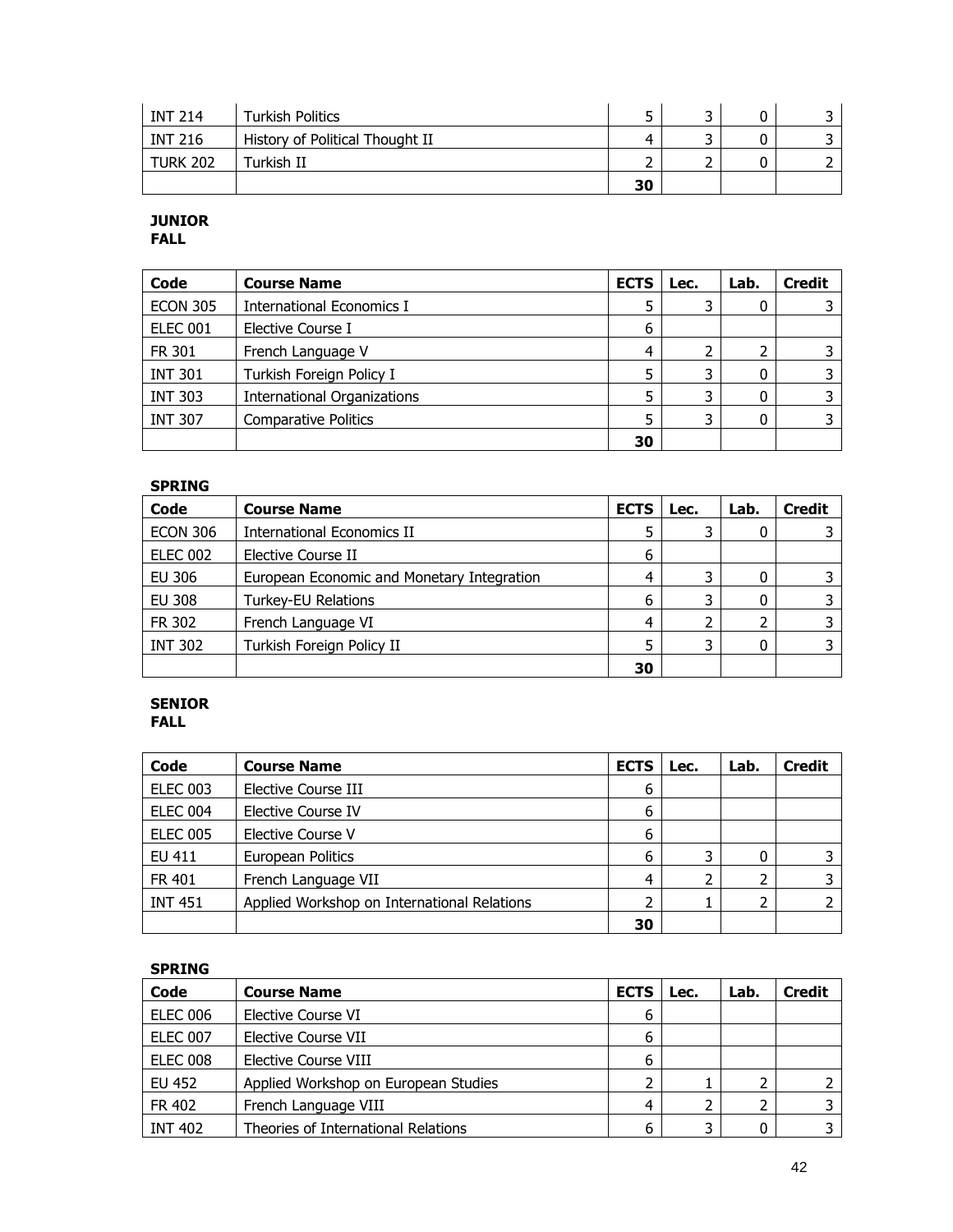| <b>ELECTIVES</b> |                                             |             |      |             |                |
|------------------|---------------------------------------------|-------------|------|-------------|----------------|
| Code             | <b>Course Name</b>                          | <b>ECTS</b> | Lec. | Lab.        | <b>Credit</b>  |
| EU 401           | <b>Balkan Politics</b>                      | 6           | 3    | 0           | 3              |
| EU 403           | Current Issues in European Politics         | 6           | 3    | 0           | 3              |
| <b>EU 405</b>    | <b>European Security</b>                    | 6           | 3    | $\mathbf 0$ | 3              |
| <b>EU 408</b>    | Policy-making in the European Union         | 6           | 3    | $\mathbf 0$ | 3              |
| <b>EU 412</b>    | Mediterranean Politics                      | 6           | 3    | $\mathbf 0$ | 3              |
| <b>INT 403</b>   | Nationalism and Ethnic Conflict             | 6           | 3    | $\pmb{0}$   | 3              |
| <b>INT 404</b>   | Foreign Policies of Major Powers            | 6           | 3    | 0           | $\overline{3}$ |
| <b>INT 406</b>   | Globalization and World Systems             | 6           | 3    | 0           | 3              |
| <b>INT 407</b>   | <b>East Asian Politics</b>                  | 6           | 3    | $\pmb{0}$   | $\overline{3}$ |
| <b>INT 408</b>   | Caucasus in International Politics          | 6           | 3    | $\mathbf 0$ | $\overline{3}$ |
| <b>INT 409</b>   | Ottoman Diplomatic History                  | 6           | 3    | 0           | $\overline{3}$ |
| <b>INT 411</b>   | American Foreign Policy                     | 6           | 3    | $\pmb{0}$   | $\overline{3}$ |
| <b>INT 413</b>   | Politics of Developing Nations              | 6           | 3    | 0           | 3              |
| <b>INT 414</b>   | Terrorism in World Politics                 | 6           | 3    | $\mathbf 0$ | 3              |
| <b>INT 415</b>   | Diplomatic Correspondence                   | 6           | 3    | $\pmb{0}$   | $\overline{3}$ |
| <b>INT 416</b>   | Theories of State                           | 6           | 3    | 0           | 3              |
| <b>INT 417</b>   | Political Structure of Middle East          | 6           | 3    | $\mathbf 0$ | $\overline{3}$ |
| <b>INT 418</b>   | <b>Gender Politics</b>                      | 6           | 3    | $\mathbf 0$ | 3              |
| <b>INT 419</b>   | Turco-Russian Relations                     | 6           | 3    | $\pmb{0}$   | 3              |
| <b>INT 421</b>   | <b>Energy Politics</b>                      | 6           | 3    | $\mathbf 0$ | 3              |
| <b>INT 422</b>   | <b>Conflict Resolution</b>                  | 6           | 3    | $\mathbf 0$ | $\overline{3}$ |
| <b>INT 423</b>   | Contemporary Political Theory               | 6           | 3    | $\pmb{0}$   | $\overline{3}$ |
| <b>INT 424</b>   | Politics of Human Rights                    | 6           | 3    | $\pmb{0}$   | $\overline{3}$ |
| <b>INT 425</b>   | Modernity and Its Critics                   | 6           | 3    | $\mathbf 0$ | $\overline{3}$ |
| <b>INT 426</b>   | Citizenship, Multiculturalism and Democracy | 6           | 3    | $\mathbf 0$ | 3              |
| <b>INT 427</b>   | Democracy in International Relations        | 6           | 3    | $\mathbf 0$ | 3              |
| <b>INT 428</b>   | <b>Black Sea Politics</b>                   | 6           | 3    | 0           | 3              |
| <b>INT 429</b>   | Foreign Policy Analysis                     | 6           | 3    | $\mathbf 0$ | $\overline{3}$ |
| <b>INT 431</b>   | <b>Environmental Politics</b>               | 6           | 3    | $\mathbf 0$ | $\overline{3}$ |
| <b>INT 432</b>   | Comparative Political Economy               | 6           | 3    | 0           | 3              |
| <b>INT 433</b>   | Contemporary Issues in Turkish Politics     | 6           | 3    | $\mathbf 0$ | 3              |
| <b>INT 434</b>   | <b>International Security</b>               | 6           | 3    | $\pmb{0}$   | 3              |
| <b>INT 435</b>   | <b>Post-Soviet Politics</b>                 | 6           | 3    | $\mathbf 0$ | 3              |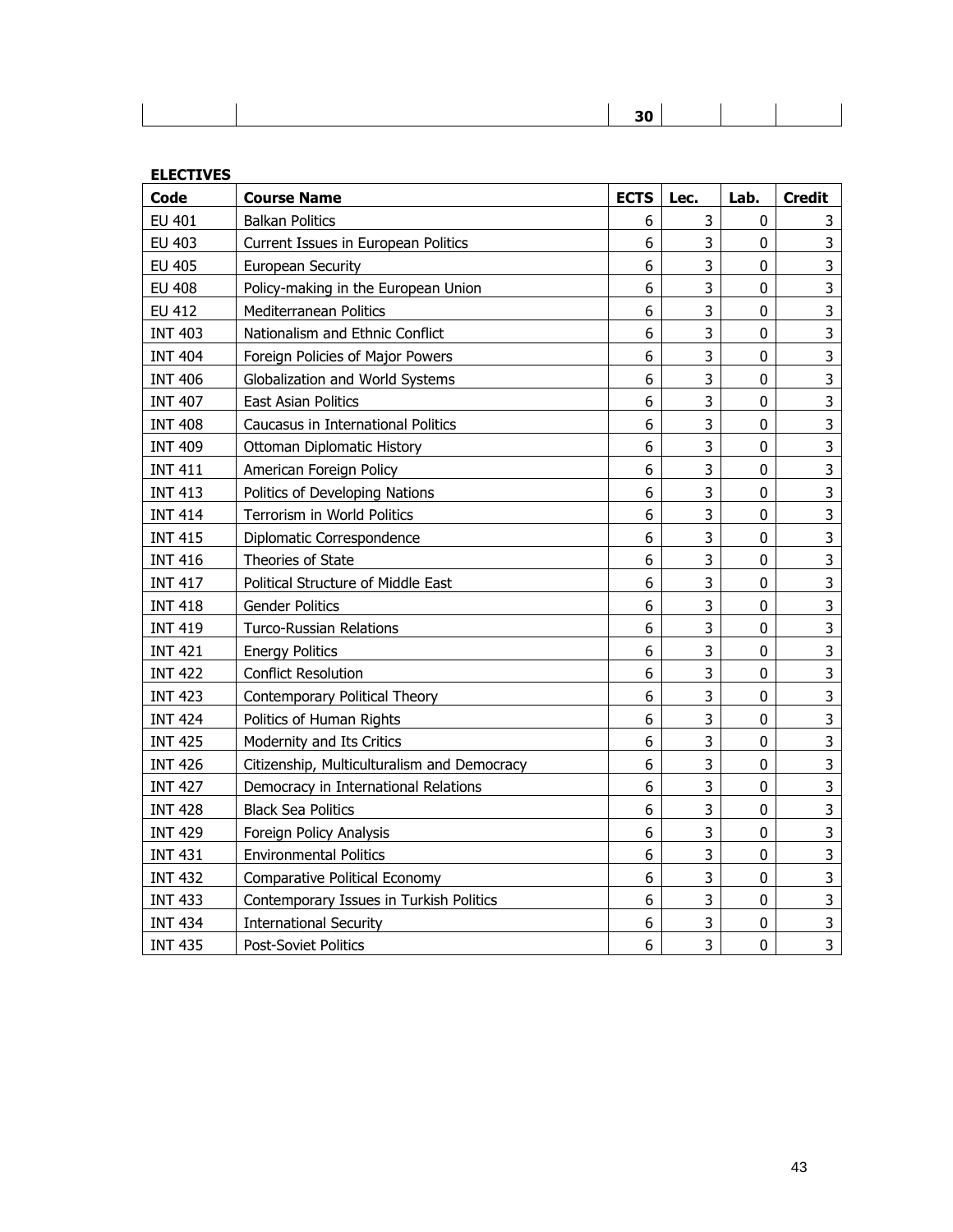# DEPARTMENT OF INTERNATIONAL TRADE AND FINANCE

# FRESHMAN

| <b>FALL</b><br><b>Prerequisite</b> | Code                  | <b>Course Name</b>                    | <b>ECTS</b> | Lec. | Lab. | <b>Credit</b> |
|------------------------------------|-----------------------|---------------------------------------|-------------|------|------|---------------|
|                                    | <b>IUE100</b>         | Academic and Social Orientation       |             |      |      |               |
|                                    | <b>BA 101</b>         | <b>Introduction to Business</b>       |             | 3    |      | 3             |
|                                    | <b>HUM 103</b>        | Principles of Social Sciences I       |             |      |      | 3             |
|                                    | <b>ECON 101</b>       | Principles of Microeconomics          |             |      |      | 4             |
|                                    | <b>MATH 101</b>       | Calculus I                            |             | 3    |      | 3             |
|                                    | <b>BA100</b>          | Fundamentals of Law                   |             | 3    |      | 3             |
|                                    | <b>ENG 101</b>        | Academic Reading and Writing Skills I |             |      |      | 3             |
|                                    | <b>SFL</b><br>101/103 | Second Foreign Languages I            |             |      |      |               |
|                                    |                       |                                       | 30          |      |      |               |

### **SPRING**

| <b>Prerequisite</b> | Code                  | <b>Course Name</b>                                     | <b>ECTS</b> | Lec. | Lab. | <b>Credit</b> |
|---------------------|-----------------------|--------------------------------------------------------|-------------|------|------|---------------|
|                     | <b>BA 102</b>         | Introduction to Management                             |             |      |      |               |
|                     | <b>HUM 104</b>        | Principles of Social Sciences II                       |             |      |      | 3             |
|                     | <b>ECON 102</b>       | Principles of Macroeconomics                           |             |      |      | 4             |
| MATH 101*           | <b>MATH 102</b>       | Calculus II                                            |             |      |      | 3             |
|                     | CS 100                | Introduction to Computer and Information<br>Technology |             |      |      | 3             |
|                     | <b>ENG 102</b>        | Academic Reading and Writing Skills II                 |             |      |      | 3             |
|                     | <b>SFL</b><br>101/103 | Second Foreign Languages II                            | 4           |      |      | 3             |
|                     |                       |                                                        | 30          |      |      |               |

#### **SOPHOMORE**

#### FALL

| <b>Prerequisite</b> | Code            | <b>Course Name</b>                                         | <b>ECTS</b> | Lec. | Lab. | <b>Credit</b> |
|---------------------|-----------------|------------------------------------------------------------|-------------|------|------|---------------|
|                     | BA 201          | Principles of Marketing                                    |             |      |      |               |
|                     | <b>BA 205</b>   | Principles of Accounting I                                 |             | 3    |      | 3             |
|                     | <b>ECON 201</b> | Microeconomic Theory                                       | 6           | 3    |      | 3             |
|                     | <b>MATH 211</b> | Introduction to Probability and Statistics I               |             | 3    |      |               |
|                     | <b>BA 220</b>   | <b>International Trade Law</b>                             |             | 3    |      | 3             |
|                     | <b>TURK 201</b> | Turkish I                                                  |             |      |      |               |
|                     | <b>HIST 201</b> | Principles of Ataturk and History of Turkish<br>Republic I |             |      |      |               |
|                     | <b>SFL 201</b>  | Second Foreign Languages III                               | 4           |      |      | 3             |
|                     |                 |                                                            | 34          |      |      |               |

### **SPRING**

| <b>Prerequisite</b> | Code            | <b>Course Name</b>                                          | <b>ECTS</b> | Lec.          | Lab. | <b>Credit</b> |
|---------------------|-----------------|-------------------------------------------------------------|-------------|---------------|------|---------------|
|                     | <b>ITF 206</b>  | World Trade Organization and<br><b>International Trade</b>  |             | 3             |      |               |
|                     | <b>BA 216</b>   | Marketing Management                                        |             | 3             |      |               |
|                     | <b>BA 242</b>   | Principles of Accounting II                                 |             | 3             |      |               |
|                     | <b>BA 314</b>   | <b>International Business</b>                               | 4           | 3             |      |               |
| MATH 211*           | <b>MATH 212</b> | Introduction to Probability and Statistics II               |             | 3             |      | 3             |
|                     | <b>TURK 202</b> | Turkish II                                                  |             | $\mathcal{P}$ |      |               |
|                     | <b>HIST 202</b> | Principles of Ataturk and History of Turkish<br>Republic II |             | 2             |      |               |
|                     | <b>SFL 202</b>  | Second Foreign Languages IV                                 | 4           | 2             |      |               |
|                     |                 |                                                             | 30          |               |      |               |

\* It is required to follow the course which has a prerequisite course at least once.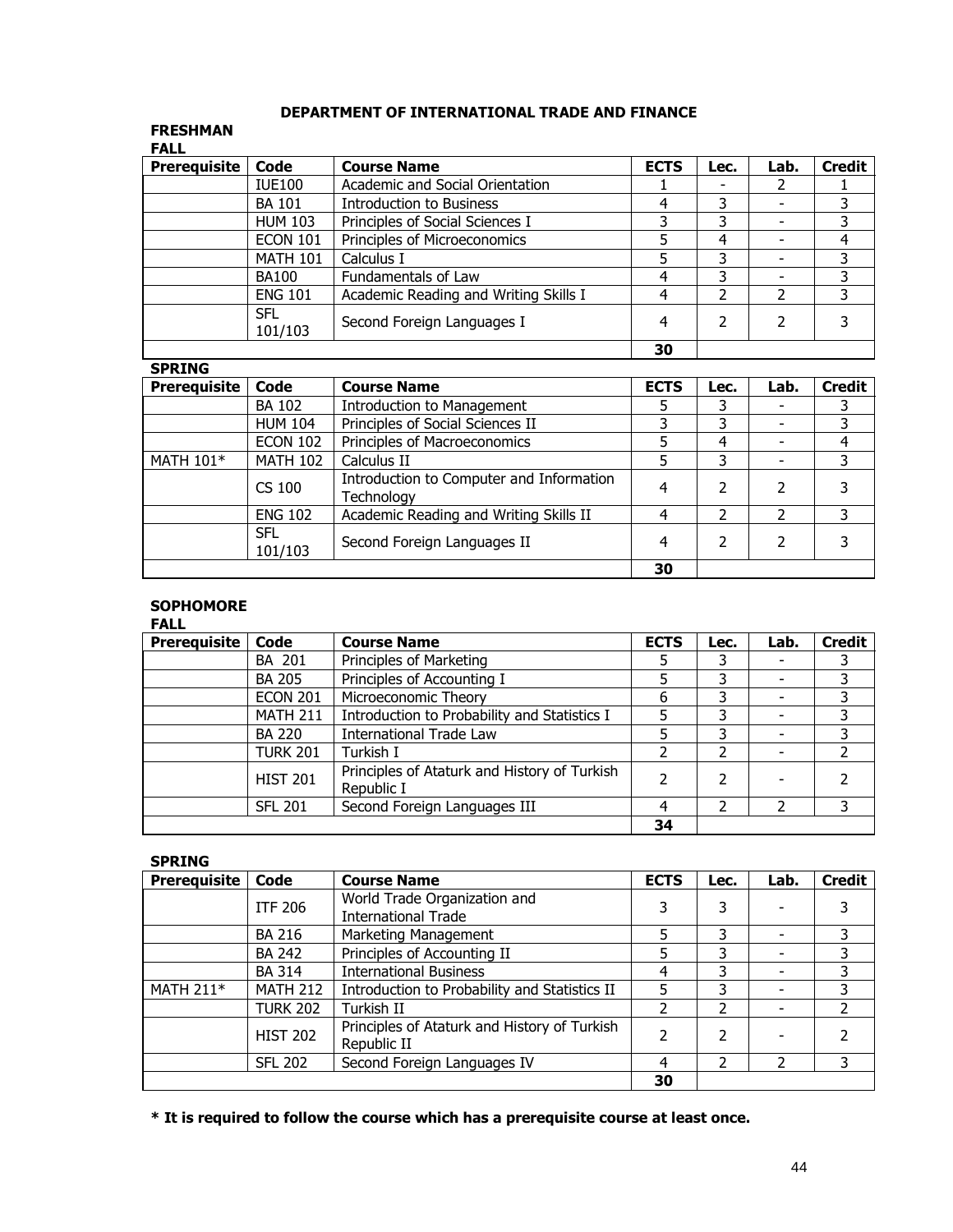#### JUNIOR FALL

| FALL                |                 |                                    |             |      |      |               |
|---------------------|-----------------|------------------------------------|-------------|------|------|---------------|
| <b>Prerequisite</b> | Code            | <b>Course Name</b>                 | <b>ECTS</b> | Lec. | Lab. | <b>Credit</b> |
|                     | <b>ITF 311</b>  | <b>Business Finance I</b>          |             |      |      |               |
|                     | <b>BA 350</b>   | Managerial and Cost Accounting     |             |      |      |               |
|                     | <b>BA 130</b>   | Research Method in Social Sciences |             |      |      |               |
|                     | <b>ECON 303</b> | Money and Banking                  |             |      |      |               |
|                     | <b>ECON 305</b> | <b>International Economy I</b>     |             |      |      |               |
|                     | <b>SFL 301</b>  | Second Foreign Languages V         |             |      |      |               |
|                     |                 |                                    | 30          |      |      |               |

### SPRING

| <b>Prerequisite</b> | Code            | <b>Course Name</b>                        | <b>ECTS</b> | Lec. | Lab. | <b>Credit</b> |
|---------------------|-----------------|-------------------------------------------|-------------|------|------|---------------|
|                     | <b>ITF 312</b>  | <b>Business Finance II</b>                |             |      |      |               |
|                     | <b>ITF 302</b>  | <b>International Financial Management</b> |             |      |      |               |
|                     | <b>ITF 304</b>  | <b>Financial Mathematics</b>              |             |      |      |               |
|                     |                 | Elective I                                |             |      |      |               |
|                     | <b>ECON 306</b> | <b>International Economy II</b>           |             |      |      |               |
|                     | <b>SFL 302</b>  | Second Foreign Languages VI               |             |      |      |               |
|                     |                 |                                           | 30          |      |      |               |

#### SENIOR FALL

| .            |                 |                                                          |             |      |      |               |
|--------------|-----------------|----------------------------------------------------------|-------------|------|------|---------------|
| Prerequisite | Code            | <b>Course Name</b>                                       | <b>ECTS</b> | Lec. | Lab. | <b>Credit</b> |
|              | <b>ITF 451</b>  | Applied Workshop In International Trade<br>and Finance I |             |      |      |               |
|              | <b>ECON 401</b> | Structure of Turkish Economy                             |             |      |      |               |
|              | ECON 403        | <b>Managerial Economics</b>                              |             |      |      |               |
|              |                 | Elective II                                              |             |      |      |               |
|              |                 | Elective III                                             |             |      |      |               |
|              | <b>SFL 401</b>  | Second Foreign Languages VII                             |             |      |      |               |
|              |                 |                                                          | 30          |      |      |               |

### SPRING

| <b>Prerequisite   Code</b> |                | <b>Course Name</b>                                        | <b>ECTS</b> | Lec. | Lab. | <b>Credit</b> |
|----------------------------|----------------|-----------------------------------------------------------|-------------|------|------|---------------|
|                            | <b>ITF 452</b> | Applied Workshop In International Trade<br>and Finance II |             |      |      |               |
|                            | <b>ITF 408</b> | Foreign Trade Management                                  |             |      |      |               |
|                            |                | Elective IV                                               |             |      |      | っ             |
|                            |                | Elective V                                                |             |      |      |               |
|                            | <b>BA 402</b>  | <b>Business Policy</b>                                    |             |      |      |               |
|                            | <b>SFL 402</b> | Second Foreign Languages VIII                             |             |      |      |               |
|                            |                |                                                           | 30          |      |      |               |

\* Students have to select 3 Electives out of International Trade and Finance Electives. Students select rest of their electives from other departments.

## ELECTIVES

| <b>Prerequisite   Code</b> |                | <b>Course Name</b>                                     | <b>ECTS</b> | Lec. | Lab.                     | <b>Credit</b> |
|----------------------------|----------------|--------------------------------------------------------|-------------|------|--------------------------|---------------|
|                            | <b>ITF 402</b> | Trade and Finance in EU                                |             |      | $\equiv$                 |               |
|                            | <b>ITF 403</b> | Financial Risk Management                              |             |      | $\overline{\phantom{0}}$ |               |
|                            | <b>ITF 404</b> | <b>Investment Analysis and Portfolio</b><br>Management |             |      |                          |               |
|                            | <b>ITF 406</b> | Capital Budgeting                                      |             |      | $\,$                     |               |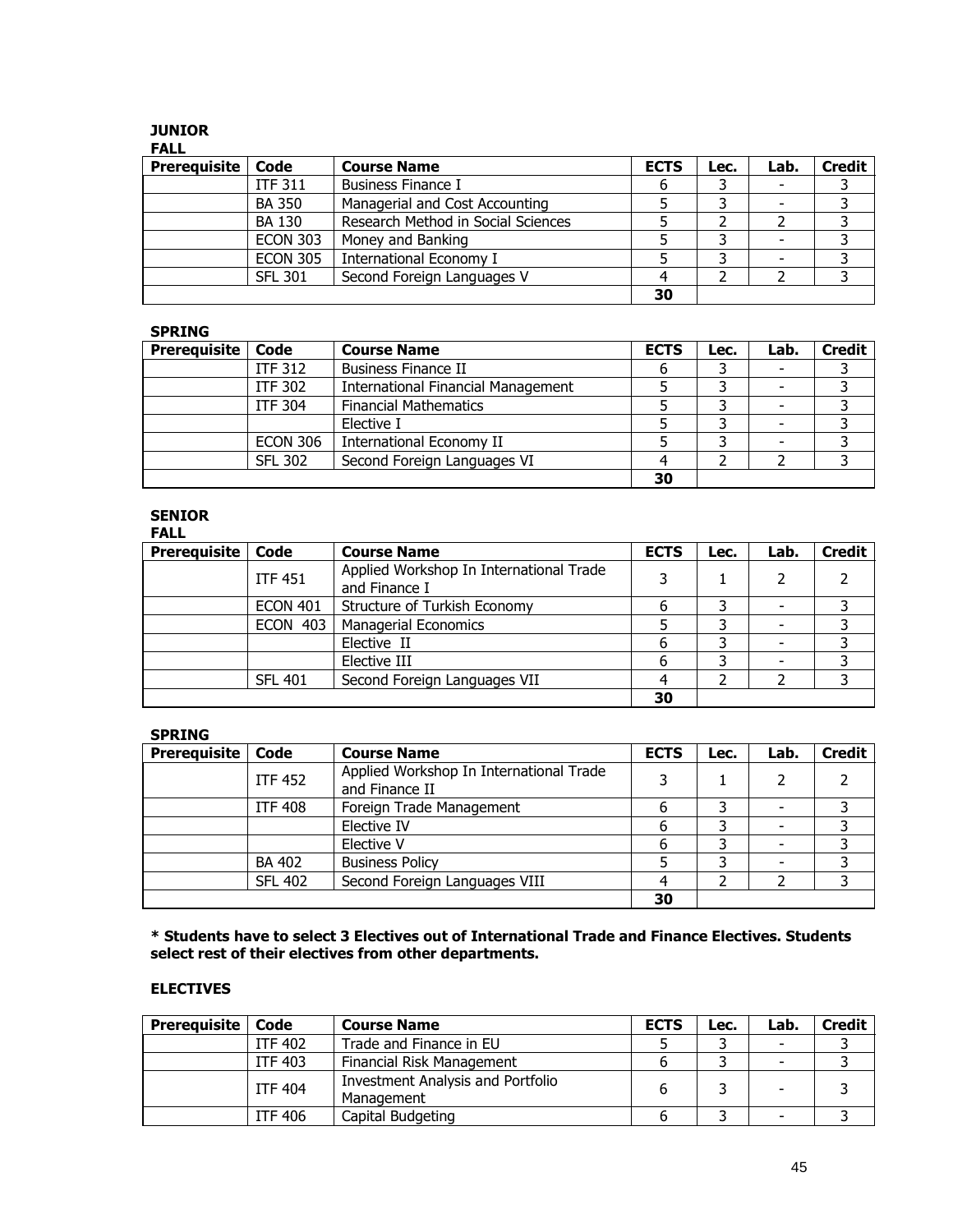| <b>ITF 407</b> | <b>Emerging Markets</b>                               |  | -                        |  |
|----------------|-------------------------------------------------------|--|--------------------------|--|
| <b>ITF 409</b> | Multinational Corporations and Foreign<br>Investments |  | -                        |  |
| <b>ITF 410</b> | <b>Financial Institutions and Markets</b>             |  | $\overline{\phantom{0}}$ |  |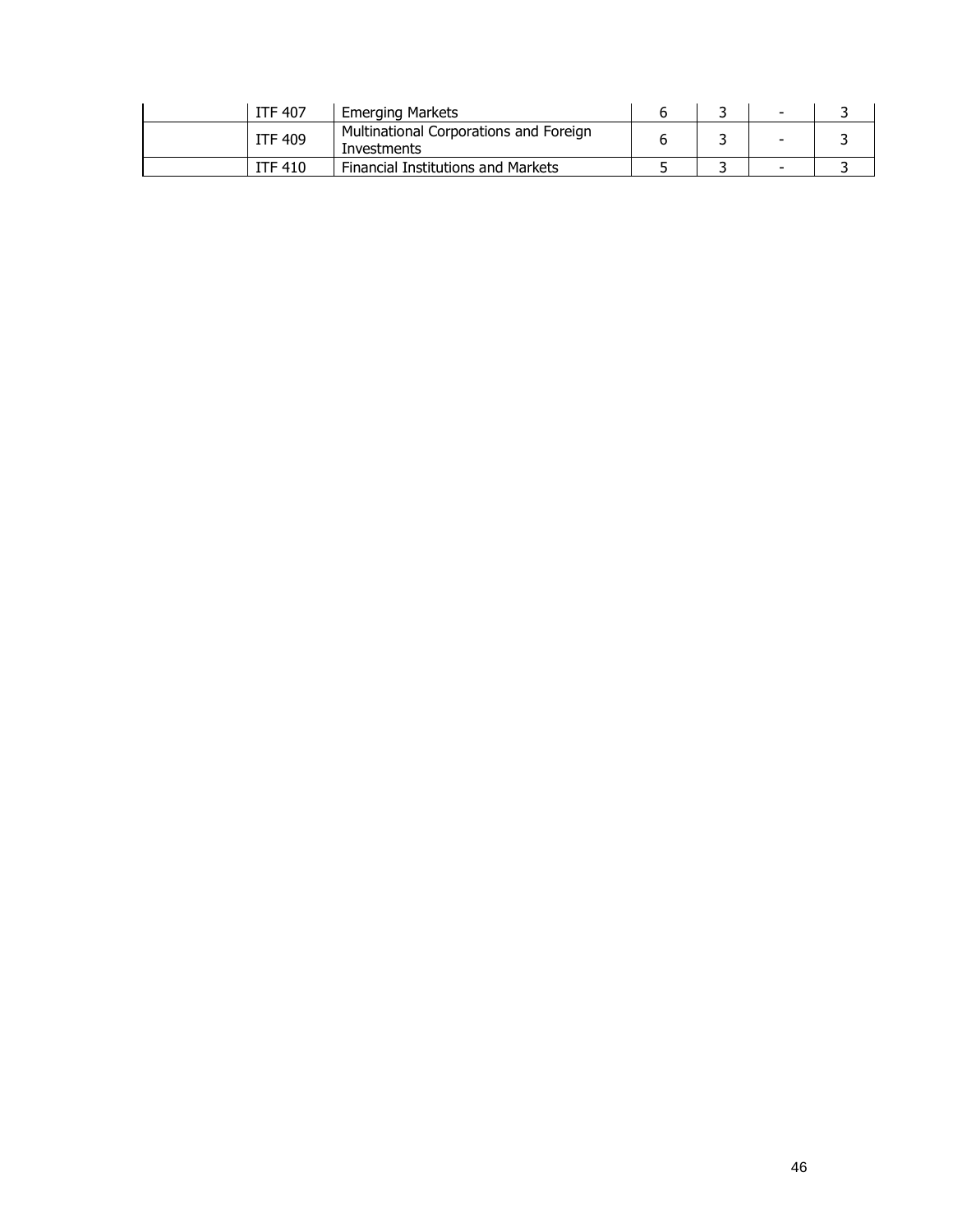# DEPARTMENT OF LOGISTICS MANAGEMENT

# FRESHMAN

| <b>FALL</b>     |                                       |             |      |               |        |
|-----------------|---------------------------------------|-------------|------|---------------|--------|
| Code            | <b>Course Name</b>                    | <b>ECTS</b> | Lec. | Lab.          | Credit |
| <b>IUE100</b>   | Academic and Social Orientation       |             |      |               |        |
| LOG 101         | Principles of Logistics I             | 4           | 3    |               | 3      |
| <b>HUM 103</b>  | Principles of Social Sciences I       | 3           | 3    |               |        |
| <b>BA 101</b>   | Introduction to Business              | 4           | 3    |               | 3      |
| <b>ECON 101</b> | Principles of Microeconomics          | 5           | 4    |               | 4      |
| <b>MATH 101</b> | Calculus I                            | 5           | 3    |               | 3      |
| <b>ENG 101</b>  | Academic Reading and Writing Skills I | 4           | 2    | $\mathcal{P}$ | 3      |
| SFL 101/103     | Second Foreign Languages I            | 4           | 2    | 2             | 3      |
|                 |                                       | 30          |      |               |        |

# SPRING

| <b>Prerequisite   Code</b> |                 | <b>Course Name</b>                                         | <b>ECTS</b> | Lec. | Lab. | <b>Credit</b> |
|----------------------------|-----------------|------------------------------------------------------------|-------------|------|------|---------------|
|                            | LOG 102         | Principles of Logistics II                                 | 5           | 3    |      | 3             |
|                            | <b>HUM 104</b>  | Principles of Social Sciences II                           | 3           |      |      |               |
|                            | CS 100          | Introduction to Computer and<br><b>Information Systems</b> | 4           |      | 2    |               |
|                            | <b>ECON 102</b> | Principles of Macroeconomics                               | 5           | 4    |      | 4             |
| <b>MATH 101</b>            | <b>MATH 102</b> | Calculus II                                                | 5           | ٦    |      | 3             |
|                            | <b>ENG 102</b>  | Academic Reading and Writing Skills II                     | 4           |      | 2    | 3             |
|                            | SFL 102/104     | Second Foreign Languages II                                | 4           | 2    | 2    | 3             |
|                            |                 |                                                            | 30          |      |      |               |

# **SOPHOMORE**

|--|

| Code                                                                            | <b>Course Name</b>                           | <b>ECTS</b>   | Lec. | Lab. | <b>Credit</b> |
|---------------------------------------------------------------------------------|----------------------------------------------|---------------|------|------|---------------|
| <b>BA 250</b>                                                                   | Management Science                           | 6             |      |      |               |
| <b>BA 205</b>                                                                   | Principles of Accounting I                   | 5             | 3    |      |               |
| <b>BA 201</b>                                                                   | Principles of Marketing                      | 5             | 3    |      | 3             |
| <b>BA100</b>                                                                    | Fundamentals of Law                          | 4             | 3    |      | 3             |
| <b>MATH 211</b>                                                                 | Introduction to Probability and Statistics I | 5             | 3    |      | ٦             |
| l TURK 201                                                                      | Turkish T                                    | $\mathcal{P}$ | 2    |      |               |
| Principles of Atatürk and History of Turkish<br><b>HIST 201</b><br>Revolution I |                                              | $\mathcal{P}$ | 2    |      |               |
| <b>SFL 201</b>                                                                  | Second Foreign Languages III                 | 4             | 2    | C    | ٦             |
|                                                                                 |                                              | 33            |      |      |               |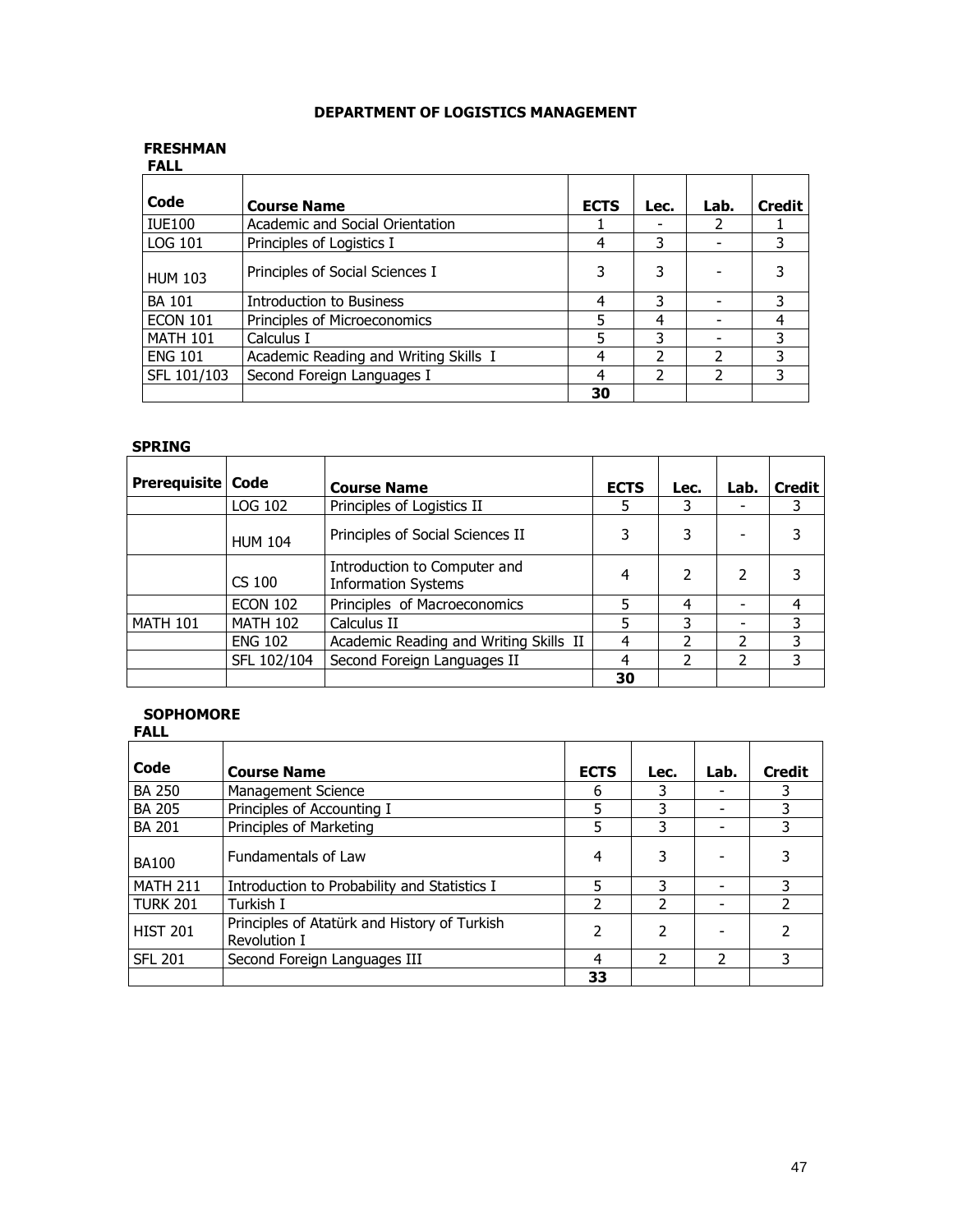# SPRING

| <b>Prerequisite</b> | Code            | <b>Course Name</b>                                            | <b>ECTS</b>   | Lec.          | Lab.         | <b>Credit</b> |
|---------------------|-----------------|---------------------------------------------------------------|---------------|---------------|--------------|---------------|
|                     | <b>BA 242</b>   | Principles of Accounting II                                   | 5             | 3             |              | 3.            |
|                     | <b>BA 220</b>   | International Trade Law                                       | 5             | 3             |              |               |
|                     | <b>BA 302</b>   | <b>Operations Management</b>                                  | 5             | ٦             |              | 3             |
| MATH 211*           | <b>MATH 212</b> | Introduction to Probability and<br>Statistics II              | 5             | 3             |              |               |
|                     | <b>TURK 202</b> | Turkish II                                                    | $\mathcal{P}$ | っ             |              |               |
|                     | <b>HIST 202</b> | Principles of Atatürk and History of<br>Turkish Revolution II |               | $\mathcal{P}$ |              |               |
|                     | <b>SFL 202</b>  | Second Foreign Languages IV                                   | 4             | 2             | 2            | 3             |
|                     | <b>LOG 202</b>  | Distribution Channels and Supply<br>Chain Management          | 5             | 3             | <sup>0</sup> | ٦             |
|                     |                 |                                                               | 33            |               |              |               |

\* It is required to follow the course which has a prerequisite course at least once

# JUNIOR

| <b>FALL</b>     |                                                 |             |      |      |        |
|-----------------|-------------------------------------------------|-------------|------|------|--------|
| Code            | <b>Course Name</b>                              | <b>ECTS</b> | Lec. | Lab. | Credit |
| LOG 301         | Logistics Planning and Modeling I               | 6           |      |      |        |
| LOG 303         | Transportation Regulations and<br>Documentation | 5           |      |      |        |
| <b>BA 120</b>   | <b>Introduction to Management</b>               | 5           | 3    |      |        |
| <b>ECON 403</b> | <b>Managerial Economics</b>                     | 5           |      |      |        |
| <b>ITF 311</b>  | <b>Business Finance I</b>                       | 6           | 3    |      |        |
| <b>SFL 301</b>  | Second Foreign Languages V                      | 4           |      | 2    |        |
|                 |                                                 | 31          |      |      |        |

## SPRING

| Code           | <b>Course Name</b>                 | <b>ECTS</b> | Lec. | Lab. | <b>Credit</b> |
|----------------|------------------------------------|-------------|------|------|---------------|
| LOG 302        | Logistics Planning and Modeling II |             |      |      |               |
| <b>ITF 408</b> | Foreign Trade Management           |             |      |      |               |
| LOG 312        | Simulation in Logistics            |             |      |      |               |
| <b>LOG 308</b> | <b>Transportation Management</b>   |             |      |      |               |
| <b>BA 350</b>  | Managerial and Cost Accounting     |             |      |      |               |
| <b>SFL 302</b> | Second Foreign Languages VI        |             |      |      |               |
|                |                                    | 36          |      |      |               |

#### SENIOR FALL

| .              |                                      |             |      |      |               |
|----------------|--------------------------------------|-------------|------|------|---------------|
| Code           | <b>Course Name</b>                   | <b>ECTS</b> | Lec. | Lab. | <b>Credit</b> |
| <b>LOG 401</b> | Procurement and Inventory Management |             |      |      |               |
| <b>LOG 451</b> | Applied Workshop in Logistics I      |             |      |      |               |
|                | Elective I                           | 6           |      |      |               |
|                | Elective II                          |             |      |      |               |
| <b>SFL 401</b> | Second Foreign Languages VII         |             |      |      |               |
| LOG 403        | Logistics Information Systems        |             |      |      |               |
|                |                                      | 36          |      |      |               |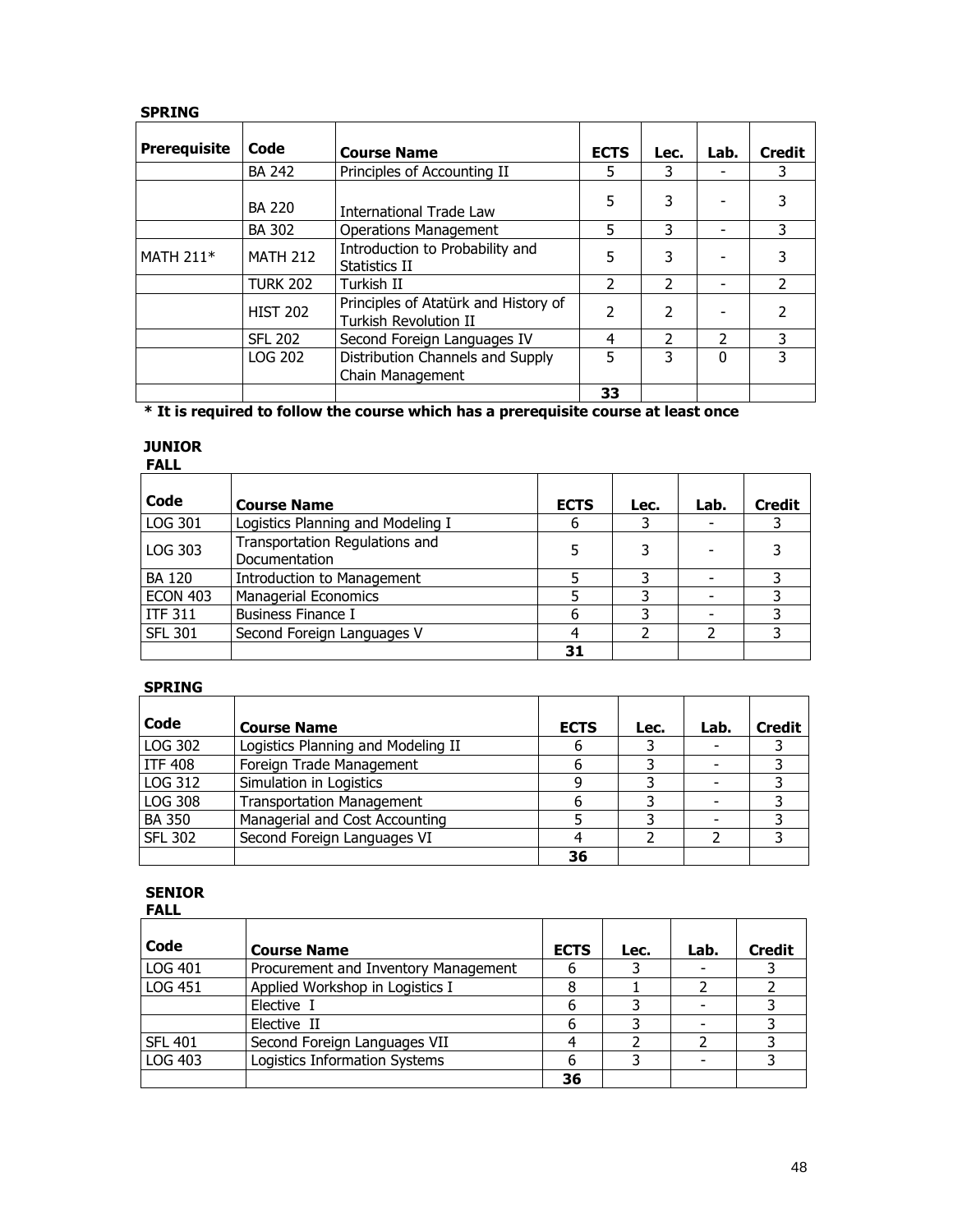# SPRING

| Code           | <b>Course Name</b>                    | <b>ECTS</b> | Lec. | Lab. | <b>Credit</b> |
|----------------|---------------------------------------|-------------|------|------|---------------|
| <b>LOG 404</b> | <b>Strategic Logistics Management</b> | 6           |      |      |               |
| LOG452         | Applied Workshop in Logistics II      |             |      |      |               |
|                | Elective III                          | 6           |      |      |               |
|                | Elective IV                           |             |      |      |               |
|                | Elective V                            | 6           |      |      |               |
| <b>SFL 402</b> | Second Foreign Languages VIII         |             |      |      |               |
|                |                                       | 36          |      |      |               |

# ELECTIVE

| Code           | <b>Course Name</b>                     | <b>ECTS</b> | Lec. | Lab. | Credit |
|----------------|----------------------------------------|-------------|------|------|--------|
| <b>LOG 400</b> | Countertrade And Offset Management     | 6           | 3    |      | 3      |
| <b>LOG 410</b> | <b>Network Optimization</b>            | 6           | 3    |      | 3      |
| <b>LOG 420</b> | <b>City Logistics</b>                  | 6           | 3    |      | 3      |
| LOG 430        | Reverse Logistics                      | 6           | 3    |      | 3      |
| <b>LOG 440</b> | Retailing Management                   | 6           | 3    |      | 3      |
| <b>LOG 444</b> | <b>Energy Distribution</b>             | 6           | 3    |      | 3      |
| <b>LOG 450</b> | Terminal Operations And Management     | 6           | 3    |      | 3      |
| <b>LOG 460</b> | Directed Research                      | 6           | 3    |      | 3      |
| LOG 470        | Contemporary Issues In Logistics       | 6           | 3    |      | 3      |
| <b>LOG 480</b> | Marine Trade Law                       | 6           | ٦    |      | 3      |
| LOG 490        | Air Transportation                     | 6           | 3    |      | 3      |
| <b>LOG 446</b> | Lean Supply Chain Management           | 6           | 3    |      | 3      |
| <b>LOG 448</b> | Risk Management in Supply Chains       | 6           | 3    |      | 3      |
| LOG 464        | <b>Information Security Management</b> | 6           | 3    |      | 3      |
| <b>LOG 466</b> | Maritime Transportation Management     | 6           | 3    |      |        |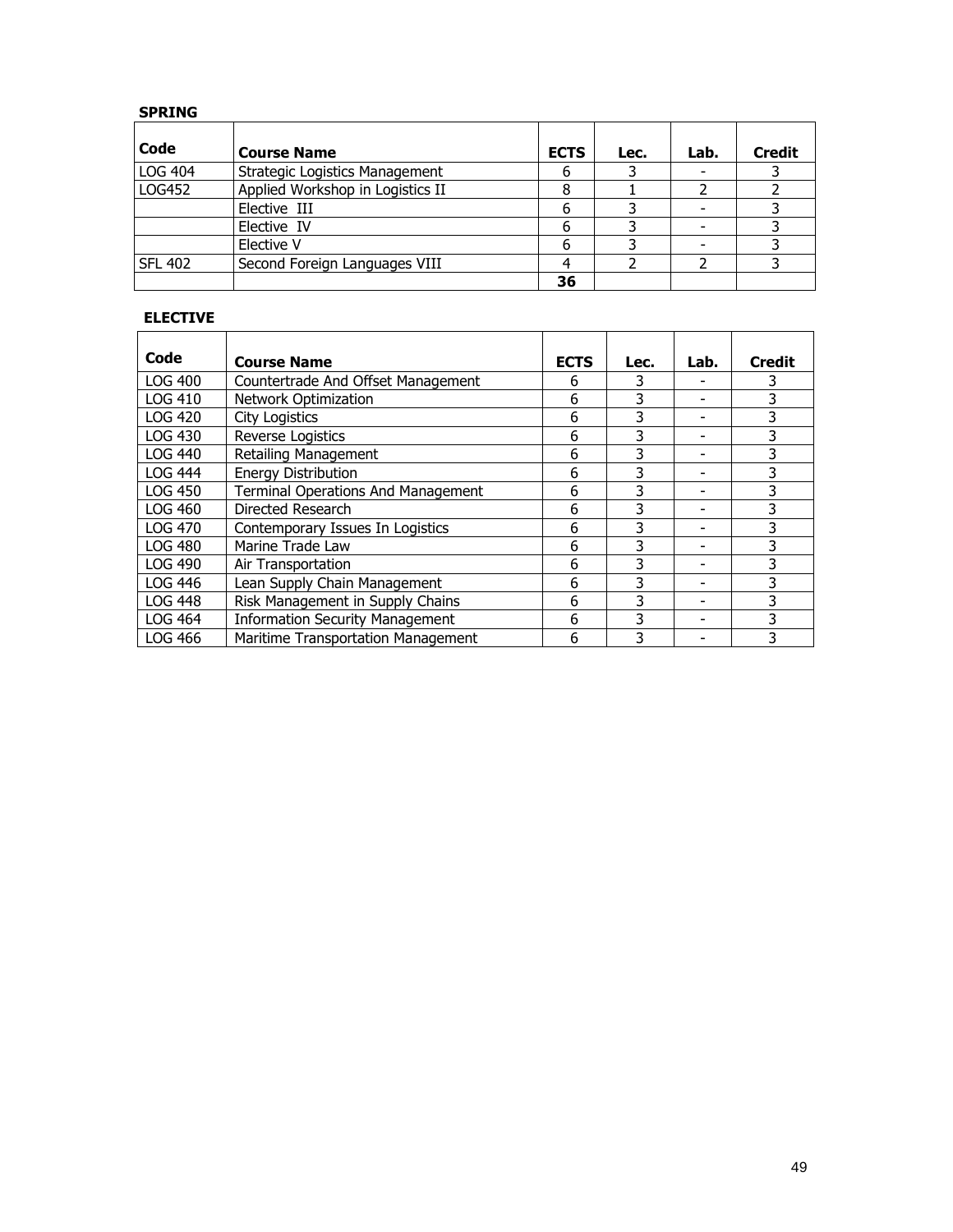# FACULTY OF ARTS AND SCIENCES

# DEPARTMENT OF MATHEMATICS

#### FRESHMAN FALL

| <b>Prerequisite</b> | Code            | <b>Course Name</b>                             | <b>ECTS</b> | Lec.          | Lab.          | <b>Credit</b> |
|---------------------|-----------------|------------------------------------------------|-------------|---------------|---------------|---------------|
|                     | <b>IUE100</b>   | Academic and Social Orientation                |             |               | 2             |               |
|                     | <b>MATH 103</b> | <b>Fundamentals of Mathematics</b>             | 3           | 3             |               |               |
|                     | <b>MATH 105</b> | Linear Algebra I                               | 5           |               | 2             | 3             |
|                     | <b>MATH 109</b> | Calculus I                                     | 6           | 3             | $\mathcal{P}$ |               |
|                     | CS 113          | Int. to Computer and Information<br>Sciences I | 4           | 2             | 2             |               |
|                     | <b>HUM 103</b>  | Principles of Social Sciences I                | 3           | 3             |               | 3             |
|                     | <b>ENG 101</b>  | Academic Reading and Writing<br>Skills I       | 4           | 2             | 2             |               |
|                     | <b>GER 101</b>  | German Language I                              | 4           | $\mathcal{P}$ | $\mathcal{P}$ | 3             |
|                     |                 |                                                | 30          |               |               |               |

## SPRING

| <b>Prerequisite</b> | Code            | <b>Course Name</b>                              | <b>ECTS</b> | Lec. | Lab. | <b>Credit</b> |
|---------------------|-----------------|-------------------------------------------------|-------------|------|------|---------------|
| <b>MATH 105</b>     | <b>MATH 106</b> | Linear Algebra II                               | 5           | 2    |      |               |
| <b>MATH 109</b>     | <b>MATH 110</b> | Calculus II                                     | 6           | 3    | 2    |               |
|                     | <b>ECON 100</b> | Principles of Economics                         | 4           | 3    |      | 3             |
|                     | CS 114          | Int. to Computer and Information<br>Sciences II | 4           | 2    | C.   |               |
|                     | <b>HUM 104</b>  | Principles of Social Sciences II                | 3           | 3    |      | 3             |
|                     | <b>ENG 102</b>  | Academic Reading and Writing<br>Skills II       | 4           | 2    | 2    |               |
|                     | <b>GER 102</b>  | German Language II                              | 4           | 2    |      |               |
|                     |                 |                                                 | 30          |      |      |               |

#### **SOPHOMORE** FALL

| <b>Prerequisite</b> | Code            | <b>Course Name</b>                                | <b>ECTS</b> | Lec.          | Lab. | <b>Credit</b> |
|---------------------|-----------------|---------------------------------------------------|-------------|---------------|------|---------------|
|                     | <b>MATH 201</b> | Advanced Calculus I                               | 5           | 2             |      |               |
|                     | <b>MATH 203</b> | Introduction to Probability Theory I              | 6           | 2             | 2    |               |
|                     | <b>MATH 205</b> | Analytic Geometry                                 | 5           | 3             |      |               |
|                     | <b>MATH 207</b> | Introduction to Differential<br>Equations I       | 6           | $\mathcal{P}$ | 2    |               |
|                     | <b>TURK 201</b> | Turkish I                                         |             | 2             |      |               |
|                     | <b>HIST 201</b> | Principles of Atatürk and Turkish<br>Revolution I |             | 2             |      |               |
|                     | <b>GER 201</b>  | German Language III                               | 4           | 2             |      |               |
|                     |                 |                                                   | 30          |               |      |               |

| <b>Prerequisite</b> | Code            | <b>Course Name</b>                           | <b>ECTS</b> | Lec. | Lab. | <b>Credit</b> |
|---------------------|-----------------|----------------------------------------------|-------------|------|------|---------------|
| <b>MATH 201</b>     | <b>MATH 202</b> | Advanced Calculus II                         |             |      |      |               |
| <b>MATH 203</b>     | <b>MATH 204</b> | Introduction to Probability Theory           |             |      |      |               |
| <b>MATH 207</b>     | <b>MATH 208</b> | Introduction to Differential<br>Equations II |             |      |      |               |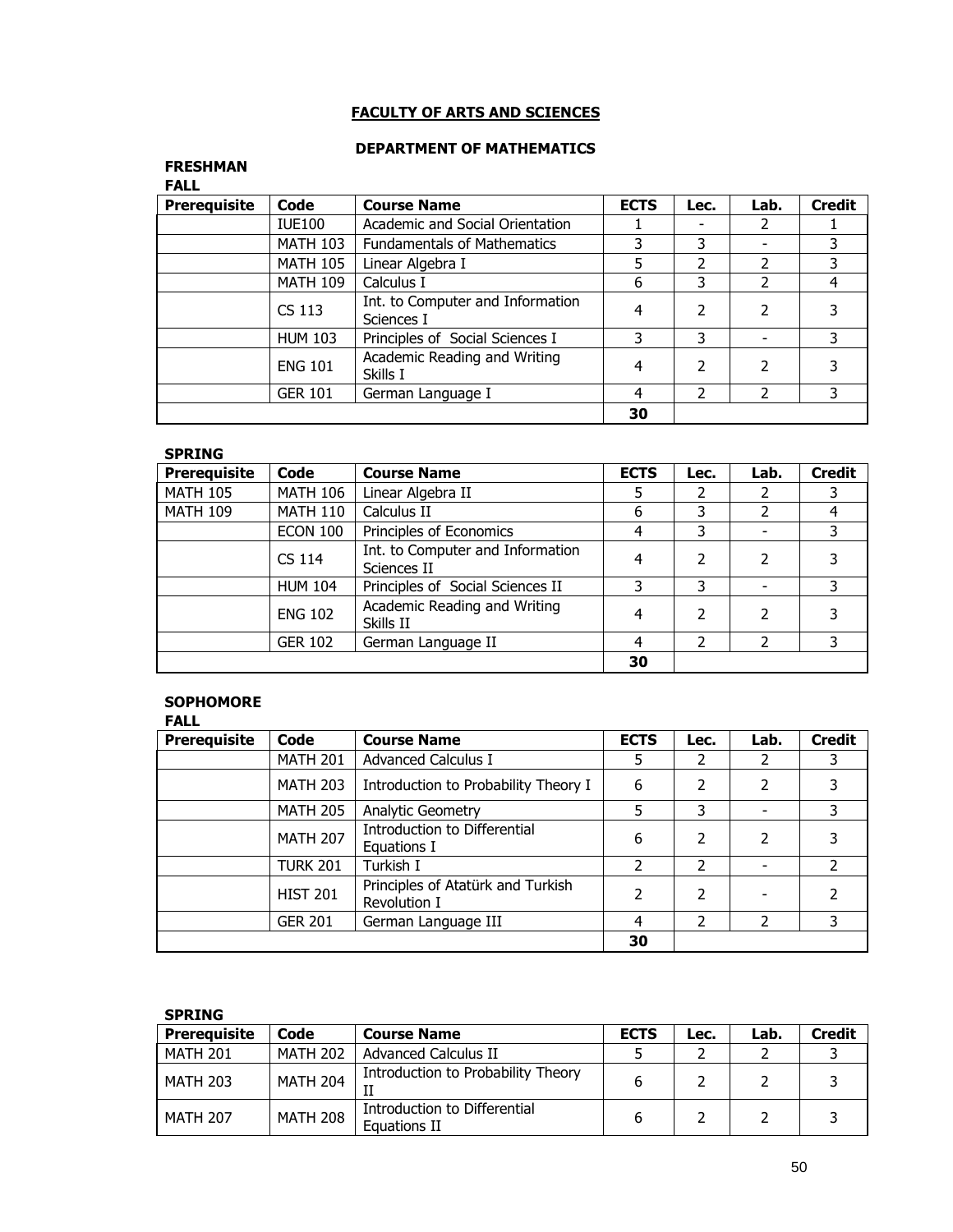| CS 206          | <b>Computer Programming</b>                        |    |  |  |
|-----------------|----------------------------------------------------|----|--|--|
| <b>TURK 202</b> | Turkish II                                         |    |  |  |
| <b>HIST 202</b> | Principles of Atatürk and Turkish<br>Revolution II |    |  |  |
| <b>GER 202</b>  | German Language IV                                 |    |  |  |
|                 |                                                    | 30 |  |  |

# \* It is required to follow the course which has a Prerequisite course at least once.

# JUNIOR

| <b>FALL</b>         |                 |                                             |             |               |      |               |
|---------------------|-----------------|---------------------------------------------|-------------|---------------|------|---------------|
| <b>Prerequisite</b> | Code            | <b>Course Name</b>                          | <b>ECTS</b> | Lec.          | Lab. | <b>Credit</b> |
|                     | <b>MATH 301</b> | <b>Functional Analysis I</b>                | 4           | 3             |      |               |
|                     | <b>MATH 303</b> | <b>Complex Analysis</b>                     | 5           | 3             |      | 3             |
|                     | <b>MATH 305</b> | Optimization                                | 5           | 2             | າ    | 3             |
|                     | <b>MATH 307</b> | Introduction to Stochastic<br>Processes I   | 6           | 3             |      | 3             |
|                     | <b>MATH 309</b> | <b>Equations of Mathematical</b><br>Physics | 3           | 3             |      |               |
|                     | <b>MATH 311</b> | <b>Discrete Mathematics</b>                 | 3           | 3             |      | ٦             |
|                     | <b>GER 301</b>  | German Language V                           | 4           | $\mathcal{P}$ | C.   |               |
|                     |                 |                                             | 30          |               |      |               |

# **SPRING**

 $\mathbf{l}$ 

| <b>Prerequisite</b> | Code            | <b>Course Name</b>                         | <b>ECTS</b> | Lec. | Lab.          | <b>Credit</b> |
|---------------------|-----------------|--------------------------------------------|-------------|------|---------------|---------------|
| <b>MATH 301</b>     | <b>MATH 302</b> | <b>Functional Analysis II</b>              | 4           | 3    |               |               |
|                     | <b>MATH 304</b> | Theory of Statistics                       |             | 3    |               |               |
|                     | <b>MATH 306</b> | Abstract Algebra                           | 5           | 3    |               | 3             |
| <b>MATH 307</b>     | <b>MATH 308</b> | Introduction to Stochastic<br>Processes II | 6           | 3    |               |               |
|                     | <b>MATH 398</b> | Research Project                           | 3           |      | $\mathcal{P}$ |               |
|                     | <b>MATH 314</b> | Measure Theory                             | ٦           | 3    |               |               |
|                     | <b>GER 302</b>  | German Language VI                         | 4           |      |               |               |
|                     |                 |                                            | 30          |      |               |               |

# SENIOR

### FALL

| <b>Prerequisite</b> | Code            | <b>Course Name</b>              | <b>ECTS</b> | Lec. | Lab. | <b>Credit</b> |
|---------------------|-----------------|---------------------------------|-------------|------|------|---------------|
|                     | <b>MATH 401</b> | Topology I                      |             |      |      |               |
|                     | <b>MATH 403</b> | <b>Numerical Analysis I</b>     | 6           |      |      |               |
|                     | <b>MATH 451</b> | Applied Workshop in Mathematics | 3           |      |      |               |
|                     |                 | Elective I                      | 6           | っ    |      |               |
|                     |                 | Elective II                     | 6           |      |      |               |
|                     | <b>GER 401</b>  | German Language VII             |             |      |      |               |
|                     |                 |                                 | 30          |      |      |               |

| <b>Prerequisite</b> | Code            | <b>Course Name</b>              | <b>ECTS</b> | Lec. | Lab. | <b>Credit</b> |
|---------------------|-----------------|---------------------------------|-------------|------|------|---------------|
| <b>MATH 401</b>     | <b>MATH 402</b> | Topology II                     |             |      |      |               |
| <b>MATH 403</b>     | <b>MATH 404</b> | <b>Numerical Analysis I</b>     |             |      |      |               |
|                     | <b>MATH 452</b> | Applied Workshop in Mathematics |             |      |      |               |
|                     |                 | Elective III                    |             |      |      |               |
|                     |                 | Elective IV                     |             |      |      |               |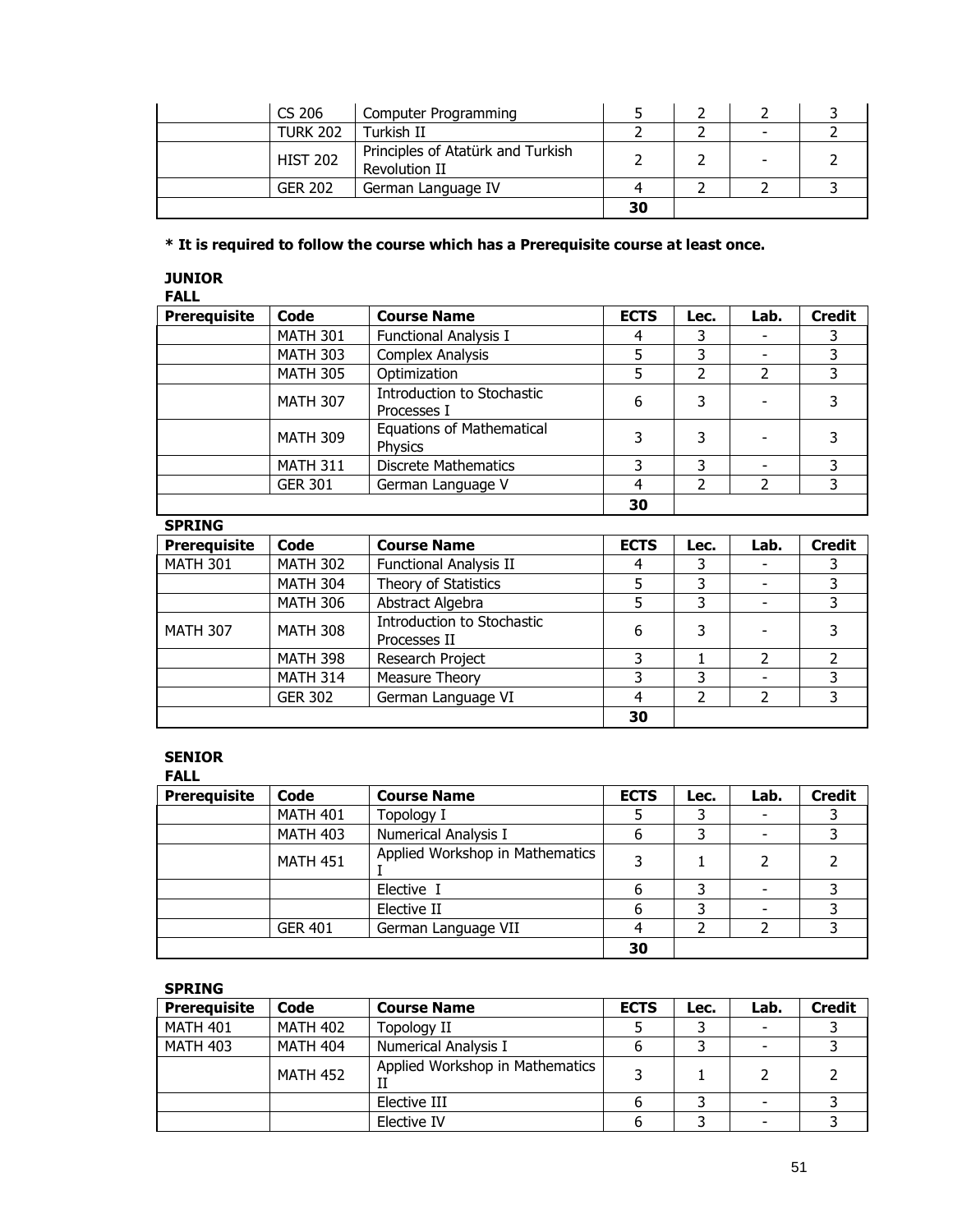|  | VIII<br>German<br>anguade :<br>-- |        |  |  |
|--|-----------------------------------|--------|--|--|
|  |                                   | -<br>◡ |  |  |

# \* It is required to follow the course which has a Prerequisite course at least once.

| <b>ELECTIVES</b>    |                 |                                                                    |             |                |                          |                |
|---------------------|-----------------|--------------------------------------------------------------------|-------------|----------------|--------------------------|----------------|
| <b>Prerequisite</b> | Code            | <b>Course Name</b>                                                 | <b>ECTS</b> | Lec.           | Lab.                     | <b>Credit</b>  |
|                     | <b>MATH 400</b> | <b>Biomathematics</b>                                              | 6           | 3              |                          | 3              |
|                     | <b>MATH 407</b> | Introduction to Spectral Analysis I                                | 6           | 3              |                          | 3              |
|                     | <b>MATH 410</b> | Linear Integral Equation                                           | 6           | $\overline{3}$ |                          | 3              |
|                     | <b>MATH 408</b> | <b>Introduction to Spectral Analysis</b><br>$_{II}$                | 6           | 3              |                          | 3              |
|                     | <b>MATH 420</b> | Seminar: Introduction to<br>Quaternionic and Clifford Calculus     | 6           | 3              |                          | 3              |
|                     | <b>MATH 421</b> | Introduction to Hilbert Space                                      | 6           | $\overline{3}$ |                          | $\overline{3}$ |
|                     | <b>MATH 423</b> | Algebra and Geometry in Several<br>Complex<br>Variables            | 6           | 3              |                          | 3              |
|                     | <b>MATH 425</b> | Mathematical Computing and<br>Simulation                           | 6           | 3              |                          | 3              |
|                     | <b>MATH 427</b> | Introduction to Operator Theory                                    | 6           | 3              | $\blacksquare$           | 3              |
|                     | <b>MATH 430</b> | Seminar: Topics in Mathematical<br>Physics                         | 6           | 3              |                          | 3              |
|                     | <b>MATH 440</b> | Numerical Solutions of Partial<br><b>Differential</b><br>Equations | 6           | 3              |                          | 3              |
|                     | <b>MATH 450</b> | Game Theory                                                        | 6           | 3              |                          | 3              |
|                     | <b>MATH 455</b> | Graph Theory                                                       | 6           | 3              | $\overline{\phantom{a}}$ | 3              |
|                     | <b>MATH 460</b> | Additional Topics in Algebra                                       | 6           | 3              |                          | 3              |
|                     | <b>MATH 470</b> | Introduction to Cryptography                                       | 6           | 3              | $\blacksquare$           | 3              |
|                     | <b>MATH 480</b> | Algebraic Number Theory                                            | 6           | 3              | $\sim$                   | 3              |
|                     | <b>MATH 488</b> | Introduction to Invariant Theory                                   | 6           | $\overline{3}$ | $\mathbf{r}$             | 3              |
|                     | <b>MATH 490</b> | <b>Introduction to Algebraic</b><br>Geometry                       | 6           | 3              |                          | 3              |
|                     | <b>MATH 499</b> | <b>Introduction to Coding Theory</b>                               | 6           | $\overline{3}$ |                          | 3              |

### \* Important Explanation About Elective Courses:

-There are four elective courses in the course curriculum of the Department of Mathematics. In order to graduate, students are required to take all of the elective courses from their department.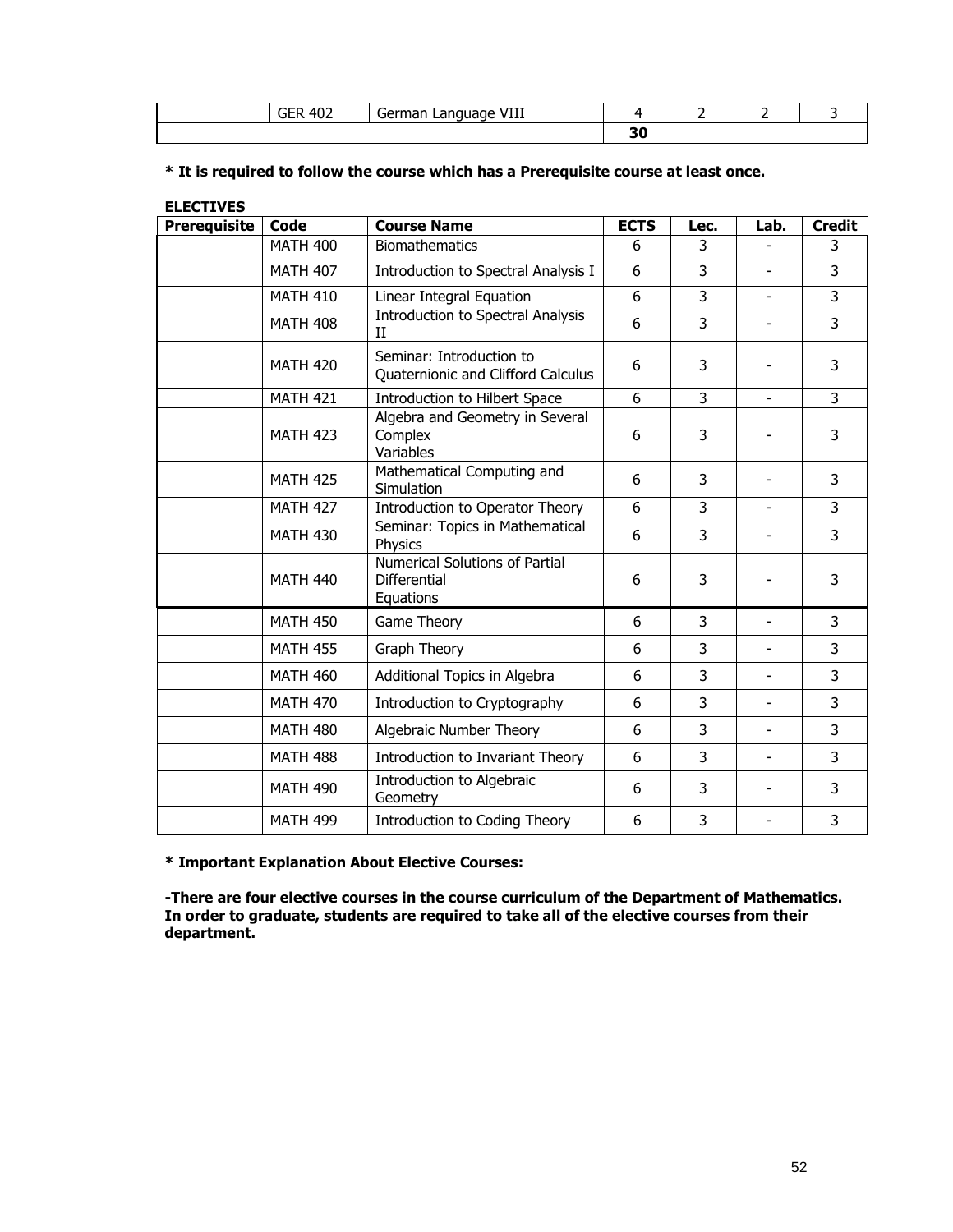# DEPARTMENT OF PSYCHOLOGY

| <b>FRESHMAN</b> |
|-----------------|
|-----------------|

| <b>FALL</b>         |                 |                                                     |             |                |                          |               |
|---------------------|-----------------|-----------------------------------------------------|-------------|----------------|--------------------------|---------------|
| <b>Prerequisite</b> | Code            | <b>Course Name</b>                                  | <b>ECTS</b> | Lec.           | Lab.                     | <b>Credit</b> |
|                     | <b>IUE 100</b>  | Academic and Social<br>Orientation                  | 1           |                | $\mathcal{P}$            | 1             |
|                     | <b>PSY 101</b>  | Introduction to Psychology                          | 5           | 3              |                          | 3             |
|                     | <b>PSY 103</b>  | Statistics for Social<br>Sciences I                 | 5           | $\mathfrak{p}$ | $\mathfrak{p}$           | 3             |
|                     | <b>HUM 103</b>  | Principles of Social<br>Sciences I                  | 3           | 3              |                          | 3             |
|                     | CS 100          | Introduction to Computer<br>and Information Systems | 4           | $\mathfrak{p}$ | $\mathcal{P}$            | 3             |
|                     | <b>MATH 111</b> | Fundamentals of<br><b>Mathematics</b>               | 4           | 3              |                          | 3             |
|                     | <b>ENG 101</b>  | Academic Reading and<br>Writing Skills I            | 4           | $\mathfrak{p}$ | $\overline{\phantom{a}}$ | 3             |
|                     | SFL.<br>101/103 | Second Foreign<br>Languages I                       | 4           | $\mathfrak{p}$ | $\mathfrak{p}$           | 3             |
|                     |                 |                                                     | 30          |                |                          |               |

|                     |                       |                                             | --          |                |               |               |
|---------------------|-----------------------|---------------------------------------------|-------------|----------------|---------------|---------------|
| <b>SPRING</b>       |                       |                                             |             |                |               |               |
| <b>Prerequisite</b> | Code                  | <b>Course Name</b>                          | <b>ECTS</b> | Lec.           | Lab.          | <b>Credit</b> |
|                     | <b>PSY 102</b>        | Introduction to Psychology<br>Н             | 5           | 3              |               | 3             |
|                     | <b>PSY 104</b>        | <b>Statistics for Social</b><br>Sciences II | 5           | $\overline{2}$ | $\mathcal{P}$ | 3             |
|                     | <b>PSY 106</b>        | Biophysiological Basis of<br>Human Behavior | 5           | 3              |               | 3             |
|                     | <b>HUM 104</b>        | Principles of Social<br>Sciences II         | 3           | 3              |               | 3             |
|                     | <b>ECON 100</b>       | Principles of Economics                     | 4           | 3              |               | 3             |
|                     | <b>ENG 102</b>        | Academic Reading and<br>Writing Skills II   | 4           | $\mathfrak{p}$ | 2             | 3             |
|                     | <b>SFL</b><br>102/104 | Second Foreign<br>Languages II              | 4           | 2              | 2             | 3             |
|                     |                       |                                             | 30          |                |               |               |

# **SOPHOMORE**

# FALL

| <b>Prerequisite</b> | Code            | <b>Course Name</b>                                              | <b>ECTS</b> | Lec.          | Lab.          | <b>Credit</b> |
|---------------------|-----------------|-----------------------------------------------------------------|-------------|---------------|---------------|---------------|
|                     | <b>PSY 201</b>  | Introduction to<br>Developmental Psychology                     | 5           | 3             |               | 3             |
|                     | <b>PSY 203</b>  | Social Psychology                                               | 6           | 3             |               | 3             |
|                     | <b>PSY 205</b>  | Research Methods in<br>Psychology                               | 6           | $\mathcal{P}$ | $\mathcal{P}$ | 3             |
|                     | <b>BA 101</b>   | Introduction to Business                                        | 5           | 3             |               | 3             |
|                     | <b>TURK 201</b> | Turkish I                                                       | 2           | $\mathcal{P}$ |               | $\mathcal{P}$ |
|                     | <b>HIST 201</b> | Principles of Atatürk and<br>History of Turkish<br>Revolution I | 2           | $\mathcal{P}$ |               |               |
|                     | <b>SFL 201</b>  | Second Foreign<br>Languages III                                 | 4           | $\mathcal{P}$ | 2             |               |
|                     |                 |                                                                 | 30          |               |               |               |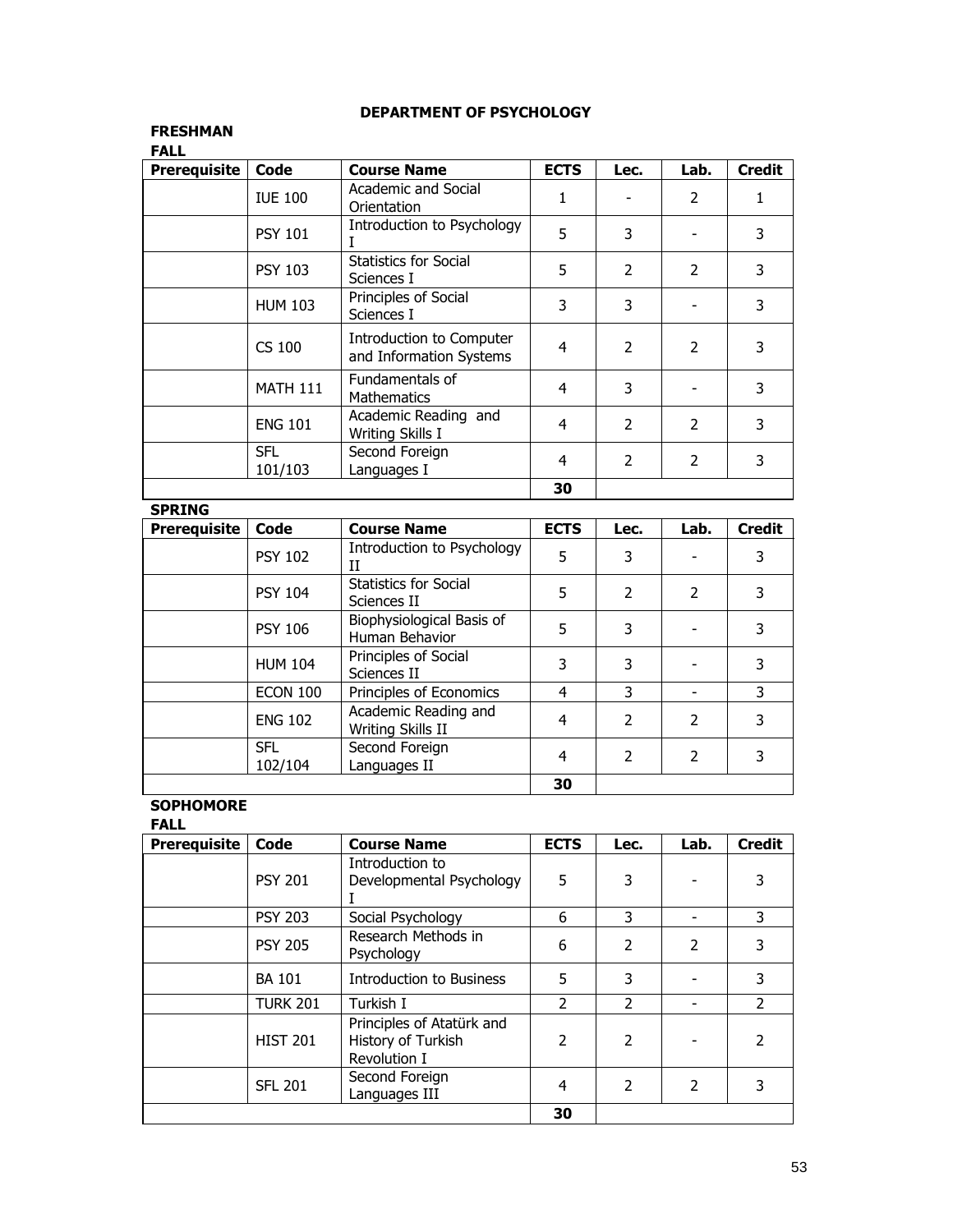| <b>SPRING</b>       |                 |                                                                  |                |                |                |               |
|---------------------|-----------------|------------------------------------------------------------------|----------------|----------------|----------------|---------------|
| <b>Prerequisite</b> | Code            | <b>Course Name</b>                                               | <b>ECTS</b>    | Lec.           | Lab.           | <b>Credit</b> |
|                     | <b>PSY 202</b>  | Introduction to<br>Developmental Psychology<br>TΤ                | 5              | 3              |                | 3             |
|                     | <b>PSY 204</b>  | Introduction to Clinical<br>Psychology                           | 5              | 3              |                | 3             |
|                     | <b>PSY 206</b>  | Psychology of Learning                                           | 6              | 3              |                | 3             |
|                     | <b>PSY 208</b>  | Lab. Techniques and<br>Instrumentation in<br>Psychology          | 6              | $\mathfrak{p}$ | $\mathcal{P}$  | 3             |
|                     | <b>TURK 202</b> | Turkish II                                                       | $\mathfrak{p}$ | $\mathcal{P}$  |                | $\mathcal{P}$ |
|                     | <b>HIST 202</b> | Principles of Atatürk and<br>History of Turkish<br>Revolution II | C              | $\mathcal{P}$  |                | $\mathcal{P}$ |
|                     | <b>SFL 202</b>  | Second Foreign<br>Languages IV                                   | 4              | $\mathcal{P}$  | $\mathfrak{p}$ | 3             |
|                     |                 |                                                                  | 30             |                |                |               |

## JUNIOR FALL

| <b>Prerequisite</b> | Code           | <b>Course Name</b>                        | <b>ECTS</b> | Lec. | Lab. | <b>Credit</b> |
|---------------------|----------------|-------------------------------------------|-------------|------|------|---------------|
|                     | <b>PSY 301</b> | Principles of Psychological<br>Counseling |             | 3    |      |               |
|                     | <b>PSY 303</b> | Psychology of Perception                  | 6           | 3    |      | 3             |
|                     | <b>PSY 305</b> | <b>Industrial Psychology</b>              | 6           | 3    |      |               |
|                     | <b>PSY 307</b> | Theories of Personality                   |             | 3    |      |               |
|                     |                | Elective I                                | 5           | 3    |      |               |
|                     | <b>SFL 301</b> | Second Foreign Languages V                | 4           |      |      |               |
|                     |                |                                           | 31          |      |      |               |

# **SPRING**

| <b>Prerequisite</b> | Code           | <b>Course Name</b>          | <b>ECTS</b> | Lec. | Lab. | <b>Credit</b> |
|---------------------|----------------|-----------------------------|-------------|------|------|---------------|
|                     | <b>PSY 302</b> | Psychological Measurement   | 6           |      |      |               |
|                     | <b>PSY 304</b> | Psychopathology             |             |      |      |               |
|                     |                | Elective II                 |             |      |      |               |
|                     |                | Elective III                |             |      |      |               |
|                     |                | Elective IV                 |             |      |      |               |
|                     | <b>SFL 302</b> | Second Foreign Languages VI |             |      |      |               |
|                     |                |                             | 30          |      |      |               |

# SENIOR

| .                   |                |                                    |             |      |      |               |
|---------------------|----------------|------------------------------------|-------------|------|------|---------------|
| <b>Prerequisite</b> | Code           | <b>Course Name</b>                 | <b>ECTS</b> | Lec. | Lab. | <b>Credit</b> |
|                     | <b>PSY 401</b> | Test Construction in<br>Psychology | 6           | 3    | 2    | 4             |
|                     |                | Elective V                         | 5           | 3    |      | 3             |
|                     |                | Elective VI                        |             | 3    |      | 3             |
|                     |                | Elective VII                       | 5           | 3    |      | 3             |
|                     |                | <b>Elective VIII</b>               | 5           | 3    |      | 3             |
|                     | <b>SFL 401</b> | Second Foreign Languages<br>VII    | 4           | 2    |      | 3             |
|                     |                |                                    | 30          |      |      |               |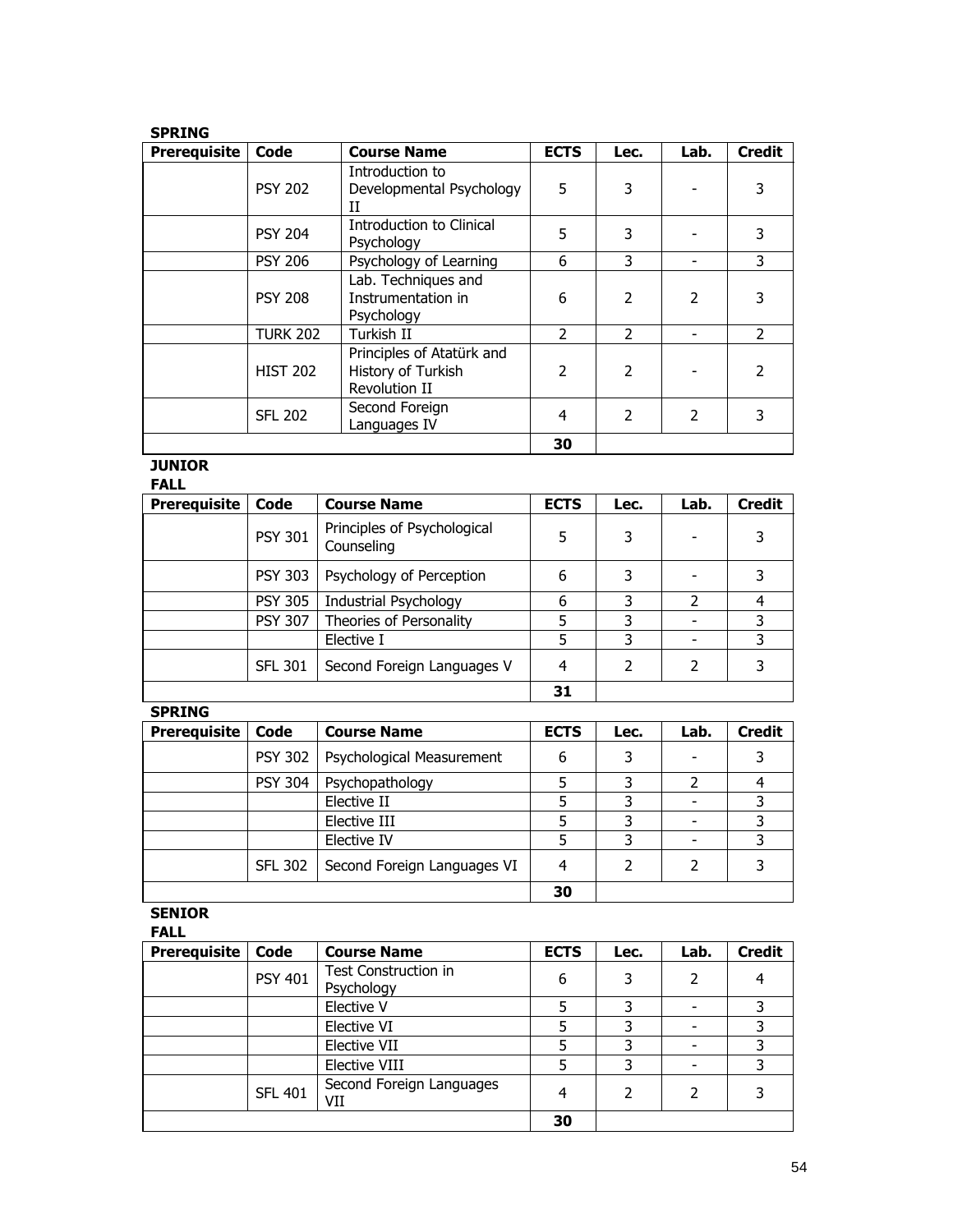# SPRING

| <b>Prerequisite</b> | Code           | <b>Course Name</b>               | <b>ECTS</b> | Lec. | Lab. | <b>Credit</b> |
|---------------------|----------------|----------------------------------|-------------|------|------|---------------|
|                     |                | Elective IX                      |             |      |      |               |
|                     |                | Elective X                       |             |      |      |               |
|                     |                | Elective XI                      |             |      |      |               |
|                     |                | Elective XII                     |             |      |      |               |
|                     |                | Elective XIII                    |             |      |      |               |
|                     | <b>SFL 402</b> | Second Foreign Languages<br>VIII |             |      |      |               |
|                     |                |                                  | 29          |      |      |               |

### ELECTIVES JUNIOR

# FALL

| <b>Prerequisite</b> | Code           | <b>Course Name</b>                                                           | <b>ECTS</b> | Lec. | Lab. | <b>Credit</b> |
|---------------------|----------------|------------------------------------------------------------------------------|-------------|------|------|---------------|
|                     | <b>BA 207</b>  | Organizational Theory                                                        |             |      |      |               |
|                     | <b>PSY 309</b> | Environmental Psychology                                                     |             |      |      |               |
|                     | <b>PSY 311</b> | Clinical Observation and<br>Interview                                        |             | 3    |      |               |
|                     | <b>PSY 313</b> | Evolutionary Psychology                                                      |             |      |      |               |
|                     | <b>PSY 315</b> | Research Methods and<br>Modern Points of View in<br>Developmental Psychology |             | 3    |      |               |

# SPRING

| <b>Prerequisite</b> | Code           | <b>Course Name</b>                            | <b>ECTS</b> | Lec.          | Lab.          | <b>Credit</b> |
|---------------------|----------------|-----------------------------------------------|-------------|---------------|---------------|---------------|
|                     | <b>PSY 308</b> | Personality and Social<br>Development         | 5           | 3             |               |               |
|                     | <b>PSY 312</b> | Applied Psychological<br>Counseling           | 5           | $\mathcal{P}$ | $\mathcal{P}$ |               |
|                     | <b>PSY 314</b> | Contemporary Advances in<br>Social Psychology | 5           | 3             |               |               |
|                     | <b>PSY 316</b> | Advanced Physiological<br>Psychology          | 5           | 3             |               |               |
|                     | <b>BA 320</b>  | Consumer Behavior                             | 5           | 3             |               |               |
|                     | <b>BA 360</b>  | Human Resource<br>Management                  |             | 3             |               |               |

#### SENIOR FALL

| FALL                |                |                                              |             |      |      |               |
|---------------------|----------------|----------------------------------------------|-------------|------|------|---------------|
| <b>Prerequisite</b> | Code           | <b>Course Name</b>                           | <b>ECTS</b> | Lec. | Lab. | <b>Credit</b> |
|                     | <b>BA 409</b>  | Managerial and Organizational<br>Development |             | 3    |      | 3             |
|                     | <b>PSY 403</b> | Family Psychology                            |             | 3    |      |               |
|                     | <b>PSY 405</b> | Cognitive Psychology                         |             | 3    |      |               |
|                     | <b>PSY 407</b> | Cognitive Development                        |             | 3    |      | 3             |
|                     | <b>PSY 409</b> | Cross Cultural Psychology                    |             | 3    |      | 3             |
|                     | <b>PSY 411</b> | Philosophical Basis of<br>Psychology         |             |      |      |               |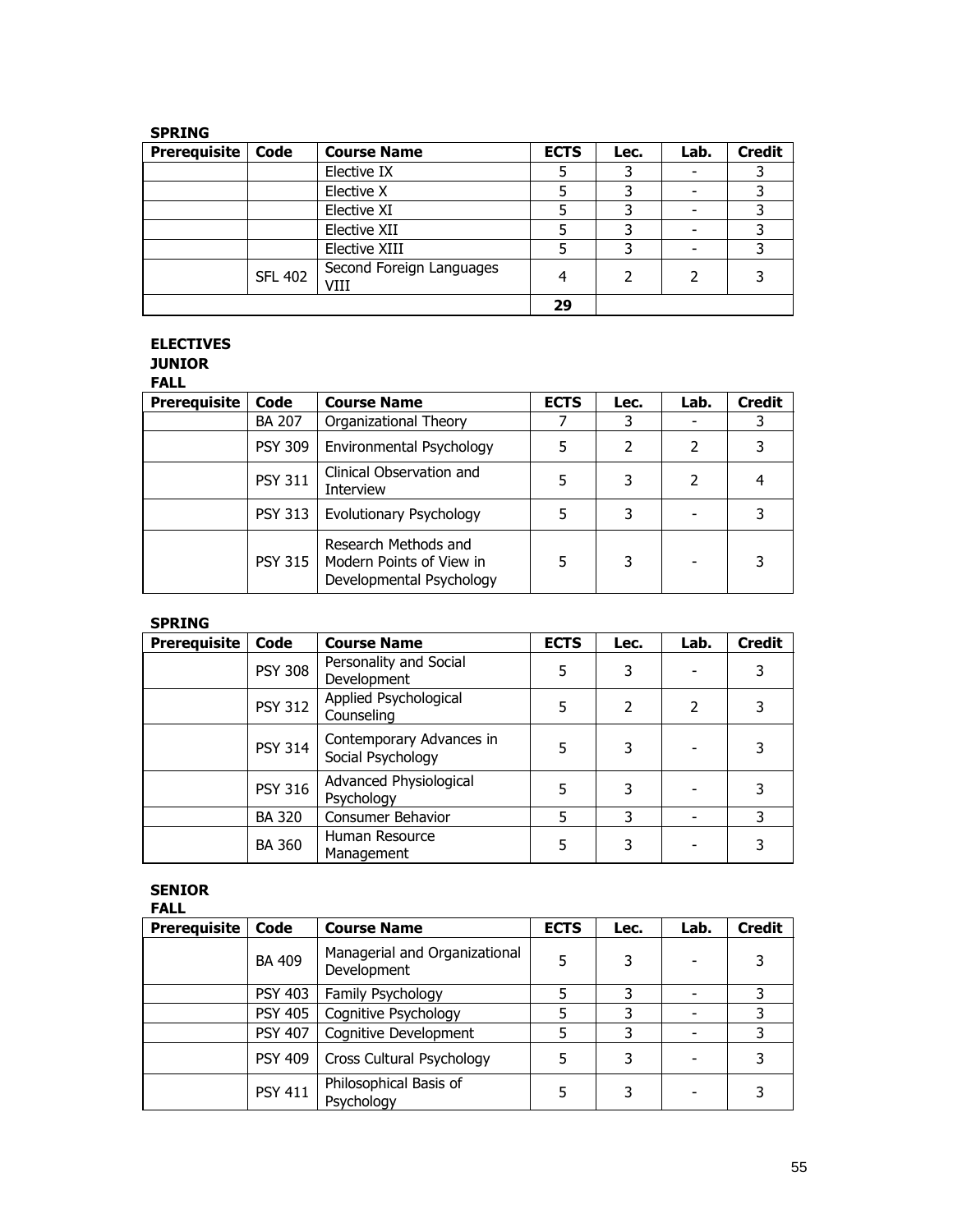|  | PSY 413   Introduction to Psychotherapy                                  |  |  |
|--|--------------------------------------------------------------------------|--|--|
|  | PSY 415   Human Sexuality                                                |  |  |
|  | Preparing and Proposing a<br>PSY 497   Research Project in<br>Psychology |  |  |

# SPRING

| <b>Prerequisite</b> | Code           | <b>Course Name</b>                                              | <b>ECTS</b> | Lec.          | Lab.          | <b>Credit</b> |
|---------------------|----------------|-----------------------------------------------------------------|-------------|---------------|---------------|---------------|
|                     | <b>PSY 402</b> | Applied Developmental<br>Psychology                             | 5           | $\mathcal{P}$ | $\mathcal{P}$ | 3             |
|                     | <b>PSY 404</b> | Children and Adolescent<br>Psychopathology                      | 5           | $\mathcal{P}$ | $\mathcal{P}$ |               |
|                     | <b>PSY 406</b> | Group Psychotherapy                                             | 5           | 2             | $\mathcal{P}$ | 3             |
|                     | <b>PSY 408</b> | Health Psychology                                               | 5           | 3             |               | 3             |
|                     | <b>PSY 412</b> | <b>Economical Psychology</b>                                    | 5           | 3             |               | 3             |
|                     | <b>PSY 414</b> | Psychological Testing in<br>Practice                            | 5           | $\mathcal{P}$ | 2             |               |
|                     | <b>PSY 416</b> | History of Psychology:<br>Systems and Theories                  | 5           | 3             |               | 3             |
|                     | <b>PSY 418</b> | Language and Thought                                            | 5           | 3             |               | 3             |
|                     | <b>PSY 422</b> | <b>Traffic Psychology</b>                                       | 5           | 2             | 2             | 3             |
|                     | <b>PSY 498</b> | Conducting and Reporting a<br>Research Project in<br>Psychology | 5           | 2             | 2             |               |

\* Important Explanation About Elective Courses

-There are 13 elective courses in the course curriculum of the Department of Psychology. In order to graduate, students are required to take one course at least, three courses at most from other departments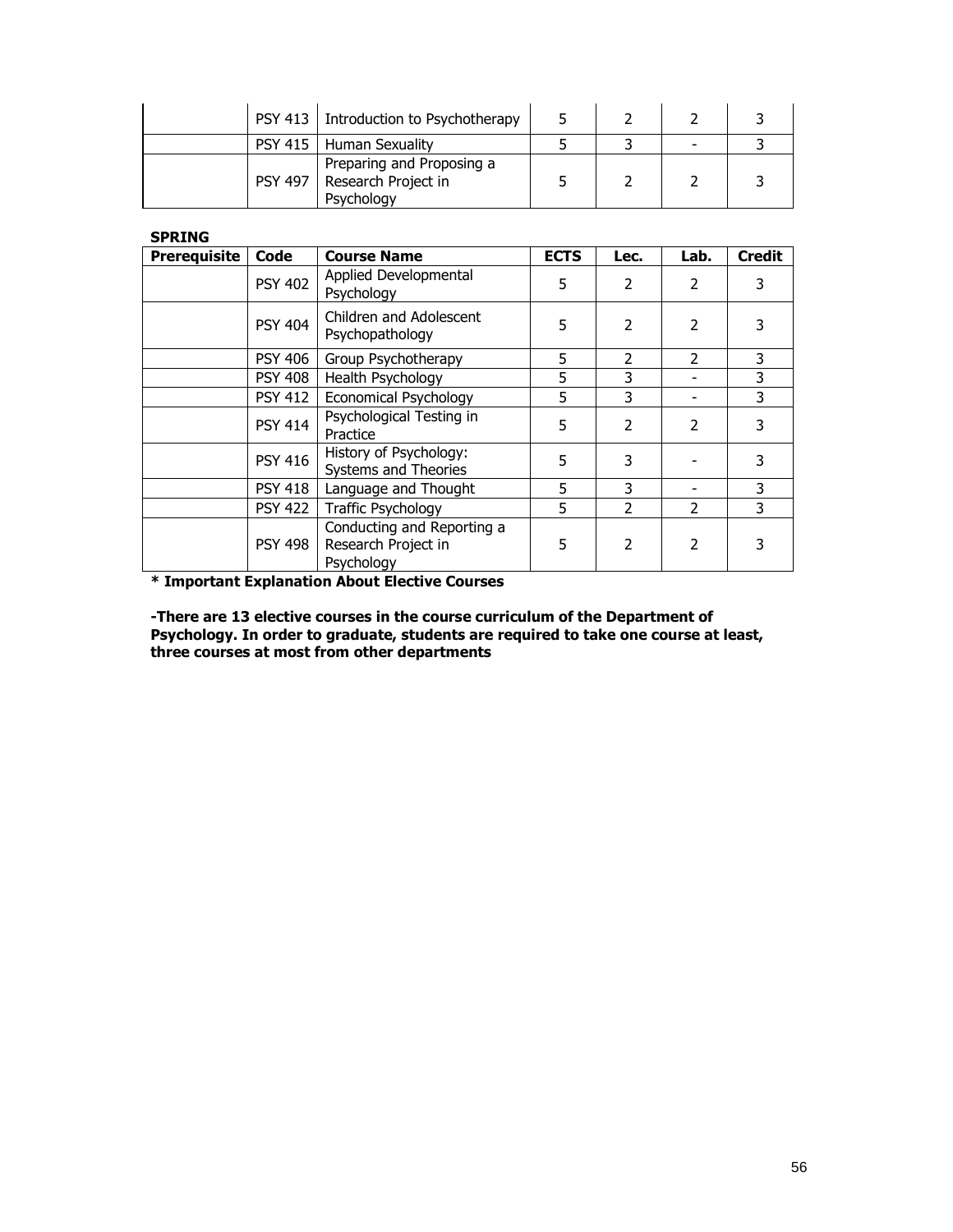# DEPARTMENT OF TRANSLATION AND INTERPRETATION

#### FRESHMAN

| <b>FALL</b>         |                       |                                                            |               |               |               |               |
|---------------------|-----------------------|------------------------------------------------------------|---------------|---------------|---------------|---------------|
| <b>Prerequisite</b> | Code                  | <b>Course Name</b>                                         | <b>ECTS</b>   | Lec.          | Lab.          | <b>Credit</b> |
|                     | <b>IUE100</b>         | Academic and Social Orientation                            | 1             |               | $\mathcal{P}$ | 1             |
|                     | ETI 101               | Comparative Language and Culture<br><b>Studies</b>         | 6             | 3             |               | 3             |
|                     | ETI 105               | Introduction to Linguistics                                | 4             | 2             |               | $\mathcal{P}$ |
|                     | ETI 107               | <b>English Communication Skills</b>                        | 6             | 3             |               | 3             |
|                     | <b>HUM 103</b>        | Principles of Social Sciences I                            | 3             | 3             |               | 3             |
|                     | <b>CS 100</b>         | Introduction to Computer and<br><b>Information Systems</b> | 4             | $\mathcal{P}$ | $\mathcal{P}$ | 3             |
|                     | TURK<br>101           | Turkish I                                                  | $\mathcal{P}$ | $\mathcal{P}$ |               | 2             |
|                     | <b>SFL</b><br>101/103 | Second Foreign Languages I                                 | 4             | 2             | $\mathcal{P}$ | 3             |
|                     |                       |                                                            | 30            |               |               |               |

### SPRING

| <b>Prerequisite</b> | Code           | <b>Course Name</b>                     | <b>ECTS</b>   | Lec.          | Lab. | <b>Credit</b> |
|---------------------|----------------|----------------------------------------|---------------|---------------|------|---------------|
|                     | ETI 102        | Introduction to Translation            | 6             | 3             |      | 3             |
|                     | ETI 104        | Translation of Text on Social Sciences | 6             | 3             |      | 3             |
|                     | ETI 108        | Discussion in Current Issues           | 5             |               | 2    | 2             |
|                     | <b>HUM 104</b> | Principles of Social Sciences II       | 3             | 3             |      | 3             |
|                     | TURK<br>102    | Turkish II                             | $\mathcal{P}$ | $\mathcal{P}$ |      | C.            |
|                     | <b>ENG 102</b> | Academic Reading and Writing Skills II | 4             | 2             | 2    | 3             |
|                     | SFL<br>102/104 | Second Foreign Languages II            | 4             | 2             | 2    |               |
|                     |                |                                        | 30            |               |      |               |

#### **SOPHOMORE** FALL

| FALL                |                |                                                                     |             |      |      |               |
|---------------------|----------------|---------------------------------------------------------------------|-------------|------|------|---------------|
| <b>Prerequisite</b> | Code           | <b>Course Name</b>                                                  | <b>ECTS</b> | Lec. | Lab. | <b>Credit</b> |
|                     | ETI 201        | Lexicology                                                          | 5.          | 3    |      | 3             |
|                     | ETI 203        | Translation of Texts on Economics                                   | 7           | 3    |      |               |
|                     | ETI 207        | Textual Analysis                                                    | 5           | 3    |      | 3             |
|                     | ETI 209        | <b>Turkish for Translators</b>                                      | 4           | 3    |      |               |
|                     | <b>HUM 101</b> | History of Civilization I                                           | 3           | 3    |      | 3             |
|                     | ECON100        | Principles of Economics                                             | 3           | 3    |      | 3             |
|                     | <b>HIST201</b> | Principles of Atatürk and History of<br><b>Turkish Revolution I</b> | 2           | 2    |      |               |
|                     | <b>SFL 201</b> | Second Foreign Languages III                                        | 4           | 2    | 2    |               |
|                     |                |                                                                     | 33          |      |      |               |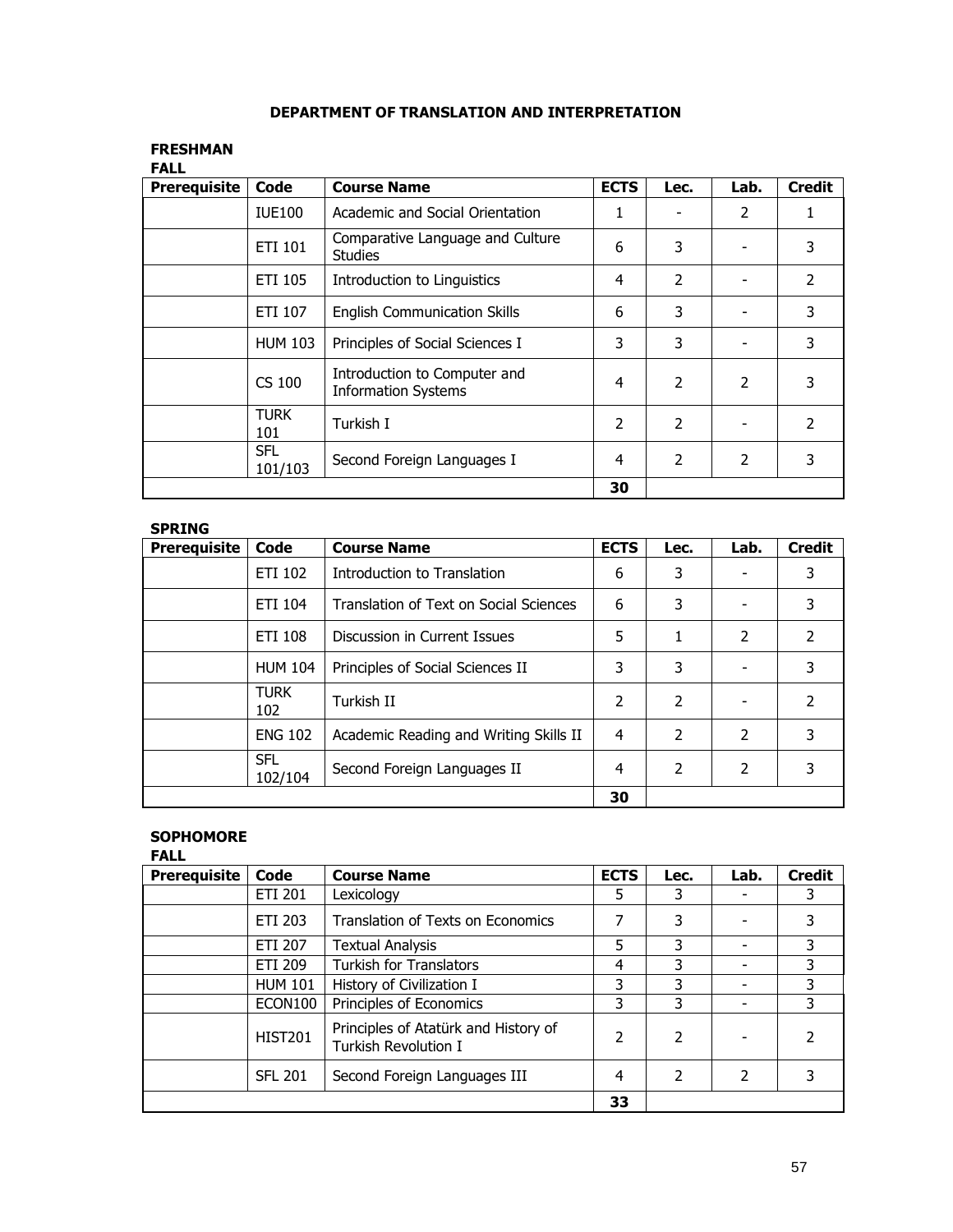| <b>SPRING</b>       |                |                                                               |               |      |      |               |
|---------------------|----------------|---------------------------------------------------------------|---------------|------|------|---------------|
| <b>Prerequisite</b> | Code           | <b>Course Name</b>                                            | <b>ECTS</b>   | Lec. | Lab. | <b>Credit</b> |
|                     | ETI 202        | Translation of Scientific and Technical<br>Texts              | 5             | 3    |      | 3             |
|                     | ETI 204        | Press and Media Translation                                   | 7             | 3    |      | 3             |
|                     | ETI 208        | Interpreting from Written Texts                               | 4             | 3    |      | 3             |
|                     | ETI 212        | Listening and Note-taking Skills                              | 5             | 3    |      | 3             |
|                     | ETI 214        | English Speaking and Phonology for<br>Translators             | $\mathcal{P}$ | 1    | 2    | 2             |
|                     | <b>ETI 216</b> | Turkish Speaking and Phonology for<br>Translators             | $\mathcal{P}$ | 1    | 2    | $\mathcal{P}$ |
|                     | <b>HIST202</b> | Principles of Atatürk and History of<br>Turkish Revolution II | $\mathcal{P}$ | 2    |      | $\mathcal{P}$ |
|                     | <b>SFL 202</b> | Second Foreign Languages IV                                   | 4             | 2    | 2    | 3             |
|                     |                |                                                               | 31            |      |      |               |

#### JUNIOR FALL

| .<br><b>Prerequisite</b> | Code           | <b>Course Name</b>                                 | <b>ECTS</b> | Lec. | Lab. | <b>Credit</b> |
|--------------------------|----------------|----------------------------------------------------|-------------|------|------|---------------|
|                          | ETI 301        | <b>Translation Theory</b>                          | 5           | 3    |      | 3.            |
|                          | ETI 303        | Translation of Texts on EU and<br>Agreements       | 6           | 3    |      |               |
|                          | ETI 305        | Literary Translation I                             | 5           | 3    |      | 3             |
|                          | ETI 307        | Consecutive Interpreting I                         | 3           | 3    |      | 3             |
|                          | ETI 309        | Introduction to Contemporary Western<br>Literature | 3           | 3    |      |               |
|                          | <b>INT 303</b> | <b>International Organizations</b>                 | 5           | 3    |      |               |
|                          | <b>SFL 301</b> | Second Foreign Languages V                         | 4           | 2    | 2    | ٦             |
|                          |                |                                                    | 31          |      |      |               |

| <b>Prerequisite</b> | Code           | <b>Course Name</b>          | <b>ECTS</b>    | Lec. | Lab. | <b>Credit</b> |
|---------------------|----------------|-----------------------------|----------------|------|------|---------------|
|                     | ETI 302        | Simultaneous Interpreting I | 5              | 3    |      |               |
|                     | ETI 304        | Translation of Legal Texts  | 6              | 3    |      |               |
|                     | ETI 306        | Literary Translation II     | 5              | 3    |      | 3             |
|                     | ETI 308        | Consecutive Interpreting II | 3              | 3    |      | ٦             |
|                     | <b>BA100</b>   | Fundamentals of Law         | 3              | 3    |      |               |
|                     |                | Elective I                  | 4              | 3    |      | 3             |
|                     | <b>SFL 302</b> | Second Foreign Languages VI | $\overline{4}$ | 2    |      |               |
|                     |                |                             | 30             |      |      |               |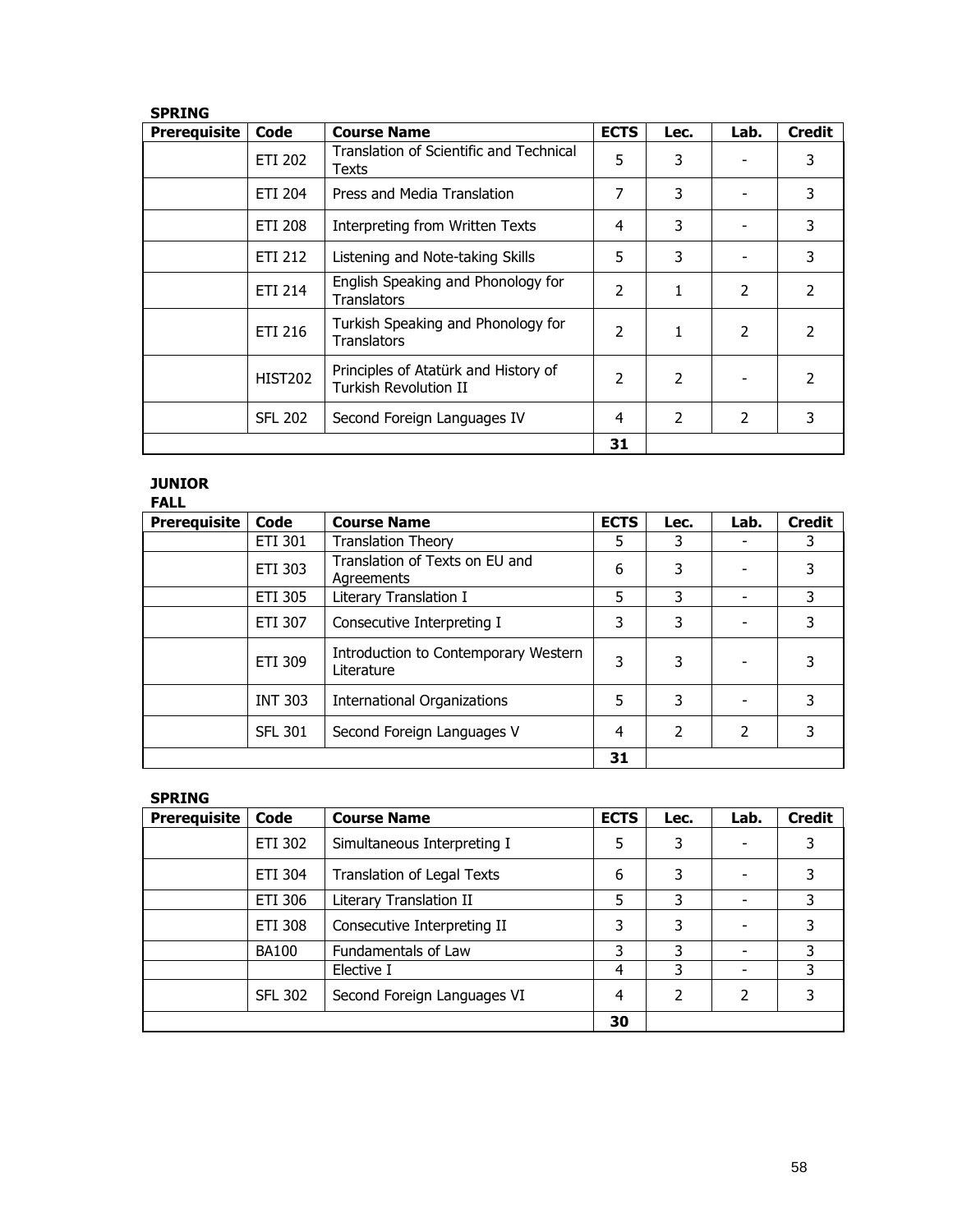#### SENIOR FALL

| FALL<br><b>Prerequisite</b> | Code           | <b>Course Name</b>                                    | <b>ECTS</b>   | Lec. | Lab. | <b>Credit</b> |
|-----------------------------|----------------|-------------------------------------------------------|---------------|------|------|---------------|
|                             | ETI 401        | Analyzing Translated Texts                            | 10            | 3    |      |               |
|                             | ETI 403        | Simultaneous Interpreting II                          | 5             | 3    |      |               |
|                             |                | Elective II                                           | 5             | 3    |      | 3             |
|                             | ETI 451        | Applied Workshop in Translation and<br>Interpreting I | $\mathcal{P}$ |      | 2    |               |
|                             | EU403          | Current Issues in European Politics                   | 6             | 3    |      |               |
|                             | <b>SFL 401</b> | Second Foreign Languages VII                          | 4             | 2    | 2    |               |
|                             |                |                                                       | 32            |      |      |               |

# SPRING

| <b>Prerequisite</b> | Code           | <b>Course Name</b>                                     | <b>ECTS</b>             | Lec.           | Lab. | <b>Credit</b> |
|---------------------|----------------|--------------------------------------------------------|-------------------------|----------------|------|---------------|
|                     | ETI 402        | Translation of Diplomatic Texts                        | 4                       | 3              |      |               |
|                     | <b>ETI 404</b> | <b>Liaison Interpretation</b>                          | $\overline{\mathbf{3}}$ | $\overline{2}$ |      |               |
|                     | ETI 452        | Applied Workshop in Translation and<br>Interpreting II | 2                       |                |      |               |
|                     | ETI498         | Project in Interpreting and Translation                | 10                      | 2              | 2    |               |
|                     |                | Elective III                                           | 5                       | 3              |      | 3             |
|                     | <b>SFL 402</b> | Second Foreign Languages VIII                          | 4                       | 2              |      |               |
|                     |                |                                                        | 28                      |                |      |               |

### \* English Translation and Interpretation Department students have to take 3 Electives in order to graduate where as minimum one of them must be from their department.

| <b>ELECTIVES</b>    |                |                                                         |             |      |      |               |
|---------------------|----------------|---------------------------------------------------------|-------------|------|------|---------------|
| <b>Prerequisite</b> | Code           | <b>Course Name</b>                                      | <b>ECTS</b> | Lec. | Lab. | <b>Credit</b> |
|                     | ETI 400        | Linguistic & Cultural Aspects of Film<br><b>Studies</b> | 4           | 3    |      | 3             |
|                     | ETI 410        | Preparation for TOEFL Exam                              | 4           | 3    |      | 3             |
|                     | ETI 420        | Special Topics in Translation                           | 4           | 3    |      | 3             |
|                     | ETI 430        | <b>Computer Assisted Translation Studies</b>            | 4           | 3    |      | 3             |
|                     | ETI 440        | Audio-Visual Translation                                | 4           | 3    |      | 3             |
|                     | ETI 450        | Discourse Analysis for Translators                      | 4           | 3    |      | 3             |
|                     | ETI 460        | Business Correspondence & Trade<br>Terminology          | 4           | 3    |      | 3             |
|                     | ETI 470        | <b>Translation History</b>                              | 4           | 3    |      | 3             |
|                     | <b>ETI 480</b> | Creative Writing                                        | 4           | 3    |      | 3             |
|                     | ETI 490        | <b>Stylistics</b>                                       | 4           | 3    |      | 3             |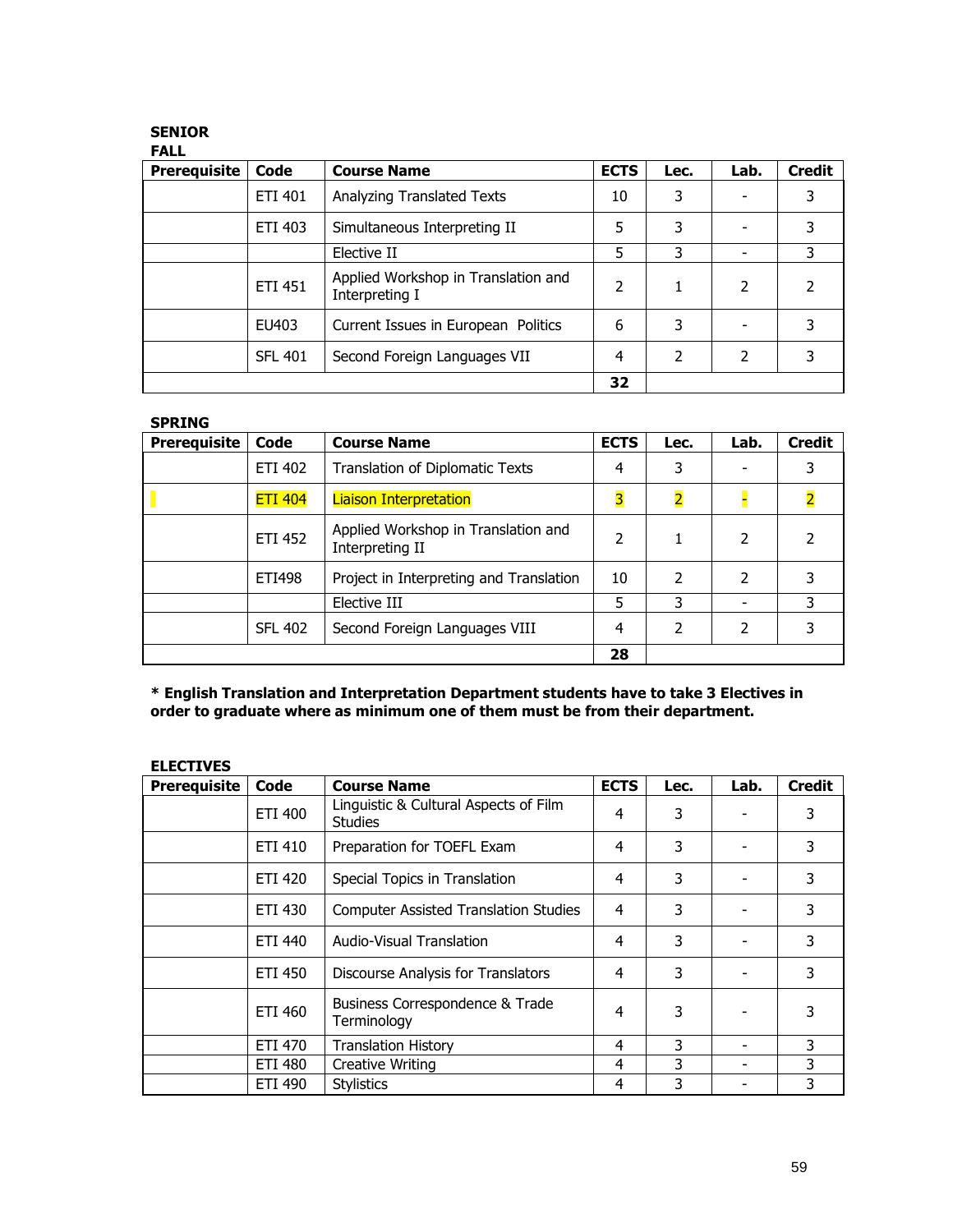\* Important Explanation About Elective Courses

-There are three elective courses in the course curriculum of the Department of English Translation and Interpretation. In order to graduate, students are required to take three elective courses at least one of which has to be department electives.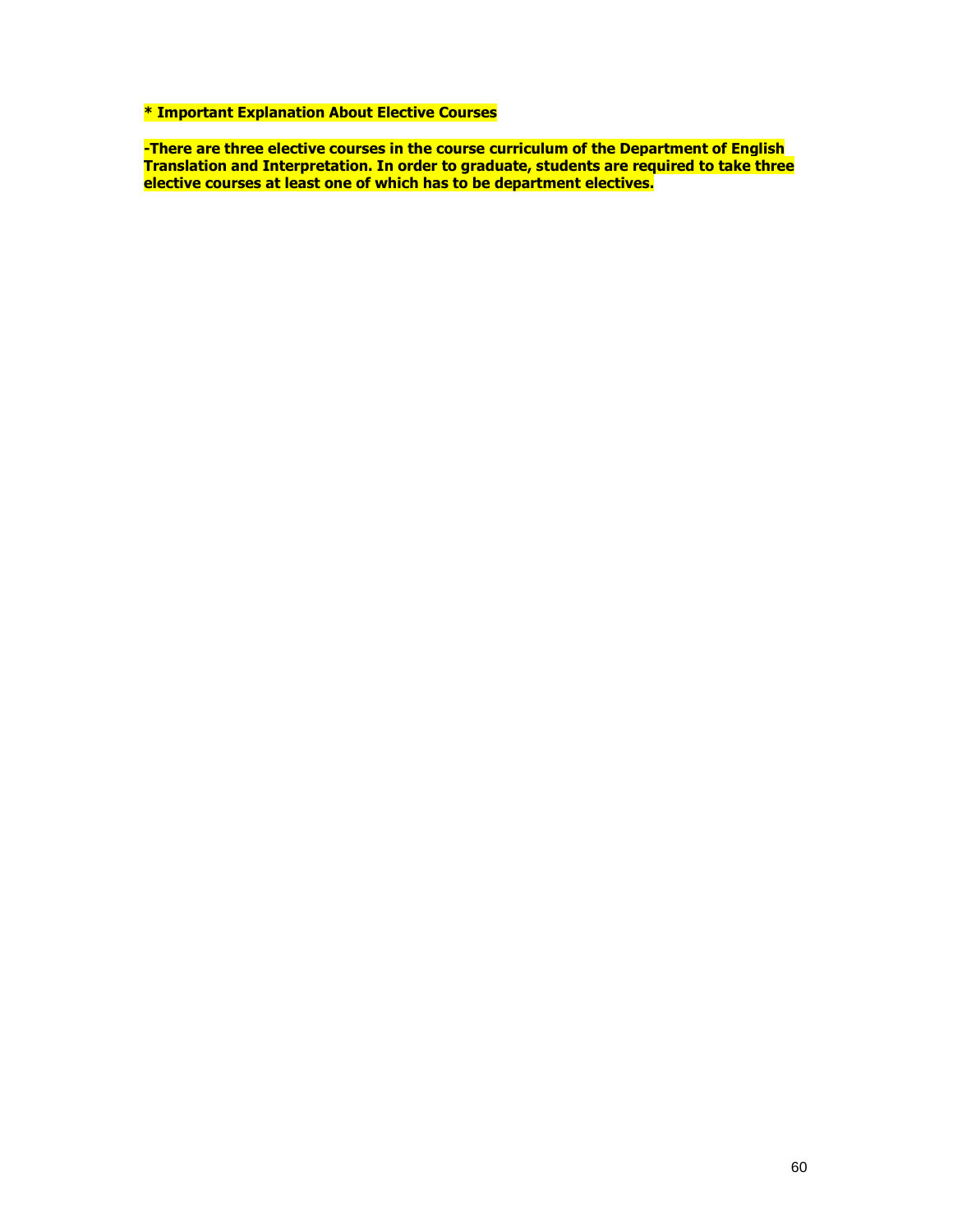# FACULTY OF FINE ARTS AND DESIGN

#### DEPARTMENT of FASHION DESIGN FASHION DESIGN SPECILIZATION

#### FRESHMAN FALL

| <b>Prerequisite</b> | Code                  | <b>Course Name</b>                                           | <b>ECTS</b> | Lec.           | Lab.          | <b>Credit</b>  |
|---------------------|-----------------------|--------------------------------------------------------------|-------------|----------------|---------------|----------------|
|                     | <b>FFD 101</b>        | Art and Design Studio I                                      | 8           | $\mathcal{P}$  | 6             | 5              |
|                     | <b>FFD 121</b>        | History of Art and Design I                                  | 3           | $\mathcal{P}$  |               | $\mathcal{P}$  |
|                     | FA 111                | Drawing & Representation for<br>Fashion                      | 3           |                | 4             | $\mathfrak{p}$ |
|                     | <b>HUM 103</b>        | Principles of Social Sciences I                              | 3           | 3              |               | 3              |
|                     | <b>CS 100</b>         | Introduction to Computer and<br><b>Information Systems I</b> | 4           | $\mathfrak{p}$ | $\mathcal{P}$ | 3              |
|                     | <b>ENG 101</b>        | Academic Reading and<br>Writing Skills I                     | 4           | $\mathcal{P}$  | $\mathcal{P}$ | 3              |
|                     | <b>SFL</b><br>101/103 | Second Foreign Languages I                                   | 4           | 2              | $\mathcal{P}$ | 3              |
|                     | <b>IUE 100</b>        | Academic and Social<br>Orientation                           | 1           |                | 2             |                |
|                     |                       |                                                              | 30          |                |               |                |

### SPRING

| <b>Prerequisite</b> | Code                  | <b>Course Name</b>                        | <b>ECTS</b> | Lec.          | Lab.          | <b>Credit</b> |
|---------------------|-----------------------|-------------------------------------------|-------------|---------------|---------------|---------------|
|                     | FA 102                | Art and Design Studio for<br>Fashion      | 6           | 2             | 6             | 5             |
|                     | <b>FA 132</b>         | <b>Technology of Materials</b>            | 3           |               | $\mathcal{P}$ | $\mathcal{P}$ |
|                     | FA 142                | Pattern Making & Sewing<br><b>Skills</b>  | 3           |               | 4             | $\mathcal{P}$ |
|                     | <b>FFD 122</b>        | History of Art and Design II              | 3           | $\mathcal{P}$ |               | $\mathcal{P}$ |
|                     | <b>HUM 104</b>        | Principles of Social Sciences<br>П        | 3           | 3             |               | 3             |
|                     | <b>ECON 100</b>       | Principles of Economics                   | 4           | 3             |               | 3             |
|                     | <b>ENG 102</b>        | Academic Reading and<br>Writing Skills II | 4           | $\mathcal{P}$ | $\mathcal{P}$ | 3             |
|                     | <b>SFL</b><br>102/104 | Second Foreign Languages II               | 4           | $\mathcal{P}$ | $\mathcal{P}$ | 3             |
|                     |                       |                                           | 30          |               |               |               |

#### **SOPHOMORE** FALL

| FALL                |                 |                                                    |             |                |      |               |
|---------------------|-----------------|----------------------------------------------------|-------------|----------------|------|---------------|
| <b>Prerequisite</b> | Code            | <b>Course Name</b>                                 | <b>ECTS</b> | Lec.           | Lab. | <b>Credit</b> |
|                     | <b>FA 201</b>   | Fashion Studio: Introduction                       | 6           | 2              | 4    |               |
|                     | FA 203          | Fashion Graphics I                                 | 3           |                | 4    |               |
|                     | FA 205          | Costume History                                    | 4           | 3              |      | 3             |
|                     | FA 207          | Pattern Making and Tailoring                       | 4           |                | 4    | 3             |
|                     | <b>BA 101</b>   | <b>Introduction to Business</b>                    | 5           | 3              |      | 3             |
|                     | <b>HIST 201</b> | Principles of Atatürk &<br>History of Revolution I | 2           | 2              |      |               |
|                     | <b>TURK 201</b> | Turkish I                                          | っ           | $\mathfrak{p}$ |      | っ             |
|                     | <b>SFL 201</b>  | Second Foreign Languages<br>Ш                      | 4           | 2              |      |               |
|                     |                 |                                                    | 30          |                |      |               |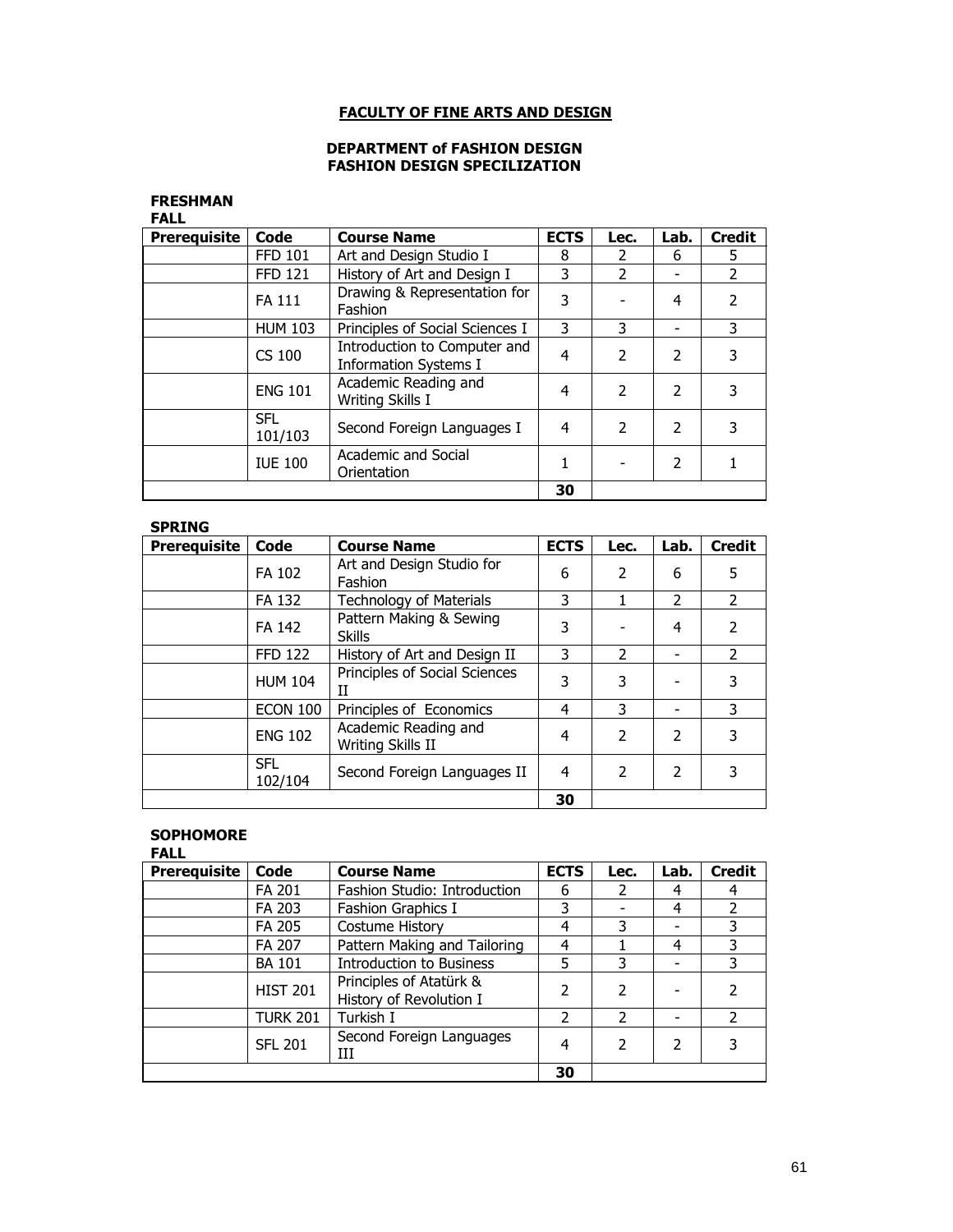| <b>SPRING</b>       |                 |                                                     |               |                |               |               |
|---------------------|-----------------|-----------------------------------------------------|---------------|----------------|---------------|---------------|
| <b>Prerequisite</b> | Code            | <b>Course Name</b>                                  | <b>ECTS</b>   | Lec.           | Lab.          | <b>Credit</b> |
|                     | FA 202          | Fashion Studio: Collection I                        |               | $\mathcal{P}$  | 4             |               |
|                     | FA 204          | <b>Fashion Graphics II</b>                          | 3             |                | 4             |               |
|                     | FA 206          | <b>Fashion History</b>                              | 4             | 3              |               | 3             |
|                     | <b>FA 208</b>   | Pattern Cutting and Dress<br>Making                 | 4             |                | 4             | 3             |
|                     | <b>FFD 204</b>  | Multimedia Applications in<br>Desian                | 4             |                | $\mathcal{P}$ |               |
|                     | <b>HIST 202</b> | Principles of Atatürk &<br>History of Revolution II | $\mathcal{P}$ | $\mathcal{P}$  |               |               |
|                     | <b>TURK 202</b> | Turkish II                                          | $\mathcal{P}$ | $\mathfrak{p}$ |               | $\mathcal{P}$ |
|                     | <b>SFL 202</b>  | Second Foreign Languages IV                         | 4             | $\mathcal{P}$  | 2             | 3             |
|                     |                 |                                                     | 30            |                |               |               |

## JUNIOR

| FALL                |               |                                           |             |      |      |               |
|---------------------|---------------|-------------------------------------------|-------------|------|------|---------------|
| <b>Prerequisite</b> | Code          | <b>Course Name</b>                        | <b>ECTS</b> | Lec. | Lab. | <b>Credit</b> |
|                     | FA 301        | Fashion Theory I                          |             |      |      |               |
|                     | FD 301        | Fashion Studio: Collection II             | 12          |      | 6    |               |
|                     | FD 303        | Textile Studio I                          | 3           |      | 4    |               |
|                     | FD 305        | <b>Computer Aided Fashion</b><br>Design I | 3           |      | 4    |               |
|                     | <b>SFL301</b> | Second Foreign Languages V                | 4           |      | 2    |               |
|                     |               | Elective I $*$                            | 4           |      |      |               |
|                     |               |                                           | 30          |      |      |               |

### SPRING

| <b>Prerequisite</b> | Code          | <b>Course Name</b>                         | <b>ECTS</b> | Lec. | Lab. | <b>Credit</b> |
|---------------------|---------------|--------------------------------------------|-------------|------|------|---------------|
|                     | FA 302        | Fashion Theory II                          |             |      |      |               |
|                     | FD 302        | Fashion Studio: Collection III             | 12          |      | 6    |               |
|                     | FD 304        | Textile Studio II                          |             |      | 4    |               |
|                     | FD 306        | <b>Computer Aided Fashion</b><br>Design II | 3           |      | 4    |               |
|                     | <b>SFL302</b> | Second Foreign Languages VI                | 4           |      |      |               |
|                     |               | Elective II $*$                            |             |      |      |               |
|                     |               |                                            | 30          |      |      |               |

#### SENIOR FALL

| .                   |                |                                   |             |               |               |               |
|---------------------|----------------|-----------------------------------|-------------|---------------|---------------|---------------|
| <b>Prerequisite</b> | Code           | <b>Course Name</b>                | <b>ECTS</b> | Lec.          | Lab.          | <b>Credit</b> |
|                     | FA 401         | Fashion Trends and<br>Predictions | 4           | $\mathcal{P}$ | $\mathcal{P}$ |               |
|                     | FD 401         | Fashion Studio: Collection IV     | 11          |               | 6             |               |
|                     | FD 403         | Fashion Merchandising             | 3           |               |               |               |
|                     | FA 451         | Applied Workshop in Fashion       | 4           |               | 2             |               |
|                     | <b>SFL 401</b> | Second Foreign Language VII       | 4           | $\mathcal{P}$ | $\mathfrak z$ |               |
|                     |                | Elective III <sup>*</sup>         | 4           |               |               |               |
|                     |                |                                   | 30          |               |               |               |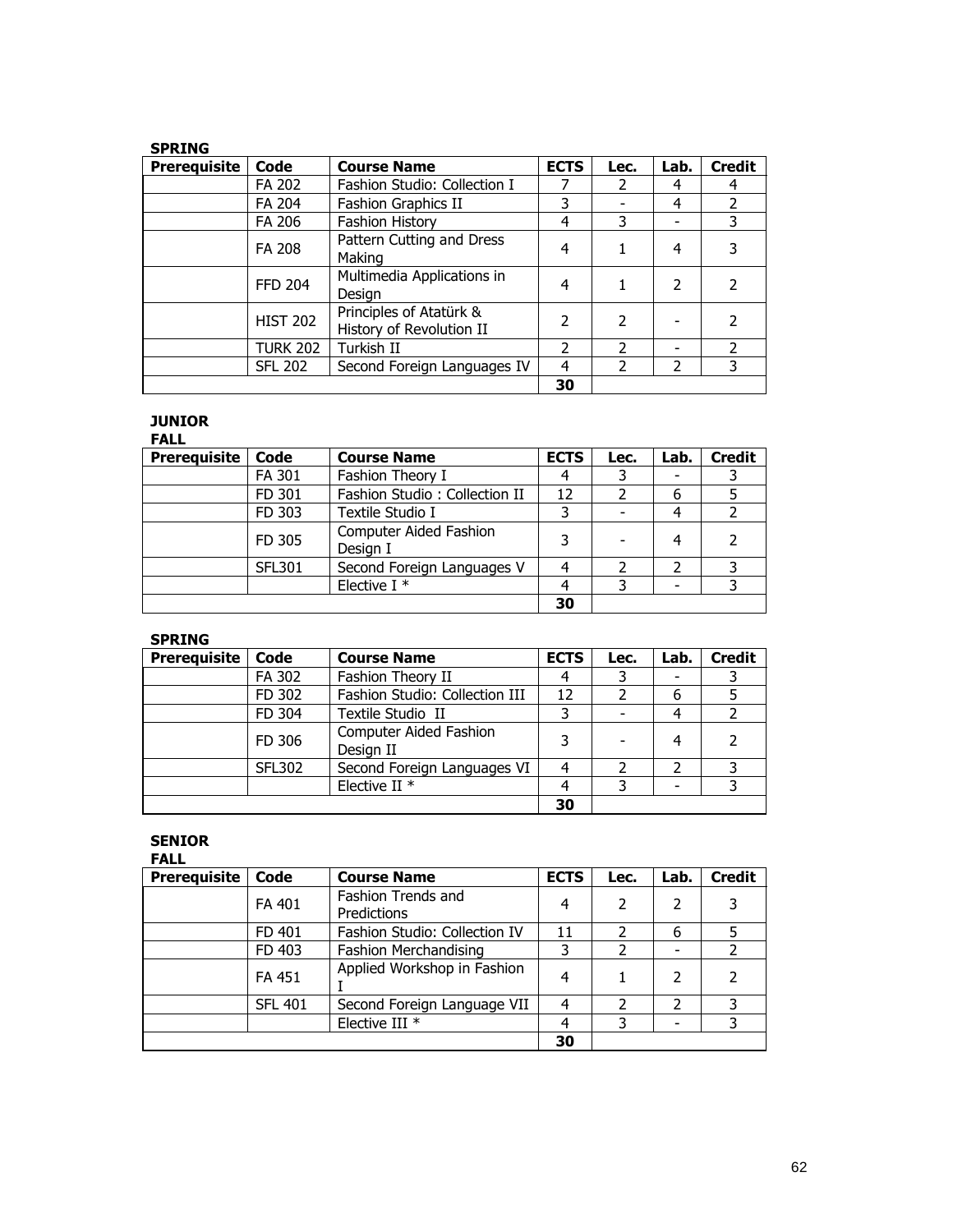| SPRING              |                |                                              |             |               |      |               |
|---------------------|----------------|----------------------------------------------|-------------|---------------|------|---------------|
| <b>Prerequisite</b> | Code           | <b>Course Name</b>                           | <b>ECTS</b> | Lec.          | Lab. | <b>Credit</b> |
|                     | FD 404         | Portfolio Design                             | 3           |               | 4    |               |
|                     | FD 494         | <b>Graduation Thesis</b>                     | 4           | 2             | 2    |               |
|                     | FD 498         | Graduation Project **                        | 12          |               | 6    |               |
|                     | FA 452         | Applied Workshop in Fashion<br>н             | 4           |               | 2    |               |
|                     | <b>BA 422</b>  | Intellectual & Industrial<br>Property Rights | 3           | 3             |      |               |
|                     | <b>SFL 402</b> | Second Foreign Languages<br>VIII             | 4           | $\mathcal{P}$ | 2    |               |
|                     |                |                                              | 30          |               |      |               |

#### ELECTIVES

CODING

| <b>Prerequisite   Code</b> |               | <b>Course Name</b>      | <b>ECTS</b> | Lec. | Lab. | Credit |
|----------------------------|---------------|-------------------------|-------------|------|------|--------|
|                            | <b>FA 311</b> | Footwear and Bag Design |             |      |      |        |

\* It can be taken from the student's own department or from any other department with the approval of the advisor.

\*\* In order to take the "Graduation Project" course, the students must complete all courses coded: FFD101-FFD102, FA201-FA202, FD301.

 To graduate, students must complete eight weeks summer practice or industrial placement as specified by their department.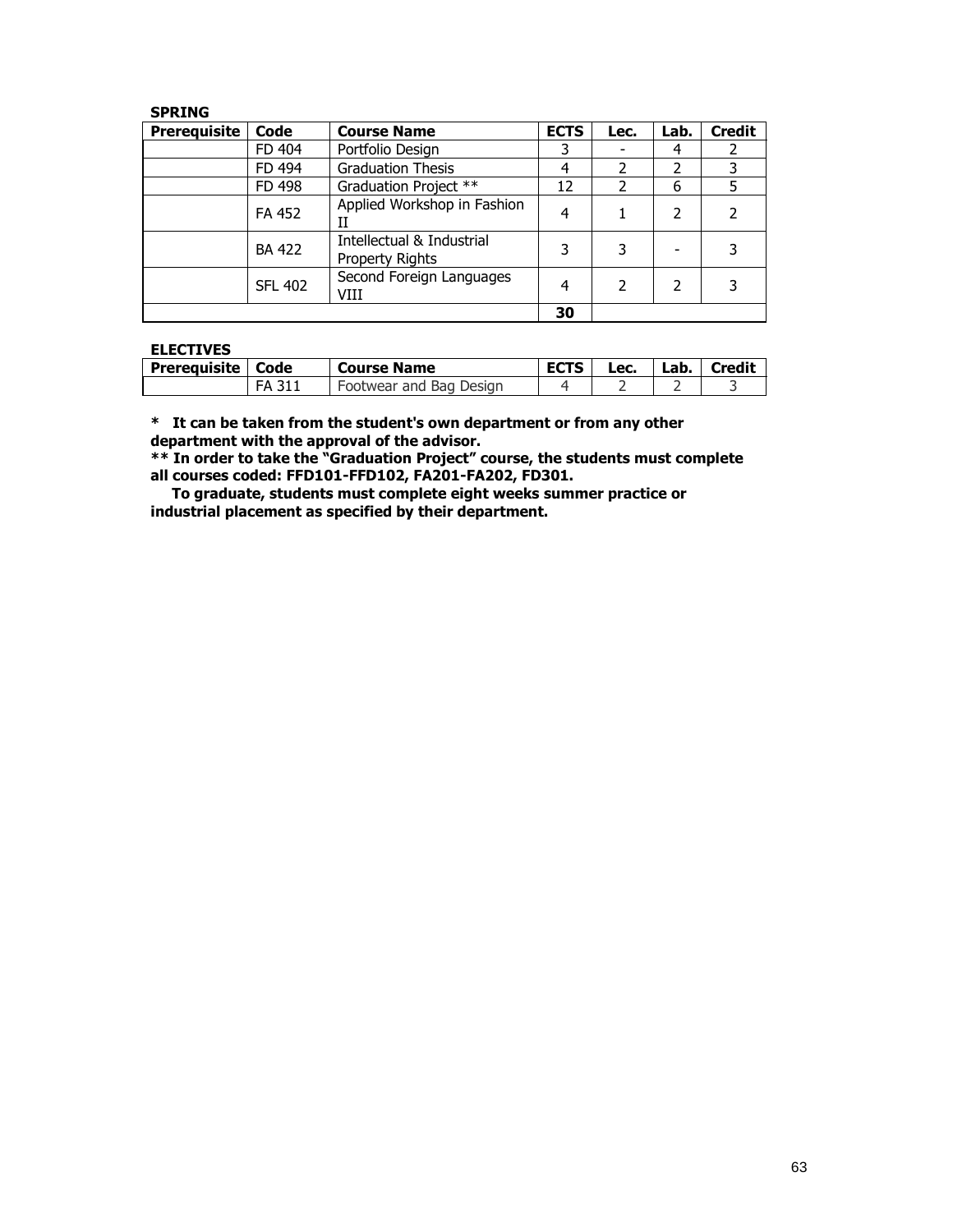### DEPARTMENT OF FASHION DESIGN FASHION BUSINESS SPECIALIZATION

#### FRESHMAN FALL

| <b>Prerequisite</b> | <b>Code</b>           | <b>Course Name</b>                                              | <b>ECTS</b> | Lec.           | Lab.           | <b>Credit</b> |
|---------------------|-----------------------|-----------------------------------------------------------------|-------------|----------------|----------------|---------------|
|                     | <b>FFD 101</b>        | Art and Design Studio I                                         | 8           | $\mathcal{P}$  | 6              | 5             |
|                     | <b>FA 111</b>         | Drawing &<br>Representation                                     | 3           |                | 4              | $\mathcal{P}$ |
|                     | <b>FFD 121</b>        | History of Art and Design                                       | 3           | $\mathcal{P}$  |                | $\mathcal{P}$ |
|                     | <b>HUM 103</b>        | Principles of Social<br><b>Sciences</b>                         | 3           | 3              |                | 3             |
|                     | <b>CS 100</b>         | Introduction to<br>Computer and<br><b>Information Systems I</b> | 4           | $\mathfrak{p}$ | $\mathfrak{p}$ | 3             |
|                     | <b>ENG 101</b>        | Academic Reading and<br><b>Writing Skills I</b>                 | 4           | $\mathfrak{p}$ | $\mathfrak{p}$ | 3             |
|                     | <b>SFL</b><br>101/103 | Second Foreign<br>Languages I                                   | 4           | $\mathcal{P}$  | $\mathfrak{p}$ | 3             |
|                     | <b>IUE 100</b>        | Academic and Social<br>Orientation                              | 1           |                | $\mathfrak{p}$ |               |
|                     |                       |                                                                 | 30          |                |                |               |

# SPRING

| <b>Prerequisite</b> | Code            | <b>Course Name</b>                        | <b>ECTS</b> | Lec.          | Lab.           | <b>Credit</b> |
|---------------------|-----------------|-------------------------------------------|-------------|---------------|----------------|---------------|
|                     | FA 102          | Art and Design Studio<br>for Fashion      | 6           | 2             | 6              | 5             |
|                     | <b>FA 132</b>   | <b>Technology of Materials</b>            | 3           | 1             | $\mathcal{P}$  | $\mathcal{P}$ |
|                     | FA 142          | Pattern Making & Sewing<br><b>Skills</b>  | 3           |               | 4              | $\mathcal{P}$ |
|                     | <b>FFD 122</b>  | History of Art and Design<br>н            | 3           | 2             |                | $\mathcal{P}$ |
|                     | <b>HUM 104</b>  | Principles of Social<br>Sciences II       | 3           | 3             |                | 3             |
|                     | <b>ECON 100</b> | Principles of Economics                   | 4           | 3             |                | 3             |
|                     | <b>ENG 102</b>  | Academic Reading and<br>Writing Skills II | 4           | $\mathcal{P}$ | $\mathfrak{p}$ | 3             |
|                     | SFL.<br>102/104 | Second Foreign<br>Languages II            | 4           | 2             | 2              |               |
|                     |                 |                                           | 30          |               |                |               |

#### **SOPHOMORE** FALL

| FALL                |                 |                                                    |               |                |               |                |
|---------------------|-----------------|----------------------------------------------------|---------------|----------------|---------------|----------------|
| <b>Prerequisite</b> | Code            | <b>Course Name</b>                                 | <b>ECTS</b>   | Lec.           | Lab.          | <b>Credit</b>  |
|                     | <b>FA 201</b>   | Fashion Studio:<br><b>Introduction</b>             | 6             | $\overline{2}$ | 4             |                |
|                     | FA 203          | Fashion Graphics I                                 | 3             |                | 4             | $\overline{2}$ |
|                     | FA 205          | Costume History                                    | 4             | 3              |               | 3              |
|                     | FA 207          | Pattern Making and<br>Tailoring                    | 4             | 1              | 4             | 3              |
|                     | <b>BA 101</b>   | Introduction to Business                           | 5             | 3              |               | 3              |
|                     | <b>HIST 201</b> | Principles of Atatürk &<br>History of Revolution I | 2             | $\mathfrak{p}$ |               | $\overline{2}$ |
|                     | TURK 201        | Turkish I                                          | $\mathcal{P}$ | $\mathcal{P}$  |               | $\mathcal{P}$  |
|                     | <b>SFL 201</b>  | Second Foreign                                     |               | $\mathcal{P}$  | $\mathcal{P}$ | 3              |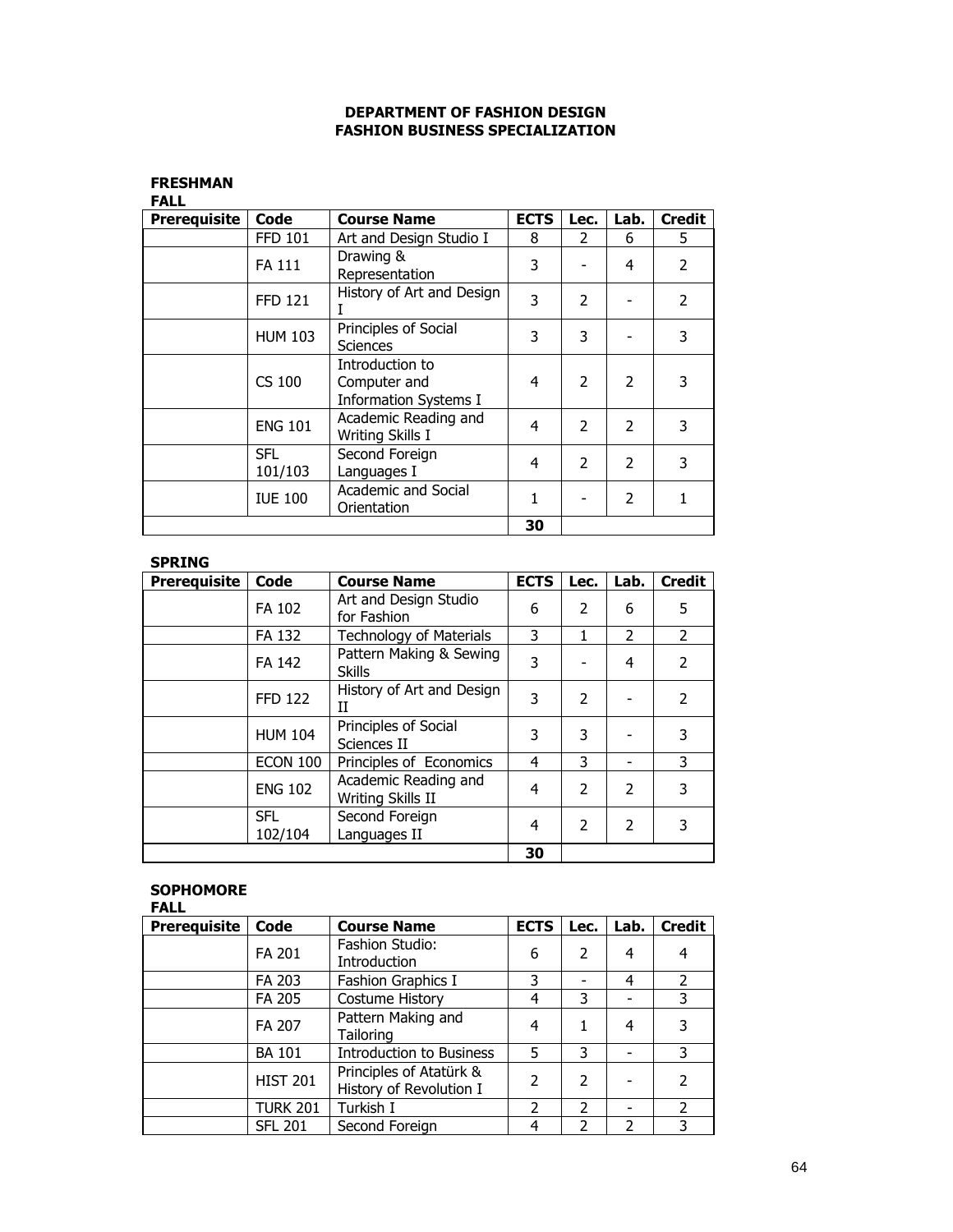| $- - -$<br>10112000<br>- --<br><u>Luis</u> |   |  |  |
|--------------------------------------------|---|--|--|
|                                            | ◡ |  |  |

### SPRING

| <b>Prerequisite</b> | Code            | <b>Course Name</b>                                  | <b>ECTS</b>   | Lec.           | Lab.           | <b>Credit</b>  |
|---------------------|-----------------|-----------------------------------------------------|---------------|----------------|----------------|----------------|
|                     | <b>FA 202</b>   | Fashion Studio:<br>Collection I                     | 7             | $\overline{2}$ | 4              | 4              |
|                     | <b>FA 204</b>   | Fashion Graphics II                                 | 3             |                | 4              | $\overline{2}$ |
|                     | FA 206          | <b>Fashion History</b>                              | 4             | 3              |                | 3              |
|                     | <b>FA 208</b>   | Pattern Cutting and<br><b>Dress Making</b>          | 4             | 1              | 4              | 3              |
|                     | <b>FFD 204</b>  | <b>Multimedia Applications</b><br>in Design         | 4             | 1              | $\mathfrak{p}$ | $\mathfrak{p}$ |
|                     | <b>HIST 202</b> | Principles of Atatürk &<br>History of Revolution II | $\mathcal{P}$ | $\mathcal{P}$  |                | $\mathfrak{p}$ |
|                     | <b>TURK 202</b> | Turkish II                                          | $\mathcal{P}$ | $\mathcal{P}$  |                | $\mathfrak{p}$ |
|                     | <b>SFL 202</b>  | Second Foreign<br>Languages IV                      | 4             | $\mathfrak{p}$ | $\mathfrak{p}$ | 3              |
|                     |                 |                                                     | 30            |                |                |                |

#### JUNIOR FALL

| .                   |                |                                                    |             |      |               |               |
|---------------------|----------------|----------------------------------------------------|-------------|------|---------------|---------------|
| <b>Prerequisite</b> | Code           | <b>Course Name</b>                                 | <b>ECTS</b> | Lec. | Lab.          | <b>Credit</b> |
|                     | FB 301         | Production Processes in<br><b>Fashion Industry</b> | 8           |      | $\mathcal{P}$ |               |
|                     | FA 301         | Fashion Theory I                                   |             | 3    |               |               |
|                     | <b>BA 201</b>  | Principles of Marketing                            | 5           | 3    |               |               |
|                     | <b>BA 320</b>  | Consumer Behavior                                  |             | 3    |               |               |
|                     | <b>SFL 301</b> | Second Foreign<br>Languages V                      | 4           |      |               |               |
|                     |                | Elective $I^*$                                     | 4           | 3    |               |               |
|                     |                |                                                    | 30          |      |               |               |

### SPRING

| <b>Prerequisite</b> | Code           | <b>Course Name</b>                              | <b>ECTS</b> | Lec.          | Lab.          | <b>Credit</b> |
|---------------------|----------------|-------------------------------------------------|-------------|---------------|---------------|---------------|
|                     | FA 302         | Fashion Theory II                               | 4           | 3             |               | 3             |
|                     | <b>BA 326</b>  | Retail Management in<br><b>Fashion Business</b> | 5           | 3             |               | 3             |
|                     | <b>BA 334</b>  | Cost Analysis in Fashion<br>Industry            | 5           | $\mathcal{P}$ |               |               |
|                     | <b>BA 324</b>  | <b>Brand Management</b>                         | 5           | $\mathcal{P}$ |               |               |
|                     | <b>MMC 220</b> | Theories of<br>Communication                    | 5           | 3             |               |               |
|                     | <b>SFL 302</b> | Second Foreign<br>Languages VI                  | 4           | $\mathcal{P}$ | $\mathcal{P}$ |               |
|                     |                | Elective II <sup>*</sup>                        | 4           | 3             |               | ٦             |
|                     |                |                                                 | 32          |               |               |               |

#### SENIOR **FALL**

| <b>FALL</b>         |        |                                     |             |      |      |               |
|---------------------|--------|-------------------------------------|-------------|------|------|---------------|
| <b>Prerequisite</b> | Code   | <b>Course Name</b>                  | <b>ECTS</b> | Lec. | Lab. | <b>Credit</b> |
|                     | FB 401 | Fashion Merchandising<br>Management |             |      |      |               |
|                     | FA 401 | Fashion Trends and<br>Predictions   |             |      |      |               |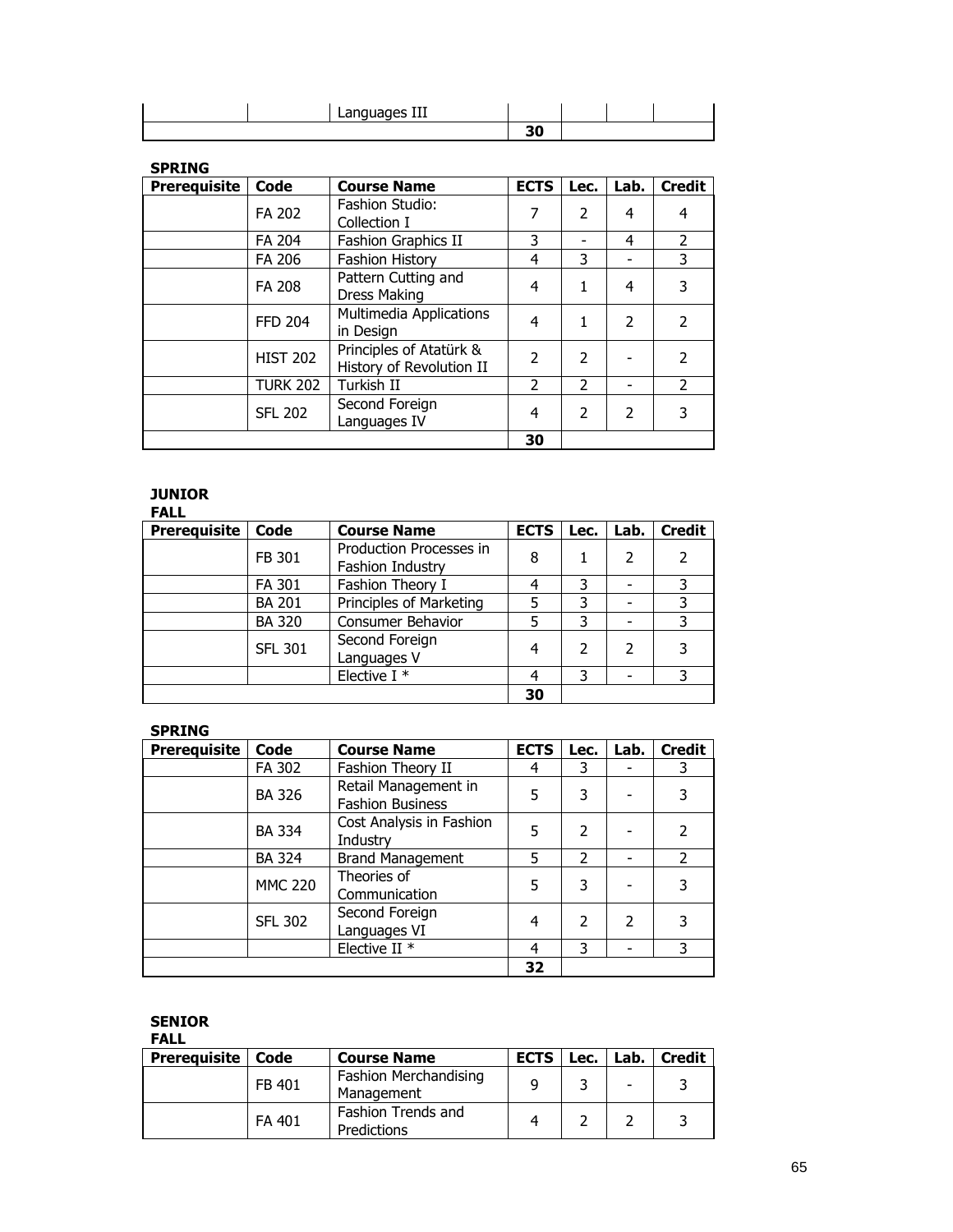| FA 451         | Applied Workshop in<br>Fashion I |    |  |  |
|----------------|----------------------------------|----|--|--|
| <b>BA 417</b>  | E-Business                       |    |  |  |
| <b>SFL 401</b> | Second Foreign<br>Languages VII  |    |  |  |
|                | Elective III *                   |    |  |  |
|                |                                  | 30 |  |  |

### SPRING

| <b>Prerequisite</b> | Code           | <b>Course Name</b>                                  | <b>ECTS</b> | Lec.           | Lab.          | <b>Credit</b> |
|---------------------|----------------|-----------------------------------------------------|-------------|----------------|---------------|---------------|
|                     | FB 498         | <b>Graduation Project</b>                           | 10          |                | 6             |               |
|                     | FA 452         | Applied Workshop in<br>Fashion II                   | 4           |                | $\mathcal{P}$ |               |
|                     | FB 494         | <b>Graduation Thesis</b>                            | 4           | $\mathfrak{p}$ | $\mathcal{P}$ | 3             |
|                     | <b>BA 490</b>  | Marketing Research                                  | 5           | 2              | 2             | 3             |
|                     | <b>BA 422</b>  | Intellectual & Industrial<br><b>Property Rights</b> |             | 3              |               |               |
|                     | <b>SFL 402</b> | Second Foreign<br>Languages VIII                    | 4           | 2              | $\mathcal{P}$ |               |
|                     |                |                                                     | 30          |                |               |               |

#### ELECTIVES

| <b>Prerequisite   Code</b> |               | <b>Course Name</b>         | <b>ECTS</b> | Lec. | Lab. | Credit |
|----------------------------|---------------|----------------------------|-------------|------|------|--------|
|                            | <b>FA 311</b> | Footwear and Bag<br>Desian |             |      |      |        |

\* It can be taken from the student's own department or from any other department with the approval of the advisor.

\*\* In order to take the "Graduation Project" course, the students must complete all courses coded: FFD 101-FFD102, FA 201-FA 202, FB 301.

 To graduate, students must complete eight weeks summer practice or industrial placement as specified by their department.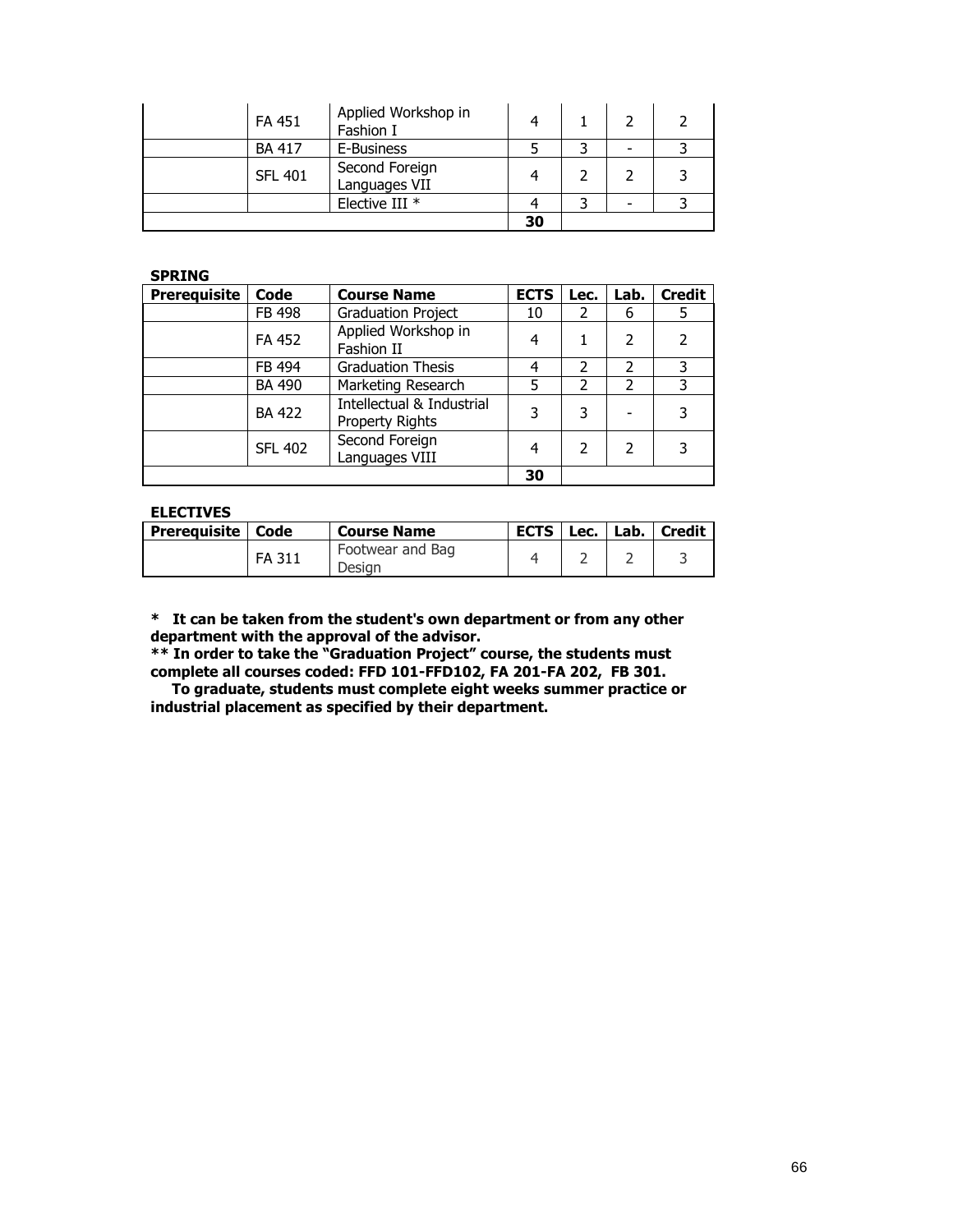### DEPARTMENT of COMMUNICATION DESIGN GRAPHIC DESIGN SPECIALIZATION

#### FRESHMAN FALL

| FALL                |                       |                                                              |             |               |               |               |
|---------------------|-----------------------|--------------------------------------------------------------|-------------|---------------|---------------|---------------|
| <b>Prerequisite</b> | Code                  | <b>Course Name</b>                                           | <b>ECTS</b> | Lec.          | Lab.          | <b>Credit</b> |
|                     | <b>FFD 101</b>        | Art and Design Studio I                                      | 8           | 2             | 6             | 5             |
|                     | <b>FFD 121</b>        | History of Art and Design I                                  | 3           | $\mathfrak z$ |               | $\mathcal{P}$ |
|                     | CD 111                | Drawing Studio                                               | 3           |               | 4             |               |
|                     | <b>CS 100</b>         | Introduction to Computer and<br><b>Information Systems I</b> | 4           | 2             | 2             |               |
|                     | <b>HUM 103</b>        | Principles of Social Sciences I                              | 3           | 3             |               | 3             |
|                     | <b>ENG 101</b>        | Academic Reading and Writing<br>Skills I                     | 4           | 2             | $\mathcal{P}$ |               |
|                     | <b>SFL</b><br>101/103 | Second Foreign Languages I                                   | 4           | $\mathcal{P}$ |               |               |
|                     | <b>IUE 100</b>        | Academic and Social Orientation                              |             |               | 2             |               |
|                     |                       |                                                              | 30          |               |               |               |

### SPRING

| <b>Prerequisite</b> | Code                  | <b>Course Name</b>                        | <b>ECTS</b> | Lec.          | Lab. | <b>Credit</b> |
|---------------------|-----------------------|-------------------------------------------|-------------|---------------|------|---------------|
|                     | <b>FFD 102</b>        | Art and Design Studio II                  | 9           |               | 6    | 5             |
|                     | <b>FFD 122</b>        | History of Art and Design II              | 3           | $\mathcal{P}$ |      | 2             |
|                     | CD 102                | Introduction to Visual<br>Communication   | 3           | $\mathcal{P}$ |      |               |
|                     | CD 132                | <b>Printing Techniques</b>                | 4           |               | 4    | $\mathcal{P}$ |
|                     | <b>HUM 104</b>        | Principles of Social Sciences II          | 3           | 3             |      | 3             |
|                     | <b>ENG 102</b>        | Academic Reading and Writing<br>Skills II | 4           | 2             |      |               |
|                     | <b>SFL</b><br>102/104 | Second Foreign Languages II               | 4           | 2             |      |               |
|                     |                       |                                           | 30          |               |      |               |

# **SOPHOMORE**

|--|

| <b>Prerequisite</b> | Code            | <b>Course Name</b>                                  | <b>ECTS</b>   | Lec. | Lab.          | <b>Credit</b> |
|---------------------|-----------------|-----------------------------------------------------|---------------|------|---------------|---------------|
|                     | CD 201          | Communication Design Studio I                       | 10            |      | 6             |               |
|                     | CD 203          | Typographic Design I                                | 4             |      |               | 3             |
|                     | CD 205          | Computer Graphics in<br><b>Communication Design</b> | 4             |      |               |               |
|                     | CD 207          | <b>Basic Photography</b>                            | 4             |      | $\mathcal{P}$ | ٦             |
|                     | <b>HIST 201</b> | Principles of Atatürk & History of<br>Revolution I  |               |      |               |               |
|                     | <b>TURK 201</b> | Turkish I                                           | $\mathcal{P}$ | っ    |               | າ             |
|                     | <b>SFL 201</b>  | Second Foreign Languages III                        | 4             |      |               |               |
|                     |                 |                                                     | 30            |      |               |               |

| <b>Prerequisite</b> | Code            | <b>Course Name</b>                                  | <b>ECTS</b> | Lec. | Lab. | <b>Credit</b> |
|---------------------|-----------------|-----------------------------------------------------|-------------|------|------|---------------|
|                     | CD 202          | Communication Design Studio II                      | 10          |      | b    |               |
|                     | CD 204          | Typographic Design II                               |             |      |      |               |
|                     | <b>FFD 204</b>  | Multimedia Applications in Design                   | 4           |      |      |               |
|                     | ECON100         | Principles of Economics                             |             |      |      |               |
|                     | <b>HIST 202</b> | Principles of Atatürk & History of<br>Revolution II |             |      |      |               |
|                     | <b>TURK202</b>  | Turkish II                                          |             |      |      |               |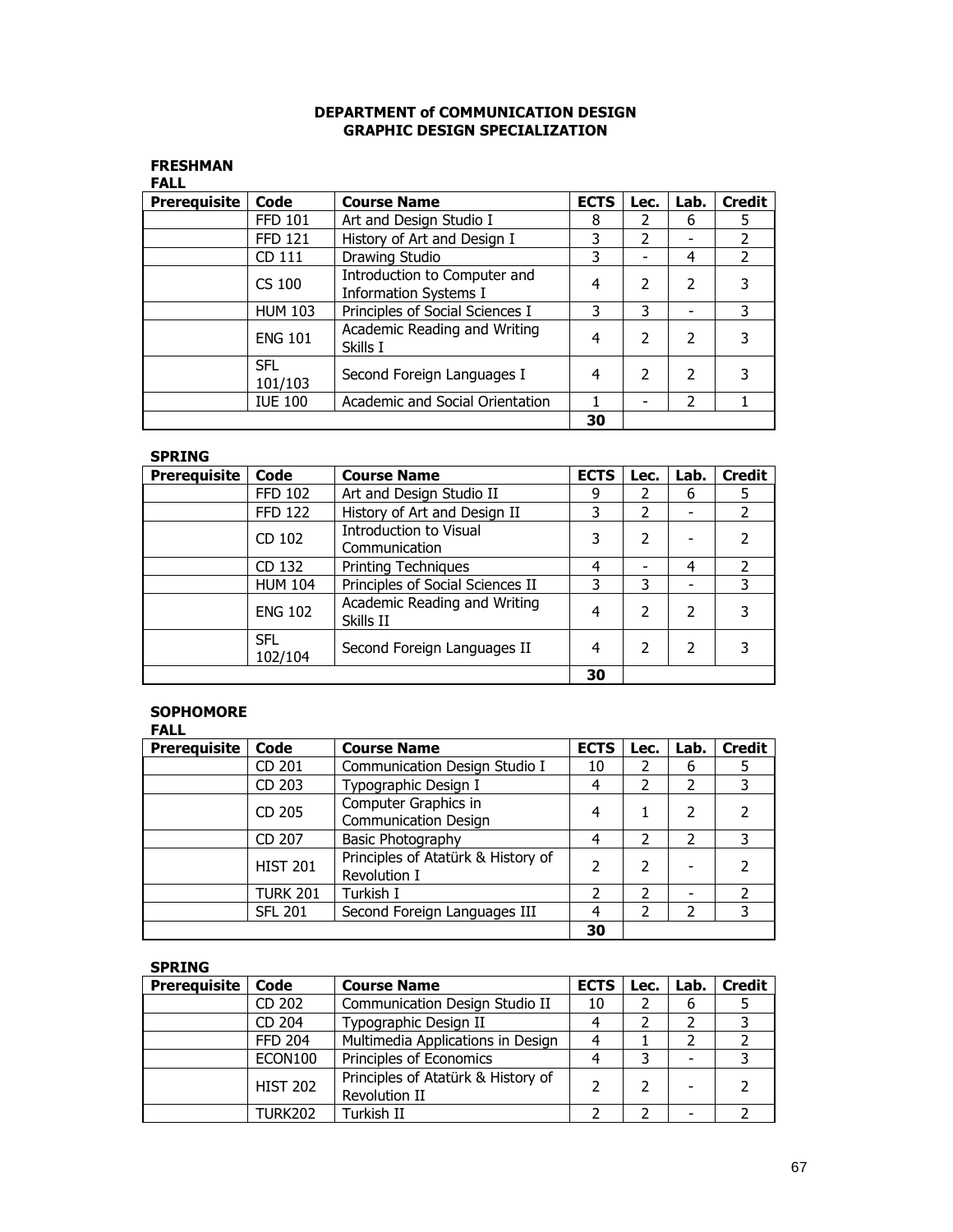| 202 | Second Foreign Languages IV |  |  |  |
|-----|-----------------------------|--|--|--|
|     |                             |  |  |  |

# JUNIOR

# FALL

| <b>Prerequisite</b> | Code           | <b>Course Name</b>              | <b>ECTS</b> | Lec. | Lab. | <b>Credit</b> |
|---------------------|----------------|---------------------------------|-------------|------|------|---------------|
|                     | GD 301         | Graphic Design Studio I         | 9           |      | b    |               |
|                     | GD 303         | Desktop Publishing              |             |      |      |               |
|                     | CD 301         | History of Graphic Design       | 4           |      |      |               |
|                     | <b>BA 101</b>  | <b>Introduction to Business</b> |             |      |      |               |
|                     | <b>SFL 301</b> | Second Foreign Language V       | 4           |      |      |               |
|                     |                | Elective $I^*$                  | 4           |      |      |               |
|                     |                |                                 | 30          |      |      |               |

#### SPRING

| <b>Prerequisite</b> | Code           | <b>Course Name</b>              | <b>ECTS</b> | Lec. | Lab. | <b>Credit</b> |
|---------------------|----------------|---------------------------------|-------------|------|------|---------------|
|                     | GD 302         | Graphic Design Studio II        | 10          |      | n    |               |
|                     | GD 304         | Packaging Design                | 4           |      |      |               |
|                     | CD 302         | History of Visual Culture       |             |      |      |               |
|                     | <b>BA 230</b>  | <b>Marketing Communications</b> |             |      |      |               |
|                     | <b>SFL 302</b> | Second Foreign Languages VI     |             |      |      |               |
|                     |                | Elective II $*$                 | 4           |      |      |               |
|                     |                |                                 | 30          |      |      |               |

# SENIOR

# FALL

| <b>Prerequisite</b> | Code           | <b>Course Name</b>                             | <b>ECTS</b> | Lec. | Lab. | <b>Credit</b> |
|---------------------|----------------|------------------------------------------------|-------------|------|------|---------------|
|                     | GD 401         | Graphic Design Studio III                      | 10          |      | b    |               |
|                     | GD 403         | Advertising Design and Art<br><b>Direction</b> | 4           | 2    |      |               |
|                     | <b>FFD 401</b> | <b>Design Semiotics</b>                        | 4           | 3    |      |               |
|                     | CD 451         | Applied Workshop in<br>Communication Design I  | 4           |      |      |               |
|                     | <b>SFL 401</b> | Second Foreign Languages VII                   | 4           | 2    |      |               |
|                     |                | Elective III $*$                               | 4           | 3    |      |               |
|                     |                |                                                | 30          |      |      |               |

# SPRING

| <b>Prerequisite</b> | Code           | <b>Course Name</b>                                  | <b>ECTS</b> | Lec. | Lab. | <b>Credit</b> |
|---------------------|----------------|-----------------------------------------------------|-------------|------|------|---------------|
|                     | GD 498         | Graduation Project **                               | 11          |      | 6    |               |
|                     | GD 494         | <b>Graduation Thesis</b>                            | 4           | 2    |      |               |
|                     | GD 404         | Portfolio Design                                    | 4           | 2    |      | 3             |
|                     | CD 452         | Applied Workshop in<br>Communication Design II      | 4           |      |      |               |
|                     | <b>BA 422</b>  | Intellectual & Industrial Property<br><b>Rights</b> |             | 3    |      |               |
|                     | <b>SFL 402</b> | Second Foreign Languages VIII                       | 4           | 2    |      |               |
|                     |                |                                                     | 30          |      |      |               |

### **ELECTIVES**

| Prerequisite | Code   | <b>Course Name</b>                                                   | <b>ECTS</b> | Lec. | Lab. | <b>Credit</b> |
|--------------|--------|----------------------------------------------------------------------|-------------|------|------|---------------|
|              | CD 321 | Historical Exhibition Design                                         |             |      |      |               |
|              | CD 322 | Experimental Multimedia<br>Production Techniques in<br>Advertisement |             |      |      |               |
|              | CD 421 | Digital Illustration                                                 |             |      |      |               |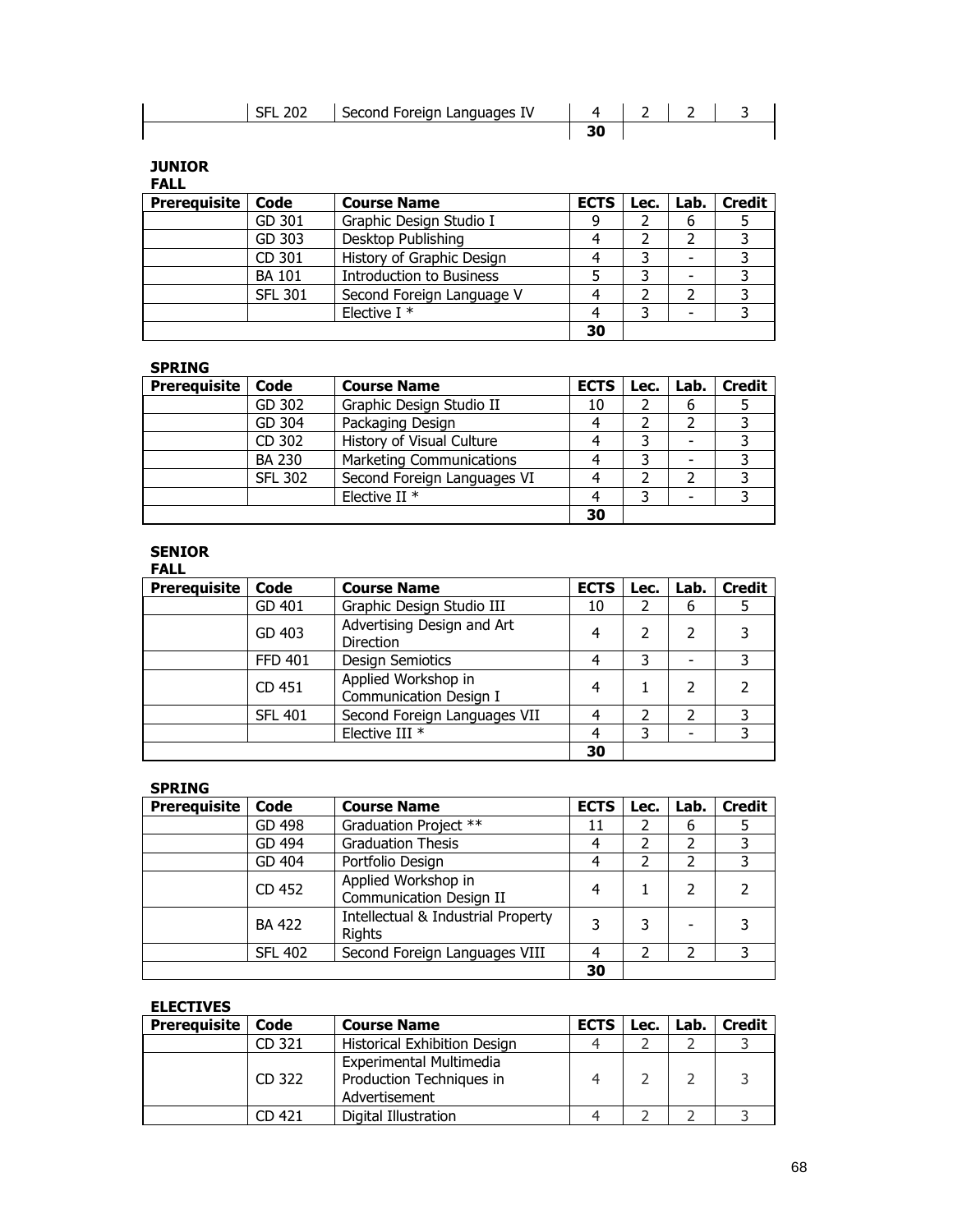| CD 422<br>◡ | Human Experience Base Design<br>Processes |  |  |
|-------------|-------------------------------------------|--|--|
|             | WEB Page Design                           |  |  |

\* It can be taken from the student's own department or from any other department with the approval of the advisor.

\*\* In order to take the "Graduation Project" course, the students must complete all courses coded: FFD 101-FFD 102, CD 201-CD 202, GD 301.

 To graduate, students must complete eight weeks summer practice or industrial placement as specified by their department.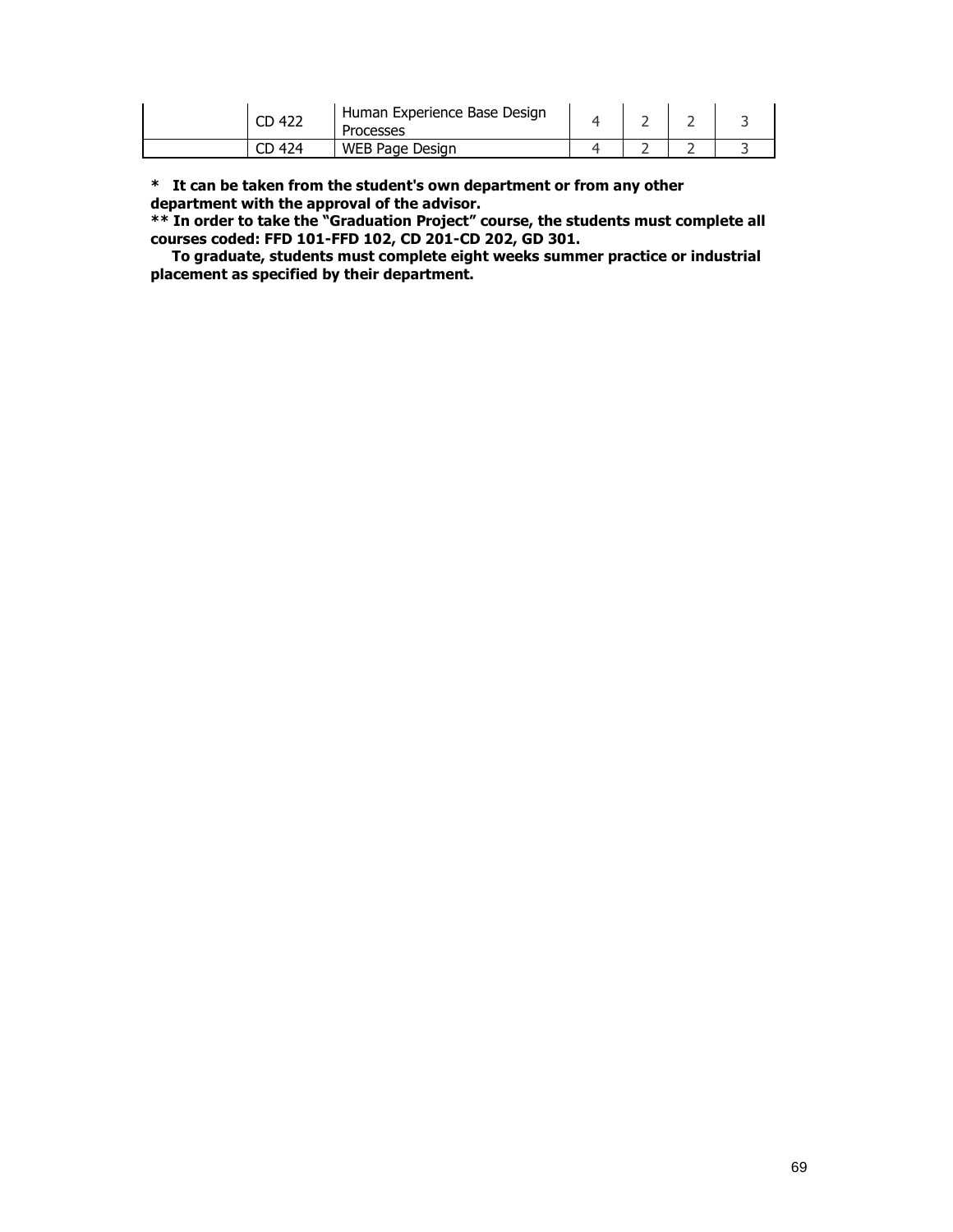# DEPARTMENT of COMMUNICATION DESIGN MULTIMEDIA DESIGN SPECIALIZATION

## FRESHMAN

### FALL

| <b>Prerequisite</b> | Code                  | <b>Course Name</b>                                           | <b>ECTS</b> | Lec.           | Lab.           | <b>Credit</b> |
|---------------------|-----------------------|--------------------------------------------------------------|-------------|----------------|----------------|---------------|
|                     | <b>FFD 101</b>        | Art and Design Studio I                                      | 8           | 2              | 6              | 5             |
|                     | <b>FFD 121</b>        | History of Art and Design I                                  | 3           |                |                |               |
|                     | CD 111                | Drawing Studio                                               | 3           |                | 4              | $\mathcal{P}$ |
|                     | <b>CS 100</b>         | Introduction to Computer and<br><b>Information Systems I</b> | 4           | 2              | $\mathfrak{p}$ | 3             |
|                     | <b>HUM 103</b>        | Principles of Social Sciences I                              | 3           | 3              |                | 3             |
|                     | <b>ENG 101</b>        | Academic Reading and Writing<br>Skills I                     | 4           | $\mathcal{P}$  | $\mathcal{P}$  | 3             |
|                     | <b>SFL</b><br>101/103 | Second Foreign Languages I                                   | 4           | $\mathfrak{p}$ | $\mathfrak{p}$ |               |
|                     | <b>IUE 100</b>        | Academic and Social<br>Orientation                           |             |                | $\mathcal{P}$  |               |
|                     |                       |                                                              | 30          |                |                |               |

### SPRING

| <b>Prerequisite</b> | Code                  | <b>Course Name</b>                        | <b>ECTS</b> | Lec.          | Lab. | <b>Credit</b> |
|---------------------|-----------------------|-------------------------------------------|-------------|---------------|------|---------------|
|                     | <b>FFD 102</b>        | Art and Design Studio II                  | 9           |               | 6    | 5             |
|                     | <b>FFD 122</b>        | History of Art and Design II              | 3           | $\mathcal{P}$ |      | $\mathcal{P}$ |
|                     | CD 102                | Introduction to Visual<br>Communication   | 3           | $\mathcal{P}$ |      |               |
|                     | CD 132                | <b>Printing Techniques</b>                | 4           |               | 4    | $\mathcal{P}$ |
|                     | <b>HUM 104</b>        | Principles of Social Sciences II          | 3           | 3             |      | 3             |
|                     | <b>ENG 102</b>        | Academic Reading and Writing<br>Skills II | 4           | 2             | 2    |               |
|                     | <b>SFL</b><br>102/104 | Second Foreign Languages II               | 4           |               | 2    |               |
|                     |                       |                                           | 30          |               |      |               |

#### **SOPHOMORE** FALL

| <b>Prerequisite</b> | Code            | <b>Course Name</b>                                  | <b>ECTS</b> | Lec. | Lab. | <b>Credit</b> |
|---------------------|-----------------|-----------------------------------------------------|-------------|------|------|---------------|
|                     | CD 201          | Communication Design Studio I                       | 10          |      | 6    |               |
|                     | CD 203          | Typographic Design I                                | 4           | 2    | 2    |               |
|                     | CD 205          | Computer Graphics in<br><b>Communication Design</b> | 4           |      | 2    |               |
|                     | CD 207          | Basic Photography                                   | 4           | 2    | 2    |               |
|                     | <b>HIST 201</b> | Principles of Atatürk & History<br>of Revolution I  | 2           | 2    |      |               |
|                     | <b>TURK 201</b> | Turkish I                                           | 2           | 2    |      |               |
|                     | <b>SFL 201</b>  | Second Foreign Languages III                        |             | 2    | າ    |               |
|                     |                 |                                                     | 30          |      |      |               |

| <b>Prerequisite</b> | Code   | <b>Course Name</b>                      | <b>ECTS</b> | $\blacksquare$ Lec. $\blacksquare$ | Lab. | <b>Credit</b> |
|---------------------|--------|-----------------------------------------|-------------|------------------------------------|------|---------------|
|                     | CD 202 | <b>Communication Design Studio</b><br>Н |             |                                    |      |               |
|                     | CD 204 | Typographic Design II                   |             |                                    |      |               |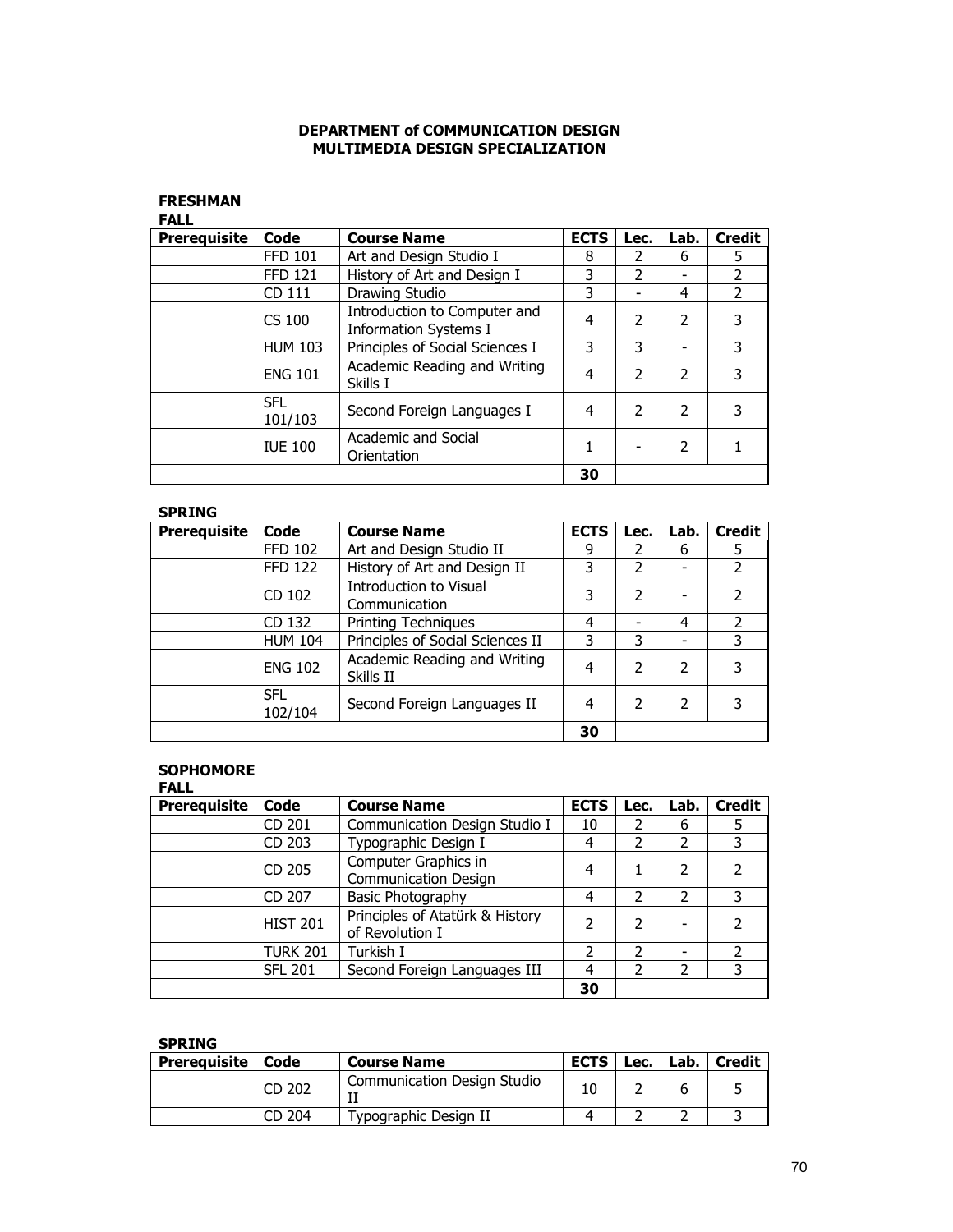| <b>FFD 204</b>  | Multimedia Applications in<br>Design                |    |  |  |
|-----------------|-----------------------------------------------------|----|--|--|
| ECON100         | Principles of Economics                             |    |  |  |
| <b>HIST 202</b> | Principles of Atatürk & History<br>of Revolution II |    |  |  |
| <b>TURK202</b>  | Turkish II                                          |    |  |  |
| <b>SFL 202</b>  | Second Foreign Languages IV                         |    |  |  |
|                 |                                                     | 30 |  |  |

### JUNIOR

| FALL                |                |                                 |             |      |      |               |
|---------------------|----------------|---------------------------------|-------------|------|------|---------------|
| <b>Prerequisite</b> | Code           | <b>Course Name</b>              | <b>ECTS</b> | Lec. | Lab. | <b>Credit</b> |
|                     | <b>MMD 301</b> | Digital Design Studio I         |             |      | b    |               |
|                     | <b>MMD 303</b> | Advanced Photography            |             |      |      |               |
|                     | CD 301         | History of Graphic Design       |             |      |      |               |
|                     | <b>BA 101</b>  | <b>Introduction to Business</b> |             |      |      |               |
|                     | <b>SFL 301</b> | Second Foreign Languages V      |             |      |      |               |
|                     |                | Elective $I^*$                  |             |      |      |               |
|                     |                |                                 | 30          |      |      |               |

# SPRING

| <b>Prerequisite</b> | Code           | <b>Course Name</b>                 | <b>ECTS</b> | Lec. | Lab.                     | <b>Credit</b> |
|---------------------|----------------|------------------------------------|-------------|------|--------------------------|---------------|
|                     | <b>MMD 302</b> | Digital Design Studio II           | 10          |      | 6                        |               |
|                     | <b>MMD 304</b> | Video Techniques and<br>Production | 4           |      | 2                        |               |
|                     | <b>MMD 306</b> | Multimedia Design and<br>Animation | 4           |      | 2                        |               |
|                     | CD 302         | History of Visual Culture          |             | 3    | $\overline{\phantom{0}}$ | ٦             |
|                     | <b>SFL 302</b> | Second Foreign Languages VI        |             | 2    | 2                        |               |
|                     |                | Elective II $*$                    |             |      |                          |               |
|                     |                |                                    | 30          |      |                          |               |

# SENIOR

# FALL

| <b>Prerequisite</b> | Code           | <b>Course Name</b>                            | <b>ECTS</b> | Lec. | l Lab. | <b>Credit</b> |
|---------------------|----------------|-----------------------------------------------|-------------|------|--------|---------------|
|                     | <b>MMD 401</b> | Digital Design Studio III                     | 10          |      | b      |               |
|                     | <b>MMD 403</b> | Video Post Production                         |             |      |        |               |
|                     | <b>FFD 401</b> | Design Semiotics                              |             |      |        |               |
|                     | CD 451         | Applied Workshop in<br>Communication Design I | 4           |      |        |               |
|                     |                | Elective III <sup>*</sup>                     | 4           | ٦    |        |               |
|                     | <b>SFL 401</b> | Second Foreign Languages VII                  | 4           |      | っ      |               |
|                     |                |                                               | 30          |      |        |               |

| <b>Prerequisite</b> | Code           | <b>Course Name</b>                                    | <b>ECTS</b> | Lec. | Lab.          | <b>Credit</b> |
|---------------------|----------------|-------------------------------------------------------|-------------|------|---------------|---------------|
|                     | <b>MMD 498</b> | Graduation Project **                                 | 11          |      | 6             |               |
|                     | <b>MMD 494</b> | <b>Graduation Thesis</b>                              | 4           |      | 2             | 3             |
|                     | <b>MMD 404</b> | Portfolio Design                                      | 4           | 2    | $\mathcal{P}$ | 3             |
|                     | CD 452         | Applied Workshop in<br><b>Communication Design II</b> | 4           |      | 2             |               |
|                     | <b>BA 422</b>  | Intellectual & Industrial<br>Property Rights          |             |      |               |               |
|                     | <b>SFL 402</b> | Second Foreign Languages VIII                         | 4           |      | $\mathcal{L}$ |               |
|                     |                |                                                       | 30          |      |               |               |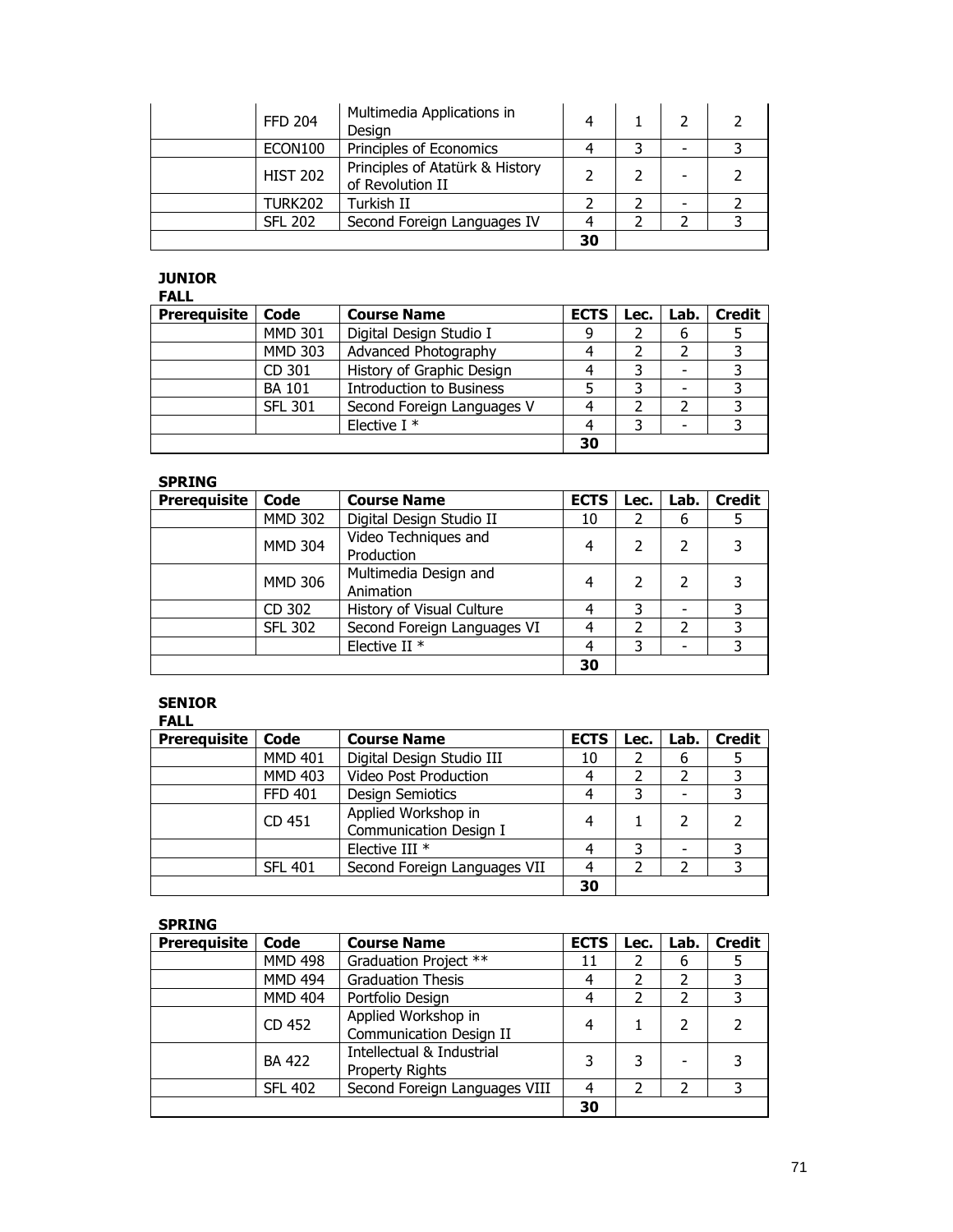### ELECTIVES

| <b>Prerequisite</b> | Code   | <b>Course Name</b>           | <b>ECTS</b> | Lec. | Lab. | <b>Credit</b> |
|---------------------|--------|------------------------------|-------------|------|------|---------------|
|                     | CD 321 | Historical Exhibition Design |             |      |      |               |
|                     |        | Experimental Multimedia      |             |      |      |               |
|                     | CD 322 | Production Techniques in     |             |      |      |               |
|                     |        | Advertisement                |             |      |      |               |
|                     | CD 421 | Digital Illustration         |             |      |      |               |
|                     | CD 422 | Human Experience Base Design |             |      |      |               |
|                     |        | Processes                    |             |      |      |               |
|                     | CD 424 | <b>WEB Page Design</b>       |             |      |      |               |

\* It can be taken from the student's own department or from any other department with the approval of the advisor.

\*\* In order to take the "Graduation Project" course, the students must complete all courses coded: FFD 101-FFD 102, CD 201-CD 202, MMD 301.

 To graduate, students must complete eight weeks summer practice or industrial placement as specified by their department.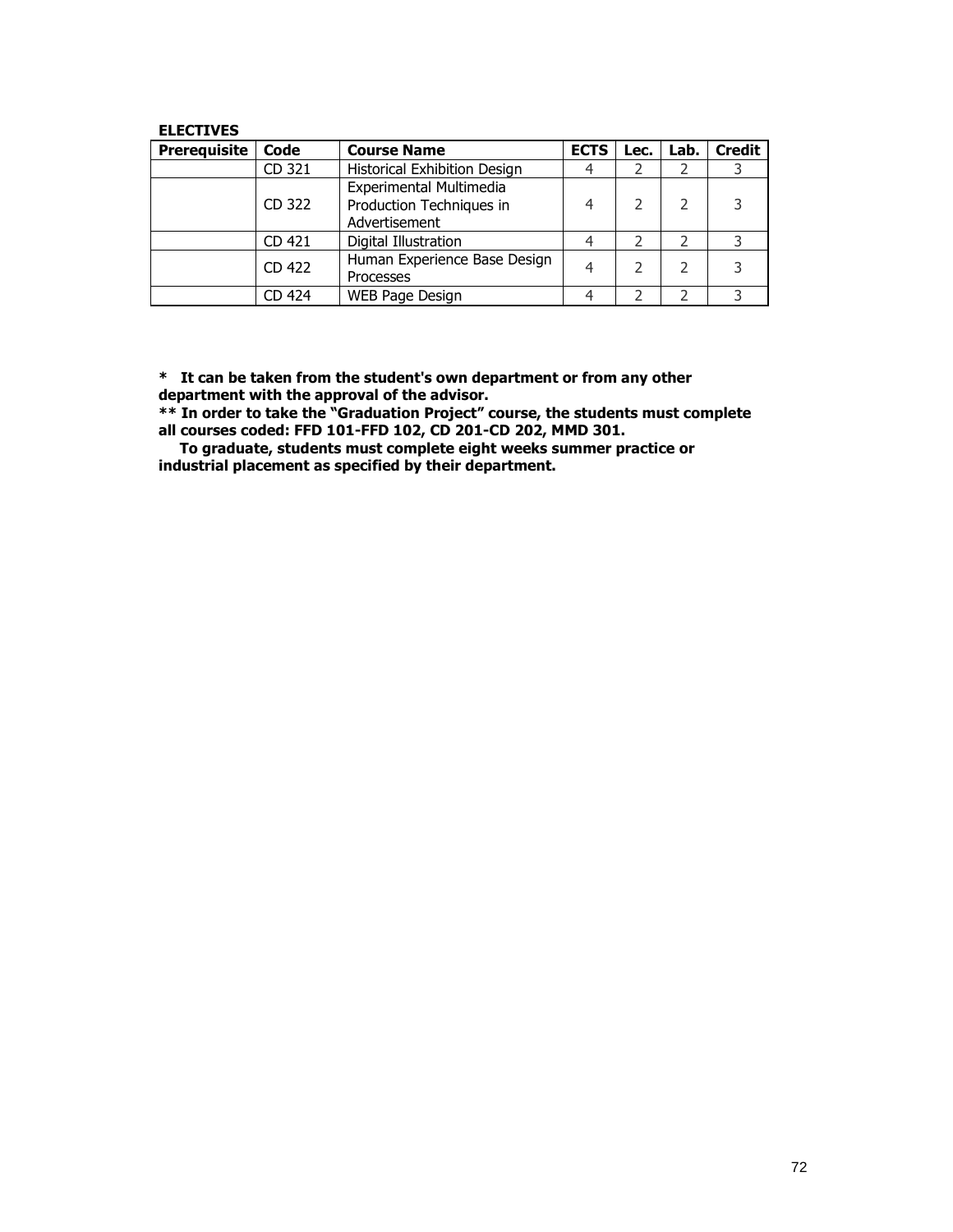### DEPARTMENT of INDUSTRIAL DESIGN PRODUCT DESIGN SPECIALIZATION

#### FRESHMAN

| <b>FALL</b>         |                |                                                              |             |               |                          |               |
|---------------------|----------------|--------------------------------------------------------------|-------------|---------------|--------------------------|---------------|
| <b>Prerequisite</b> | Code           | <b>Course Name</b>                                           | <b>ECTS</b> | Lec.          | Lab.                     | <b>Credit</b> |
|                     | <b>FFD 101</b> | Art and Design Studio I                                      | 8           | $\mathcal{P}$ | 6                        | 5             |
|                     | <b>FFD 111</b> | Drawing & Representation                                     | 3           |               | 4                        | 2             |
|                     | <b>FFD 121</b> | History of Art and Design I                                  | 3           | $\mathcal{P}$ | $\overline{\phantom{0}}$ | 2             |
|                     | <b>HUM 103</b> | Principles of Social Sciences I                              | 3           | 3             | $\overline{\phantom{0}}$ | 3             |
|                     | CS 100         | Introduction to Computer and<br><b>Information Systems I</b> | 4           | $\mathcal{P}$ | 2                        | 3             |
|                     | <b>ENG 101</b> | Academic Reading and Writing<br>Skills I                     | 4           | $\mathcal{P}$ | 2                        | 3             |
|                     | SFL101/103     | Second Foreign Languages I                                   | 4           | $\mathcal{P}$ | 2                        | ٦             |
|                     | <b>IUE 100</b> | Academic and Social Orientation                              |             |               | 2                        |               |
|                     |                |                                                              | 30          |               |                          |               |

#### SPRING

| <b>Prerequisite</b> | Code           | <b>Course Name</b>                         | <b>ECTS</b> | Lec.                     | Lab.                     | <b>Credit</b> |
|---------------------|----------------|--------------------------------------------|-------------|--------------------------|--------------------------|---------------|
|                     | <b>FFD 102</b> | Art and Design Studio II                   | 9           | 2                        | 6                        |               |
|                     | <b>FFD 104</b> | <b>Computer Aided Technical</b><br>Drawing | 4           | $\mathcal{P}$            | $\mathcal{P}$            | 3             |
|                     | <b>FFD 122</b> | History of Art and Design II               | 3           | $\mathcal{P}$            | $\overline{\phantom{0}}$ | $\mathcal{P}$ |
|                     | <b>FFD 142</b> | Model Making                               | 3           | $\overline{\phantom{a}}$ | 4                        |               |
|                     | <b>HUM 104</b> | Principles of Social Sciences II           | 3           | 3                        |                          | 3             |
|                     | <b>ENG 102</b> | Academic Reading and Writing<br>Skills II  | 4           | $\mathcal{P}$            | $\mathcal{P}$            | 3             |
|                     | SFL102/104     | Second Foreign Languages II                | 4           | $\mathcal{P}$            | $\mathcal{P}$            | 3             |
|                     |                |                                            | 30          |                          |                          |               |

#### **SOPHOMORE** FALL

| <b>IALL</b>         |                 |                                                    |             |               |               |               |
|---------------------|-----------------|----------------------------------------------------|-------------|---------------|---------------|---------------|
| <b>Prerequisite</b> | Code            | <b>Course Name</b>                                 | <b>ECTS</b> | Lec.          | Lab.          | <b>Credit</b> |
|                     | ID 201          | Product Design Studio I                            | 11          |               | 6             |               |
|                     | ID 203          | Computer Aided Industrial Design                   | 4           |               | $\mathcal{D}$ | 3             |
|                     | ID 205          | Human Factors                                      | 3           |               |               |               |
|                     | <b>ID 207</b>   | Materials and Production<br>Technologies I         | 4           | 3             |               |               |
|                     | <b>HIST 201</b> | Principles of Atatürk & History of<br>Revolution I | 2           | $\mathcal{P}$ |               |               |
|                     | <b>TURK 201</b> | Turkish I                                          | 2           | $\mathcal{P}$ |               |               |
|                     | <b>SFL 201</b>  | Second Foreign Languages III                       | 4           |               |               | ٦             |
|                     |                 |                                                    | 30          |               |               |               |

#### SPRING

| <b>Prerequisite</b> | Code            | <b>Course Name</b>                                  | <b>ECTS</b> | Lec.          | Lab. | <b>Credit</b> |
|---------------------|-----------------|-----------------------------------------------------|-------------|---------------|------|---------------|
|                     | ID 202          | Product Design Studio II                            | 10          | $\mathcal{P}$ | 6    |               |
|                     | <b>ID 208</b>   | Materials and Production<br>Technologies II         | 4           | 3             |      | 3             |
|                     | <b>FFD 202</b>  | Advanced Design Presentation                        | 4           |               | フ    |               |
|                     | <b>ECON 100</b> | Principles of Economics                             | 4           | 3             |      | 3             |
|                     | <b>HIST 202</b> | Principles of Atatürk & History of<br>Revolution II | 2           | 2             |      | 2             |
|                     | <b>TURK 202</b> | Turkish II                                          | 2           | 2             |      | ว             |
|                     | <b>SFL 202</b>  | Second Foreign Languages IV                         | 4           | $\mathcal{P}$ | 2    | 3             |
|                     |                 |                                                     | 30          |               |      |               |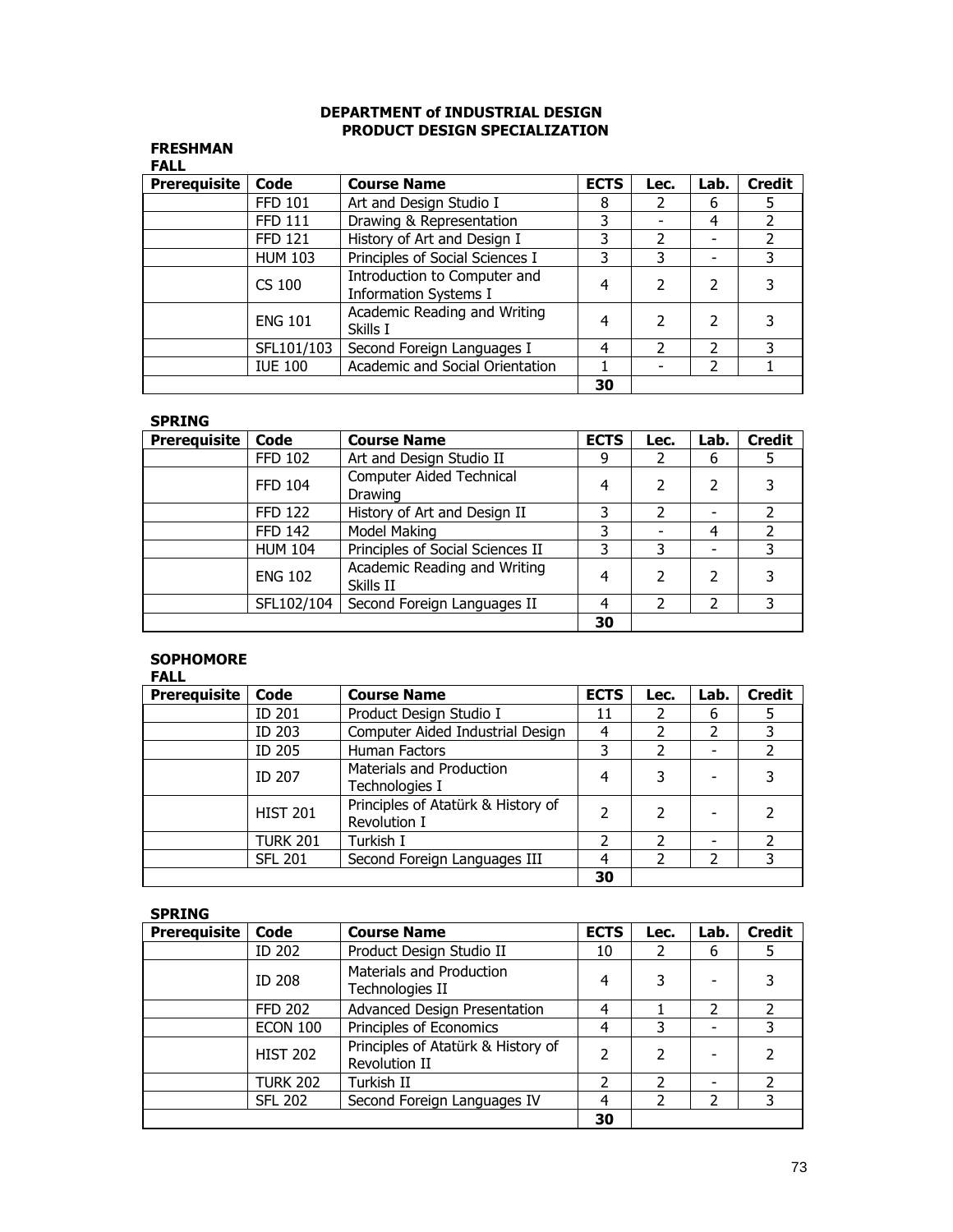| <b>FALL</b>         |                |                                            |             |      |      |               |
|---------------------|----------------|--------------------------------------------|-------------|------|------|---------------|
| <b>Prerequisite</b> | Code           | <b>Course Name</b>                         | <b>ECTS</b> | Lec. | Lab. | <b>Credit</b> |
|                     | PD 313         | Industrial Design Studio I                 | 10          |      | 6    |               |
|                     | <b>ID 301</b>  | History and Theory of Industrial<br>Design | 4           | 3    |      | 3             |
|                     | <b>FFD 301</b> | Furniture Design                           |             |      |      |               |
|                     | <b>BA 101</b>  | <b>Introduction to Business</b>            |             |      |      |               |
|                     | <b>SFL 301</b> | Second Foreign Languages V                 |             |      |      |               |
|                     |                | Elective $I^*$                             | 4           | ર    |      |               |
|                     |                |                                            | 30          |      |      |               |

#### SPRING

| <b>Prerequisite</b> | Code           | <b>Course Name</b>                          | <b>ECTS</b> | Lec. | Lab. | <b>Credit</b> |
|---------------------|----------------|---------------------------------------------|-------------|------|------|---------------|
|                     | PD 312         | Industrial Design Engineering               |             |      |      |               |
|                     | PD 314         | Industrial Design Studio II                 | 10          |      | 6    |               |
|                     | PD 316         | Design for Sustainability                   |             |      |      |               |
|                     | ID 302         | Contemporary Issues in Industrial<br>Design | 4           | 3    |      |               |
|                     | <b>SFL 302</b> | Second Foreign Languages VI                 |             |      |      |               |
|                     |                | Elective II $*$                             |             | ٦    |      |               |
|                     |                |                                             | 30          |      |      |               |

#### SENIOR **FALL**

| .                   |                |                                            |             |      |                              |               |
|---------------------|----------------|--------------------------------------------|-------------|------|------------------------------|---------------|
| <b>Prerequisite</b> | Code           | <b>Course Name</b>                         | <b>ECTS</b> | Lec. | Lab.                         | <b>Credit</b> |
|                     | PD 409         | Industrial Design Studio III               | 10          |      | 6                            |               |
|                     | PD 403         | Design Research                            | 4           |      |                              |               |
|                     | <b>FFD 401</b> | <b>Design Semiotics</b>                    | 4           | 3    |                              |               |
|                     | ID 451         | Applied Workshop in Industrial<br>Design I | 4           |      | 2                            |               |
|                     | <b>SFL 401</b> | Second Foreign Languages VII               |             | っ    | っ                            | 2             |
|                     |                | Elective III $*$                           |             | ર    | $\qquad \qquad \blacksquare$ |               |
|                     |                |                                            | 30          |      |                              |               |

### SPRING

| <b>Prerequisite</b> | Code           | <b>Course Name</b>                             | <b>ECTS</b> | Lec.          | Lab.                     | <b>Credit</b> |
|---------------------|----------------|------------------------------------------------|-------------|---------------|--------------------------|---------------|
|                     | PD 404         | Portfolio Design                               | 4           |               |                          |               |
|                     | <b>PD 494</b>  | <b>Graduation Thesis</b>                       | 4           |               |                          |               |
|                     | <b>PD 498</b>  | Graduation Project **                          | 11          | $\mathcal{P}$ | 6                        |               |
|                     | ID 452         | Applied Workshop in Industrial<br>Design II    | 4           |               | 2                        |               |
|                     | <b>BA 422</b>  | Intellectual and Industrial<br>Property Rights | 3           | 3             | $\overline{\phantom{0}}$ | 3             |
|                     | <b>SFL 402</b> | Second Foreign Languages VIII                  | 4           |               |                          |               |
|                     |                |                                                | 30          |               |                          |               |

#### ELECTIVES

| <b>Prerequisite</b> | Code           | <b>Course Name</b>              | <b>ECTS</b> | Lec. | Lab. | Credit |
|---------------------|----------------|---------------------------------|-------------|------|------|--------|
|                     | <b>FFD 311</b> | Design Competition Project      |             |      |      |        |
|                     | ID 320         | 3 Dimensional Mechanical Design |             |      |      |        |
|                     | ID 322         | Innovative Design Strategies    |             |      |      |        |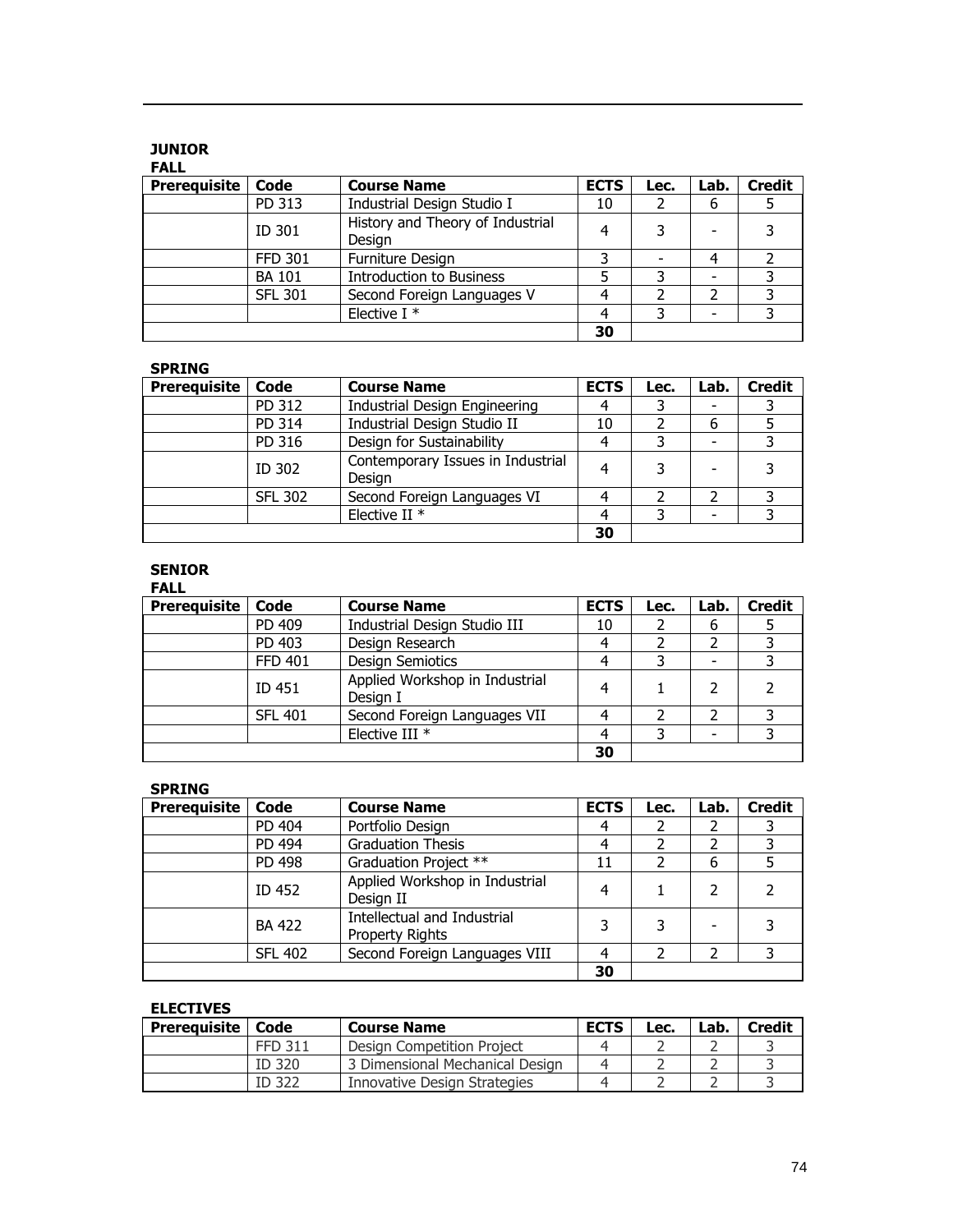\* It can be taken from the student's own department or from any other department with the approval of the advisor.

\*\* In order to take the "Graduation Project" course, the students must complete all courses coded: FFD 101-FFD 102, ID 201-ID 202, PD 313.

 To graduate, students must complete eight weeks summer practice or industrial placement as specified by their department.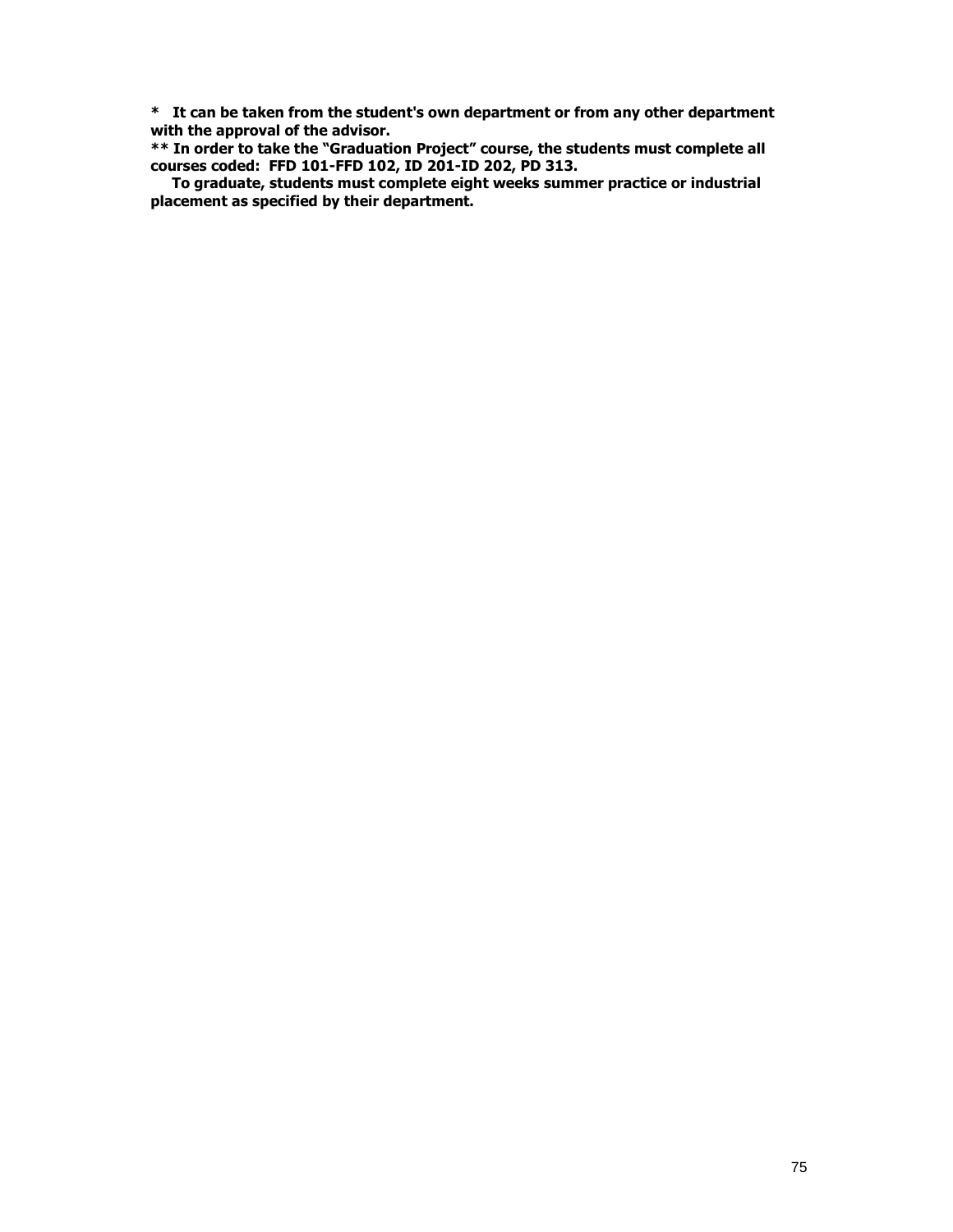### DEPARTMENT of INDUSTRIAL DESIGN DESIGN MANAGEMEMENT SPECIALIZATION

#### FRESHMAN FALL

| <b>Prerequisite</b> | Code           | <b>Course Name</b>                                           | <b>ECTS</b> | Lec.          | Lab. | <b>Credit</b> |
|---------------------|----------------|--------------------------------------------------------------|-------------|---------------|------|---------------|
|                     | <b>FFD 101</b> | Art and Design Studio I                                      | 8           | 2             | 6    | 5             |
|                     | <b>FFD 111</b> | Drawing & Representation                                     | 3           |               | 4    |               |
|                     | <b>FFD 121</b> | History of Art and Design I                                  | 3           | 2             |      |               |
|                     | <b>HUM 103</b> | Principles of Social Sciences I                              | 3           | 3             |      | 3             |
|                     | CS 100         | Introduction to Computer and<br><b>Information Systems I</b> |             | $\mathcal{P}$ | 2    | 3             |
|                     | <b>ENG 101</b> | Academic Reading and Writing<br>Skills I                     | 4           | $\mathcal{P}$ | 2    |               |
|                     | SFL101/103     | Second Foreign Languages I                                   | 4           | $\mathcal{P}$ | 2    | ٦             |
|                     | <b>IUE 100</b> | Academic and Social Orientation                              |             |               | 2    |               |
|                     |                |                                                              | 30          |               |      |               |

#### SPRING

| <b>Prerequisite</b> | Code           | <b>Course Name</b>                         | <b>ECTS</b> | Lec.          | Lab. | <b>Credit</b> |
|---------------------|----------------|--------------------------------------------|-------------|---------------|------|---------------|
|                     | <b>FFD 102</b> | Art and Design Studio II                   | 9           | 2             | 6    |               |
|                     | <b>FFD 104</b> | <b>Computer Aided Technical</b><br>Drawing |             | 2             | 2    | ٦             |
|                     | FFD 122        | History of Art and Design II               | 3           | $\mathcal{P}$ |      |               |
|                     | <b>FFD 142</b> | <b>Model Making</b>                        |             |               | 4    |               |
|                     | <b>HUM 104</b> | Principles of Social Sciences II           |             | 3             |      |               |
|                     | <b>ENG 102</b> | Academic Reading and Writing<br>Skills II  | 4           | 2             | 2    |               |
|                     | SFL102/104     | Second Foreign Languages II                | 4           | 2             | 2    |               |
|                     |                |                                            | 30          |               |      |               |

### SOPHOMORE

#### FALL Prerequisite Code Course Name ECTS Lec. Lab. Credit ID 201 Product Design Studio I 11 2 6 5 ID 203 Computer Aided Industrial Design 4 2 2 3<br>ID 205 Human Factors 3 2 - 2 **Human Factors** 3 2 - 2 ID 207 Materials and Production  $T = \begin{bmatrix} 3 & 3 \\ 7 & 0 \end{bmatrix}$   $\begin{bmatrix} 4 & 3 \\ 3 & 1 \end{bmatrix}$   $\begin{bmatrix} -1 & 3 \\ 3 & 3 \end{bmatrix}$ HIST 201 Principles of Atatürk & History of Principles of Ataturk & History of 2 2 - 2<br>Revolution I 2 2 2 - 2 TURK 201 Turkish I 2 2 - 2 SFL 201 Second Foreign Languages III 4 2 2 3  $\sim$  30  $\sim$  30  $\sim$  30  $\sim$

#### **SPRING**

| <b>Prerequisite</b> | Code            | <b>Course Name</b>                                  | <b>ECTS</b> | Lec. | Lab. | <b>Credit</b> |
|---------------------|-----------------|-----------------------------------------------------|-------------|------|------|---------------|
|                     | <b>ID 202</b>   | Product Design Studio II                            | 10          | 2    | 6    |               |
|                     | <b>ID 208</b>   | Principles of Economics                             |             | 3    |      |               |
|                     | <b>FFD 202</b>  | <b>Advanced Design Presentation</b>                 | 4           |      | C    |               |
|                     | <b>ECON 100</b> | Materials and Production<br>Technologies II         | 4           | 3    |      |               |
|                     | <b>HIST 202</b> | Principles of Atatürk & History of<br>Revolution II |             | 2    |      |               |
|                     | <b>TURK 202</b> | Turkish II                                          |             | フ    |      |               |
|                     | <b>SFL 202</b>  | Second Foreign Languages IV                         | 4           | C.   | っ    |               |
|                     |                 |                                                     | 30          |      |      |               |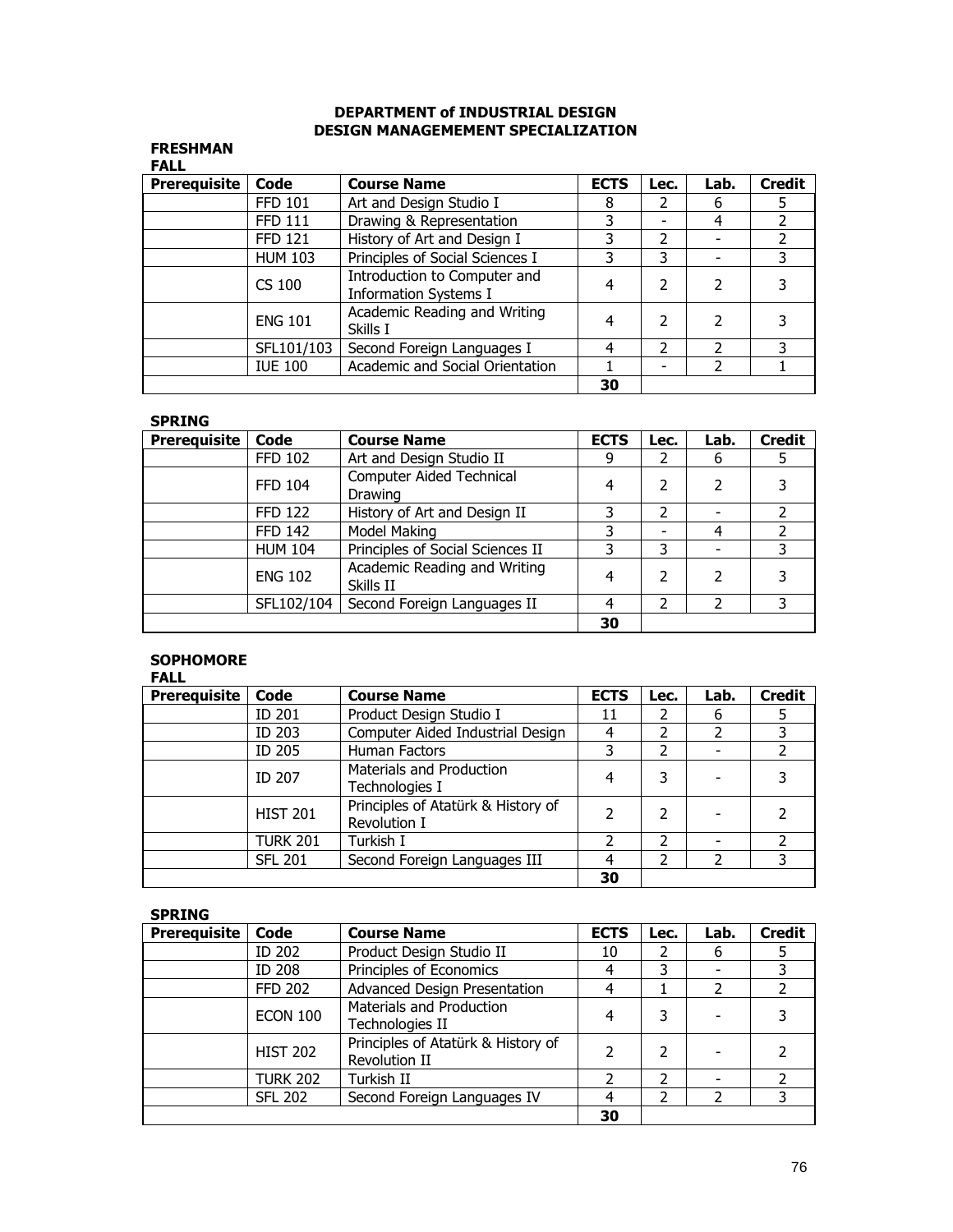| <b>FALL</b>         |                |                                            |             |      |      |               |
|---------------------|----------------|--------------------------------------------|-------------|------|------|---------------|
| <b>Prerequisite</b> | Code           | <b>Course Name</b>                         | <b>ECTS</b> | Lec. | Lab. | <b>Credit</b> |
|                     | DM 301         | Design Project Management I                |             |      |      |               |
|                     | ID 301         | History and Theory of Industrial<br>Design |             |      |      |               |
|                     | <b>BA 101</b>  | <b>Introduction to Business</b>            | 5           | 3    |      |               |
|                     | <b>BA 320</b>  | Consumer Behavior                          |             | 3    |      |               |
|                     | <b>BA 340</b>  | <b>Entrepreneurial Skills</b>              |             | 3    |      |               |
|                     | <b>SFL 301</b> | Second Foreign Languages V                 | 4           | 2    |      |               |
|                     |                | Elective $I^*$                             | 4           | 3    |      |               |
|                     |                |                                            | 30          |      |      |               |

### SPRING

| <b>Prerequisite</b> | Code           | <b>Course Name</b>                          | <b>ECTS</b> | Lec. | Lab. | <b>Credit</b> |
|---------------------|----------------|---------------------------------------------|-------------|------|------|---------------|
|                     | DM 302         | Design Project Management II                |             |      |      |               |
|                     | ID 302         | Contemporary Issues in Industrial<br>Design |             |      |      |               |
|                     | <b>MMC 220</b> | Theories of Communication                   | 5           | 3    |      |               |
|                     | <b>BA 324</b>  | <b>Brand Management</b>                     |             |      |      |               |
|                     | <b>PRA 202</b> | <b>Interpersonal Communication</b>          |             | 3    |      |               |
|                     | <b>SFL 302</b> | Second Foreign Languages VI                 |             | 2    |      |               |
|                     |                | Elective II $*$                             |             | 3    |      |               |
|                     |                |                                             | 30          |      |      |               |

#### SENIOR

| <b>FALL</b>         |                |                                            |             |      |      |               |
|---------------------|----------------|--------------------------------------------|-------------|------|------|---------------|
| <b>Prerequisite</b> | Code           | <b>Course Name</b>                         | <b>ECTS</b> | Lec. | Lab. | <b>Credit</b> |
|                     | ID 451         | Applied Workshop in Industrial<br>Design I | 4           |      |      |               |
|                     | DM 401         | Design Project Management III              | q           |      |      |               |
|                     | DM 403         | Strategic Design Planning                  |             |      |      |               |
|                     | BA 490         | Marketing Research                         |             |      |      |               |
|                     | <b>SFL 401</b> | Second Foreign Languages VII               |             |      |      |               |
|                     |                | Elective III <sup>*</sup>                  | 4           |      |      |               |
|                     |                |                                            | 30          |      |      |               |

### SPRING

| <b>Prerequisite</b> | Code           | <b>Course Name</b>                                    | <b>ECTS</b> | Lec. | Lab. | <b>Credit</b> |
|---------------------|----------------|-------------------------------------------------------|-------------|------|------|---------------|
|                     | DM 404         | Portfolio Design                                      |             |      |      |               |
|                     | DM 494         | <b>Graduation Thesis</b>                              | 4           |      |      |               |
|                     | DM 498         | Graduation Project **                                 | 11          |      | 6    |               |
|                     | ID 452         | Applied Workshop in Industrial<br>Design II           | 4           |      |      |               |
|                     | <b>BA 422</b>  | Intellectual and Industrial<br><b>Property Rights</b> |             |      |      |               |
|                     | <b>SFL 402</b> | Second Foreign Languages VIII                         | 4           |      |      |               |
|                     |                |                                                       | 30          |      |      |               |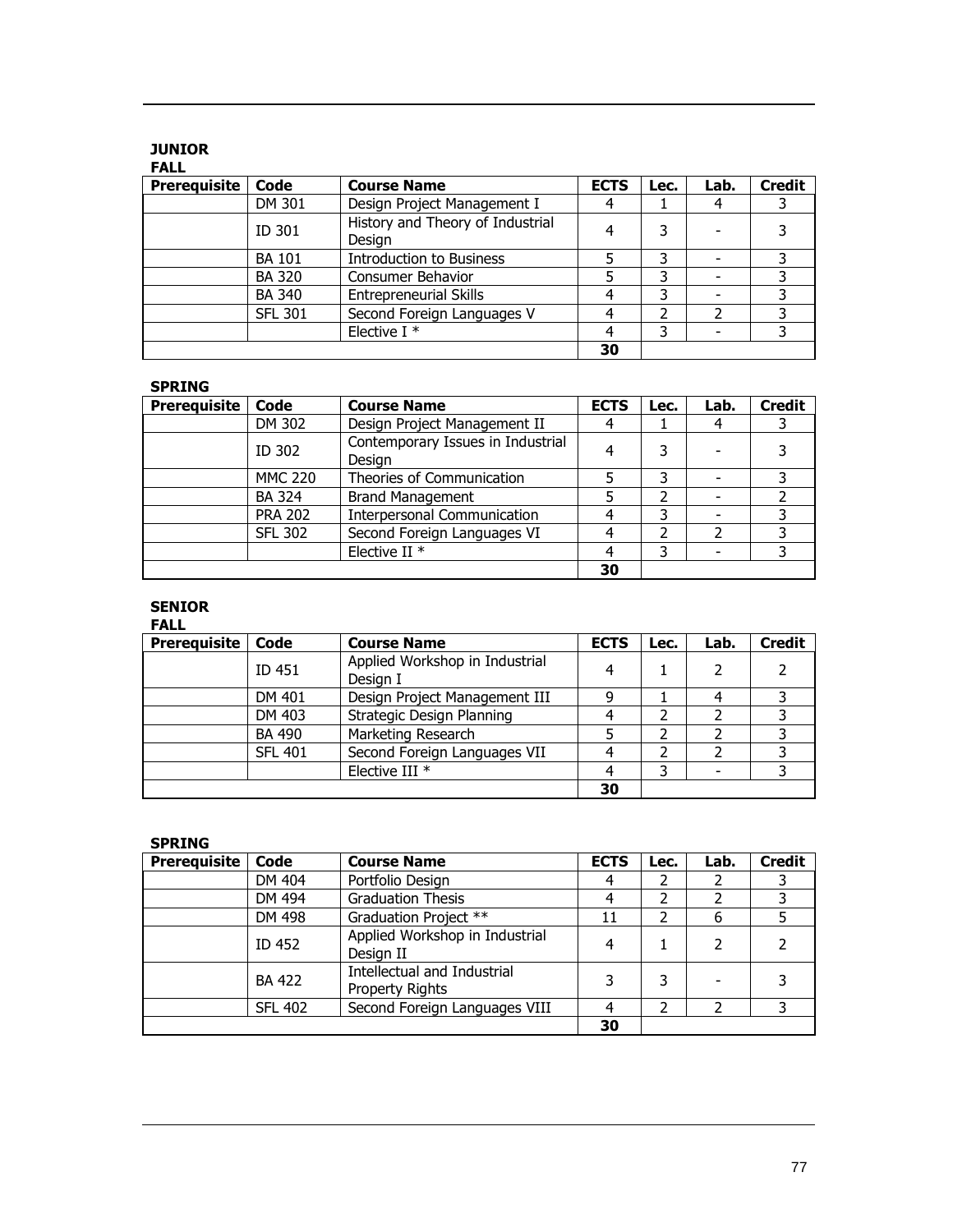#### ELECTIVES

| <b>Prerequisite</b> | Code           | <b>Course Name</b>              | <b>ECTS</b> | Lec. | Lab. | Credit |
|---------------------|----------------|---------------------------------|-------------|------|------|--------|
|                     | <b>FFD 311</b> | Design Competition Project      |             |      |      |        |
|                     | ID 320         | 3 Dimensional Mechanical Design |             |      |      |        |
|                     | ID 322         | Innovative Design Strategies    |             |      |      |        |

\* It can be taken from the student's own department or from any other department with the approval of the advisor.

\*\* In order to take the "Graduation Project" course, the students must complete all courses coded: FFD 101-FFD 102, ID 201-ID 202, DM 301.

 To graduate, students must complete eight weeks summer practice or industrial placement as specified by their department.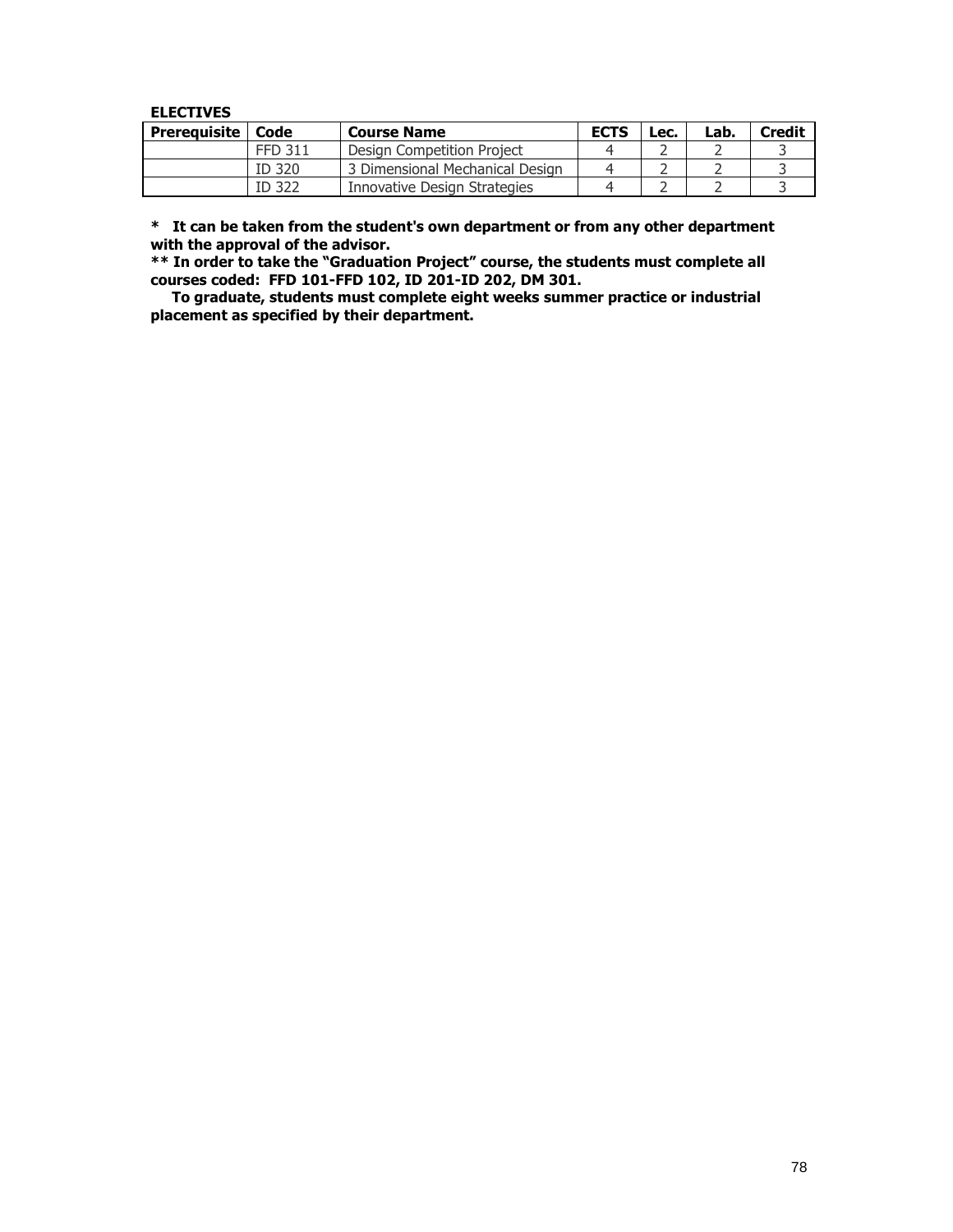### DEPARTMENT OF INTERIOR ARCHITECTURE and ENVIRONMENTAL DESIGN

#### FRESHMAN FALL

| <b>FALL</b>         |                |                                                              |             |               |               |               |
|---------------------|----------------|--------------------------------------------------------------|-------------|---------------|---------------|---------------|
| <b>Prerequisite</b> | Code           | <b>Course Name</b>                                           | <b>ECTS</b> | Lec.          | Lab.          | <b>Credit</b> |
|                     | <b>FFD 101</b> | Art and Design Studio I                                      | 8           |               | 6             | 5             |
|                     | <b>FFD 111</b> | Drawing and Representation                                   | 3           |               | 4             |               |
|                     | <b>FFD 121</b> | History of Art and Design I                                  | 3           |               |               |               |
|                     | <b>HUM 103</b> | Principles of Social Science I                               | 3           | 3             |               |               |
|                     | CS 100         | Introduction to Computer and<br><b>Information Systems I</b> | 4           | 2             | $\mathcal{P}$ |               |
|                     | <b>ENG 101</b> | Academic Reading and Writing Skills I                        | 4           | $\mathcal{P}$ | $\mathcal{P}$ |               |
|                     | SFL<br>101/103 | Second Foreign Languages I                                   | 4           | 2             | 2             |               |
|                     | <b>IUE 100</b> | Academic and Social Orientation                              |             |               |               |               |
|                     |                |                                                              | 30          |               |               |               |

### SPRING

| <b>Prerequisite</b> | Code                  | <b>Course Name</b>                       | <b>ECTS</b> | Lec. | Lab. | <b>Credit</b> |
|---------------------|-----------------------|------------------------------------------|-------------|------|------|---------------|
|                     | <b>FFD 102</b>        | Art and Design Studio II                 | 9           |      | 6    |               |
|                     | <b>FFD 104</b>        | Computer Aided Technical Drawing         | 4           |      |      |               |
|                     | <b>FFD 122</b>        | History of Art and Design II             | 3           |      |      |               |
|                     | <b>FFD 142</b>        | Model Making                             | 3           |      | 4    |               |
|                     | <b>HUM 104</b>        | Principles of Social Science II          | 3           | 3    |      |               |
|                     | <b>ENG 102</b>        | Academic Reading and Writing Skills<br>Н | 4           |      |      |               |
|                     | <b>SFL</b><br>102/104 | Second Foreign Languages II              | 4           |      |      |               |
|                     |                       |                                          | 30          |      |      |               |

## **SOPHOMORE**

| <b>Prerequisite</b> | Code            | <b>Course Name</b>                                 | <b>ECTS</b> | Lec. | Lab. | <b>Credit</b> |
|---------------------|-----------------|----------------------------------------------------|-------------|------|------|---------------|
|                     | <b>IAED 201</b> | Design Studio I                                    | 9           |      | 6    |               |
|                     | <b>IAED 203</b> | <b>Construction and Materials I</b>                | 3           |      |      |               |
|                     | <b>IAED 205</b> | <b>Design Semiotics</b>                            | 3           |      |      |               |
|                     | <b>FFD 201</b>  | Computer Aided Architectural<br>Graphics           | 3           |      | 4    |               |
|                     | <b>FFD 203</b>  | <b>Environmental Control Systems</b>               | 4           | 3    |      | 3             |
|                     | <b>HIST 201</b> | Principles of Atatürk & History of<br>Revolution I | 2           | 2    |      |               |
|                     | <b>TURK 201</b> | Turkish I                                          | 2           |      |      |               |
|                     | <b>SFL 201</b>  | Second Foreign Languages III                       | 4           |      | ว    |               |
|                     |                 |                                                    | 30          |      |      |               |

### SPRING

| <b>Prerequisite</b> | Code               | <b>Course Name</b>                                 | <b>ECTS</b> | Lec. | Lab. | <b>Credit</b> |
|---------------------|--------------------|----------------------------------------------------|-------------|------|------|---------------|
|                     | <b>IAED 202</b>    | Design Studio II                                   | 8           |      | 6    |               |
|                     | <b>IAED 204</b>    | <b>Construction and Materials II</b>               |             |      |      |               |
|                     | IAED 206           | Contemporary Design Discourse                      |             |      |      |               |
|                     | <b>FFD 202</b>     | Advanced Design Presentation                       |             |      |      |               |
|                     | <b>ECON</b><br>100 | Principles of Economics                            | 4           |      |      |               |
|                     | <b>HIST 202</b>    | Principles of Atatürk and Turkish<br>Revolution II |             |      |      |               |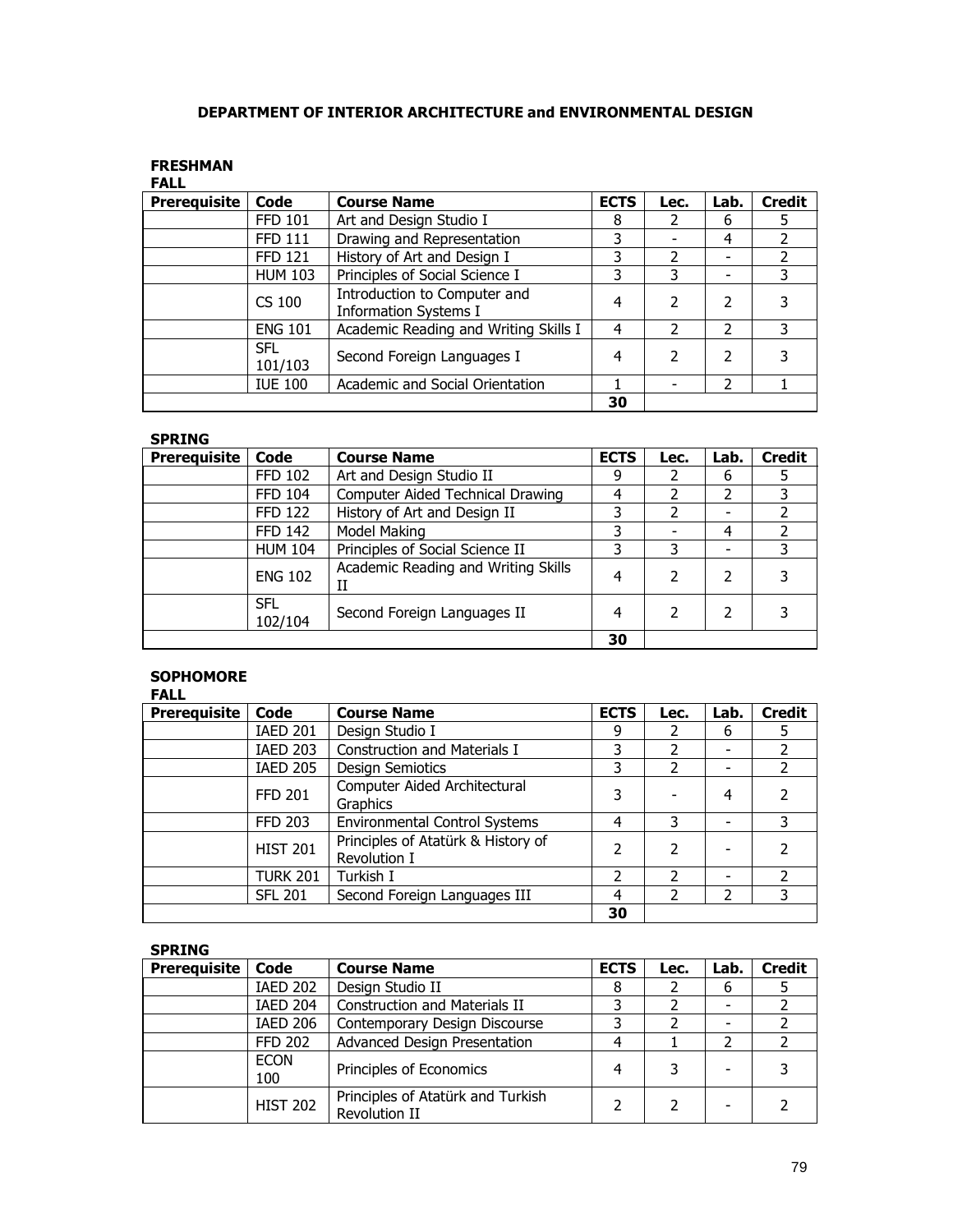| <b>URK 202</b> | Turkish II                  |          | $\sim$ |  |
|----------------|-----------------------------|----------|--------|--|
|                | Second Foreign Languages IV |          |        |  |
|                |                             | הכ<br>эu |        |  |

### FALL

| <b>Prerequisite</b> | Code           | <b>Course Name</b>                    | <b>ECTS</b> | Lec. | Lab. | <b>Credit</b> |
|---------------------|----------------|---------------------------------------|-------------|------|------|---------------|
|                     | IA 301         | Interior Architecture Studio I        | 10          |      | b    |               |
|                     | IA 303         | History and Theory of Interior Design |             |      |      |               |
|                     | <b>FFD 301</b> | Furniture Design                      |             |      |      |               |
|                     | <b>BA 101</b>  | Introduction to Business              |             |      |      |               |
|                     | <b>SFL 301</b> | Second Foreign Languages V            |             |      |      |               |
|                     |                | Elective $I^*$                        |             |      |      |               |
|                     |                |                                       | 30          |      |      |               |

### SPRING

| <b>Prerequisite</b> | Code           | <b>Course Name</b>                 | <b>ECTS</b> | Lec. | Lab. | <b>Credit</b> |
|---------------------|----------------|------------------------------------|-------------|------|------|---------------|
|                     | IA 302         | Interior Architecture Studio II    |             |      | 6    |               |
|                     | IA 304         | <b>Complex Interior Systems</b>    |             |      |      |               |
|                     | IA 306         | Intelligent and Interactive Spaces |             |      |      |               |
|                     | IAED 306       | <b>Construction Management</b>     |             |      |      |               |
|                     | <b>SFL 302</b> | Second Foreign Languages VI        |             |      |      |               |
|                     |                | Elective $II^*$                    |             |      |      |               |
|                     |                |                                    | 30          |      |      |               |

### SENIOR

| <b>FALL</b>         |                 |                                                       |             |      |      |               |
|---------------------|-----------------|-------------------------------------------------------|-------------|------|------|---------------|
| <b>Prerequisite</b> | Code            | <b>Course Name</b>                                    | <b>ECTS</b> | Lec. | Lab. | <b>Credit</b> |
|                     | IA 401          | Visionary and Future Interior<br>Architecture Studies | 11          |      | 6    |               |
|                     | IA 403          | Ecological and Bioclimatic Design                     | ٦           |      |      |               |
|                     | <b>IAED 401</b> | Introduction to Restoration and<br>Preservation       | 4           |      |      |               |
|                     | <b>IAED 451</b> | Applied Workshop in IAED I                            | 4           |      |      |               |
|                     | <b>SFL 401</b>  | Second Foreign Languages VII                          | 4           |      |      |               |
|                     |                 | Elective III*                                         | 4           | ٦    |      |               |
|                     |                 |                                                       | 30          |      |      |               |

### SPRING

| <b>Prerequisite</b> | Code            | <b>Course Name</b>            | <b>ECTS</b> | Lec. | Lab. | <b>Credit</b> |
|---------------------|-----------------|-------------------------------|-------------|------|------|---------------|
|                     | IA 404          | Portfolio Design              |             |      |      |               |
|                     | IA 494          | <b>Graduation Thesis</b>      |             |      |      |               |
|                     | IA 498          | Graduation Project**          | 10          |      | 6    |               |
|                     | <b>IAED 452</b> | Applied Workshop in IAED II   |             |      |      |               |
|                     | <b>SFL 402</b>  | Second Foreign Languages VIII |             |      |      |               |
|                     |                 | Elective $IV^*$               |             |      |      |               |

# **ELECTIVES**

| <b>Prerequisite</b> | Code            | <b>Course Name</b>                                                 | <b>ECTS</b> | Lec. | Lab. | <b>Credit</b> |
|---------------------|-----------------|--------------------------------------------------------------------|-------------|------|------|---------------|
|                     | <b>IAED 310</b> | Advanced 3-D Modeling and<br>Rendering in Computer Aided Design    | 4           |      |      |               |
|                     | IAED 320        | Colors and Textures in Interiors                                   |             |      |      |               |
|                     | IAED 410        | Environmental Psychology                                           | 4           |      |      |               |
|                     | <b>IAED 420</b> | Philosophy of Life and the Evolution<br>of Abstraction (1890-1950) | 4           |      |      |               |
|                     |                 |                                                                    | 30          |      |      |               |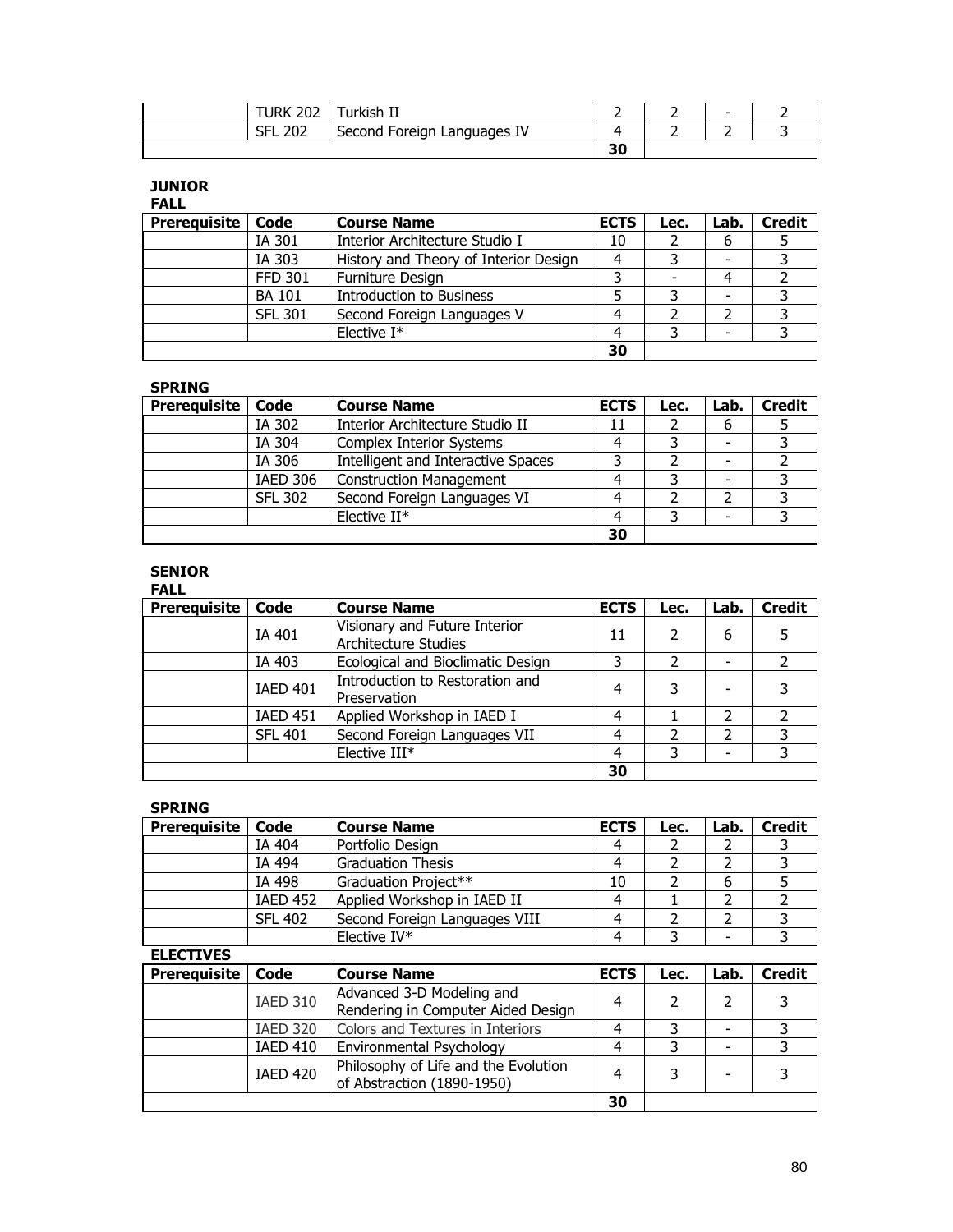\* It can be taken from the student's own department or from any other department with the approval of the advisor.

\*\* In order to take the "Graduation Project" course, the students must complete all courses coded: FFD 101-FFD 102, IAED 201-IAED 202, IA 301.

 To graduate, students must complete eight weeks summer practice or industrial placement as specified by their department.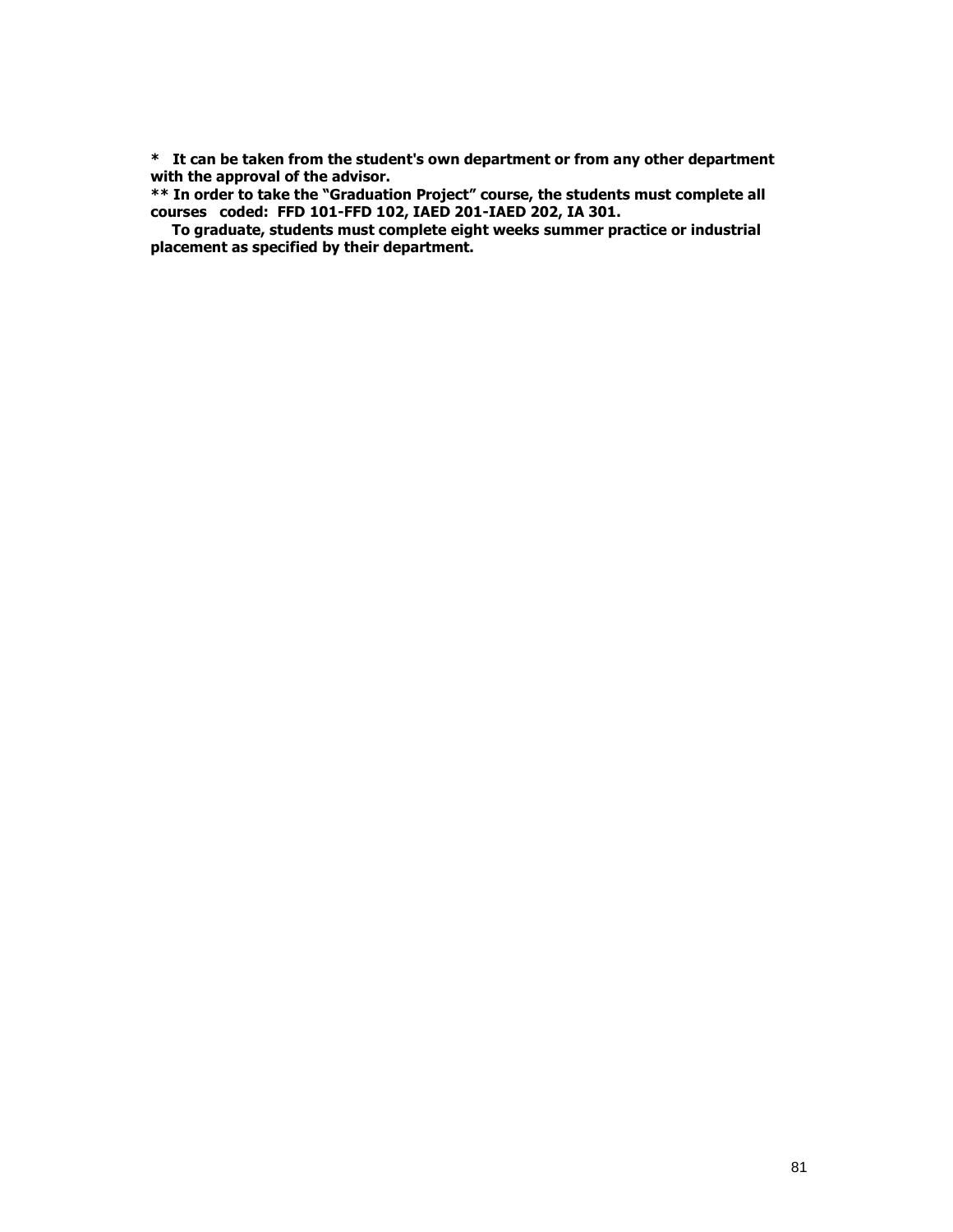### DEPARTMENT OF ARCHITECTURE

### FRESHMAN

| FALL                |                |                                                            |             |                |               |               |
|---------------------|----------------|------------------------------------------------------------|-------------|----------------|---------------|---------------|
| <b>Prerequisite</b> | Code           | <b>Course Name</b>                                         | <b>ECTS</b> | Lec.           | Lab.          | <b>Credit</b> |
|                     | <b>IUE100</b>  | Academic and Social<br>Orientation                         | 1           |                | $\mathcal{P}$ |               |
|                     | <b>FFD 101</b> | Art and Design Studio I                                    | 8           | $\mathcal{P}$  | 6             | 5             |
|                     | <b>FFD 111</b> | Drawing & Representation                                   | 3           |                | 4             |               |
|                     | <b>FFD 121</b> | History of Art and Design I                                | 3           | $\mathcal{P}$  |               |               |
|                     | <b>HUM 103</b> | Principles of Social Sciences I                            | 3           | 3              |               | 3             |
|                     | <b>CS 100</b>  | Introduction to Computer and<br><b>Information Systems</b> | 4           | 2              | 2             |               |
|                     | <b>ENG 101</b> | Academic Reading and<br><b>Writing Skills I</b>            | 4           | $\mathfrak{p}$ | $\mathcal{P}$ |               |
|                     | SFL101/103     | Second Foreign Languages I                                 | 4           | $\mathcal{P}$  | 2             |               |
|                     |                |                                                            | 30          |                |               |               |

### SPRING

| <b>Prerequisite</b> | Code            | <b>Course Name</b>                         | <b>ECTS</b> | Lec.          | Lab.           | <b>Credit</b> |
|---------------------|-----------------|--------------------------------------------|-------------|---------------|----------------|---------------|
|                     | <b>FFD 102</b>  | Art and Design Studio II                   | 9           | 2             | 6              | 5             |
|                     | <b>FFD 104</b>  | <b>Computer Aided Technical</b><br>Drawing | 4           | $\mathcal{P}$ | 2              |               |
|                     | <b>MATH 108</b> | Basic Mathematics and<br>Geometry          | 4           | 3             |                |               |
|                     | <b>FFD 122</b>  | History of Art and Design II               | 3           | $\mathcal{P}$ |                | $\mathcal{P}$ |
|                     | <b>ARCH 102</b> | Introduction to Architecture               | 3           |               | $\mathfrak{p}$ |               |
|                     | <b>HUM 104</b>  | Principles of Social Sciences<br>П         | 3           | 3             |                |               |
|                     | <b>ENG 102</b>  | Academic Reading and<br>Writing Skills II  | 4           | $\mathcal{P}$ | $\mathcal{P}$  |               |
|                     | SFL102/104      | Second Foreign Languages II                | 4           | $\mathcal{P}$ | 2              | 3             |
|                     |                 |                                            | 34          |               |                |               |

#### **SOPHOMORE FALL**

| <b>Prerequisite</b> | Code            | <b>Course Name</b>                                 | <b>ECTS</b>    | Lec.           | Lab.          | <b>Credit</b> |
|---------------------|-----------------|----------------------------------------------------|----------------|----------------|---------------|---------------|
|                     | <b>ARCH 201</b> | Architectural Design I                             | 8              | $\mathcal{P}$  | 6             | 5.            |
|                     | <b>FFD 201</b>  | Computer Aided Architectural<br>Graphics           | 3              |                | 4             | $\mathcal{P}$ |
|                     | <b>ARCH 203</b> | Histories and Theories of<br>Architecture I        | 4              | 3              |               |               |
|                     | <b>ARCH 205</b> | Statics and Strength of<br><b>Materials</b>        | 4              | 3              |               | 3             |
|                     | <b>ARCH 207</b> | Architectural Construction<br>and Materials I      | 3              | $\mathfrak{p}$ |               |               |
|                     | <b>TURK 201</b> | Turkish I                                          | $\mathcal{P}$  | $\mathfrak{p}$ |               | $\mathcal{P}$ |
|                     | <b>HIST 201</b> | Principles of Atatürk &<br>History of Revolution I | $\mathfrak{p}$ | $\mathcal{P}$  |               |               |
|                     | <b>SFL 201</b>  | Second Foreign Languages<br>Ш                      | 4              | $\mathfrak{p}$ | $\mathcal{P}$ | 3             |
|                     |                 |                                                    | 30             |                |               |               |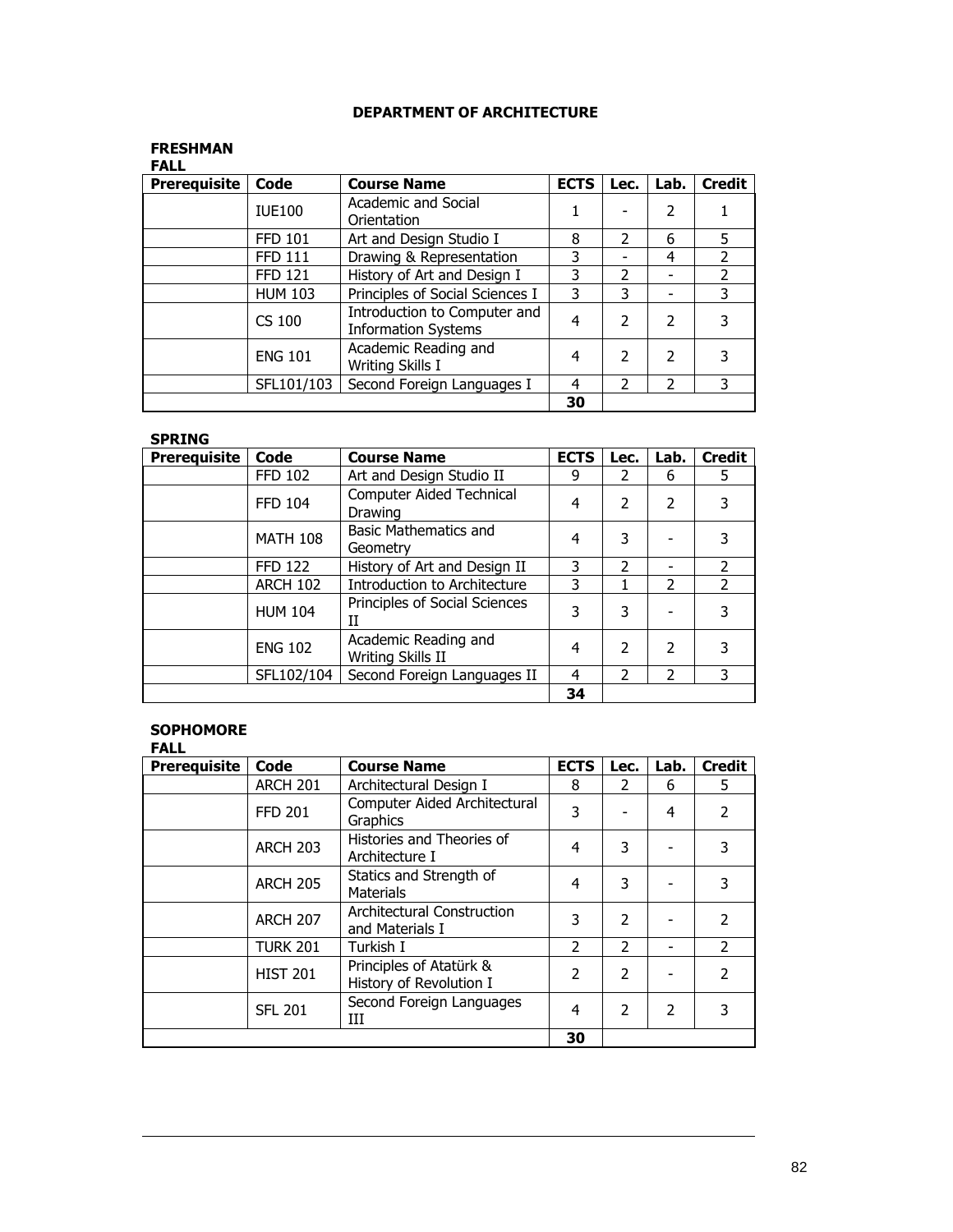| <b>SPRING</b>       |                 |                                                     |               |               |      |               |
|---------------------|-----------------|-----------------------------------------------------|---------------|---------------|------|---------------|
| <b>Prerequisite</b> | Code            | <b>Course Name</b>                                  | <b>ECTS</b>   | Lec.          | Lab. | <b>Credit</b> |
|                     | <b>ARCH 202</b> | Architectural Design II                             | 11            | $\mathcal{P}$ | 6    | 5             |
|                     | <b>ARCH 204</b> | Histories and Theories of<br>Architecture II        | 4             | 3             |      |               |
|                     | <b>ARCH 206</b> | Dynamics and Structural<br>Analyses                 | 4             | 3             |      |               |
|                     | <b>ARCH 208</b> | Architectural Construction<br>and Materials II      | 3             | $\mathcal{P}$ |      |               |
|                     | <b>TURK 202</b> | Turkish II                                          | $\mathcal{P}$ | $\mathcal{P}$ |      | C             |
|                     | <b>HIST 202</b> | Principles of Atatürk &<br>History of Revolution II | $\mathcal{P}$ | $\mathcal{P}$ |      |               |
|                     | <b>SFL 202</b>  | Second Foreign Languages IV                         | 4             |               | っ    | ٦             |
|                     |                 |                                                     | 30            |               |      |               |

| <b>FALL</b>         |                 |                                         |             |      |      |               |
|---------------------|-----------------|-----------------------------------------|-------------|------|------|---------------|
| <b>Prerequisite</b> | Code            | <b>Course Name</b>                      | <b>ECTS</b> | Lec. | Lab. | <b>Credit</b> |
|                     | ARCH 301        | Architectural Design III                | 14          |      | b    |               |
|                     | <b>ARCH 303</b> | Structural Design I                     |             |      |      |               |
|                     | FFD 203         | <b>Environmental Control</b><br>Systems | 4           |      |      |               |
|                     |                 | Elective $I^*$                          |             |      |      |               |
|                     | <b>SFL 301</b>  | Second Foreign Languages V              |             |      |      |               |
|                     |                 |                                         | 30          |      |      |               |

### SPRING

| <b>Prerequisite</b> | Code            | <b>Course Name</b>             | <b>ECTS</b> | Lec. | Lab.                     | <b>Credit</b> |
|---------------------|-----------------|--------------------------------|-------------|------|--------------------------|---------------|
|                     | <b>ARCH 302</b> | Architectural Design IV        |             |      | b                        |               |
|                     | ARCH 304        | Structural Design II           |             |      | $\overline{\phantom{0}}$ |               |
|                     | <b>ARCH 306</b> | <b>Construction Management</b> |             |      | $\overline{\phantom{0}}$ |               |
|                     | <b>ARCH 308</b> | Urban and Territorial Design   |             |      |                          |               |
|                     |                 | Elective $II^*$                |             |      | $\overline{\phantom{0}}$ |               |
|                     | <b>SFL 302</b>  | Second Foreign Languages VI    |             |      |                          |               |
|                     |                 |                                | 30          |      |                          |               |

#### SENIOR FALL

| <b>Prerequisite</b> | Code            | <b>Course Name</b>                             | <b>ECTS</b> | Lec. | Lab. | <b>Credit</b> |
|---------------------|-----------------|------------------------------------------------|-------------|------|------|---------------|
|                     | ARCH 401        | Architectural Design V                         | 11          |      | 6    |               |
|                     | <b>ARCH 403</b> | Contemporary Architectural<br><b>Discourse</b> | 3           |      |      |               |
|                     | <b>ARCH 451</b> | Applied Workshop in ARCH I                     |             |      | 2    |               |
|                     |                 | Elective III*                                  | 4           | 3    |      |               |
|                     |                 | Elective $IV^*$                                | 4           | ٦    |      |               |
|                     | <b>SFL 401</b>  | Second Foreign Languages<br>VII                | 4           |      |      |               |
|                     |                 |                                                | 30          |      |      |               |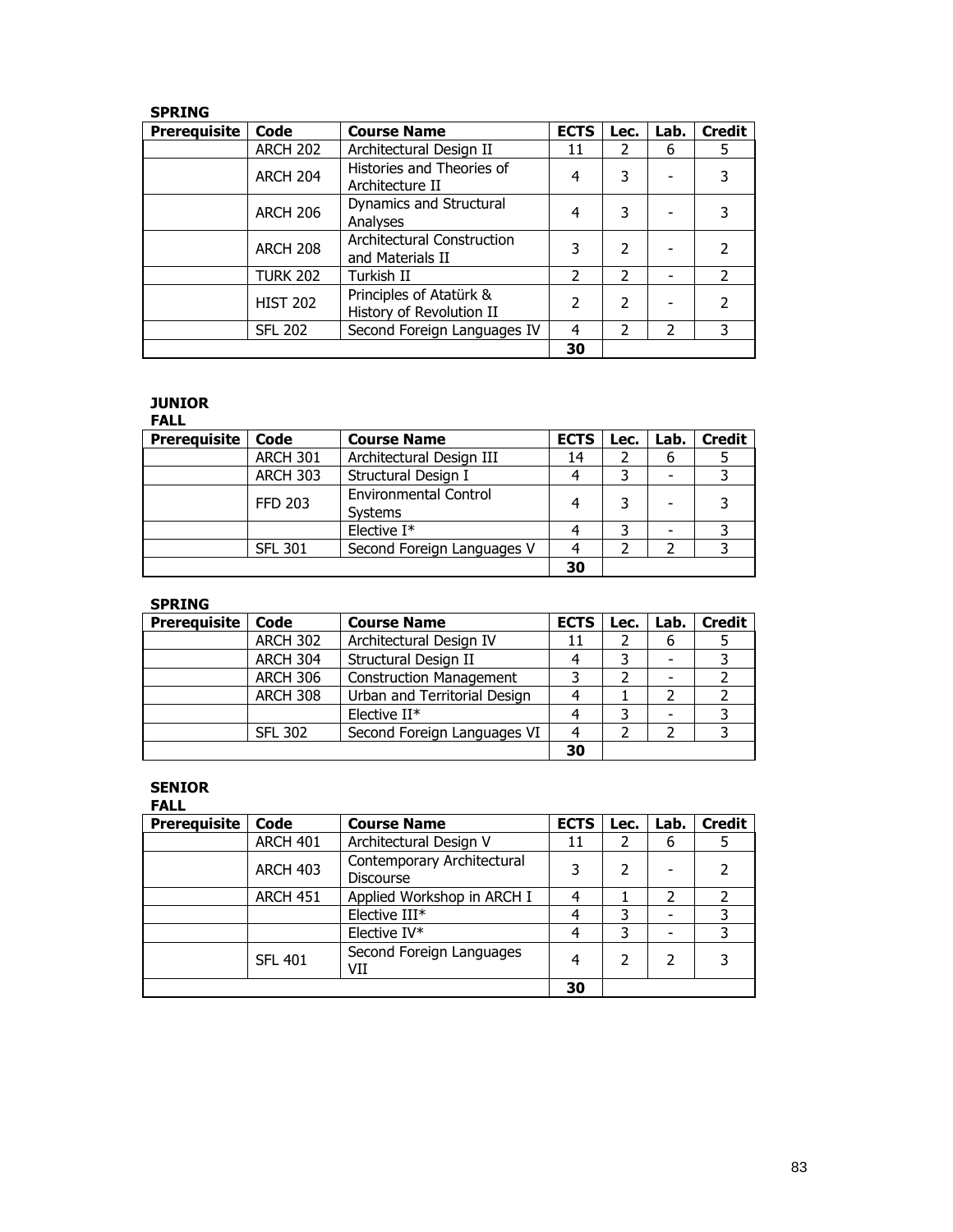#### **SPRING**<br>Prerequisite Code Course Name ECTS Lec. Lab. Credit ARCH 498 Graduation Project \*\* 10 2 6 5 ARCH 494 Graduation Thesis 4 2 2 3 ARCH 404 Portfolio Design 4 2 2 3 ARCH 452 Applied Workshop in ARCH II 4 1 2 2 Elective  $V^*$  4 3 - 3 SFL 402 | Second Foreign Languages  $VIII$   $VIII$  $\sim$  30

#### ELECTIVES

| <b>Prerequisite</b> | Code            | <b>Course Name</b>                       | <b>ECTS</b> | Lec.         | Lab. | <b>Credit</b> |
|---------------------|-----------------|------------------------------------------|-------------|--------------|------|---------------|
|                     | <b>ARCH 311</b> | Architecture in Films                    |             | 3            |      |               |
|                     | <b>ARCH 313</b> | Environmental Housing and<br>Environment |             |              |      |               |
|                     | <b>ARCH 315</b> | Case Studies in Building<br>Structures   | 4           |              |      |               |
|                     | <b>ARCH 312</b> | Visuality and Architecture               |             | 3            |      |               |
|                     | <b>ARCH 314</b> | Analysis of the Built<br>Environment     | 4           |              |      |               |
|                     | <b>ARCH 316</b> | Sustainability in Architecture           |             | $\mathbf{z}$ |      |               |

\* With the approval of the advisor, two out of five Electives at most can be taken from another department.

\*\* In order to take the "Graduation Project" course, the students must complete all courses coded:FFD101-FFD102, ARCH201-ARCH202, ARCH301.

 To graduate, students must complete eight weeks summer practice or industrial placement as specified by their department.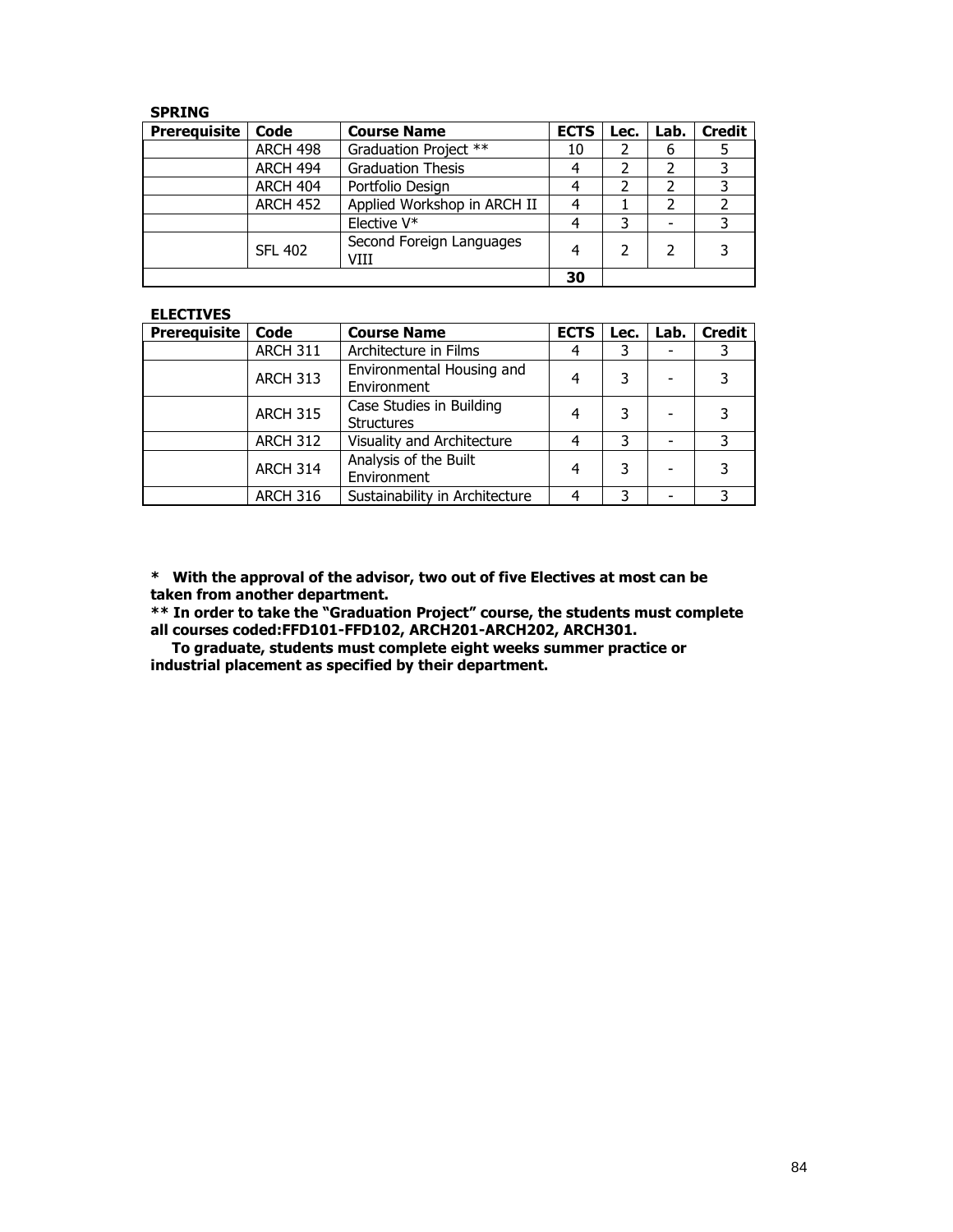### FACULTY OF COMMUNICATION

## DEPARTMENT OF PUBLIC RELATIONS AND ADVERTISING

#### FRESHMAN

| <b>FALL</b>     |                                            |             |      |      |               |
|-----------------|--------------------------------------------|-------------|------|------|---------------|
| Code            | <b>Course Name</b>                         | <b>ECTS</b> | Lec. | Lab. | <b>Credit</b> |
| l IUE 100       | Academic and Social Orientation            |             |      |      |               |
| <b>MMC 101</b>  | Introduction to Communication              |             |      |      |               |
| ECON 101        | Principles of Microeconomics               |             | 4    |      |               |
| l HUM 103       | Principles of Social Sciences I            |             |      |      |               |
| <b>MATH 107</b> | Introduction to Mathematics and Statistics |             | ٦    |      |               |
| $CS$ 100        | Introduction to Computer and Information   |             | 2    |      |               |
|                 | <b>Systems</b>                             |             |      |      |               |
| <b>ENG 101</b>  | Academic Reading and Writing Skills I      |             | っ    |      |               |
| SFL 101/103     | Second Foreign Languages I                 |             |      |      |               |
|                 |                                            | 30          |      |      |               |

### SPRING

| Code           | <b>Course Name</b>                     | <b>ECTS</b> | Lec. | Lab. | <b>Credit</b> |
|----------------|----------------------------------------|-------------|------|------|---------------|
| <b>MMC 102</b> | History of Communication               |             |      |      |               |
| ECON 102       | Principles of Macroeconomics           |             |      |      |               |
| <b>HUM 104</b> | Principles of Social Sciences II       |             |      |      |               |
| <b>BA 130</b>  | Research Methods in Social Sciences    |             |      |      |               |
| <b>BA 102</b>  | Introduction to Management             |             |      |      |               |
| <b>ENG 102</b> | Academic Reading and Writing Skills II |             |      |      |               |
| SFL 102/104    | Second Foreign Languages II            |             |      |      |               |
|                |                                        | 30          |      |      |               |

#### SOPHOMORE

| <b>FALL</b>     |                                                              |             |      |      |               |
|-----------------|--------------------------------------------------------------|-------------|------|------|---------------|
| Code            | <b>Course Name</b>                                           | <b>ECTS</b> | Lec. | Lab. | <b>Credit</b> |
| <b>MMC 220</b>  | Theories of Communication                                    |             |      |      |               |
| <b>HUM 101</b>  | History of Civilization I                                    |             |      |      |               |
| <b>BA 100</b>   | Fundamentals of Law                                          |             |      |      |               |
| <b>BA 201</b>   | Principles of Marketing                                      |             |      |      |               |
| <b>BA 230</b>   | <b>Marketing Communications</b>                              |             |      |      |               |
| <b>TURK 201</b> | Turkish I                                                    |             |      |      |               |
| <b>HIST 201</b> | Principles of Atatürk and History of Turkish<br>Revolution I |             |      |      |               |
| <b>SFL 201</b>  | Second Foreign Languages III                                 |             |      |      |               |
|                 |                                                              | 29          |      |      |               |

### SPRING

| <b>Code</b>     | <b>Course Name</b>                           | <b>ECTS</b> | Lec. | Lab. | <b>Credit</b> |
|-----------------|----------------------------------------------|-------------|------|------|---------------|
| <b>PRA 202</b>  | <b>Interpersonal Communication</b>           |             |      |      |               |
| <b>PRA 204</b>  | Principles of Advertising                    |             | 3    |      |               |
| <b>BA 330</b>   | Organizational Behavior                      |             |      |      |               |
| <b>PRA 206</b>  | Principles of Public Relations               |             |      |      |               |
| CD 212          | <b>Visual Communication</b>                  |             |      |      |               |
| <b>TURK 202</b> | Turkish II                                   |             |      |      |               |
| <b>HIST 202</b> | Principles of Atatürk and History of Turkish |             |      |      |               |
|                 | Revolution II                                |             |      |      |               |
| <b>SFL 202</b>  | Second Foreign Languages IV                  |             |      |      |               |
|                 |                                              | 30          |      |      |               |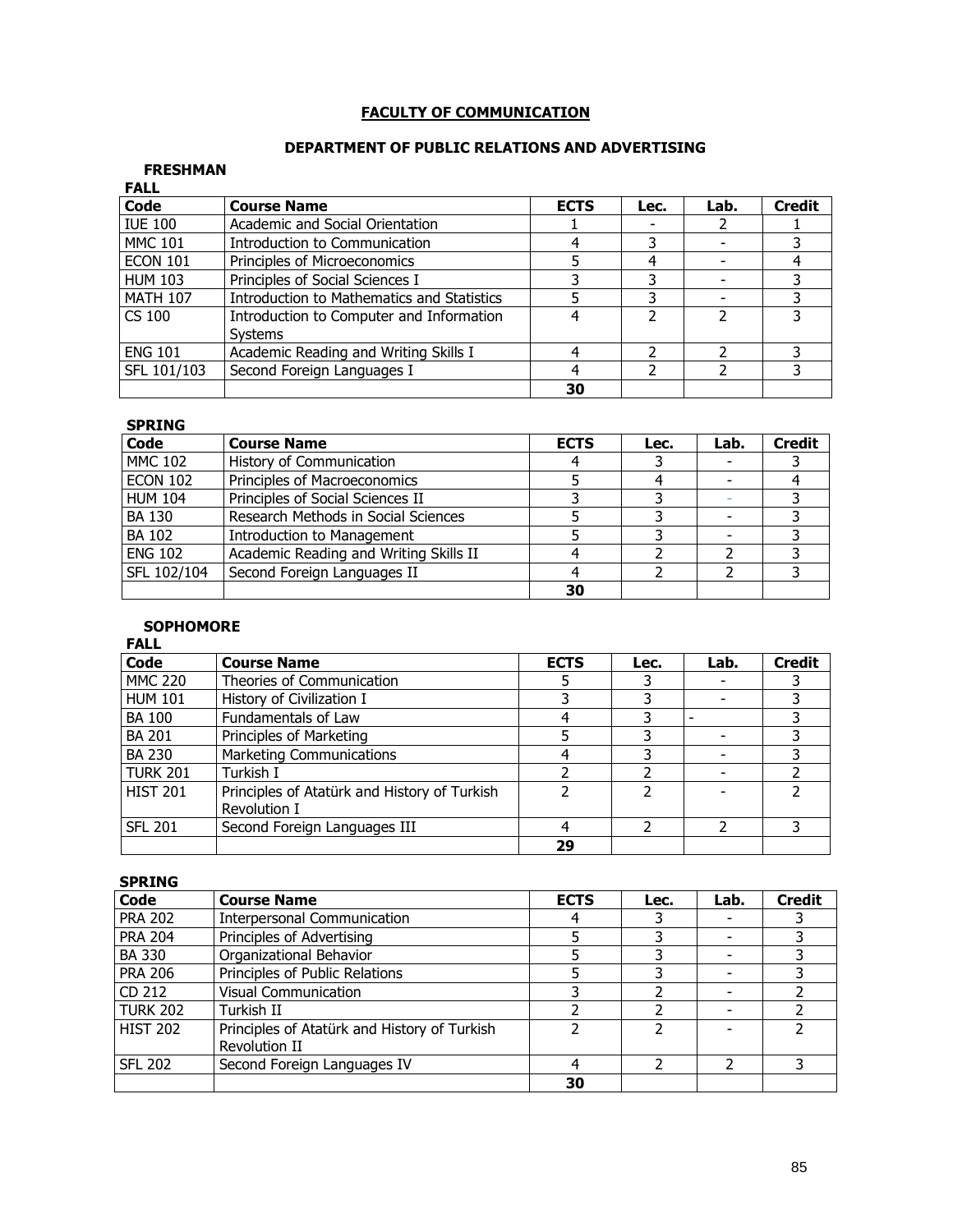| <b>FALL</b>    |                                                |             |      |      |               |
|----------------|------------------------------------------------|-------------|------|------|---------------|
| Code           | <b>Course Name</b>                             | <b>ECTS</b> | Lec. | Lab. | <b>Credit</b> |
| <b>PRA 301</b> | Media Planning                                 |             |      |      |               |
| <b>PRA 305</b> | News Production and Media Relations            |             |      |      |               |
| <b>PRA 307</b> | Creativity in Advertising and Public Relations |             |      |      |               |
| <b>BA 320</b>  | Consumer Behavior                              |             |      |      |               |
| <b>MMC 309</b> | Media Law                                      |             |      |      |               |
| <b>SFL 301</b> | Second Foreign Languages V                     |             |      |      |               |
|                |                                                | 29          |      |      |               |

#### SPRING

| Code           | <b>Course Name</b>                        | <b>ECTS</b> | Lec. | Lab. | <b>Credit</b> |
|----------------|-------------------------------------------|-------------|------|------|---------------|
| <b>PRA 304</b> | Copywriting                               |             |      |      |               |
| <b>MMC 302</b> | Legal and Ethical Issues in Communication |             |      |      |               |
| <b>MMC 304</b> | Sociology of Communication                |             |      |      |               |
| <b>BA 324</b>  | <b>Brand Management</b>                   |             |      |      |               |
| <b>BA 328</b>  | Marketing Research                        |             |      |      |               |
| <b>SFL 302</b> | Second Foreign Languages VI               |             |      |      |               |
|                |                                           | 28          |      |      |               |

#### SENIOR

| FALL           |                              |             |      |      |               |
|----------------|------------------------------|-------------|------|------|---------------|
| Code           | <b>Course Name</b>           | <b>ECTS</b> | Lec. | Lab. | <b>Credit</b> |
| <b>PRA 403</b> | Campaign Design in PR        |             |      |      |               |
| <b>PRA 405</b> | Campaign Design in IMC       |             |      |      |               |
| <b>PRA 451</b> | Applied Workshop in PRA I    |             |      |      |               |
|                | Elective $I^*$               |             |      |      |               |
| <b>MMC 401</b> | Popular Culture              |             |      |      |               |
| <b>SFL 401</b> | Second Foreign Languages VII |             |      |      |               |
|                |                              | 32          |      |      |               |

### SPRING

| <b>Prerequisite</b> | Code           | <b>Course Name</b>               | <b>ECTS</b> | Lec. | Lab. | <b>Credit</b> |
|---------------------|----------------|----------------------------------|-------------|------|------|---------------|
| <b>PRA 403</b>      | <b>PRA 496</b> | Senior Project in PR             | 8           |      |      |               |
| <b>PRA 405</b>      | <b>PRA 498</b> | Senior Project in IMC            | 8           |      |      |               |
|                     |                | Elective $II^*$                  |             |      |      |               |
|                     | <b>PRA 452</b> | Applied Workshop in PRA II       |             |      |      |               |
|                     | <b>PRA 402</b> | <b>Political Communication</b>   |             |      |      |               |
|                     | <b>SFL 402</b> | Second Foreign Languages<br>VIII |             | っ    | フ    |               |
|                     |                |                                  | 32          |      |      |               |

\* It can be taken from the student's own department or from any other department.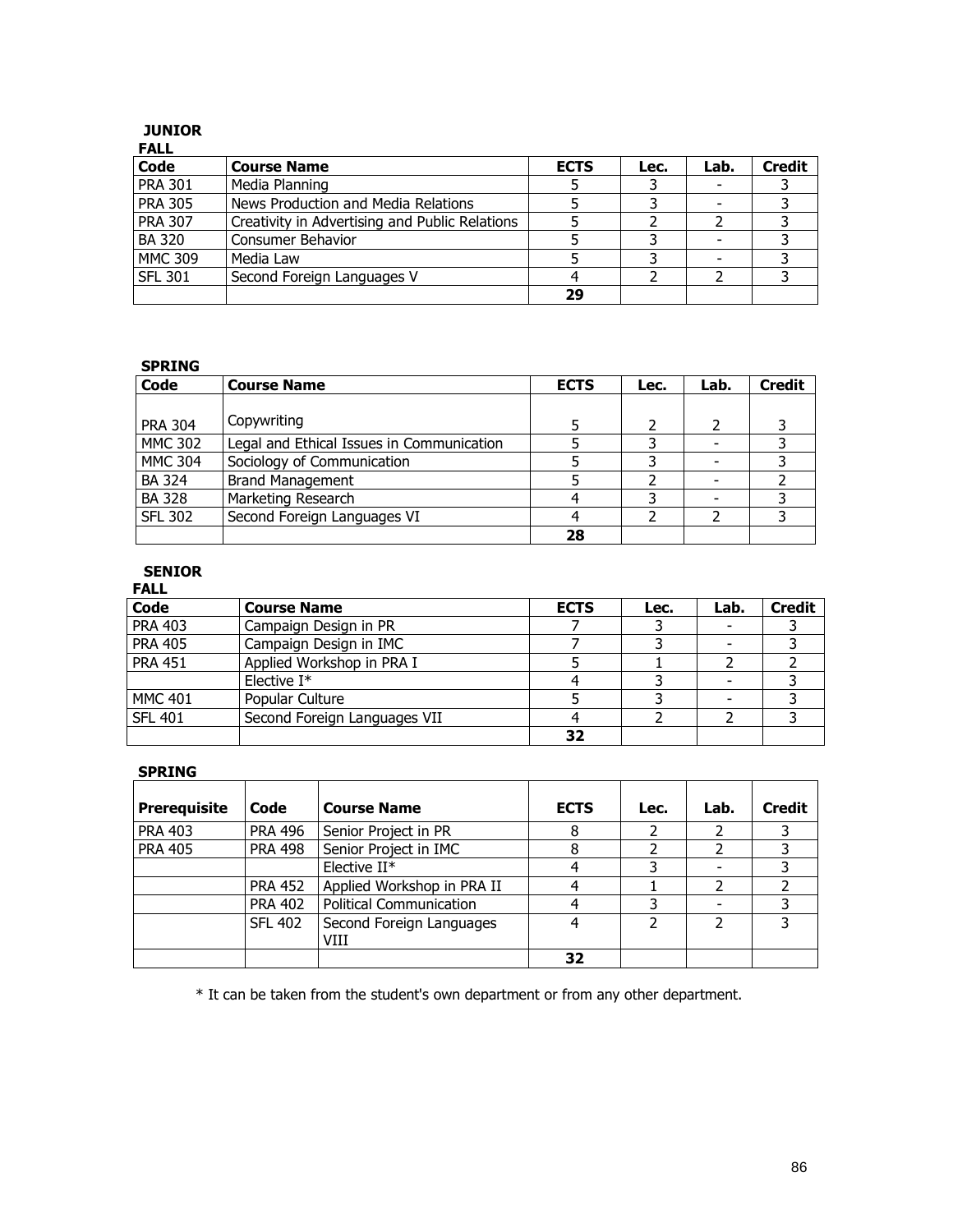### ELECTIVES

| Code                                        | <b>Course Name</b>                  | <b>ECTS</b> | Lec. | Lab. | <b>Credit</b> |
|---------------------------------------------|-------------------------------------|-------------|------|------|---------------|
| <b>MMC 411</b>                              | The Advanced Audio Techniques       |             |      |      |               |
| <b>PRA 413</b><br>(Prerequisite:<br>PRA206) | International Public Relations      | 4           |      |      |               |
| <b>MMC 412</b>                              | Corporate Culture and Communication |             |      |      |               |
| <b>MMC 414</b>                              | Advanced Media Production           |             |      |      |               |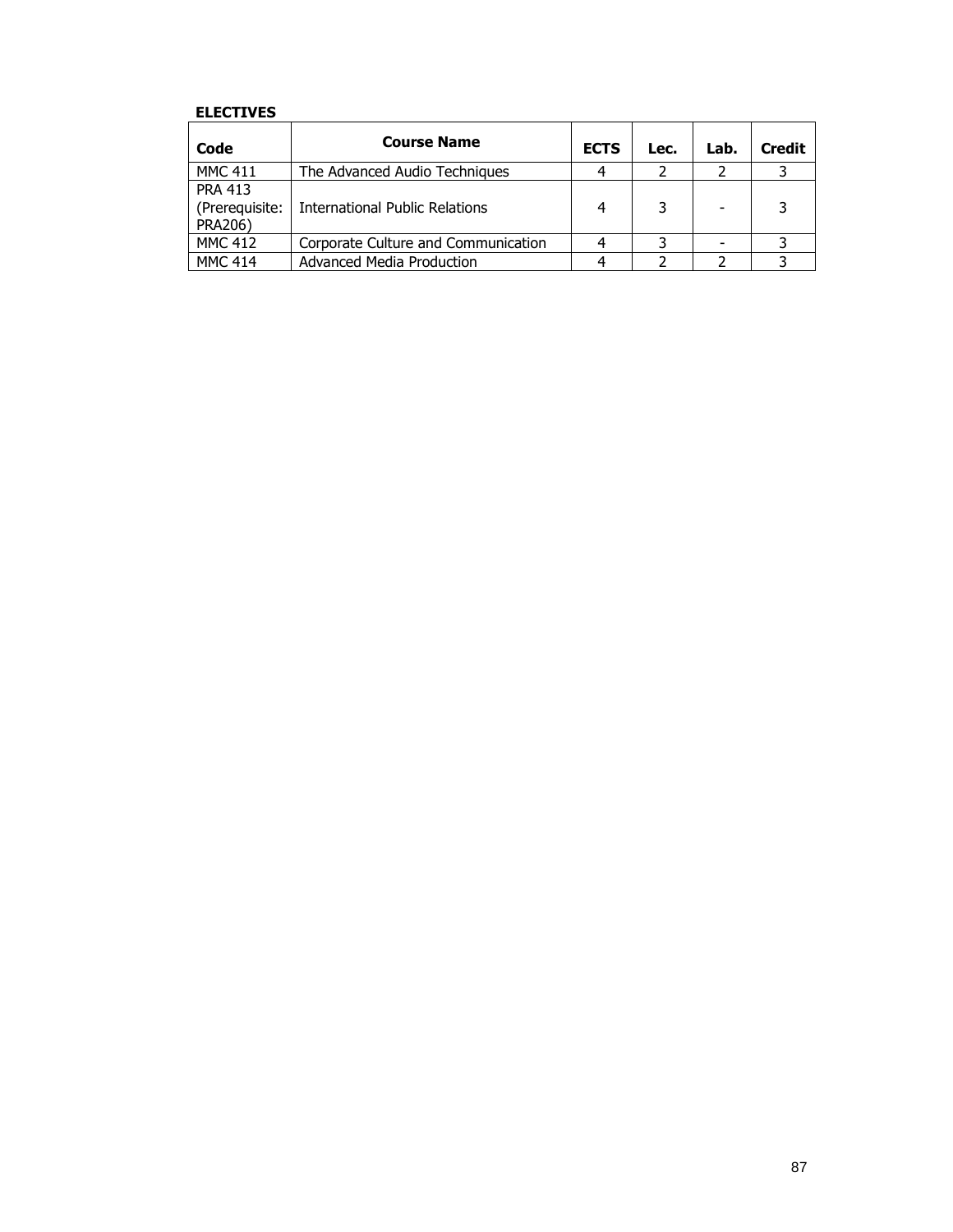### DEPARTMENT OF MEDIA AND COMMUNICATION

#### FRESHMAN

| <b>FALL</b>     |                                                   |             |      |      |               |
|-----------------|---------------------------------------------------|-------------|------|------|---------------|
| Code            | <b>Course Name</b>                                | <b>ECTS</b> | Lec. | Lab. | <b>Credit</b> |
| <b>IUE 100</b>  | Academic and Social Orientation                   |             |      |      |               |
| <b>MMC 101</b>  | Introduction to Communication                     | 4           |      |      |               |
| <b>ECON 101</b> | Principles of Microeconomics                      |             | 4    |      | 4             |
| <b>HUM 103</b>  | Principles of Social Sciences I                   |             |      |      | 3             |
| <b>MATH 107</b> | <b>Introduction to Mathematics and Statistics</b> |             | 3    |      | 3             |
| CS 100          | Introduction to Computer and Information Systems  | 4           |      | 2    | ٦             |
| <b>ENG 101</b>  | Academic Reading and Writing Skills I             | 4           |      |      |               |
| SFL 101/103     | Second Foreign Languages I                        | 4           |      |      |               |
|                 |                                                   | 30          |      |      |               |

### SPRING

| Code            | <b>Course Name</b>                     | <b>ECTS</b> | Lec. | Lab. | <b>Credit</b> |
|-----------------|----------------------------------------|-------------|------|------|---------------|
| <b>MMC 102</b>  | <b>History of Communication</b>        |             |      |      |               |
| <b>BA 130</b>   | Research Methods in Social Sciences    |             |      |      | っ             |
| <b>HUM 104</b>  | Principles of Social Sciences II       |             |      |      | っ             |
| <b>ECON 102</b> | Principles of Macroeconomics           |             |      |      |               |
| <b>MCS 102</b>  | Graphic and Design in Communication    |             |      |      |               |
| <b>ENG 102</b>  | Academic Reading and Writing Skills II |             |      |      |               |
| SFL 102/104     | Second Foreign Languages II            |             |      |      |               |
|                 |                                        | 30          |      |      |               |

#### SOPHOMORE

| <b>FALL</b>     |                                                           |             |      |      |               |
|-----------------|-----------------------------------------------------------|-------------|------|------|---------------|
| Code            | <b>Course Name</b>                                        | <b>ECTS</b> | Lec. | Lab. | <b>Credit</b> |
| <b>MMC 220</b>  | Theories of Communication                                 |             |      |      |               |
| <b>MCS 201</b>  | Principles of Journalism                                  |             |      | ว    |               |
| <b>MCS 205</b>  | Principles of Broadcasting                                | 5           |      |      |               |
| <b>MCS 207</b>  | History of Turkish Media                                  | 4           | 3    |      |               |
| <b>HUM 101</b>  | History of Civilization I                                 | 3           | 3    |      |               |
| <b>TURK 201</b> | Turkish I                                                 |             |      |      |               |
| <b>HIST 201</b> | Principles of Atatürk and History of Turkish Revolution I |             |      |      |               |
| <b>SFL 201</b>  | Second Foreign Languages III                              | 4           |      | า    |               |
|                 |                                                           | 30          |      |      |               |

| <b>SPRING</b>   |                                                            |             |      |      |               |
|-----------------|------------------------------------------------------------|-------------|------|------|---------------|
| Code            | <b>Course Name</b>                                         | <b>ECTS</b> | Lec. | Lab. | <b>Credit</b> |
| <b>MCS 202</b>  | Newswriting                                                | 5           |      |      |               |
| <b>INT 220</b>  | <b>Political Science</b>                                   | 4           |      |      |               |
| <b>BA 100</b>   | Fundamentals of Law                                        | 4           | 3    |      | 3             |
| <b>HUM 102</b>  | History of Civilization II                                 | 3           | ٦    |      |               |
| <b>MCS 206</b>  | <b>Film Studies</b>                                        | 6           | 3    |      |               |
| <b>TURK 202</b> | Turkish II                                                 |             |      |      |               |
| <b>HIST 202</b> | Principles of Atatürk and History of Turkish Revolution II | ว           | 2    |      |               |
| <b>SFL 202</b>  | Second Foreign Languages IV                                | 4           | 2    | 2    |               |
|                 |                                                            | 30          |      |      |               |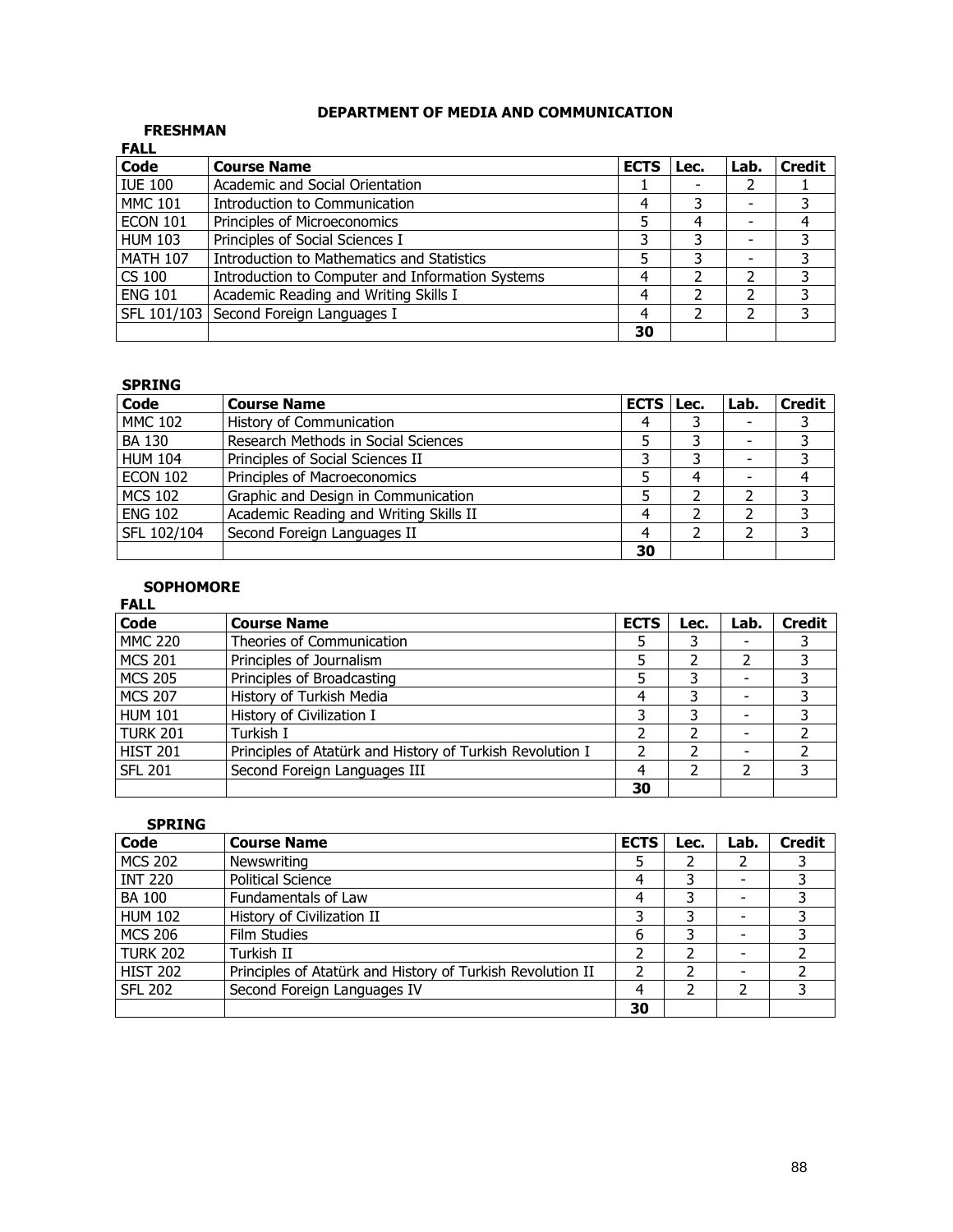| <b>FALL</b>    |                             |             |      |                 |               |
|----------------|-----------------------------|-------------|------|-----------------|---------------|
| <b>Code</b>    | <b>Course Name</b>          | <b>ECTS</b> | Lec. | Lab.            | <b>Credit</b> |
| <b>MCS 301</b> | Production and Film Editing | 6           |      |                 |               |
| <b>MCS 303</b> | Scriptwriting               | 6           |      |                 |               |
| <b>MCS 305</b> | Turkish Cinema              |             |      | $\qquad \qquad$ |               |
| GD 303         | Desktop Publishing          | 4           |      |                 |               |
| <b>MMC 309</b> | Media and Law               |             |      | $\qquad \qquad$ |               |
| <b>SFL 301</b> | Second Foreign Languages V  |             |      |                 |               |
|                |                             | 30          |      |                 |               |

### SPRING

| Code           | <b>Course Name</b>                        | <b>ECTS</b> | Lec. | Lab.                     | <b>Credit</b> |
|----------------|-------------------------------------------|-------------|------|--------------------------|---------------|
| <b>MMC 302</b> | Legal and Ethical Issues in Communication |             |      |                          |               |
| <b>INT 230</b> | <b>International Political Economy</b>    |             |      |                          |               |
| <b>MMC 304</b> | Sociology of Communication                |             |      | -                        |               |
| <b>MCS 302</b> | <b>Cultural Studies</b>                   |             |      |                          |               |
| <b>MCS 304</b> | Research Methods in Media                 | 6           |      | $\overline{\phantom{0}}$ |               |
| <b>SFL 302</b> | Second Foreign Languages VI               |             |      |                          |               |
|                |                                           | 30          |      |                          |               |

## SENIOR

| <b>FALL</b>    |                                  |             |      |      |               |
|----------------|----------------------------------|-------------|------|------|---------------|
| Code           | <b>Course Name</b>               | <b>ECTS</b> | Lec. | Lab. | <b>Credit</b> |
| <b>MCS 401</b> | Communication and Public Opinion |             |      |      |               |
| <b>MCS 497</b> | Senior Project I                 |             |      |      |               |
| <b>MCS 451</b> | Applied Workshop in MCS I        |             |      |      |               |
|                | Elective $I^*$                   |             |      |      |               |
| <b>MMC 401</b> | Popular Culture                  |             |      |      |               |
| <b>SFL 401</b> | Second Foreign Languages VII     |             |      |      |               |
|                |                                  | 30          |      |      |               |

#### SPRING

| <b>Prerequisite</b> | Code           | <b>Course Name</b>                      | <b>ECTS</b> | Lec. | Lab. | <b>Credit</b> |
|---------------------|----------------|-----------------------------------------|-------------|------|------|---------------|
| <b>MCS497</b>       | <b>MCS 498</b> | Senior Project II                       | 8           |      |      |               |
|                     | <b>MCS 402</b> | Language and Pronunciation in           |             |      |      |               |
|                     |                | Communication                           |             |      |      |               |
|                     | <b>MCS 404</b> | Media Studies and Local Media in Turkey |             |      |      |               |
|                     | <b>MCS 452</b> | Applied Workshop in MCS II              |             |      |      |               |
|                     |                | Elective $II^*$                         |             | 2    |      |               |
|                     | <b>SFL 402</b> | Second Foreign Languages VIII           |             |      |      |               |
|                     |                |                                         | 30          |      |      |               |

\* It can be taken from the student's own department or from any other department.

| ELECTIVES      |                                       |             |      |      |               |
|----------------|---------------------------------------|-------------|------|------|---------------|
| Code           | <b>Course Name</b>                    | <b>ECTS</b> | Lec. | Lab. | <b>Credit</b> |
| <b>MMC 411</b> | The Advanced Audio Techniques         |             |      |      |               |
| <b>PRA 413</b> | <b>International Public Relations</b> |             |      |      |               |
| <b>MMC 412</b> | Corporate Culture and Communication   |             |      | -    |               |
| <b>MMC 414</b> | Advanced Media Production             |             |      |      |               |

# ELECTIVES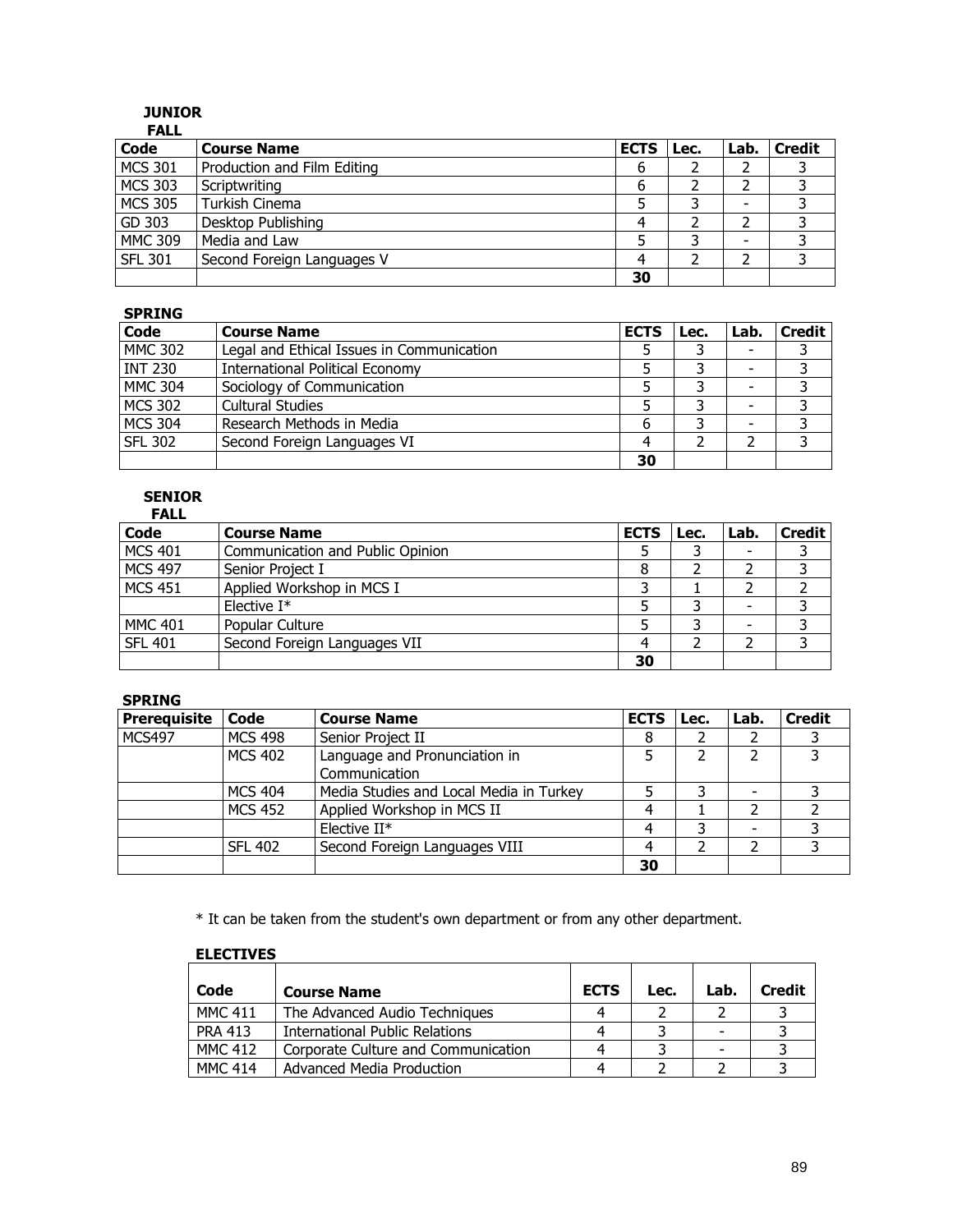#### SCHOOL OF APPLIED MANAGEMENT SCIENCES CULINARY ARTS and MANAGEMENT

#### FRESHMAN

| <b>FALL</b>         |                |                                            |             |      |               |               |
|---------------------|----------------|--------------------------------------------|-------------|------|---------------|---------------|
| <b>Prerequisite</b> | Code           | <b>Course Name</b>                         | <b>ECTS</b> | Lec. | Lab.          | <b>Credit</b> |
|                     | <b>IUE100</b>  | Academic and Social Orientation            |             |      |               |               |
|                     | <b>CLM 101</b> | Sanitation and Safety                      | 4           | 3    |               | 3             |
|                     | <b>CLM 103</b> | Concepts and Skills for Culinary Arts      | 5           | 3    |               | 3             |
|                     | <b>MATH</b>    |                                            |             |      |               |               |
|                     | 107            | Introduction to Mathematics and Statistics | 5           | 3    |               | 3             |
|                     | <b>ECON</b>    |                                            |             |      |               |               |
|                     | 100            | Principles to Economics                    | 4           | 3    |               | 3             |
|                     | <b>HUM</b>     |                                            |             |      |               |               |
|                     | 103            | Principles of Social Sciences I            | 3           | 3    |               | 3             |
|                     | <b>ENG 101</b> | Academic Reading & Writing Skills I        | 4           |      | 2             | 3             |
|                     | <b>SFL</b>     |                                            |             |      |               |               |
|                     | 101/103        | Second Foreign Languages I                 | 4           |      | $\mathcal{P}$ |               |
|                     |                |                                            | 30          |      |               |               |

| <b>SPRING</b>       |                |                                                     |             |      |      |               |
|---------------------|----------------|-----------------------------------------------------|-------------|------|------|---------------|
| <b>Prerequisite</b> | Code           | <b>Course Name</b>                                  | <b>ECTS</b> | Lec. | Lab. | <b>Credit</b> |
|                     | <b>CLM 102</b> | Principles of Nutrition                             |             |      |      |               |
|                     | <b>CLM 104</b> | Contemporary Culinary Cultures                      | 8           |      |      | 3             |
|                     | CS 100         | Introduction to Computer and Information Technology | 4           |      |      |               |
|                     | <b>HUM</b>     |                                                     |             |      |      |               |
|                     | 104            | Principles Social Sciences II                       | 3           |      |      |               |
|                     | <b>ENG 102</b> | Academic Reading & Writing Skills II                | 4           |      |      | 3             |
|                     | <b>SFL</b>     |                                                     |             |      |      |               |
|                     | 102/104        | Second Foreign Languages II                         | 4           |      |      |               |
|                     |                |                                                     | 30          |      |      |               |

### **SOPHOMORE SOPHOMORE**

| <b>FALL</b>  |                |                                                 |               |      |                          |               |
|--------------|----------------|-------------------------------------------------|---------------|------|--------------------------|---------------|
| Prerequisite | Code           | <b>Course Name</b>                              | <b>ECTS</b>   | Lec. | Lab.                     | <b>Credit</b> |
|              | <b>CLM 201</b> | Computer Applications in Culinary Industry      | 6             |      |                          |               |
|              | <b>CLM 203</b> | Art, Design and Gastronomy                      | 6             | 3    |                          |               |
|              | <b>CLM 205</b> | Materials in Food Production                    | 6             | 3    |                          |               |
|              | <b>BA 215</b>  | Accounting                                      | 4             |      | ว                        | 3             |
|              | TURK           |                                                 |               |      |                          |               |
|              | 201            | Turkish I                                       | $\mathcal{P}$ | າ    | $\overline{\phantom{0}}$ |               |
|              | <b>HIST</b>    |                                                 |               |      |                          |               |
|              | 201            | Principles of Atatürk & History of Revolution I |               | 2    |                          |               |
|              | <b>SFL 201</b> | Second Foreign Languages III                    | 4             |      |                          |               |
|              |                |                                                 | 30            |      |                          |               |

| <b>SPRING</b>       |                |                                                  |               |               |      |               |
|---------------------|----------------|--------------------------------------------------|---------------|---------------|------|---------------|
| <b>Prerequisite</b> | Code           | <b>Course Name</b>                               | <b>ECTS</b>   | Lec.          | Lab. | <b>Credit</b> |
|                     | <b>CLM 202</b> | Food and Beverage Management                     |               | 3             |      | 3             |
|                     | <b>CLM 204</b> | Beverage Culture                                 | 6             | $\mathcal{P}$ |      | 2             |
|                     | <b>PRA 206</b> | Principles of Public Relations                   | 5             | 3             |      | 3             |
|                     | <b>CHEM</b>    |                                                  |               |               |      |               |
|                     | 100            | General Chemistry                                | 4             | 2             | 2    | 3             |
|                     | <b>TURK</b>    |                                                  |               |               |      |               |
|                     | 202            | Turkish II                                       | 2             | $\mathcal{P}$ |      | 2             |
|                     | <b>HIST</b>    |                                                  |               |               |      |               |
|                     | 202            | Principles of Atatürk & History of Revolution II | $\mathcal{P}$ | $\mathcal{P}$ |      |               |
|                     | <b>SFL 202</b> | Second Foreign Languages IV                      | 4             | ำ             | 2    | ٦             |
|                     |                |                                                  | 30            |               |      |               |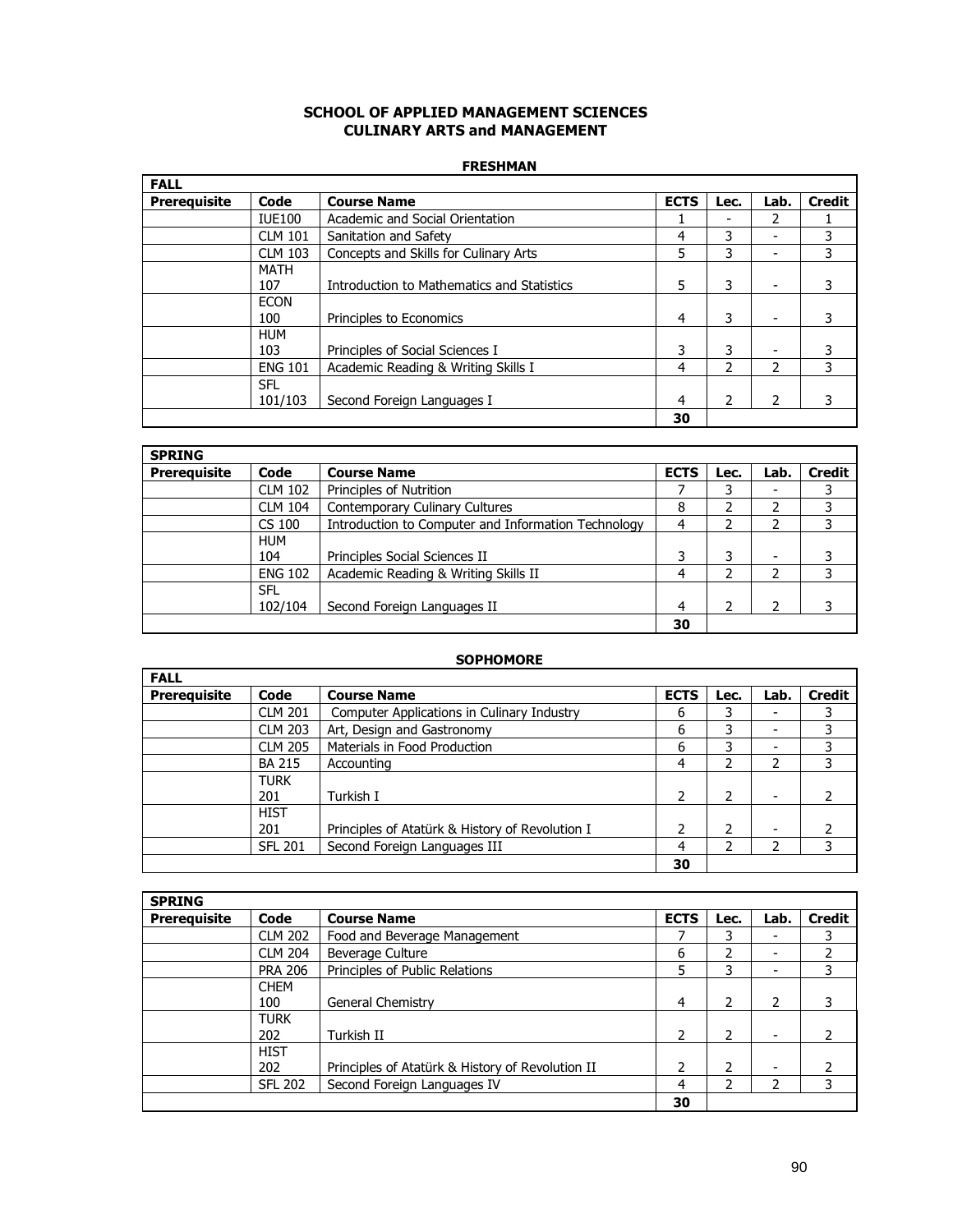| <b>FALL</b>         |                |                                       |             |      |      |               |
|---------------------|----------------|---------------------------------------|-------------|------|------|---------------|
| <b>Prerequisite</b> | Code           | <b>Course Name</b>                    | <b>ECTS</b> | Lec. | Lab. | <b>Credit</b> |
|                     | <b>CLM 301</b> | Professional Skills Laboratory I      |             |      | 10   |               |
|                     | <b>CLM 303</b> | Purchasing and Product Identification | 6           |      | ۰    |               |
|                     | <b>CLM 305</b> | <b>Turkish Cuisine</b>                |             |      |      |               |
|                     | <b>CLM 307</b> | <b>Baking Techniques</b>              |             |      |      |               |
|                     | <b>CLM 309</b> | Pastry                                | 4           |      |      |               |
|                     | <b>SFL 301</b> | Second Foreign Languages V            |             |      |      |               |
|                     |                |                                       | 30          |      |      |               |

| <b>SPRING</b>       |                |                                   |             |      |      |               |
|---------------------|----------------|-----------------------------------|-------------|------|------|---------------|
| <b>Prerequisite</b> | Code           | <b>Course Name</b>                | <b>ECTS</b> | Lec. | Lab. | <b>Credit</b> |
|                     | <b>CLM 302</b> | Professional Skills Laboratory II | 8           |      | 10   |               |
|                     | <b>CLM 304</b> | Garde Manger                      |             |      | -    |               |
|                     | <b>CLM 306</b> | European Cuisine                  |             |      |      |               |
|                     | <b>CLM 308</b> | Charcuterie                       |             |      | -    |               |
|                     |                | Elective I                        | 4           |      |      |               |
|                     | <b>BA 120</b>  | Introduction to Management        |             |      |      |               |
|                     | <b>SFL 302</b> | Second Foreign Languages VI       | 4           |      |      |               |
|                     |                |                                   | 30          |      |      |               |

### SENIOR

| <b>FALL</b>         |                |                                    |             |      |      |               |
|---------------------|----------------|------------------------------------|-------------|------|------|---------------|
| <b>Prerequisite</b> | Code           | <b>Course Name</b>                 | <b>ECTS</b> | Lec. | Lab. | <b>Credit</b> |
|                     | <b>CLM 401</b> | Professional Skills Laboratory III | 6           |      | 8    |               |
|                     | <b>CLM 403</b> | Asian Cuisine                      | 3           | ว    |      |               |
|                     | <b>CLM 405</b> | <b>Restaurant Management</b>       | 4           | 2    |      | 3             |
|                     |                | Elective II                        | 4           |      |      |               |
|                     |                | Elective III                       | 4           |      |      |               |
|                     | <b>BA 201</b>  | Principles of Marketing            |             | ∍    |      |               |
|                     | <b>SFL 401</b> | Second Foreign Languages VII       |             |      |      |               |
|                     |                |                                    | 30          |      |      |               |

| <b>SPRING</b>       |                |                                         |             |      |      |               |
|---------------------|----------------|-----------------------------------------|-------------|------|------|---------------|
| <b>Prerequisite</b> | Code           | <b>Course Name</b>                      | <b>ECTS</b> | Lec. | Lab. | <b>Credit</b> |
|                     | <b>CLM 402</b> | Cost Analysis and Control               | 6           | 4    |      | 4             |
|                     | <b>CLM 404</b> | Professional Skills Laboratory IV       | 6           |      | 6    |               |
|                     | <b>CLM 406</b> | Legal Issues and Ethics for Culinarians |             |      |      |               |
|                     | <b>CLM 408</b> | Menu Planning                           |             | ำ    |      |               |
|                     | <b>CLM 412</b> | Banguet Organization and Management     |             | C    |      |               |
|                     | <b>CLM 414</b> | <b>Graduation Project</b>               |             |      | 4    |               |
|                     | <b>SFL 402</b> | Second Foreign Languages VIII           |             |      |      |               |
|                     |                |                                         | 30          |      |      |               |

| <b>ELECTIVES</b>    |                |                                            |             |               |                          |               |
|---------------------|----------------|--------------------------------------------|-------------|---------------|--------------------------|---------------|
| <b>Prerequisite</b> | Code           | <b>Course Name</b>                         | <b>ECTS</b> | Lec.          | Lab.                     | <b>Credit</b> |
|                     | <b>CLM 400</b> | Oneology                                   | 4           | 3             |                          | 3             |
|                     | <b>CLM 410</b> | <b>Bread Making</b>                        | 4           | ว             | 2                        | 3             |
|                     | <b>CLM 420</b> | <b>Advanced Pastry</b>                     | 4           | $\mathcal{P}$ | 2                        | 3             |
|                     | <b>CLM 430</b> | Food Styling and Photography               | 4           | 2             | 2                        | 3             |
|                     | <b>CLM 440</b> | Vegeterian Cuisine                         | 4           | 2             | 2                        | 3             |
|                     | <b>CLM 450</b> | American Cuisine                           | 4           | っ             |                          | 3             |
|                     | <b>CLM 460</b> | Classical European Cuisine                 | 4           | 2             | ን                        | 3             |
|                     | <b>CLM 470</b> | Regional Turkish Cuisine                   | 4           | 2             | 2                        | 3             |
|                     | <b>CLM 480</b> | <b>Commercial Food Production</b>          | 4           | 3             | $\overline{\phantom{0}}$ | 3             |
|                     | <b>CLM 488</b> | New Trends in World Cuisines               | 4           | 3             |                          | 3             |
|                     | <b>CLM 490</b> | <b>Quick Service Restaurant Management</b> | 4           | ٦             |                          | 3             |
|                     | <b>CLM 499</b> | Food Journalism                            | 4           | 3             |                          | 3             |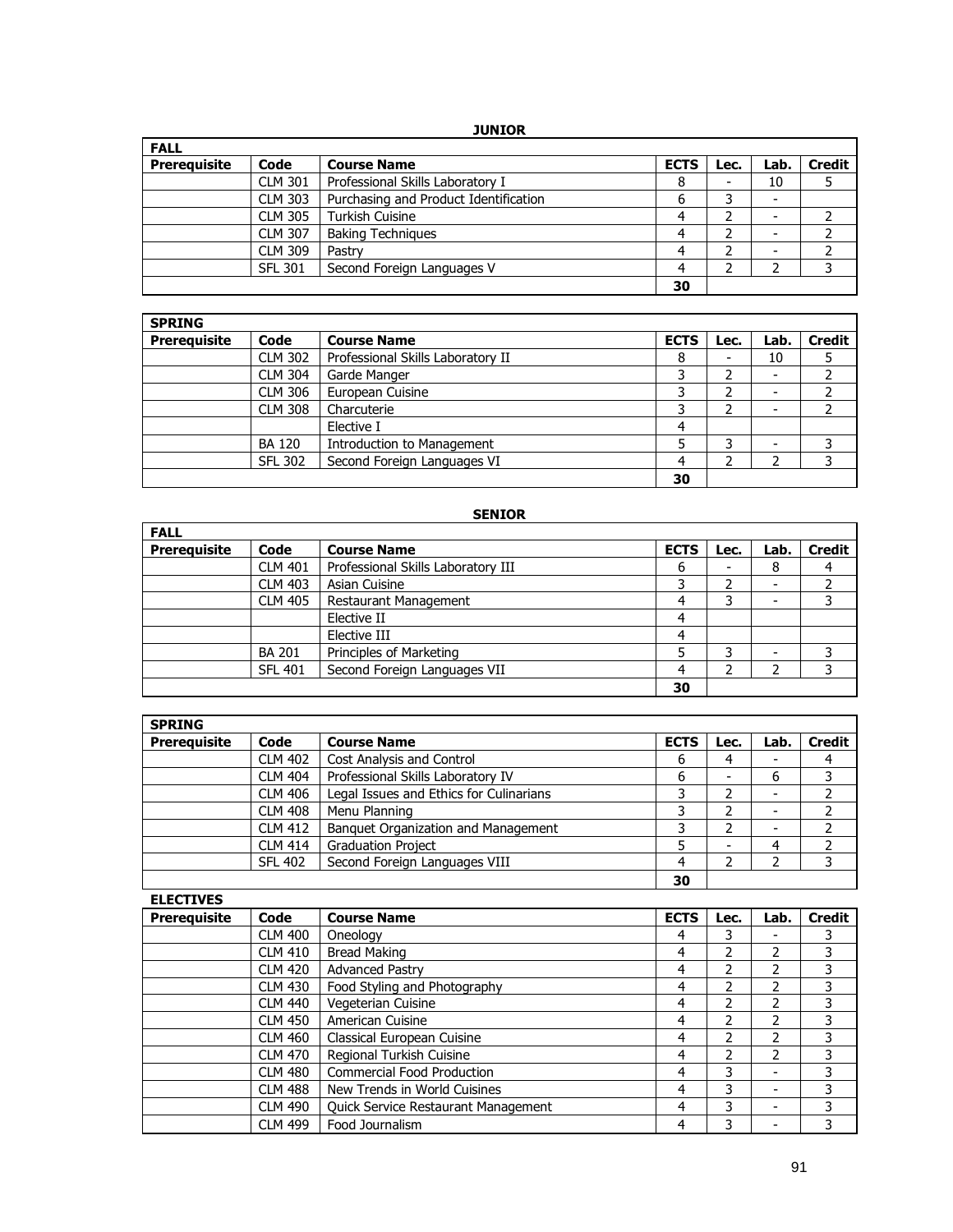## BUSINESS ADMINISTRATION (MBA) CURRICULUM

| <b>1st Year Fall Semester</b>   |                                        |        |                         |                         |
|---------------------------------|----------------------------------------|--------|-------------------------|-------------------------|
|                                 |                                        |        |                         |                         |
| <b>Course Code</b>              | <b>Course Name</b>                     | Lec.   | Lab.                    | <b>Credit</b>           |
| <b>BA 500</b>                   | <b>Academic Orientation</b>            | n      | n                       | 0                       |
|                                 | <b>Technology and Operations</b>       |        |                         |                         |
| <b>BA 507</b>                   | Management                             | 3      | 0                       | 3                       |
| <b>BA 560</b>                   | <b>Financial Accounting</b>            | 3      | $\overline{\mathbf{0}}$ | 3                       |
| <b>BA 567</b>                   | <b>Dynamics of Organizations</b>       | R      | n                       | 3                       |
|                                 | <b>Macroeconomic Analysis for</b>      |        |                         |                         |
| <b>ECON 529</b>                 | Management                             | 3      | $\overline{0}$          | 3                       |
|                                 |                                        |        |                         |                         |
| <b>1st Year Spring Semester</b> |                                        |        |                         |                         |
| <b>Course Code</b>              | <b>Course Name</b>                     | Lec.   | Lab.                    | <b>Credit</b>           |
| <b>BA 505</b>                   |                                        |        | 0                       | 3                       |
| <b>BA 508</b>                   | <b>Marketing Management</b>            | 3<br>3 |                         | 3                       |
| <b>GSS 500</b>                  | <b>Strategic Management</b><br>Seminar | 0      | 0<br>0                  | 0                       |
| <b>ITF 507</b>                  |                                        | 3      | $\overline{0}$          | $\overline{\mathbf{3}}$ |
|                                 | <b>Financial Management</b>            |        |                         |                         |
| <b>2nd Year Fall Semester</b>   |                                        |        |                         |                         |
|                                 |                                        |        |                         |                         |
| <b>Course Code</b>              | <b>Course Name</b>                     | Lec.   | Lab.                    | <b>Credit</b>           |
| <b>ELEC 001</b>                 | <b>Elective Course I</b>               |        |                         |                         |
| <b>ELEC 002</b>                 | <b>Elective Course II</b>              |        |                         |                         |
| <b>ELEC 003</b>                 | <b>Elective Course III</b>             |        |                         |                         |
|                                 |                                        |        |                         |                         |
| <b>2nd Year Spring Semester</b> |                                        |        |                         |                         |
|                                 |                                        |        |                         |                         |
| <b>Course Code</b>              | <b>Course Name</b>                     | Lec.   | Lab.                    | <b>Credit</b>           |
| <b>BA 596</b>                   | <b>Leadership Seminar</b>              | 3      | 0                       | 3                       |
| <b>BA 597</b>                   | <b>Term Project</b>                    | 3      | 0                       | 3                       |
| <b>ELEC 004</b>                 | <b>Elective Course IV</b>              |        |                         |                         |
|                                 |                                        |        |                         |                         |
| <b>Elective Courses</b>         |                                        |        |                         |                         |
| <b>GENERAL</b>                  |                                        |        |                         |                         |
|                                 |                                        |        |                         |                         |
| <b>Course Code</b>              | <b>Course Name</b>                     | Lec.   | Lab.                    | <b>Credit</b>           |
|                                 |                                        |        |                         |                         |
| <b>BA 509</b>                   | Human Resources Management             | 3      | $\overline{\mathbf{0}}$ | 3                       |
| <b>BA 537</b>                   | <b>Consumer Behaviour</b>              | 3      | $\overline{0}$          | 3                       |
| <b>BA 564</b>                   | <b>Marketing Research</b>              | 3      | $\overline{\mathbf{0}}$ | 3                       |
| <b>BA 566</b>                   | <b>Auditing</b>                        | 3      | $\overline{\mathbf{0}}$ | 3                       |
| <b>BA 570</b>                   | <b>Organizational Behaviour</b>        | 3      | $\overline{0}$          | 3                       |
|                                 |                                        |        |                         |                         |
| <b>BA 592</b>                   | <b>Management Information Systems</b>  | 3      | $\overline{0}$          | 3                       |
|                                 | <b>Logistics and Supply Chain</b>      |        |                         |                         |
| <b>LOG 518</b>                  | Management                             | 3      | $\overline{\mathbf{0}}$ | 3                       |
|                                 |                                        |        |                         |                         |
| <b>Elective Courses</b>         |                                        |        |                         |                         |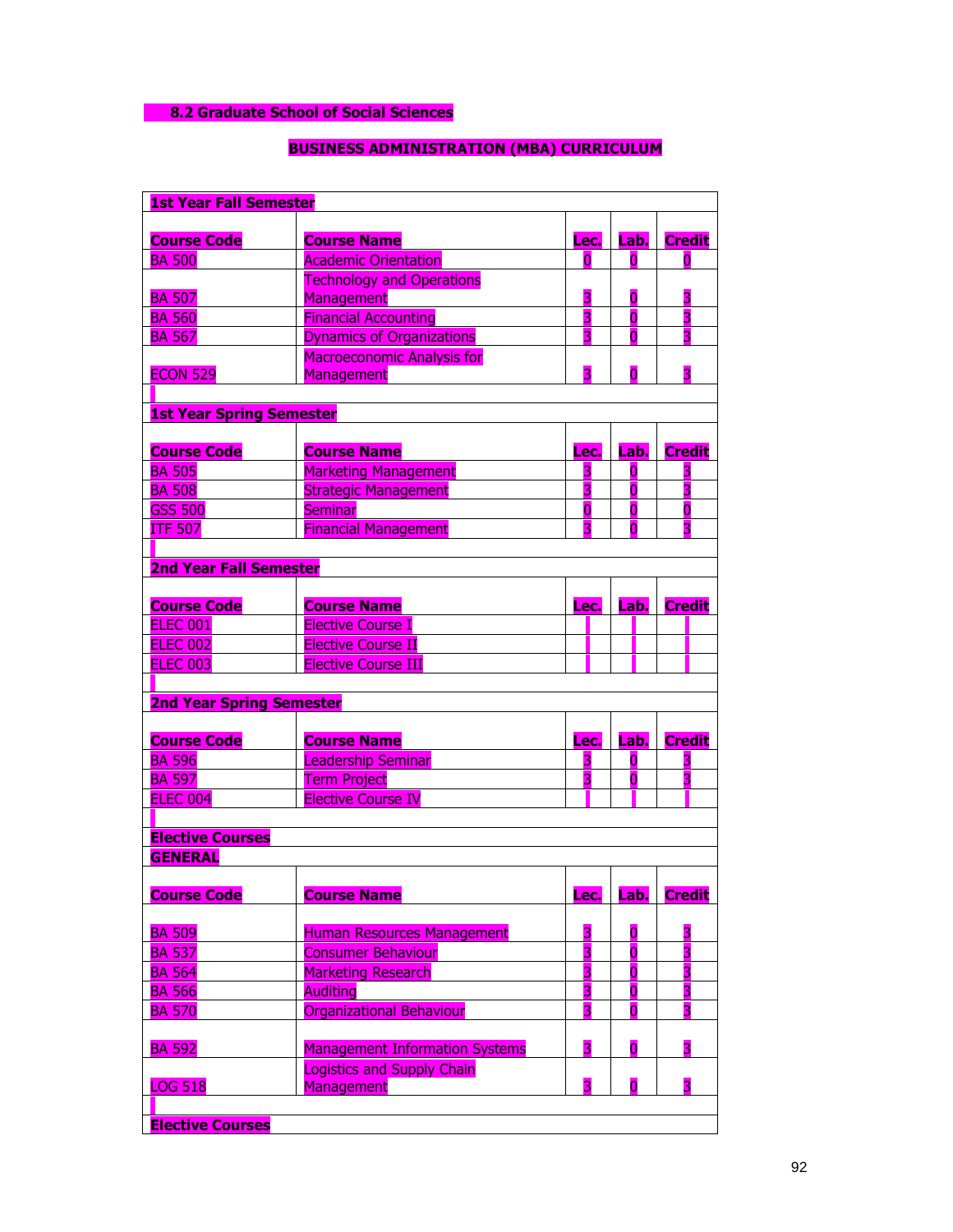| <b>GLOBAL MANAGEMENT</b>         |                                                |                         |                                           |               |
|----------------------------------|------------------------------------------------|-------------------------|-------------------------------------------|---------------|
|                                  |                                                |                         |                                           |               |
| <b>Course Code</b>               | <b>Course Name</b>                             | Lec.                    | Lab.                                      | <b>Credit</b> |
| <b>BA 517</b>                    | <b>E-Business</b>                              | 0                       | 0                                         | 0             |
| <b>BA 523</b>                    | <b>International Marketing</b>                 | 3<br>3                  | $\overline{\mathbf{0}}$<br>$\overline{0}$ | 3<br>3        |
| <b>BA 531</b>                    | <b>International Accounting</b>                |                         |                                           |               |
| <b>ITF 501</b>                   | <b>International Financial Markets</b>         | 3                       | $\overline{\mathbf{0}}$                   |               |
|                                  |                                                |                         |                                           |               |
| <b>Elective Courses</b>          |                                                |                         |                                           |               |
| <b>SMALL BUSINESS MANAGEMENT</b> |                                                |                         |                                           |               |
|                                  |                                                |                         |                                           |               |
| <b>Course Code</b>               | <b>Course Name</b>                             | Lec.                    | Lab.                                      | <b>Credit</b> |
| <b>BA 565</b>                    | <b>Innovation and Creativity</b>               | 3                       | n                                         | 3             |
|                                  |                                                |                         |                                           |               |
| <b>BA 568</b>                    | <b>Advanced Business Communication</b>         | $\overline{0}$          | $\overline{0}$                            | 0             |
|                                  | <b>Investment Analysis and Portfolio</b>       |                         |                                           |               |
| <b>ITF 510</b>                   | Management                                     | 3                       | $\overline{0}$                            | 3             |
|                                  | <b>Financial Applications for Professional</b> |                         |                                           |               |
| <b>ITF 512</b>                   | <b>Development</b>                             | 3                       | $\overline{\mathbf{0}}$                   | ٦             |
|                                  |                                                |                         |                                           |               |
| <b>Elective Courses</b>          |                                                |                         |                                           |               |
| <b>FINANCIAL MANAGEMENT</b>      |                                                |                         |                                           |               |
| <b>Course Code</b>               | <b>Course Name</b>                             | Lec.                    | Lab.                                      | <b>Credit</b> |
|                                  |                                                |                         |                                           |               |
| <b>ECON 516</b>                  | <b>Institutional Risk Management</b>           | 3                       | 0                                         | 3             |
|                                  |                                                |                         |                                           |               |
| <b>ITF 501</b>                   | <b>International Financial Markets</b>         | 3                       | $\overline{0}$                            | 3             |
|                                  | <b>Investment Analysis and Portfolio</b>       |                         |                                           |               |
| <b>ITF 510</b>                   | Management                                     | $\overline{\mathbf{3}}$ | 0                                         | ٦             |
|                                  | <b>Financial Applications for Professional</b> |                         |                                           |               |
| <b>ITF 512</b>                   | <b>Development</b>                             | $\overline{\mathbf{3}}$ | $\overline{0}$                            | 3             |

#### Notes

\* Students should have taken GSS500 in order to be enrolled for Term Project.

\* Students can enroll for GSS501 in any semester.

\* MBA program is non thesis.

### The ECTS credits are as follows:

Thesis: 30 ECTS Seminar: 1 ECTS Term Project: 4 ECTS Kredisi Business Atelier: 1 ECTS All other courses: 10 ECTS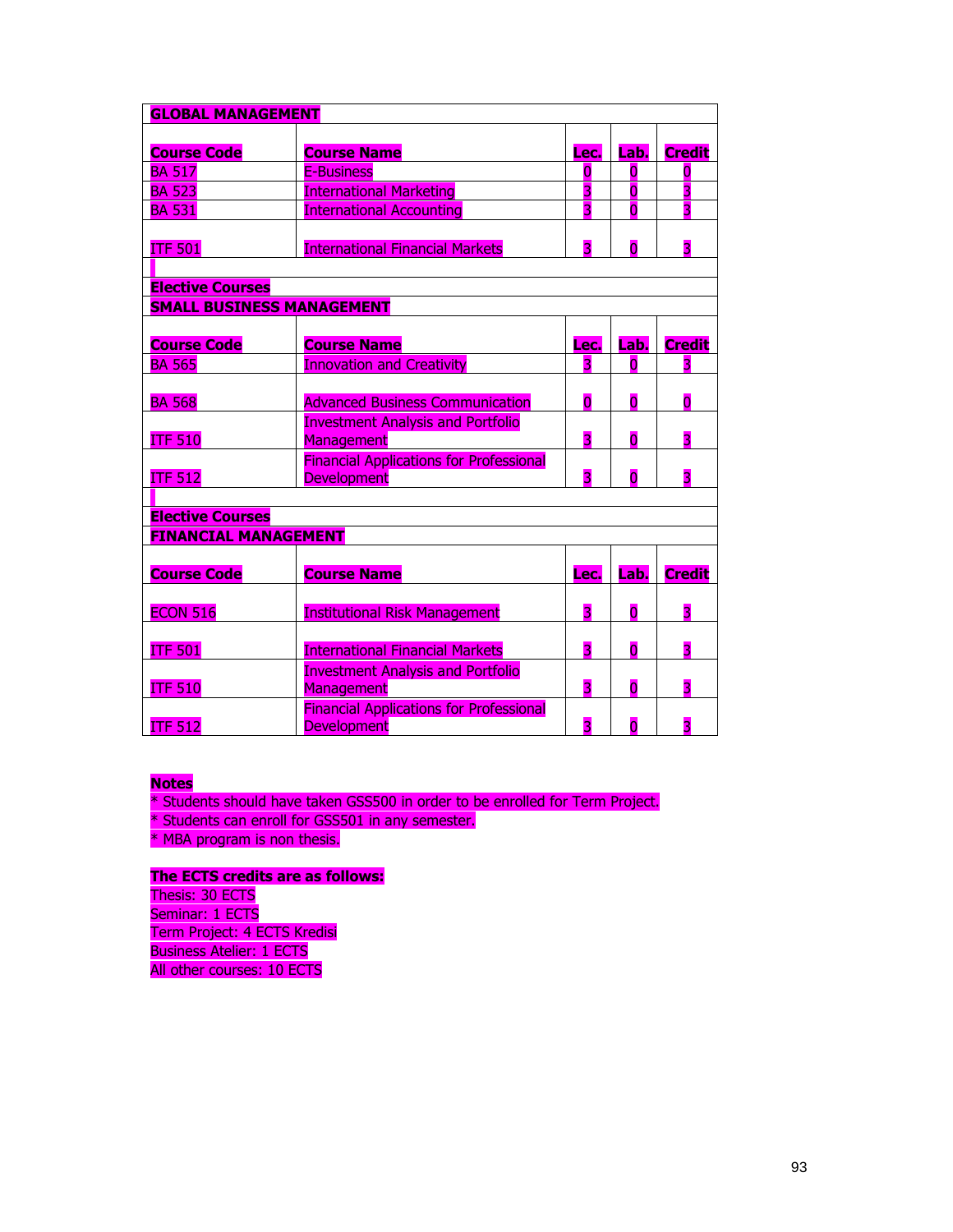|                         | <b>1st Year Fall Semester</b>                 |      |                |               |
|-------------------------|-----------------------------------------------|------|----------------|---------------|
| <b>Course</b>           |                                               |      |                |               |
| <b>Code</b>             | <b>Course Name</b>                            | Lec. | Lab.           | <b>Credit</b> |
| <b>BA 503</b>           | <b>Quantitative Methods</b>                   | 3    | n              | 3             |
|                         | <b>Dynamics of</b>                            |      |                |               |
| <b>BA 567</b>           | <b>Organizations</b>                          | 3    | 0              | 3             |
| <b>ECON 528</b>         | <b>Managerial Economics</b>                   | 3    | 0              | 3             |
|                         | <b>Logistics and Supply</b>                   |      |                |               |
| <b>LOG 518</b>          | <b>Chain Management</b>                       | 3    | Ō              | 3             |
|                         |                                               |      |                |               |
|                         | <b>1st Year Spring Semester</b>               |      |                |               |
| <b>Course</b>           |                                               |      |                |               |
| <b>Code</b>             | <b>Course Name</b>                            | Lec. | Lab.           | <b>Credit</b> |
|                         | <b>Technology and</b>                         |      |                |               |
| <b>BA 507</b>           | <b>Operations Management</b>                  | 3    | 0              |               |
|                         | <b>Supply Chain Project</b>                   |      |                |               |
| <b>LOG 516</b>          | Management                                    | 3    | 0              | 3             |
|                         | <b>Procurement and</b>                        |      |                |               |
| <b>LOG 519</b>          | <b>Purchasing Management</b>                  | 3    | n              | R             |
|                         |                                               |      |                |               |
|                         | <b>2nd Year Fall Semester</b>                 |      |                |               |
| <b>Course</b>           |                                               |      |                | <b>Credit</b> |
| <b>Code</b>             | <b>Course Name</b>                            | Lec. | Lab.           |               |
| <b>BA 505</b>           | Marketing Management                          | 3    | 0              | 3             |
|                         | <b>Managerial Accounting</b>                  |      |                |               |
| <b>BA 562</b>           | and Cost Management                           | 3    | 0              | 3             |
| <b>GSS 500</b>          | <b>Seminar</b>                                | 0    | Ō              | Ō             |
|                         | <b>International Trade</b>                    | ٦    | Ō              |               |
| <b>LOG 520</b>          | Management                                    |      |                |               |
|                         |                                               |      |                |               |
| <b>Course</b>           | <b>2nd Year Spring Semester</b>               |      |                |               |
| <b>Code</b>             | <b>Course Name</b>                            | Lec. | Lab.           | <b>Credit</b> |
| <b>ELEC 001</b>         | <b>Elective Course I</b>                      |      |                |               |
| <b>ELEC 002</b>         | <b>Elective Course II</b>                     |      |                |               |
| <b>LOG 597</b>          | <b>Term Project</b>                           | 0    | 0              | 0             |
|                         |                                               |      |                |               |
|                         | <b>2nd Year Spring Semester (With Thesis)</b> |      |                |               |
| Course                  |                                               |      |                |               |
| Code                    | <b>Course Name</b>                            | Lec. | Lab.           | <b>Credit</b> |
| <b>LOG 599</b>          | <b>Master Thesis</b>                          | 0    | 0              | 0             |
|                         |                                               |      |                |               |
| <b>Elective Courses</b> |                                               |      |                |               |
| <b>Course</b>           |                                               |      |                |               |
| <b>Code</b>             | <b>Course Name</b>                            | Lec. | Lab.           | <b>Credit</b> |
| <b>BA 565</b>           | <b>Innovation and Creativity</b>              | 3    | 0              | 3             |
|                         | <b>Warehouse Management</b>                   |      |                |               |
| <b>LOG 506</b>          | and Modeling                                  | 3    | O              | 3             |
|                         | <b>Legal Environment of</b>                   |      |                |               |
| <b>LOG 507</b>          | Logistics                                     | 3    | $\overline{0}$ | 3             |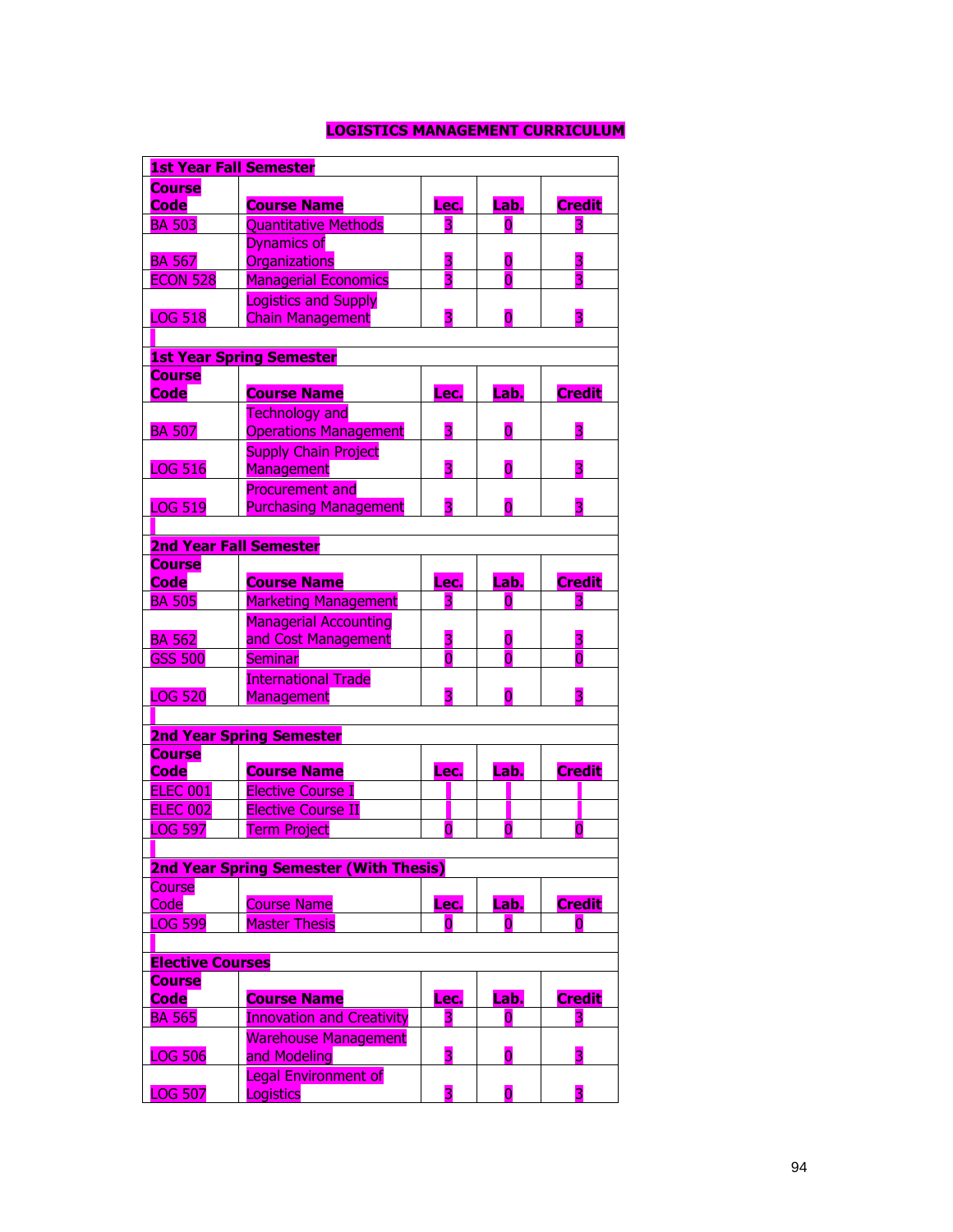|                | <b>Transportation</b><br>Management and                               |   |   |  |
|----------------|-----------------------------------------------------------------------|---|---|--|
| <b>LOG 511</b> | <b>Modeling</b>                                                       | 3 | 0 |  |
| <b>LOG 550</b> | <b>Inventory System</b>                                               | ٦ | n |  |
| <b>LOG 551</b> | <b>Simulation in Supply</b><br><b>Chain and Logistics</b>             | 3 | n |  |
| <b>LOG 552</b> | <b>Designing Spreadsheet-</b><br><b>Based Business Models</b>         | 3 |   |  |
| <b>LOG 553</b> | <b>Information Systems in</b><br><b>Supply Chain and</b><br>Logistics | R | n |  |
| <b>LOG 554</b> | <b>Port Management:</b><br><b>Planning and Operations</b>             | R | n |  |
| <b>LOG 555</b> | <b>Change Management in</b><br><b>Supply Chains</b>                   | 3 |   |  |
| <b>LOG 556</b> | <b>Distribution Channels and</b><br><b>Retail Management</b>          |   | n |  |
| <b>LOG 557</b> | <b>Special Topics in Supply</b><br><b>Chain Management</b>            | R |   |  |
| <b>LOG 558</b> | <b>Lean-Agile and Leagile</b><br><b>Supply Chains</b>                 |   |   |  |

#### **Notes**

\* Students should have passed GSS500 in order to be enrolled for LOG597 Term Project.

#### The ECTS credits are as follows:

Thesis: 30 ECTS Seminar: 1 ECTS Term Project: 4 ECTS Kredisi Business Atelier: 1 ECTS All other courses: 10 ECTS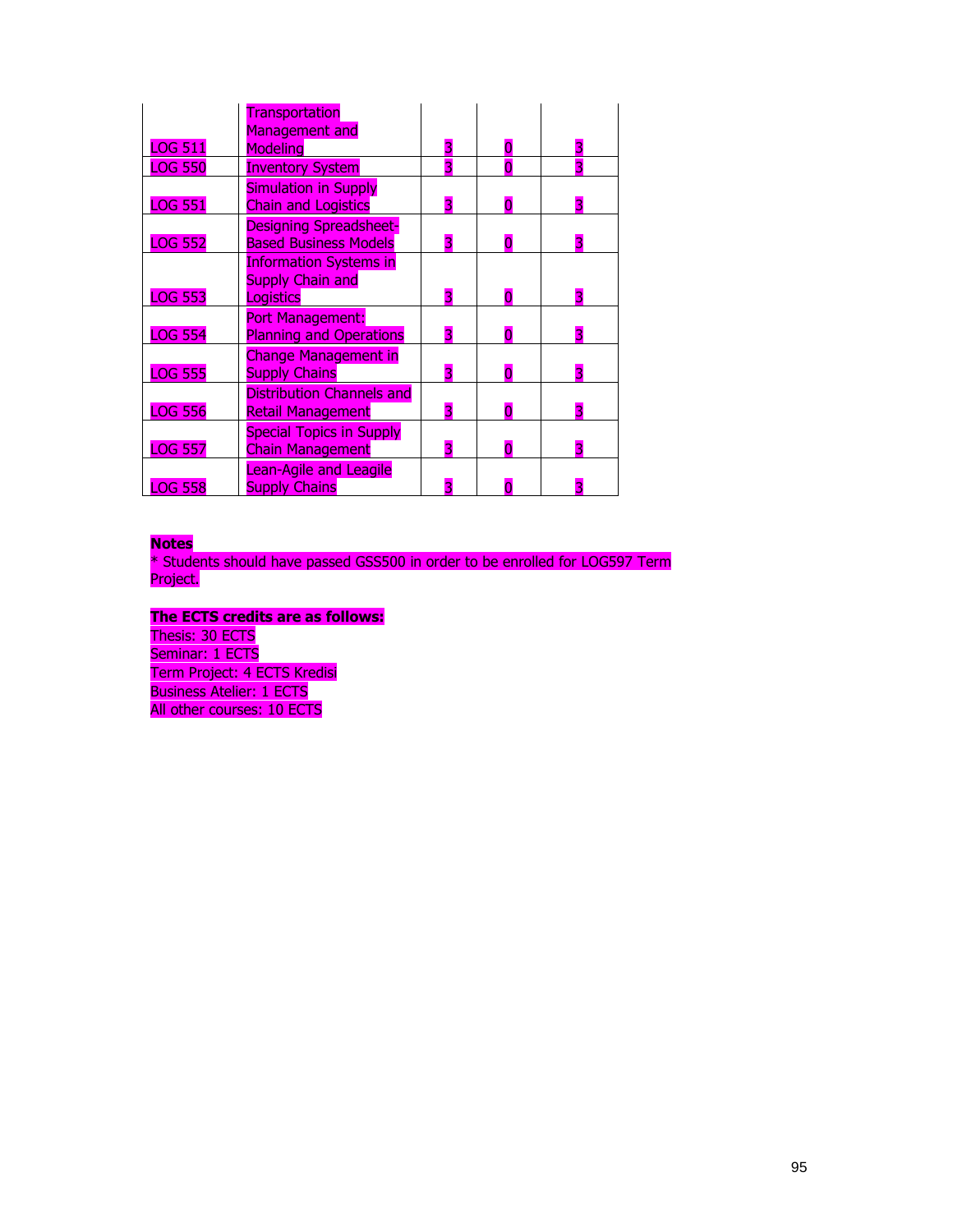### FINANCIAL ECONOMICS CURRICULUM

| <b>1st Year Fall Semester</b>   |                                               |                         |                         |                         |
|---------------------------------|-----------------------------------------------|-------------------------|-------------------------|-------------------------|
| <b>Course Code</b>              | <b>Course Name</b>                            | Lec.                    | Lab.                    | <b>Credit</b>           |
| <b>BA 503</b>                   | <b>Quantitative Methods</b>                   | 3                       | $\overline{0}$          | 3                       |
|                                 | <b>Theory and Structure of Financial</b>      |                         |                         |                         |
| <b>ECON 507</b>                 | <b>Markets</b>                                | 3                       | $\overline{\mathbf{0}}$ | 3                       |
| <b>ECON 527</b>                 | <b>Financial Economics</b>                    | 3                       | n                       | 3                       |
|                                 |                                               |                         |                         |                         |
| <b>1st Year Spring Semester</b> |                                               |                         |                         |                         |
| <b>Course Code</b>              | <b>Course Name</b>                            | Lec.                    | Lab.                    | <b>Credit</b>           |
| <b>ECON 514</b>                 | <b>Speculative Markets</b>                    | 3                       | 0                       | 3                       |
| <b>ECON 516</b>                 | <b>Institutional Risk Management</b>          | 3                       | 0                       | 3                       |
| <b>GSS 500</b>                  | <b>Seminar</b>                                | $\overline{\mathbf{0}}$ | $\overline{\mathbf{0}}$ | $\overline{0}$          |
| <b>ITF 501</b>                  | <b>International Financial Markets</b>        | 3                       | $\overline{0}$          | $\overline{\mathbf{3}}$ |
|                                 |                                               |                         |                         |                         |
| <b>2nd Year Fall Semester</b>   |                                               |                         |                         |                         |
| <b>Course Code</b>              | <b>Course Name</b>                            | Lec.                    | Lab.                    | <b>Credit</b>           |
|                                 | <b>Fund Management in Commercial</b>          |                         |                         |                         |
| <b>ECON 511</b>                 | <b>Banks</b>                                  | 3                       | $\overline{\mathbf{0}}$ | 3                       |
|                                 |                                               |                         |                         |                         |
| <b>ECON 515</b>                 | <b>Quantitative Financial Applications</b>    | 3                       | $\overline{\mathbf{0}}$ | 3                       |
| <b>ITF 507</b>                  | <b>Financial Management</b>                   | R                       | n                       | 3                       |
|                                 |                                               |                         |                         |                         |
|                                 | <b>2nd Year Spring Semester (NON THESIS)</b>  |                         |                         |                         |
| <b>Course Code</b>              | <b>Course Name</b>                            | Lec.                    | Lab.                    | <b>Credit</b>           |
| <b>ECON 597</b>                 | <b>Term Project</b>                           | n                       | n                       |                         |
| <b>ELEC 001</b>                 | <b>Elective Course I</b>                      |                         |                         |                         |
| <b>ELEC 002</b>                 | <b>Elective Course II</b>                     |                         |                         |                         |
| <b>ELEC 003</b>                 | <b>Elective Course III</b>                    |                         |                         |                         |
|                                 |                                               |                         |                         |                         |
|                                 | <b>2nd Year Spring Semester (WITH THESIS)</b> |                         |                         |                         |
| <b>Course Code</b>              | <b>Course Name</b>                            | Lec.                    | Lab.                    | <b>Credit</b>           |
| <b>ECON 599</b>                 | <b>Thesis</b>                                 | $\overline{0}$          | $\overline{0}$          | $\overline{0}$          |
|                                 |                                               |                         |                         |                         |
| <b>Elective Courses</b>         |                                               |                         |                         |                         |
| <b>Course Code</b>              | <b>Course Name</b>                            | Lec.                    | Lab.                    | <b>Credit</b>           |
| <b>BA 560</b>                   | <b>Financial Accounting</b>                   | 3                       | 0                       | 3                       |
| <b>ECON 517</b>                 | <b>Financial Econometrics</b>                 | 3                       | $\overline{\mathbf{0}}$ | 3                       |
| <b>ECON 518</b>                 | <b>Portfolio Theory</b>                       | 3                       | $\overline{0}$          | $\overline{3}$          |
| <b>ECON 520</b>                 | <b>International Macroeconomics</b>           | 3                       | $\overline{\mathbf{0}}$ | 3                       |
| <b>ECON 522</b>                 | <b>Topics in Turkish Economy</b>              | 3                       | $\overline{\mathbf{0}}$ | 3                       |
| <b>ECON 525</b>                 | <b>Investment Banking</b>                     | 3                       | $\overline{0}$          | 3                       |
|                                 | Macroeconomic Analysis for                    |                         |                         |                         |
| <b>ECON 529</b>                 | Management                                    | 3                       | 0                       | 3                       |
| <b>ITF 503</b>                  | <b>Advanced Corporate Finance</b>             | 3                       | 0                       | 3                       |
| <b>ITF 507</b>                  | <b>Financial Management</b>                   | 3                       | $\overline{0}$          | 3                       |
|                                 | <b>Investment Analysis and Portfolio</b>      |                         |                         |                         |
| <b>ITF 510</b>                  | Management                                    | 3                       | $\overline{\mathbf{0}}$ | 3                       |

Notes \* Students should have taken GSS500 in order to be enrolled for Term Project.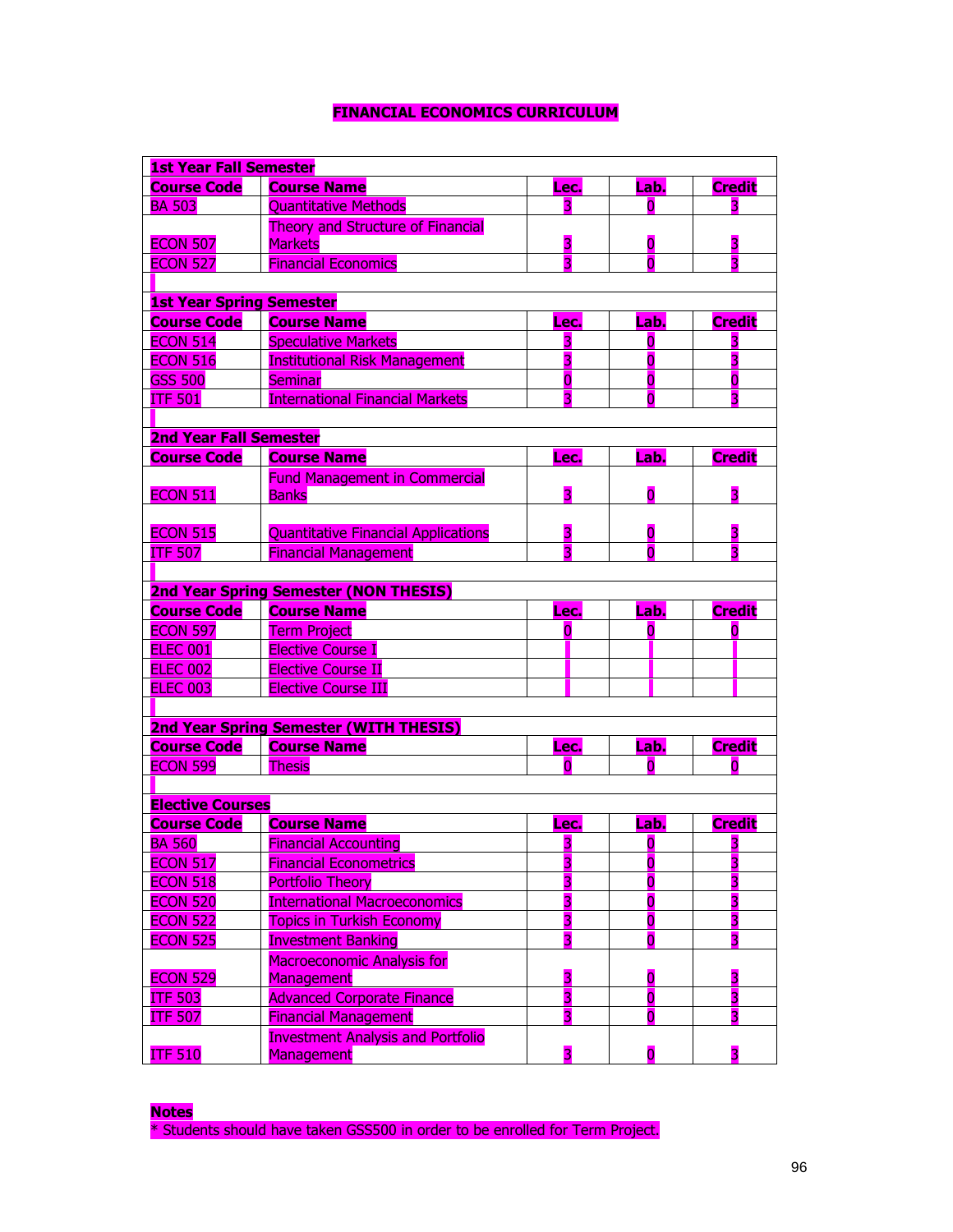\* Students can enroll for GSS501 in any semester. \* Financial Economics program has thesis and non-thesis options. Students who have selected thesis option can enroll for ECON599 (Thesis) after they successfully have completed their courses in the first three semesters.

#### The ECTS credits are as follows: Thesis: 30 ECTS Seminar: 1 ECTS Term Project: 4 ECTS Kredisi Business Atelier: 1 ECTS

All other courses: 10 ECTS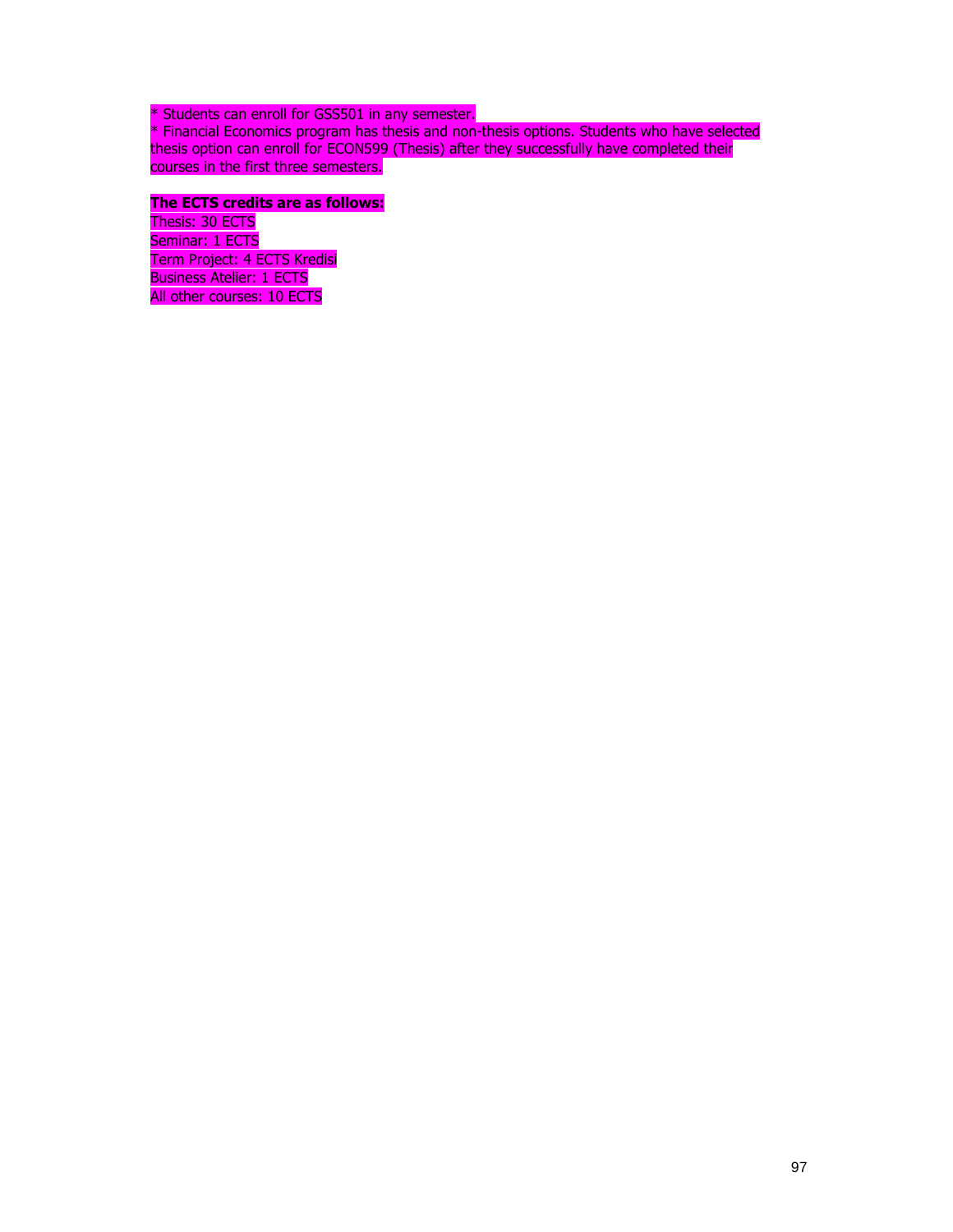## EUROPEAN STUDIES CURRICULUM

| <b>1st Year Fall Semester</b>       |                                                                 |                         |                            |                         |
|-------------------------------------|-----------------------------------------------------------------|-------------------------|----------------------------|-------------------------|
| <b>Course Code</b>                  | <b>Course Name</b>                                              | Lec.                    | Lab.                       | <b>Credit</b>           |
| <b>EU 511</b>                       | <b>European Diplomatic History</b>                              | 3                       | 0                          | 3                       |
| <b>INT 505</b>                      | <b>International Integration Theories</b>                       | 3                       | $\Omega$                   | 3                       |
|                                     |                                                                 |                         |                            |                         |
| <b>INT 507</b>                      | <b>Research Method and Techniques</b>                           | $\overline{\mathbf{3}}$ | $\Omega$                   | $\overline{\mathbf{3}}$ |
|                                     |                                                                 |                         |                            |                         |
| <b>1st Year Spring Semester</b>     |                                                                 |                         |                            |                         |
| <b>Course Code</b>                  | <b>Course Name</b>                                              | Lec.                    | Lab.                       | <b>Credit</b>           |
| <b>EU 502</b>                       | <b>European Integration</b>                                     | 3                       | 0                          | 3                       |
| <b>EU 506</b>                       | <b>Turkey-EU Relations</b>                                      | 3                       | $\overline{0}$             | 3                       |
| <b>GSS 500</b>                      | <b>Seminar</b>                                                  | $\overline{\mathbf{0}}$ | $\overline{0}$             | $\overline{\mathbf{0}}$ |
| <b>INT 506</b>                      | <b>Comparative Politics</b>                                     | 3                       | $\overline{0}$             | 3                       |
|                                     |                                                                 |                         |                            |                         |
| <b>2nd Year Fall Semester</b>       |                                                                 |                         |                            |                         |
| <b>Course Code</b>                  | <b>Course Name</b>                                              | Lec.                    | Lab.                       | <b>Credit</b>           |
|                                     | <b>Economics and Policies of the European</b>                   |                         |                            |                         |
| <b>ECON 502</b>                     | <b>Union</b>                                                    | 3                       | $\overline{0}$             | 3                       |
| <b>EU 504</b>                       | <b>EU Institutions and EU Law</b>                               | 3                       | $\overline{0}$             | 3                       |
| <b>EU 509</b>                       | <b>Foreign Relations of the EU</b>                              | $\overline{\mathbf{3}}$ | $\overline{0}$             | 3                       |
|                                     |                                                                 |                         |                            |                         |
|                                     | <b>2nd Year Spring Semester (NON-THESIS)</b>                    |                         |                            |                         |
| <b>Course Code</b>                  | <b>Course Name</b>                                              | Lec.                    | Lab.                       | <b>Credit</b>           |
| <b>ELEC 001</b>                     | <b>Elective Course I</b>                                        |                         |                            |                         |
| <b>ELEC 002</b>                     | <b>Elective Course II</b>                                       |                         |                            |                         |
| <b>ELEC 003</b>                     | <b>Elective Course III</b>                                      |                         |                            |                         |
| <b>EU 597</b>                       | <b>Term Project</b>                                             | $\overline{0}$          | 0                          | $\mathbf 0$             |
|                                     |                                                                 |                         |                            |                         |
|                                     | <b>2nd Year Spring Semester (WITH THESIS)</b>                   |                         |                            |                         |
| <b>Course Code</b>                  | <b>Course Name</b>                                              | Lec.                    | Lab.                       | <b>Credit</b>           |
| <b>EU 599</b>                       | <b>Thesis</b>                                                   | 0                       | 0                          | 0                       |
| <b>Elective Courses</b>             |                                                                 |                         |                            |                         |
|                                     |                                                                 |                         |                            |                         |
| <b>Course Code</b><br><b>BA 523</b> | <b>Course Name</b>                                              | Lec.                    | Lab.                       | <b>Credit</b>           |
| <b>BA 533</b>                       | <b>International Marketing</b><br><b>International Business</b> | 3<br>3                  | $\bf{0}$<br>$\overline{0}$ | 3<br>3                  |
|                                     |                                                                 |                         |                            |                         |
| <b>ECON 521</b>                     | Globalization, Regionalization and the<br><b>European Union</b> | $\overline{\mathbf{3}}$ | $\overline{0}$             | $\overline{\mathbf{3}}$ |
|                                     | <b>World Trade System and the European</b>                      |                         |                            |                         |
| <b>ECON 523</b>                     | Union                                                           | 3                       | $\overline{0}$             | 3                       |
| <b>EU 501</b>                       | <b>Customs Union</b>                                            | $\overline{\mathbf{3}}$ | $\overline{0}$             | $\overline{\mathbf{3}}$ |
|                                     |                                                                 |                         |                            |                         |
| <b>EU 510</b>                       | <b>History of European Political Thought</b>                    | $\overline{\mathbf{3}}$ | $\overline{0}$             | 3                       |
|                                     | Russia-EU Relations in the Post Cold                            |                         |                            |                         |
| <b>EU 518</b>                       | War Era                                                         | $\overline{\mathbf{3}}$ | $\Omega$                   | 3                       |
|                                     | <b>Project Cycle Management for the EU</b>                      |                         |                            |                         |
| <b>EU 520</b>                       | <b>Funds</b>                                                    | 3                       | $\overline{0}$             | 3                       |
| <b>EU 523</b>                       | <b>Enlargement of the EU</b>                                    | 3                       | $\overline{0}$             | 3                       |
|                                     | <b>Regional Policy and Local</b>                                |                         |                            |                         |
| <b>EU 524</b>                       | <b>Administrations in the EU</b>                                | $\overline{\mathbf{3}}$ | $\overline{0}$             | $\overline{\mathbf{3}}$ |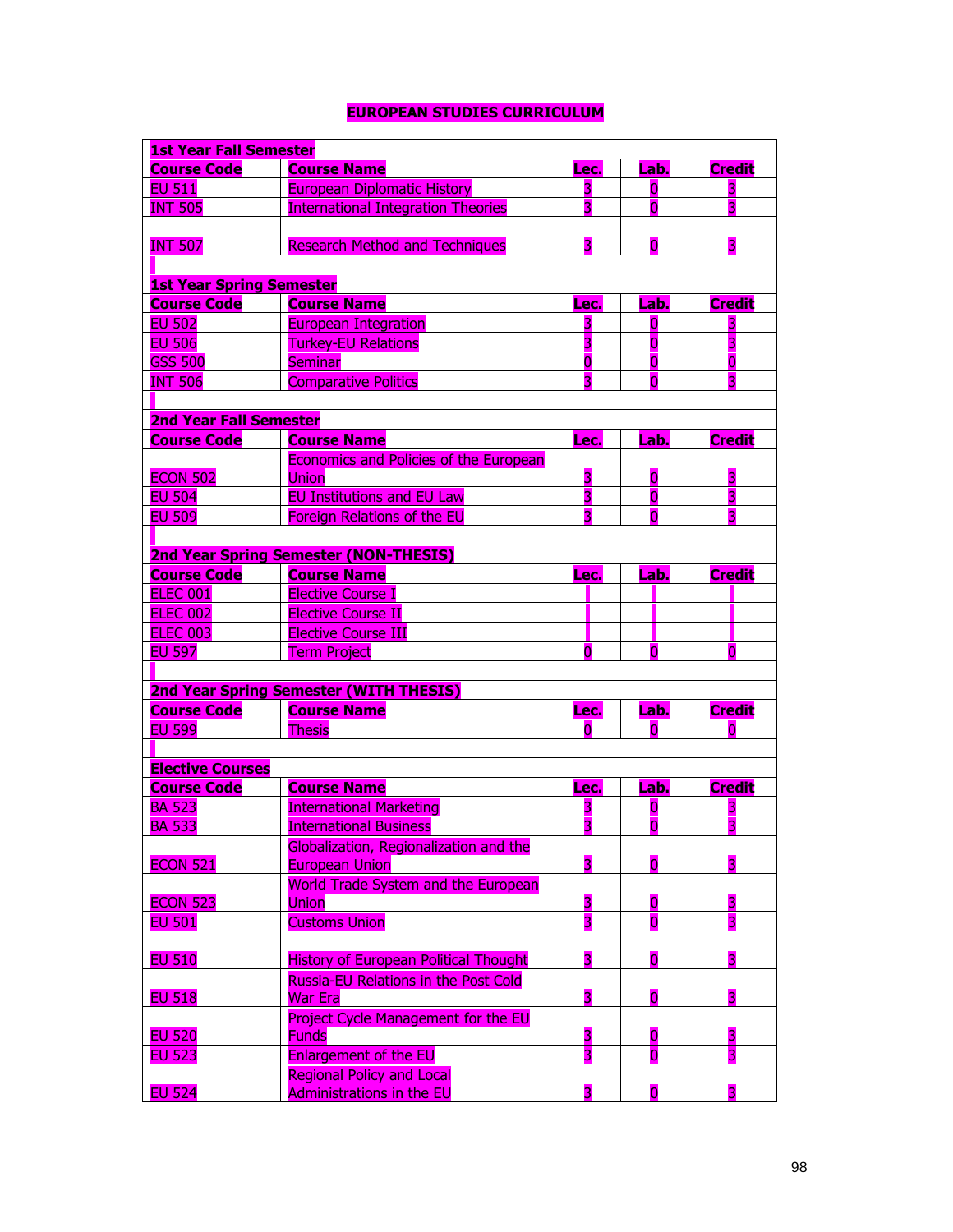|                | <b>European Political Parties and European</b> |  |  |
|----------------|------------------------------------------------|--|--|
| <b>EU 525</b>  | Parliament                                     |  |  |
| <b>EU 526</b>  | <b>Identity Politics in the EU</b>             |  |  |
| <b>EU 527</b>  | Social Policy of the EU                        |  |  |
|                | <b>Principles of the European Union</b>        |  |  |
| <b>EU 528</b>  | <b>Policies</b>                                |  |  |
|                |                                                |  |  |
| <b>EU 529</b>  | <b>The European Union's Sectoral Policies</b>  |  |  |
| <b>INT 501</b> | <b>Human Rights</b>                            |  |  |
| <b>INT 503</b> | <b>European Security</b>                       |  |  |
| <b>INT 508</b> | <b>Competition Policy of The EU</b>            |  |  |

#### **Notes**

\*Students should have taken GSS500 in order to be enrolled for Term Project.

Students can enroll for GSS501 in any semester.

\*\*European Studies program has thesis and non-thesis options. Students who have selected thesis option can enroll for EU599 (Thesis) after they successfully have completed their courses in the first three semesters.

### The ECTS credits are as follows:

Thesis: 30 ECTS Seminar: 1 ECTS Term Project: 4 ECTS Kredisi Business Atelier: 1 ECTS All other courses: 10 ECTS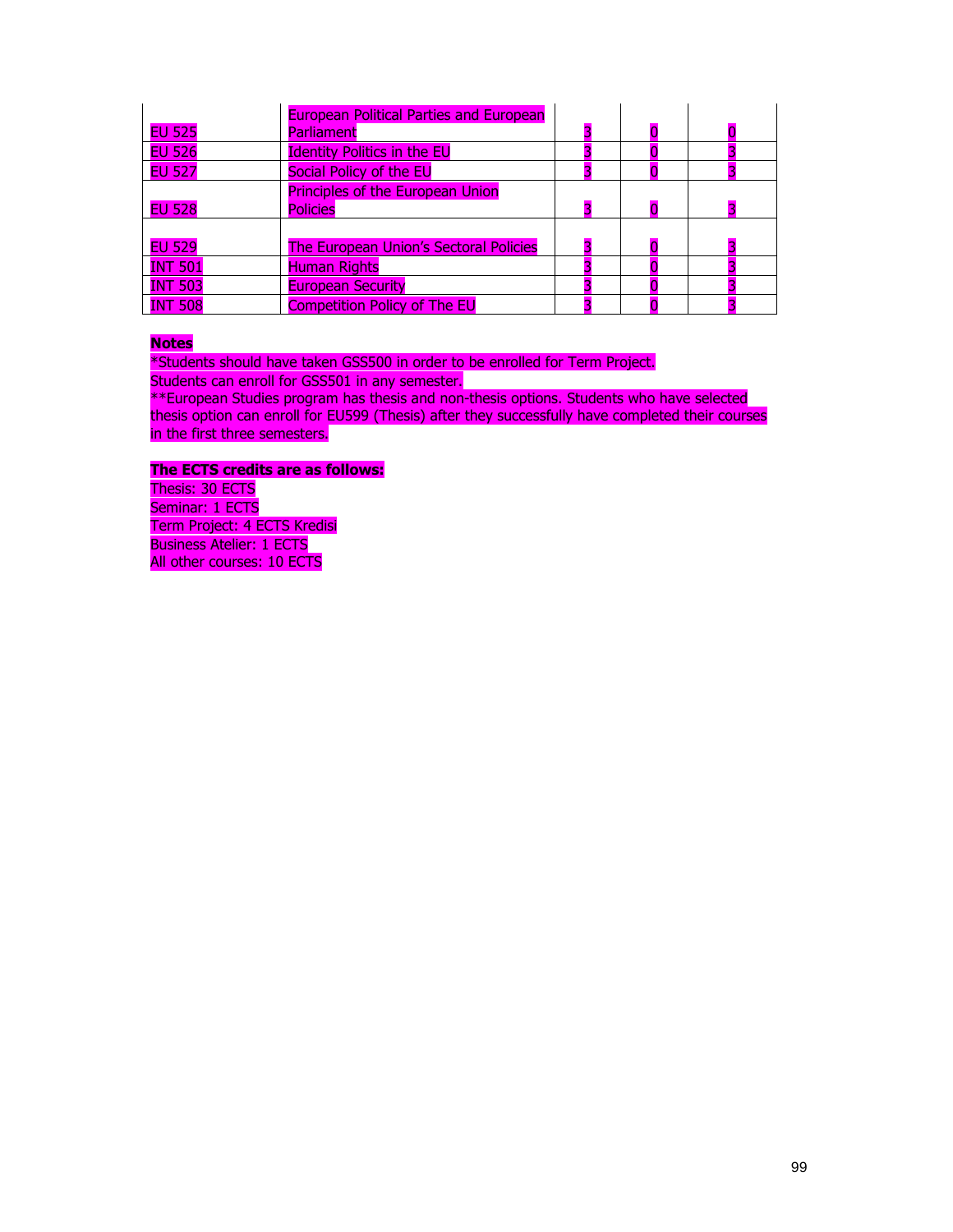### DESIGN STUDIES CURRICULUM

| <b>1st Year Fall Semester</b>    |                                                          |                         |                         |                         |
|----------------------------------|----------------------------------------------------------|-------------------------|-------------------------|-------------------------|
| <b>Course Code</b>               | <b>Course Name</b>                                       | Lec.                    | Lab.                    | <b>Credit</b>           |
|                                  |                                                          |                         |                         |                         |
| <b>FFD 501</b>                   | Design Research Methodology                              | 3                       | 0                       | 3                       |
|                                  |                                                          |                         |                         |                         |
| <b>FFD 503</b>                   | <b>Theories of Representation in Design</b>              | O                       | $\overline{0}$          | 3                       |
| <b>FFD 505</b>                   | Design Seminar 1                                         | Ō                       | $\Omega$                |                         |
|                                  |                                                          |                         |                         |                         |
| <b>1st Year Spring Semester</b>  |                                                          |                         |                         |                         |
| <b>Course Code</b>               | <b>Course Name</b>                                       | Lec.                    | Lab.                    | <b>Credit</b>           |
| <b>ELEC 001</b>                  | <b>Elective Course I</b>                                 |                         |                         |                         |
|                                  |                                                          |                         |                         |                         |
| <b>FFD 502</b>                   | <b>Current Topics in Art and Design</b>                  | 3                       | $\mathbf 0$             | 3                       |
| <b>FFD 504</b>                   | <b>Design Seminar 2</b>                                  | $\overline{\mathbf{3}}$ | 0                       | 3                       |
|                                  |                                                          |                         |                         |                         |
| <b>2nd Year Fall Semester</b>    |                                                          |                         |                         |                         |
| <b>Course Code</b>               | <b>Course Name</b>                                       | Lec.                    | Lab.                    | <b>Credit</b>           |
| <b>ELEC 002</b>                  | <b>Elective Course II</b>                                |                         |                         |                         |
| <b>ELEC 003</b>                  | <b>Elective Course III</b>                               |                         |                         |                         |
| <b>FFD 507</b>                   | <b>Thesis Research</b>                                   | 3                       | $\mathbf 0$             | 3                       |
| <b>GSS 500</b>                   | <b>Seminar</b>                                           | 0                       | $\overline{0}$          | $\overline{0}$          |
|                                  |                                                          |                         |                         |                         |
| <b>2nd Year Spring Semester</b>  |                                                          |                         |                         |                         |
| <b>Course Code</b>               | <b>Course Name</b>                                       | Lec.                    | Lab.                    | <b>Credit</b>           |
| <b>FFD 599</b>                   | <b>Graduate Thesis</b>                                   | n                       | n                       | n                       |
|                                  |                                                          |                         |                         |                         |
| <b>Elective Courses</b>          |                                                          |                         |                         |                         |
| <b>Course Code</b>               | <b>Course Name</b>                                       | Lec.                    | Lab.                    | <b>Credit</b>           |
| $FFD$ 551                        | <b>Spatial Practices</b>                                 | U<br>3                  | U<br>O                  | 3<br>3                  |
| <b>FFD 552</b>                   | <b>Evolution of Design</b>                               | 3                       | $\overline{0}$          | $\overline{\mathbf{3}}$ |
| <b>FFD 553</b><br><b>FFD 554</b> | <b>Semiotics in Design</b>                               | 0                       | $\overline{0}$          | 3                       |
|                                  | <b>Conceptual Geographies</b>                            |                         |                         |                         |
| <b>FFD 555</b>                   | <b>Imaginary and Futuristic Design</b><br><b>Studies</b> | n                       | $\overline{0}$          | 3                       |
|                                  |                                                          |                         |                         |                         |
|                                  | <b>Design Education Planing and</b>                      |                         |                         |                         |
|                                  | <b>Comtemporary Education Problems in</b>                |                         |                         |                         |
| <b>FFD 556</b>                   | <b>Design</b>                                            | $\overline{0}$          | $\overline{0}$          | 3                       |
|                                  |                                                          |                         |                         |                         |
| <b>FFD 557</b>                   | <b>Ecological and Bio-climatical Design</b>              | $\overline{0}$          | $\overline{0}$          | 3                       |
| <b>FFD 558</b>                   | <b>Symbiotics Systems</b>                                | $\overline{0}$          | $\overline{0}$          | 3                       |
| <b>FFD 559</b>                   | <b>Graphic Design Studio</b>                             | $\overline{\mathbf{0}}$ | $\overline{0}$          | 3                       |
| <b>FFD 560</b>                   | <b>Typographic Design Studio</b>                         | $\overline{0}$          | $\overline{0}$          | $\overline{\mathbf{3}}$ |
| <b>FFD 561</b>                   | <b>Commercial Design Studio</b>                          | $\overline{\mathbf{0}}$ | $\overline{0}$          | 3                       |
| <b>FFD 562</b>                   | <b>Portfolio Design</b>                                  | $\overline{0}$          | $\overline{0}$          | 3                       |
| <b>FFD 563</b>                   | Art, Design and City                                     | $\overline{0}$          | $\overline{0}$          | $\overline{\mathbf{3}}$ |
| <b>FFD 564</b>                   | <b>Fashion Project</b>                                   | $\overline{\mathbf{0}}$ | $\overline{0}$          | 3                       |
| <b>FFD 565</b>                   | <b>Fashion Prevision</b>                                 | $\overline{0}$          | $\overline{0}$          | 3                       |
| <b>FFD 566</b>                   | <b>Trend Catalogue Project</b>                           | $\overline{\mathbf{0}}$ | $\overline{\mathbf{0}}$ | 3                       |
| <b>FFD 567</b>                   | <b>Fashion Studies</b>                                   | $\overline{0}$          | $\overline{0}$          | 3                       |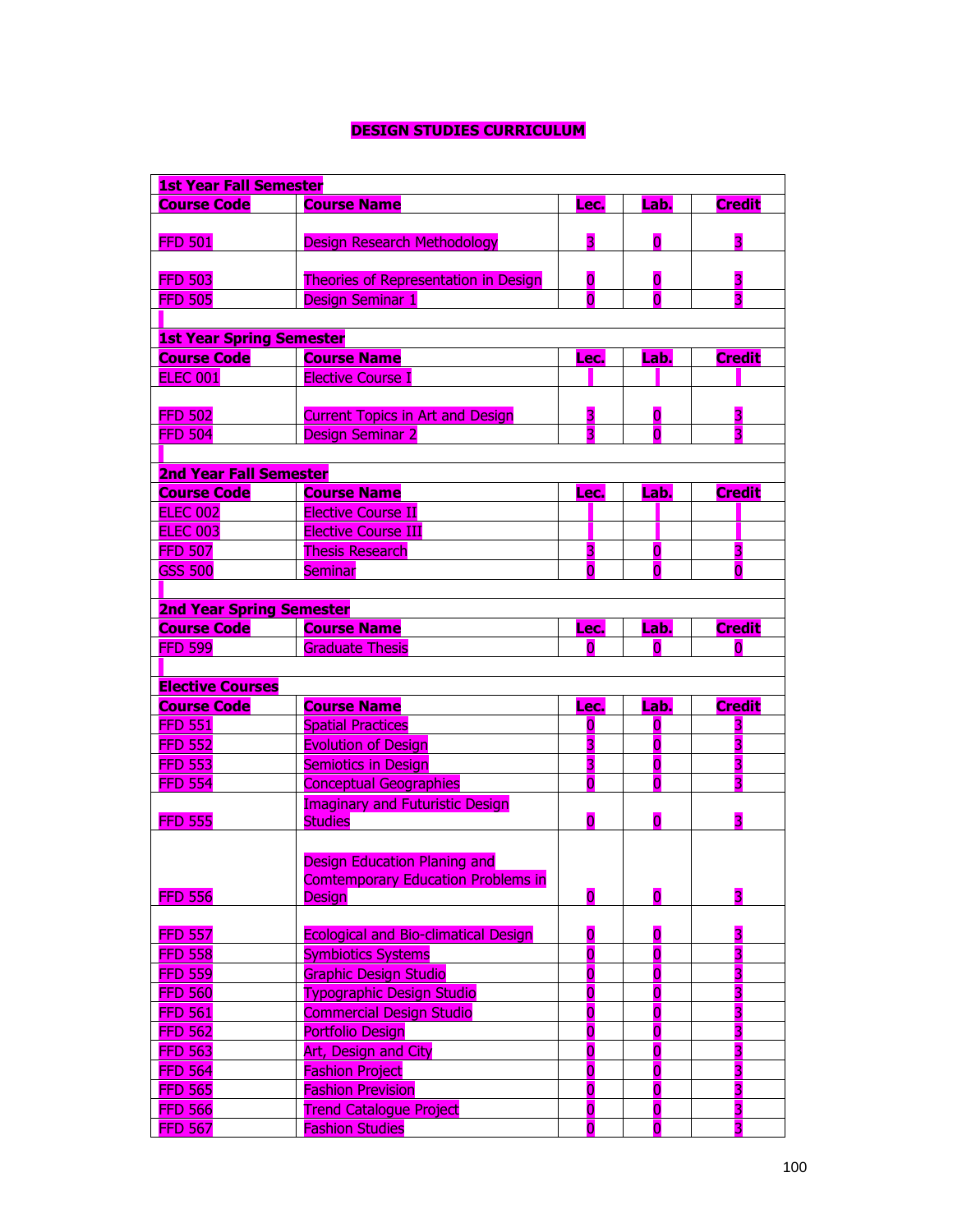| $\vert$ FFD 568 | Looking into The Past in<br><b>Contemporary Fashion</b> |  |  |
|-----------------|---------------------------------------------------------|--|--|
|                 | <b>Creativity and Design Management</b>                 |  |  |

#### Notes

\*Students should have taken GSS500 in order to be enrolled for Term Project. Students can enroll for GSS501 in any semester.

#### \*\*There are two ways to prepare a Graduate Thesis:

"Graduate Thesis with Project" students must write a 20,000-word theoretical thesis and complete a design project that is connected with the development of that thesis. This option is only relevant for those students coming from a design discipline background.

"Graduate Thesis" (without a project) students are required to write a 40,000-word research thesis.

In addition, those students who have completed their Graduate Thesis (with or without thesis) are expected to organize a presentation or exhibition open to the public on the topic of their graduation thesis and/or project.

\*\*\* A minimum of one and a maximum of two elective courses must be from another discipline.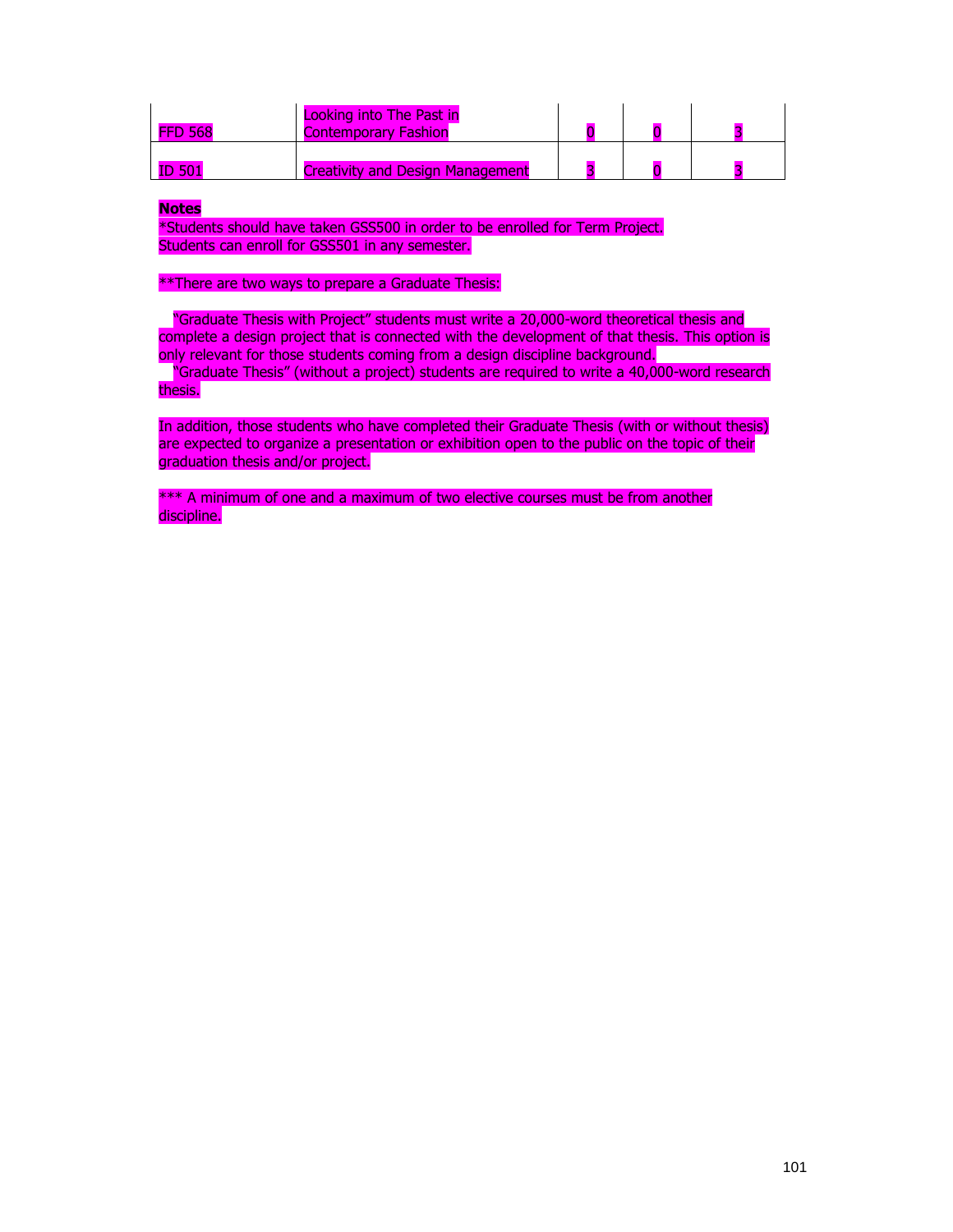|                                      | <b>1st Year Fall Semester</b>      |             |      |             |                |
|--------------------------------------|------------------------------------|-------------|------|-------------|----------------|
| Code                                 | <b>Course Name</b>                 | <b>ECTS</b> | Lec. | Lab         | <b>Credit</b>  |
| <b>BA 691</b>                        | <b>Research Methods</b>            | 10          | 3    | 0           | 3              |
| MAJ 001                              | Major Field Course                 | 10          | 3    | 0           | 3              |
| MAJ 002                              | Major Field Course                 | 10          | 3    | 0           | 3              |
| <b>MIN 001</b>                       | Minor Field Course                 | 10          | 3    | $\Omega$    | $\overline{3}$ |
| MIN 002                              | Minor Field Course                 | 10          | 3    | $\Omega$    | 3              |
|                                      |                                    |             |      |             |                |
|                                      | <b>1st Year Spring Semester</b>    |             |      |             |                |
| Code                                 | <b>Course Name</b>                 | <b>ECTS</b> | Lec. | Lab         | <b>Credit</b>  |
|                                      | Empirical Research in              |             |      |             |                |
| BA 692                               | Major Field                        | 10          | 3    | 0           | 3              |
| <b>BA 694</b>                        | Directed Research                  | 10          | 3    | $\Omega$    | 3              |
| MAJ 003                              | Major Field Course                 | 10          | 3    | 0           | 3              |
| MAJ 004                              | Major Field Course                 | 10          | 3    | $\Omega$    | $\overline{3}$ |
| <b>MIN 003</b>                       | Minor Field Course*                | 10          | 3    | 0           | 3              |
|                                      |                                    |             |      |             |                |
|                                      | <b>1st Year Summer Semester</b>    |             |      |             |                |
| Code                                 | <b>Course Name</b>                 | <b>ECTS</b> | Lec. | Lab         | <b>Credit</b>  |
| BA 614                               | Literature Review                  | 6           | 3    | 0           | 3              |
|                                      |                                    |             |      |             |                |
|                                      | <b>2nd Year Fall Semester</b>      |             |      |             |                |
| Code                                 | <b>Course Name</b>                 | <b>ECTS</b> | Lec. | Lab         | <b>Credit</b>  |
| BA 615                               | Corporate Strategy                 | 10          | 3    | 0           | 3              |
| BA 693                               | Research Paper                     | 10          | 3    | 0           | 3              |
| MAJ 005                              | Major Field Course                 | 10          | 3    | 0           | 3              |
| <b>MIN 004</b>                       | Minor Field Course*                | 10          | 3    | $\Omega$    | 3              |
|                                      |                                    |             |      |             |                |
|                                      | 2nd Year Spring Semester           |             |      |             |                |
| Code                                 | <b>Course Name</b>                 | <b>ECTS</b> | Lec. | Lab         | <b>Credit</b>  |
| BA 699                               | <b>Thesis</b>                      | 90          | 0    | 0           | 0              |
|                                      |                                    |             |      |             |                |
| <b>Electives</b>                     |                                    |             |      |             |                |
| <b>MANAGEMENT</b>                    |                                    |             |      |             |                |
| Code                                 | <b>Course Name</b>                 | <b>ECTS</b> | Lec. | Lab         | <b>Credit</b>  |
|                                      | Organization and                   |             |      |             |                |
| BA 601                               | Management Theory                  | 10          | 3    | $\mathsf 0$ | 3              |
| BA 602                               | Advanced Readings in<br>Management | 10          | 3    | 0           | 3              |
|                                      | Advanced Organizational            |             |      |             |                |
| BA 603                               | Behaviour                          | 10          | 3    | 0           | 3              |
|                                      | Strategic Human                    |             |      |             |                |
| BA 604                               | Resources Management               | 10          | 3    | 0           | 3              |
| BA 605                               | International                      |             | 3    | 0           | 3              |
|                                      | Management                         | 10          |      |             |                |
|                                      |                                    |             |      |             |                |
| <b>Electives</b><br><b>MARKETING</b> |                                    |             |      |             |                |
| Code                                 | <b>Course Name</b>                 | <b>ECTS</b> |      |             | <b>Credit</b>  |
|                                      | Marketing                          |             | Lec. | Lab         |                |
| <b>BA 606</b>                        | Communications                     | 10          | 3    | 0           | 3              |
|                                      | Product/Service                    |             |      |             |                |
|                                      | Strategy and Brand                 |             |      |             |                |
| BA 607                               | Management                         | 10          | 3    | 0           | 3              |
| BA 608                               | Marketing Theory                   | 10          | 3    | 0           | 3              |

## Ph.D. PROGRAM IN BUSINESS ADMINISTRATION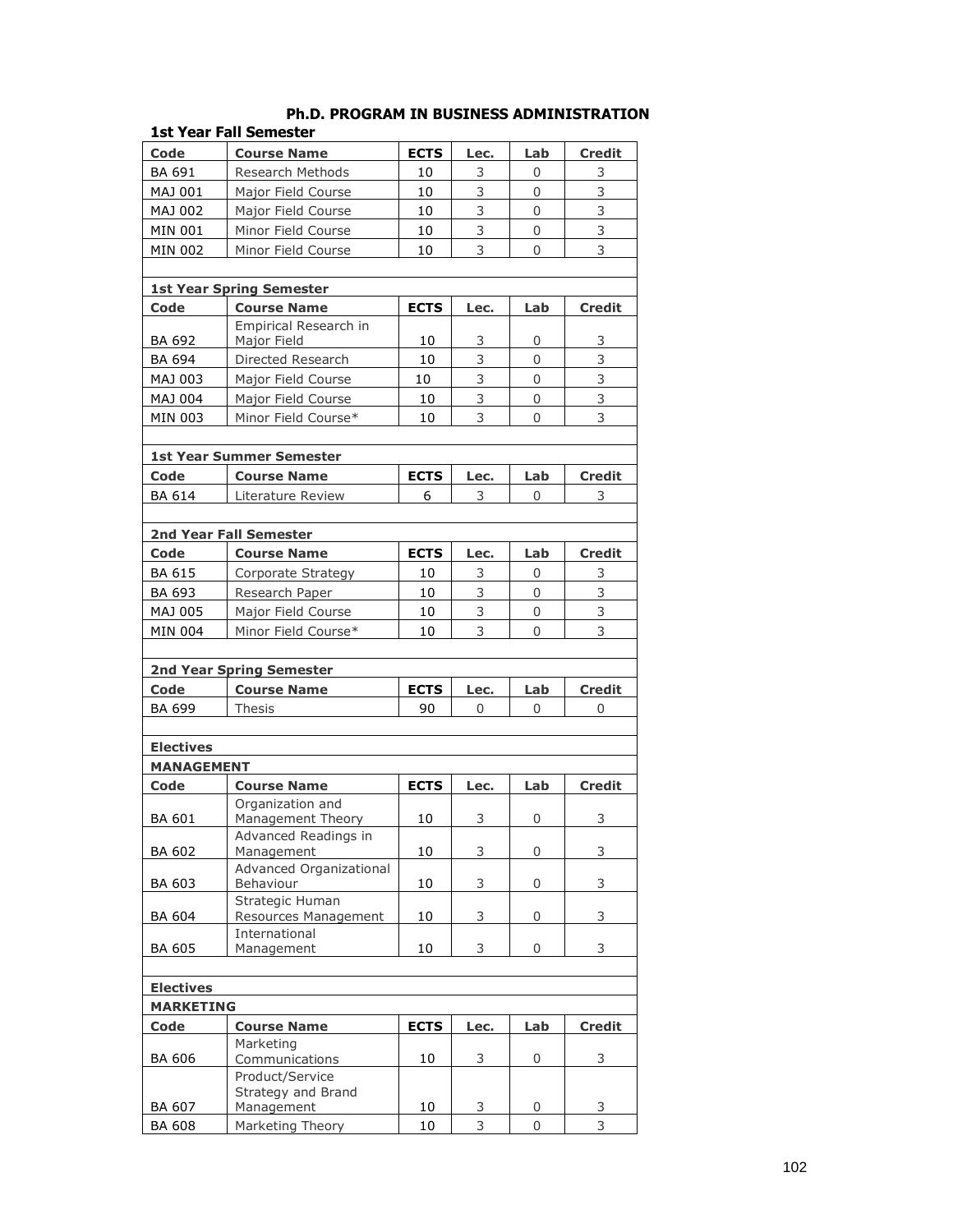|                   | Theory of Consumer                                  |             |      |     |               |
|-------------------|-----------------------------------------------------|-------------|------|-----|---------------|
| <b>BA 609</b>     | Behaviour                                           | 10          | 3    | 0   | 3             |
|                   | Supply Chain Strategy                               |             |      |     |               |
| LOG 601           | and Management                                      | 10          | 3    | 0   | 3             |
|                   |                                                     |             |      |     |               |
| <b>Electives</b>  |                                                     |             |      |     |               |
| <b>ACCOUNTING</b> |                                                     |             |      |     |               |
| Code              | <b>Course Name</b>                                  | <b>ECTS</b> | Lec. | Lab | <b>Credit</b> |
| <b>BA 610</b>     | Analytical Models in<br><b>Financial Accounting</b> | 10          | 3    | 0   | 3             |
|                   | Managerial Accounting                               |             |      |     |               |
| BA 611            | and Control                                         | 10          | 3    | 0   | 3             |
|                   | Seminar in Accounting                               |             |      |     |               |
| BA 612            | Research<br><b>International Accounting</b>         | 10          | 3    | 0   | 3             |
| BA 613            | Standards                                           | 10          | 3    | 0   | 3             |
|                   | Tax and Finance                                     |             |      |     |               |
| <b>ITF 601</b>    | Seminar                                             | 10          | 3    | 0   | 3             |
|                   |                                                     |             |      |     |               |
| <b>Electives</b>  |                                                     |             |      |     |               |
|                   | <b>OPERATIONS AND TECHNOLOGY MANAGEMENT</b>         |             |      |     |               |
| Code              | <b>Course Name</b>                                  | <b>ECTS</b> | Lec. | Lab | <b>Credit</b> |
| BA 616            | Special Topics in<br><b>Operations Management</b>   | 10          | 3    | 0   | 3             |
|                   | Applied Management                                  |             |      |     |               |
| BA 617            | Science                                             | 10          | 3    | 0   | 3             |
| <b>BA 618</b>     | Global Sourcing and<br>Procurement                  | 10          | 3    | 0   | 3             |
|                   | Simulation of                                       |             |      |     |               |
| <b>BA 619</b>     | <b>Operational Systems</b>                          | 10          | 3    | 0   | 3             |
| <b>BA 620</b>     | <b>Strategic Quality</b><br>Management              | 10          | 3    | 0   | 3             |
|                   |                                                     |             |      |     |               |
| <b>Electives</b>  |                                                     |             |      |     |               |
|                   | <b>LOGISTICS MANAGEMENT</b>                         |             |      |     |               |
| Code              | <b>Course Name</b>                                  | <b>ECTS</b> | Lec. | Lab | <b>Credit</b> |
|                   | Applied Management                                  |             |      |     |               |
| <b>BA 617</b>     | Science                                             | 10          | 3    | 0   | 3             |
|                   | Global Sourcing and                                 |             |      |     |               |
| BA 618            | Procurement                                         | 10          | 3    | 0   | 3             |
| LOG 601           | Supply Chain Strategy<br>and Management             | 10          | 3    | 0   | 3             |
|                   | Integrated Supply Chain                             |             |      |     |               |
| LOG 602           | Modeling and Design                                 | 10          | 3    | 0   | 3             |
| LOG 603           | Simulation in Logistics                             | 10          | 3    | 0   | 3             |
|                   |                                                     |             |      |     |               |
| <b>Electives</b>  |                                                     |             |      |     |               |
| <b>FINANCE</b>    |                                                     |             |      |     |               |
| Code              | <b>Course Name</b>                                  | <b>ECTS</b> | Lec. | Lab | <b>Credit</b> |
| <b>ITF 602</b>    | Investment Analysis and<br>Portfolio Management     | 10          | 3    | 0   | 3             |
|                   | Research Seminar in                                 |             |      |     |               |
| ITF 603           | Finance                                             | 10          | 3    | 0   | 3             |
|                   | Corporate Finance                                   |             |      |     |               |
| ITF 604           | Theory                                              | 10          | 3    | 0   | 3             |
| ITF 605           | <b>Financial Economics</b>                          | 10          | 3    | 0   | 3             |
| <b>ITF 606</b>    | Derivatives                                         | 10          | 3    | 0   | 3             |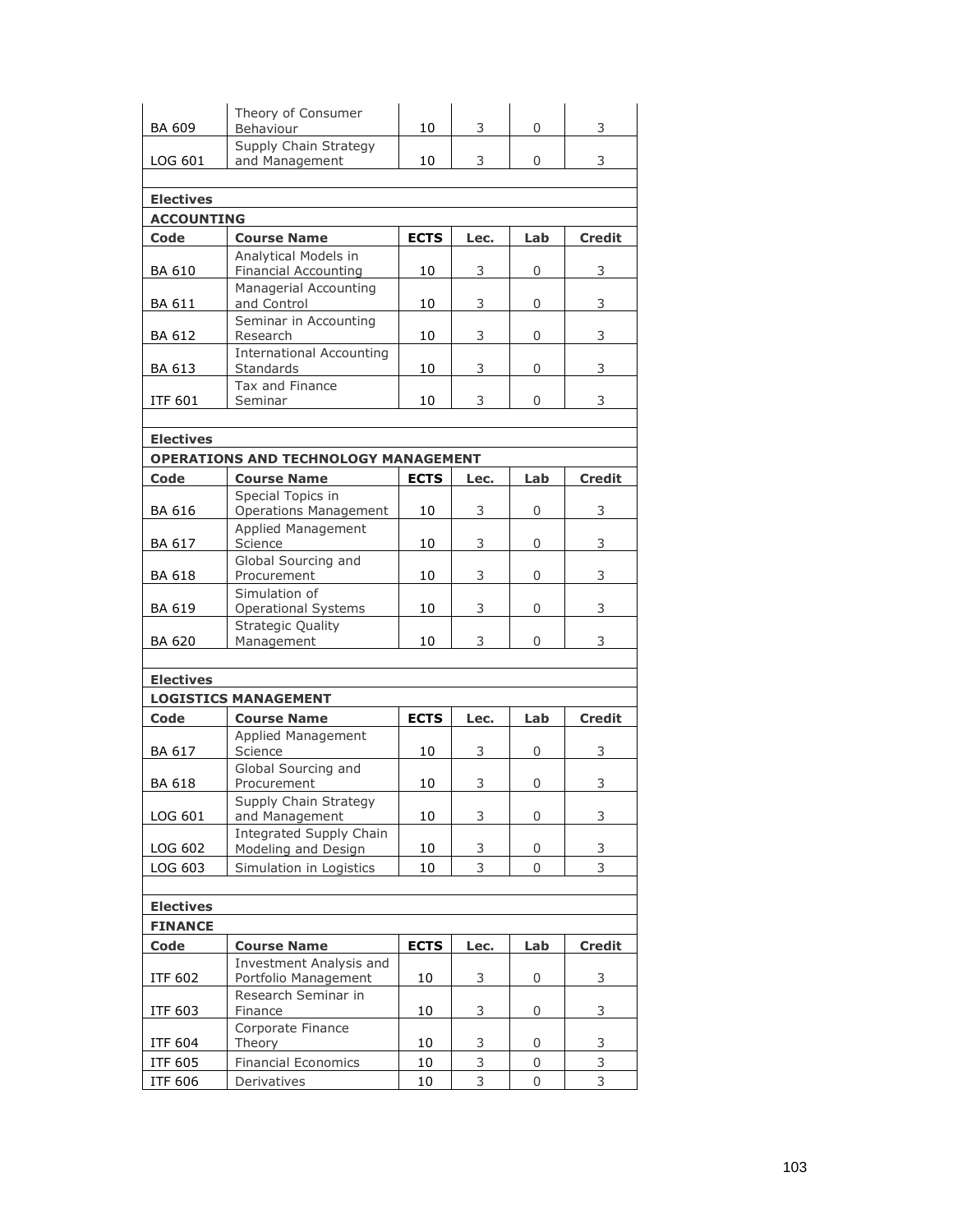### 8.3 Graduate School of Natural and Applied Sciences

|                 | <b>1st Year Fall Semester</b>        |             |      |      |        |  |  |  |
|-----------------|--------------------------------------|-------------|------|------|--------|--|--|--|
| Code            | <b>Course Name</b>                   | <b>ECTS</b> | Lec. | Lab. | Credit |  |  |  |
| <b>ECON</b>     |                                      |             |      |      |        |  |  |  |
| 527             | <b>Financial Economics</b>           | 10          |      |      |        |  |  |  |
| <b>ELEC 001</b> | Elective Course I                    |             |      |      |        |  |  |  |
| <b>MATH</b>     |                                      |             |      |      |        |  |  |  |
| 505             | Advanced Level Mathematical Analysis | 10          | 3    |      |        |  |  |  |
| <b>STAT 503</b> | Probability Theory                   | 10          | 3    |      | ∍      |  |  |  |

### FINANCIAL MATHEMATICS

### 1st Year Spring Semester

| Code           | <b>Course Name</b>              | <b>ECTS</b> | Lec. | Lab. | <b>Credit</b> |
|----------------|---------------------------------|-------------|------|------|---------------|
| <b>FM 506</b>  | Stochastic Processes in Finance | 10          |      | 0    |               |
| <b>GSNS</b>    |                                 |             |      |      |               |
| 595            | Seminar                         |             | 0    | 0    |               |
| <b>ITF 507</b> | <b>Financial Management</b>     | 10          | 3    | 0    |               |
| <b>MATH</b>    |                                 |             |      |      |               |
| 504            | <b>Statistics</b>               | 10          | 3    | 0    |               |
| <b>MATH</b>    |                                 |             |      |      |               |
| 508            | Partial Differential Equations  | 10          | 3    | 0    |               |

### 2nd Year Fall Semester

| Code        | <b>Course Name</b>            | <b>ECTS</b> | Lec. | Lab. | <b>Credit</b> |
|-------------|-------------------------------|-------------|------|------|---------------|
| <b>ECON</b> |                               |             |      |      |               |
| 516         | Institutional Risk Management | 10          | っ    |      |               |
| <b>ELEC</b> |                               |             |      |      |               |
| 002         | Elective Course II            |             |      |      |               |
| FM 597      | Term Project                  | 4           | 0    |      |               |
| <b>STAT</b> |                               |             |      |      |               |
| 557         | <b>Time Series Analysis</b>   | 10          | 3    | 0    |               |

### ELECTIVES

| Code          | <b>Course Name</b>                               | <b>ECTS</b> | Lec. | Lab.         | <b>Credit</b> |
|---------------|--------------------------------------------------|-------------|------|--------------|---------------|
| <b>ECON</b>   |                                                  |             |      |              |               |
| 517           | <b>Financial Econometrics</b>                    | 10          | 3    | 0            |               |
| <b>ECON</b>   |                                                  |             |      |              |               |
| 525           | Investment Banking                               | 10          | 3    | $\Omega$     | っ             |
|               |                                                  |             |      |              |               |
| <b>FM 551</b> | Scientific Computation and Simulation in Finance | 10          | 3    | $\mathbf{0}$ |               |
| <b>MATH</b>   |                                                  |             |      |              |               |
| 552           | Copula Theory and Its Application in Finance     | 10          | 3    | $\Omega$     |               |
| <b>MATH</b>   |                                                  |             |      |              |               |
| 553           | Optimization                                     | 10          | 3    | $\mathbf{0}$ |               |
| <b>STAT</b>   |                                                  |             |      |              |               |
| 563           | <b>Statistical Decision Theory</b>               | 10          | 3    | 0            |               |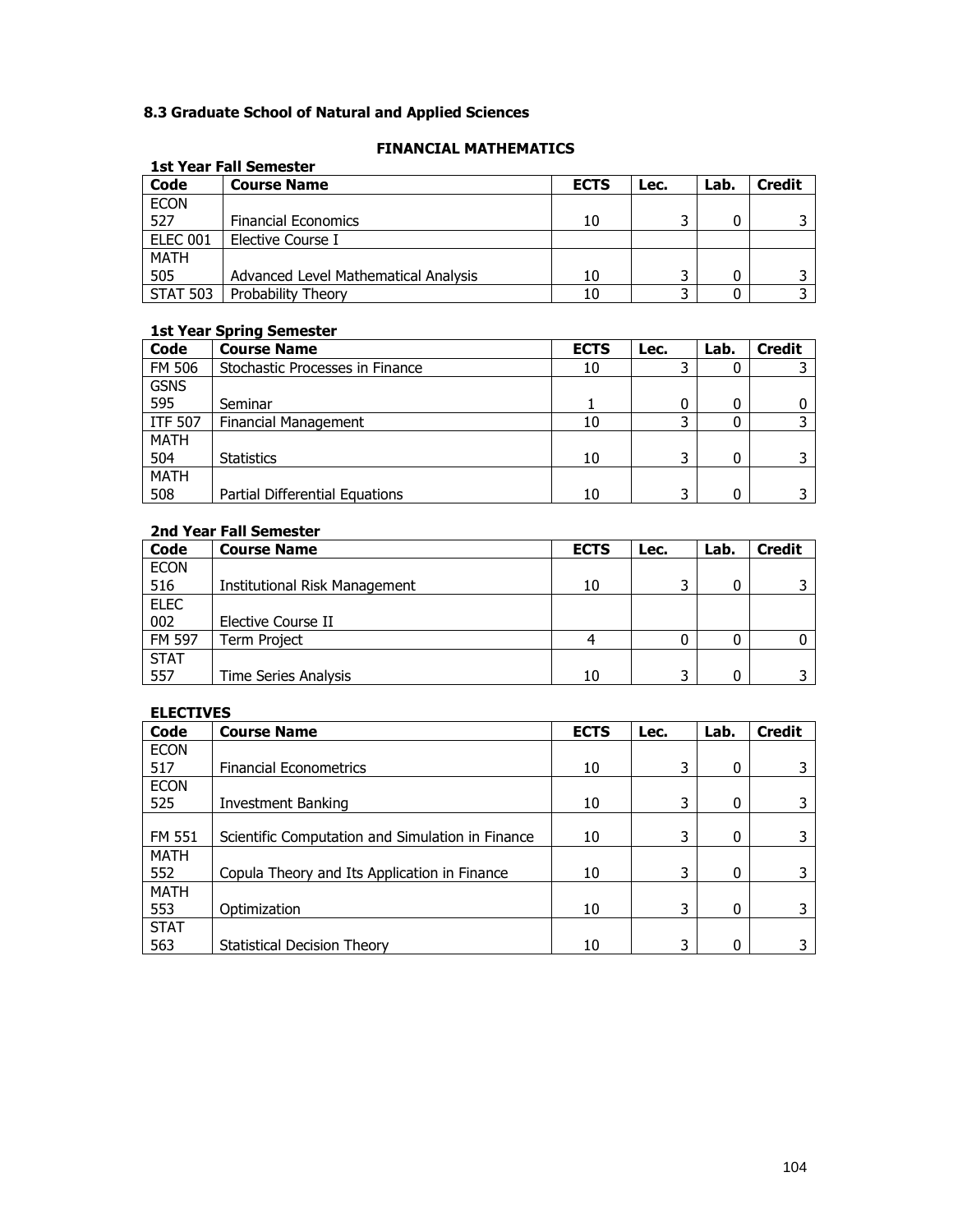### APPLIED STATISTICS

### 1st Year Fall Semester

| Code            | <b>Course Name</b>                  | <b>ECTS</b> | Lec. | Lab. | <b>Credit</b> |
|-----------------|-------------------------------------|-------------|------|------|---------------|
| <b>ELEC 001</b> | Elective Course I                   |             |      |      |               |
| <b>STAT 501</b> | Theory of Statistics                | 10          |      |      |               |
| <b>STAT 503</b> | Probability Theory                  | 10          | っ    |      |               |
| <b>STAT 505</b> | <b>Applied Statistical Analysis</b> | 10          |      |      |               |

### 1st Year Spring Semester

| Code            | <b>Course Name</b>                        | <b>ECTS</b> | Lec. | Lab. | <b>Credit</b> |
|-----------------|-------------------------------------------|-------------|------|------|---------------|
| <b>ELEC 002</b> | Elective Course II                        |             |      |      |               |
| <b>GSNS 595</b> | Seminar                                   | 10          | 0    |      |               |
| <b>STAT 502</b> | <b>Stochastic Processes</b>               |             | 3    |      |               |
| <b>STAT 504</b> | Nonparametric Statistics                  | 10          | 3    |      |               |
|                 | Multivariate Statistics and the Theory of |             |      |      |               |
| <b>STAT 506</b> | Copulas                                   | 10          | 3    |      |               |

### 2nd Year Fall Semester

| Code      | <b>Course Name</b> | ECIS | Lec.   | ∟ab. | Credit |
|-----------|--------------------|------|--------|------|--------|
| 599<br>ΑI | M.S.<br>hesis      |      | ⌒<br>u | ີ    |        |

### 2nd Year Spring Semester

| Code                    | <b>Course Name</b> | <b>ECTS</b> | Lec.   | ∟ab. | <b>Credit</b> |
|-------------------------|--------------------|-------------|--------|------|---------------|
| <b>STAT 599</b><br>5IA' | M.S.<br>hesis      | חר<br>υc    | ⌒<br>U | u    |               |

#### ELECTIVES

| Code            | <b>Course Name</b>                         | <b>ECTS</b> | Lec. | Lab. | <b>Credit</b> |
|-----------------|--------------------------------------------|-------------|------|------|---------------|
| <b>MATH 505</b> | Advanced Level Mathematical Analysis       | 10          | 3    | 0    | 3             |
| <b>STAT 551</b> | Actuaria                                   | 10          | 3    | 0    | 3             |
| <b>STAT 552</b> | Ordered Random Variables                   | 10          | 3    | 0    | 3             |
| <b>STAT 553</b> | Reliability                                | 10          | 3    | 0    | 3             |
| <b>STAT 554</b> | <b>Statistical Process Control</b>         | 10          | 3    | 0    | 3             |
| <b>STAT 555</b> | <b>Risk Analysis</b>                       | 10          | 3    | 0    | 3             |
| <b>STAT 556</b> | Linear Statistical Models                  | 10          | 3    | 0    | 3             |
| <b>STAT 557</b> | <b>Time Series Analysis</b>                | 10          | 3    | 0    | 3             |
| <b>STAT 558</b> | Design of Experiment                       | 10          | 3    | 0    | 3             |
| <b>STAT 559</b> | Advanced Probability Theory                | 10          | 3    | 0    | 3             |
|                 | Statistical Methods in Biology and Medical |             |      |      |               |
| <b>STAT 560</b> | Sciences                                   | 10          | 3    | 0    | 3             |
| <b>STAT 561</b> | Statistical Softwares and Simulation       | 10          | 3    | 0    | 3             |
|                 | Combinatorial Analysis and Discrete        |             |      |      |               |
| <b>STAT 562</b> | Distributions                              | 10          | 3    | 0    | 3             |
| <b>STAT 563</b> | <b>Statistical Decision Theory</b>         | 10          | 3    | 0    | 3             |